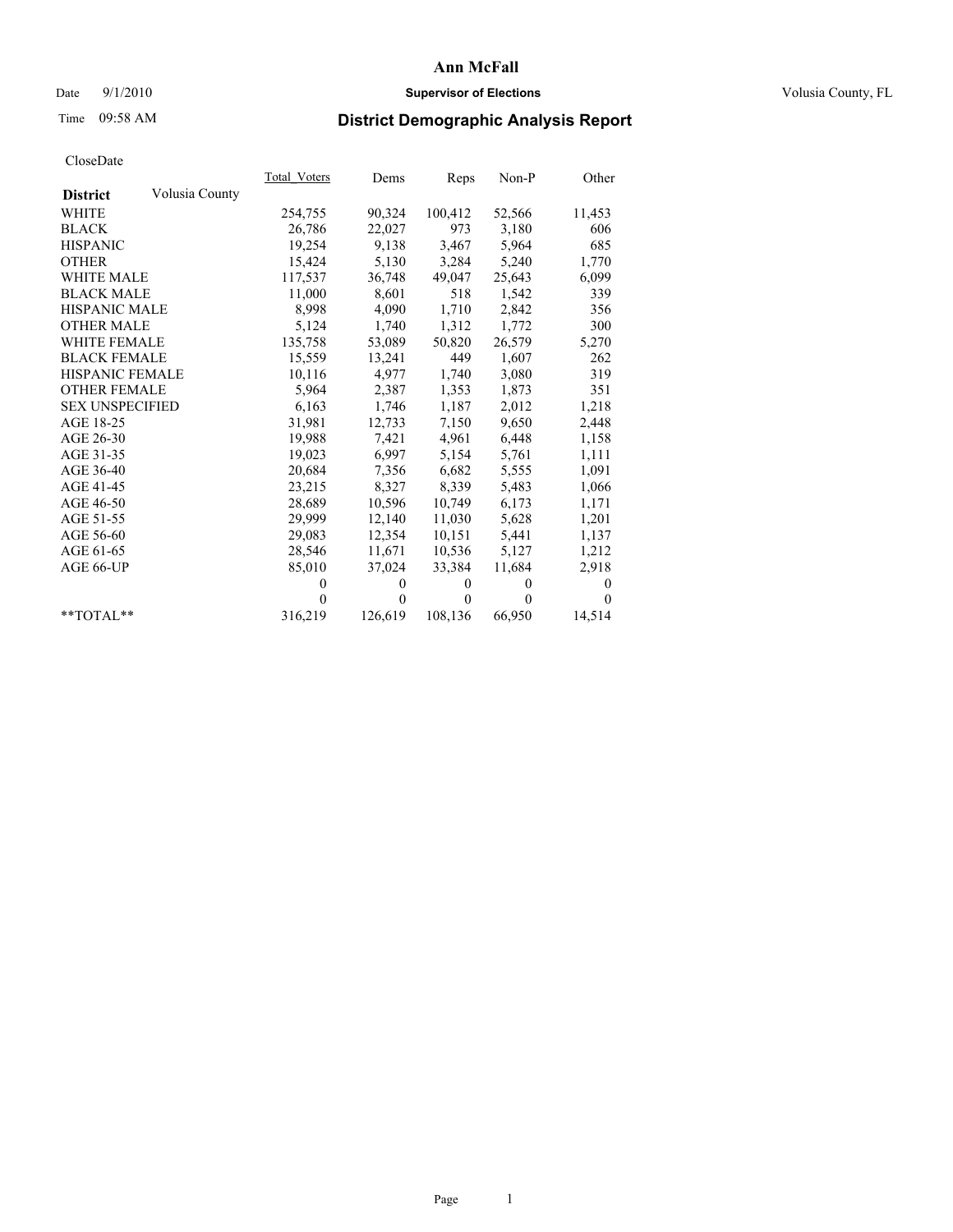#### Date 9/1/2010 **Supervisor of Elections Supervisor of Elections** Volusia County, FL

## Time 09:58 AM **District Demographic Analysis Report**

|                                              | Total Voters | Dems         | Reps         | $Non-P$      | Other    |  |  |
|----------------------------------------------|--------------|--------------|--------------|--------------|----------|--|--|
| County Council District 1<br><b>District</b> |              |              |              |              |          |  |  |
| WHITE                                        | 49,198       | 17,368       | 20,191       | 9,230        | 2,409    |  |  |
| <b>BLACK</b>                                 | 4,278        | 3,518        | 158          | 500          | 102      |  |  |
| <b>HISPANIC</b>                              | 3,078        | 1,333        | 548          | 1,055        | 142      |  |  |
| <b>OTHER</b>                                 | 2,722        | 875          | 653          | 899          | 295      |  |  |
| <b>WHITE MALE</b>                            | 22,476       | 6,999        | 9,779        | 4,421        | 1,277    |  |  |
| <b>BLACK MALE</b>                            | 1,732        | 1,360        | 75           | 234          | 63       |  |  |
| <b>HISPANIC MALE</b>                         | 1,413        | 614          | 267          | 462          | 70       |  |  |
| <b>OTHER MALE</b>                            | 879          | 298          | 254          | 270          | 57       |  |  |
| <b>WHITE FEMALE</b>                          | 26,485       | 10,288       | 10,326       | 4,752        | 1,119    |  |  |
| <b>BLACK FEMALE</b>                          | 2,509        | 2,130        | 82           | 259          | 38       |  |  |
| HISPANIC FEMALE                              | 1,645        | 712          | 278          | 585          | 70       |  |  |
| <b>OTHER FEMALE</b>                          | 1,044        | 402          | 254          | 329          | 59       |  |  |
| <b>SEX UNSPECIFIED</b>                       | 1,093        | 291          | 235          | 372          | 195      |  |  |
| AGE 18-25                                    | 5,996        | 1,965        | 1,621        | 1,925        | 485      |  |  |
| AGE 26-30                                    | 3,904        | 1,349        | 1,070        | 1,232        | 253      |  |  |
| AGE 31-35                                    | 3,705        | 1,271        | 1,123        | 1,048        | 263      |  |  |
| AGE 36-40                                    | 4,077        | 1,364        | 1,439        | 1,043        | 231      |  |  |
| AGE 41-45                                    | 4,539        | 1,509        | 1,822        | 998          | 210      |  |  |
| AGE 46-50                                    | 5,605        | 1,980        | 2,257        | 1,113        | 255      |  |  |
| AGE 51-55                                    | 5,592        | 2,256        | 2,154        | 936          | 246      |  |  |
| AGE 56-60                                    | 5,451        | 2,360        | 1,991        | 863          | 237      |  |  |
| AGE 61-65                                    | 5,100        | 2,176        | 1,950        | 755          | 219      |  |  |
| AGE 66-UP                                    | 15,307       | 6,864        | 6,123        | 1,771        | 549      |  |  |
|                                              | $\theta$     | $\mathbf{0}$ | $\mathbf{0}$ | $\mathbf{0}$ | $\bf{0}$ |  |  |
|                                              | $\theta$     | $\mathbf{0}$ | $\theta$     | $\theta$     | $\theta$ |  |  |
| $*$ $TOTAI.**$                               | 59,276       | 23,094       | 21,550       | 11,684       | 2,948    |  |  |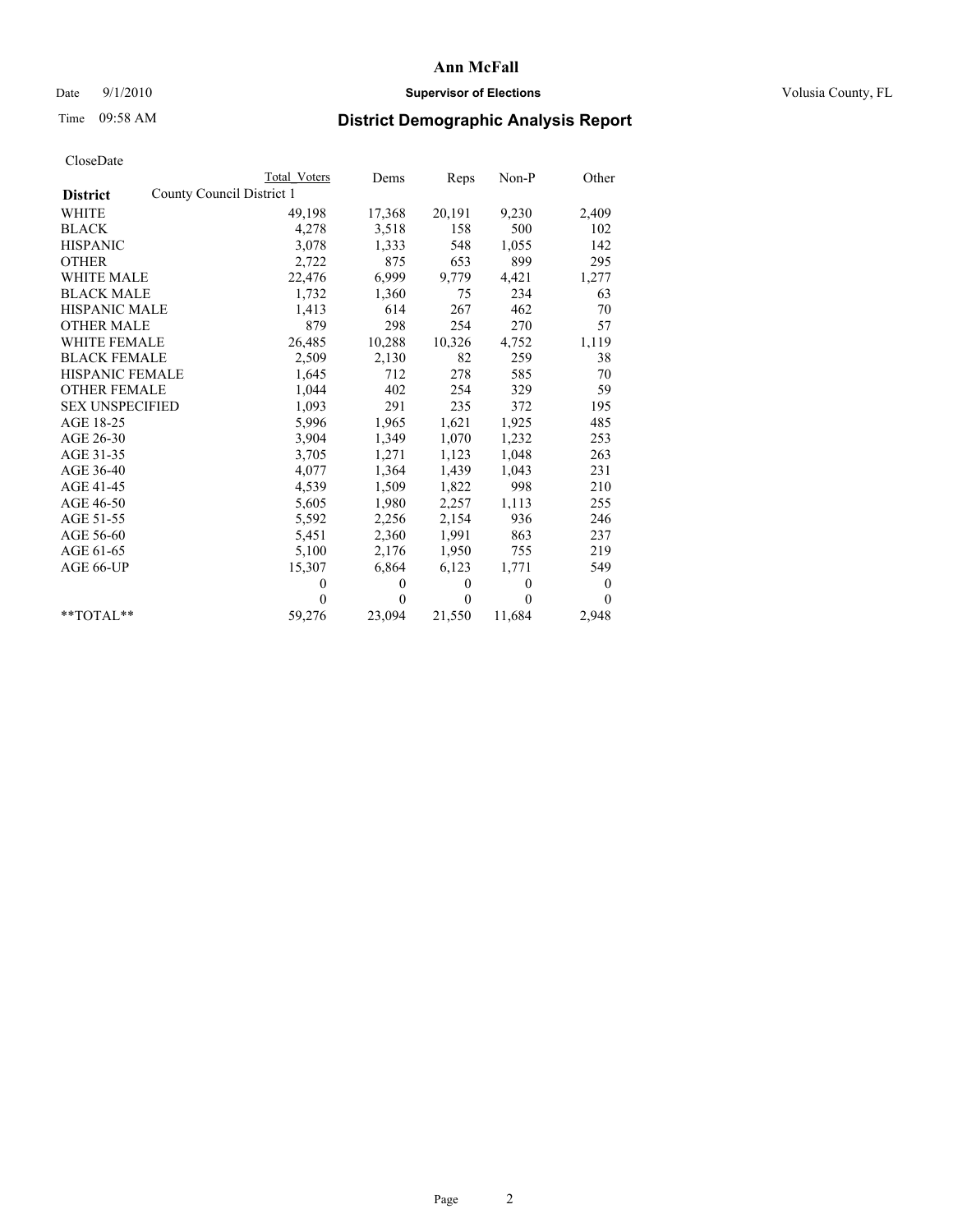#### Date 9/1/2010 **Supervisor of Elections Supervisor of Elections** Volusia County, FL

## Time 09:58 AM **District Demographic Analysis Report**

|                        | <b>Total Voters</b>       | Dems         | Reps         | Non-P        | Other        |
|------------------------|---------------------------|--------------|--------------|--------------|--------------|
| <b>District</b>        | County Council District 2 |              |              |              |              |
| <b>WHITE</b>           | 40,791                    | 15,379       | 14,844       | 8,764        | 1,804        |
| <b>BLACK</b>           | 10,204                    | 8,634        | 281          | 1,098        | 191          |
| <b>HISPANIC</b>        | 1,202                     | 524          | 244          | 391          | 43           |
| <b>OTHER</b>           | 2,966                     | 1,166        | 515          | 971          | 314          |
| <b>WHITE MALE</b>      | 19,037                    | 6,333        | 7,343        | 4,364        | 997          |
| <b>BLACK MALE</b>      | 4,053                     | 3,321        | 144          | 503          | 85           |
| <b>HISPANIC MALE</b>   | 570                       | 245          | 111          | 191          | 23           |
| <b>OTHER MALE</b>      | 995                       | 385          | 220          | 336          | 54           |
| <b>WHITE FEMALE</b>    | 21,495                    | 8,953        | 7,409        | 4,344        | 789          |
| <b>BLACK FEMALE</b>    | 6,059                     | 5,240        | 134          | 580          | 105          |
| <b>HISPANIC FEMALE</b> | 625                       | 276          | 132          | 198          | 19           |
| <b>OTHER FEMALE</b>    | 1,124                     | 520          | 200          | 347          | 57           |
| <b>SEX UNSPECIFIED</b> | 1,205                     | 430          | 191          | 361          | 223          |
| AGE 18-25              | 6,915                     | 3,877        | 1,048        | 1,595        | 395          |
| AGE 26-30              | 3,853                     | 1,725        | 758          | 1,185        | 185          |
| AGE 31-35              | 2,971                     | 1,301        | 626          | 897          | 147          |
| AGE 36-40              | 3,051                     | 1,300        | 837          | 792          | 122          |
| AGE 41-45              | 3,543                     | 1,532        | 1,012        | 832          | 167          |
| AGE 46-50              | 4,356                     | 1,942        | 1,337        | 899          | 178          |
| AGE 51-55              | 4,873                     | 2,257        | 1,528        | 900          | 188          |
| AGE 56-60              | 4,840                     | 2,226        | 1,466        | 968          | 180          |
| AGE 61-65              | 5,002                     | 2,192        | 1,648        | 937          | 225          |
| AGE 66-UP              | 15,759                    | 7,351        | 5,624        | 2,219        | 565          |
|                        | $\theta$                  | $\mathbf{0}$ | $\mathbf{0}$ | $\mathbf{0}$ | $\mathbf{0}$ |
|                        | $\Omega$                  | $\theta$     | $\mathbf{0}$ | $\theta$     | $\theta$     |
| $*$ $TOTAI.**$         | 55,163                    | 25,703       | 15,884       | 11,224       | 2,352        |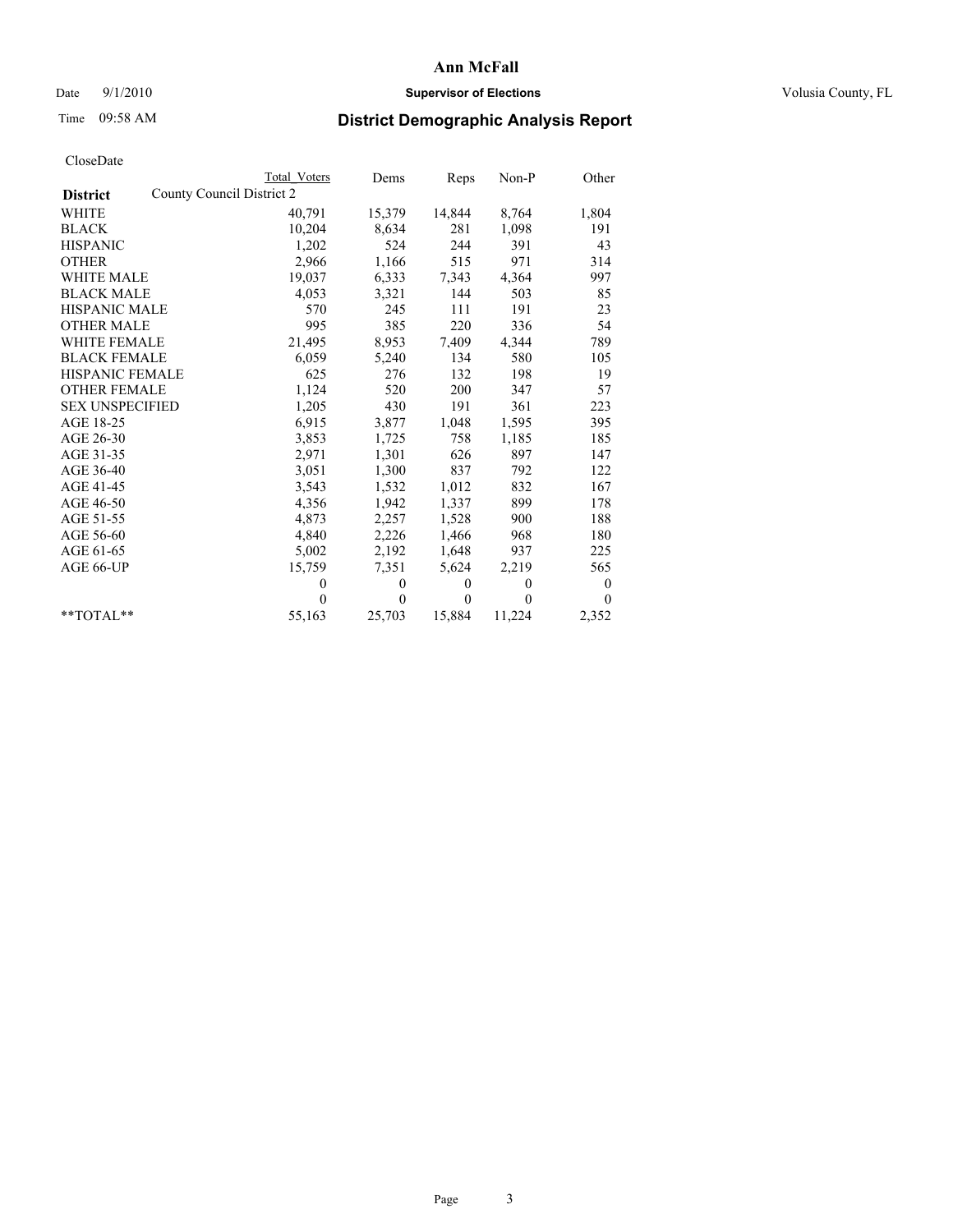#### Date 9/1/2010 **Supervisor of Elections Supervisor of Elections** Volusia County, FL

## Time 09:58 AM **District Demographic Analysis Report**

|                                              | Total Voters | Dems     | Reps     | $Non-P$  | Other            |
|----------------------------------------------|--------------|----------|----------|----------|------------------|
| County Council District 3<br><b>District</b> |              |          |          |          |                  |
| <b>WHITE</b>                                 | 63,477       | 22,716   | 24,404   | 13,788   | 2,569            |
| <b>BLACK</b>                                 | 1,908        | 1,572    | 79       | 221      | 36               |
| <b>HISPANIC</b>                              | 959          | 391      | 233      | 287      | 48               |
| <b>OTHER</b>                                 | 2,628        | 748      | 572      | 950      | 358              |
| <b>WHITE MALE</b>                            | 29,260       | 9,252    | 11,955   | 6,700    | 1,353            |
| <b>BLACK MALE</b>                            | 850          | 656      | 43       | 128      | 23               |
| <b>HISPANIC MALE</b>                         | 423          | 158      | 94       | 145      | 26               |
| <b>OTHER MALE</b>                            | 855          | 255      | 227      | 322      | 51               |
| WHITE FEMALE                                 | 33,821       | 13,327   | 12,306   | 6,988    | 1,200            |
| <b>BLACK FEMALE</b>                          | 1,041        | 903      | 34       | 92       | 12               |
| HISPANIC FEMALE                              | 525          | 229      | 136      | 138      | 22               |
| <b>OTHER FEMALE</b>                          | 999          | 361      | 245      | 321      | 72               |
| <b>SEX UNSPECIFIED</b>                       | 1,198        | 286      | 248      | 412      | 252              |
| AGE 18-25                                    | 5,338        | 1,745    | 1,316    | 1,819    | 458              |
| AGE 26-30                                    | 3,596        | 1,193    | 1,003    | 1,188    | 212              |
| AGE 31-35                                    | 3,574        | 1,132    | 1,056    | 1,189    | 197              |
| AGE 36-40                                    | 4,093        | 1,345    | 1,342    | 1,198    | 208              |
| AGE 41-45                                    | 4,621        | 1,457    | 1,780    | 1,180    | 204              |
| AGE 46-50                                    | 6,076        | 2,071    | 2,410    | 1,371    | 224              |
| AGE 51-55                                    | 6,664        | 2,515    | 2,573    | 1,337    | 239              |
| AGE 56-60                                    | 6,836        | 2,750    | 2,487    | 1,344    | 255              |
| AGE 61-65                                    | 6,983        | 2,665    | 2,678    | 1,340    | 300              |
| AGE 66-UP                                    | 21,191       | 8,554    | 8,643    | 3,280    | 714              |
|                                              | $\mathbf{0}$ | $\theta$ | $\theta$ | $\theta$ | $\boldsymbol{0}$ |
|                                              | $\theta$     | $\theta$ | $\theta$ | $\theta$ | $\theta$         |
| $*$ $TOTAI.**$                               | 68,972       | 25,427   | 25,288   | 15,246   | 3,011            |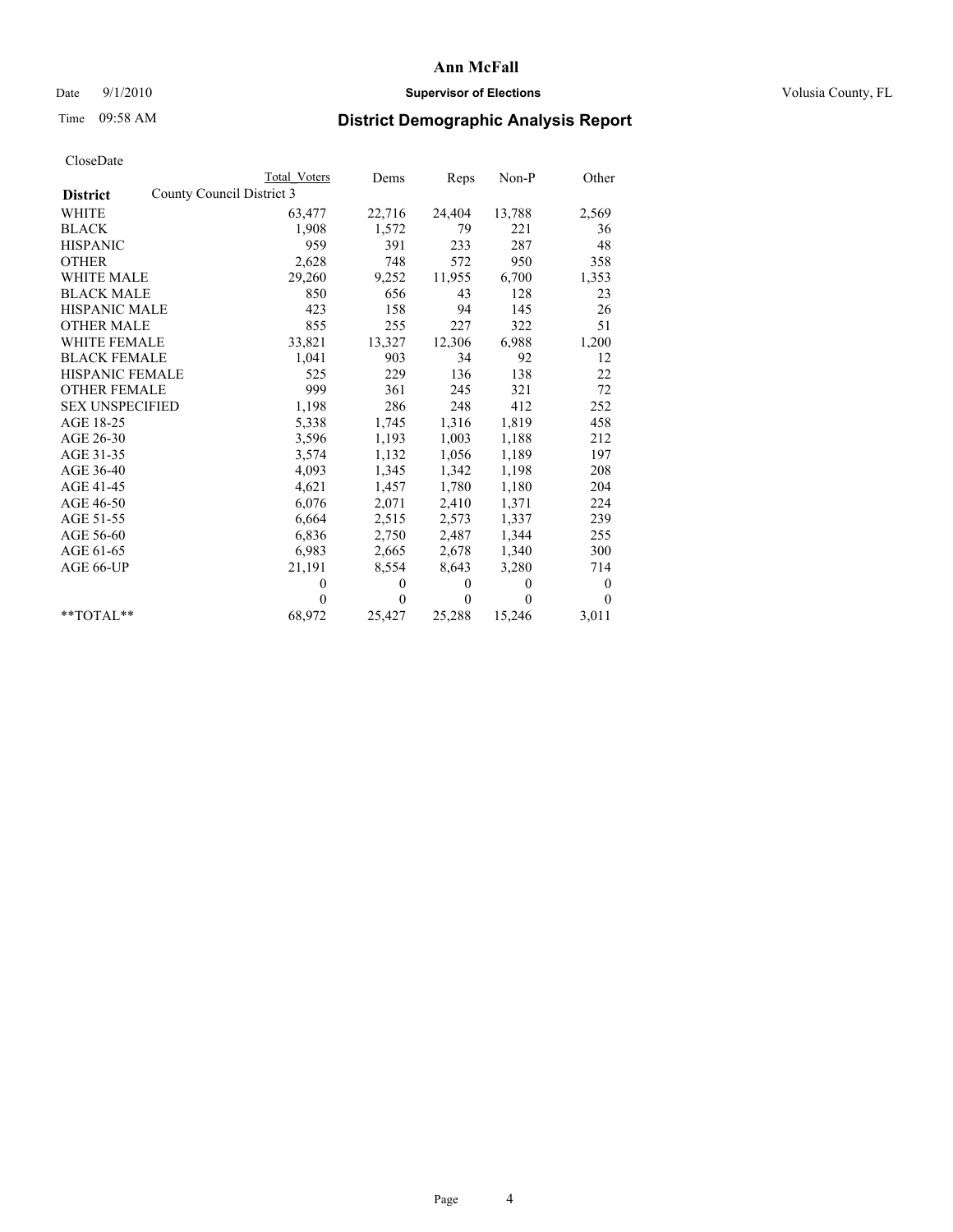#### Date 9/1/2010 **Supervisor of Elections Supervisor of Elections** Volusia County, FL

## Time 09:58 AM **District Demographic Analysis Report**

|                                              | Total Voters | Dems         | Reps         | $Non-P$      | Other    |  |  |
|----------------------------------------------|--------------|--------------|--------------|--------------|----------|--|--|
| County Council District 4<br><b>District</b> |              |              |              |              |          |  |  |
| <b>WHITE</b>                                 | 53,337       | 19,343       | 21,296       | 10,578       | 2,120    |  |  |
| <b>BLACK</b>                                 | 5,259        | 4,319        | 189          | 649          | 102      |  |  |
| <b>HISPANIC</b>                              | 1,218        | 544          | 309          | 327          | 38       |  |  |
| <b>OTHER</b>                                 | 3,283        | 1,116        | 774          | 1,066        | 327      |  |  |
| <b>WHITE MALE</b>                            | 24,346       | 7,752        | 10,303       | 5,174        | 1,117    |  |  |
| <b>BLACK MALE</b>                            | 2,075        | 1,597        | 102          | 315          | 61       |  |  |
| <b>HISPANIC MALE</b>                         | 542          | 212          | 153          | 152          | 25       |  |  |
| <b>OTHER MALE</b>                            | 1,129        | 364          | 312          | 395          | 58       |  |  |
| WHITE FEMALE                                 | 28,698       | 11,502       | 10,883       | 5,331        | 982      |  |  |
| <b>BLACK FEMALE</b>                          | 3,147        | 2,691        | 87           | 329          | 40       |  |  |
| HISPANIC FEMALE                              | 669          | 329          | 152          | 175          | 13       |  |  |
| <b>OTHER FEMALE</b>                          | 1,313        | 525          | 346          | 381          | 61       |  |  |
| <b>SEX UNSPECIFIED</b>                       | 1,178        | 350          | 230          | 368          | 230      |  |  |
| AGE 18-25                                    | 5,939        | 2,412        | 1,434        | 1,675        | 418      |  |  |
| AGE 26-30                                    | 3,580        | 1,416        | 910          | 1,093        | 161      |  |  |
| AGE 31-35                                    | 3,313        | 1,282        | 893          | 960          | 178      |  |  |
| AGE 36-40                                    | 3,558        | 1,282        | 1,188        | 900          | 188      |  |  |
| AGE 41-45                                    | 4,272        | 1,567        | 1,590        | 942          | 173      |  |  |
| AGE 46-50                                    | 5,482        | 2,016        | 2,097        | 1,159        | 210      |  |  |
| AGE 51-55                                    | 5,944        | 2,438        | 2,213        | 1,090        | 203      |  |  |
| AGE 56-60                                    | 5,968        | 2,506        | 2,121        | 1,127        | 214      |  |  |
| AGE 61-65                                    | 6,065        | 2,455        | 2,269        | 1,101        | 240      |  |  |
| AGE 66-UP                                    | 18,976       | 7,948        | 7,853        | 2,573        | 602      |  |  |
|                                              | $\mathbf{0}$ | $\mathbf{0}$ | $\mathbf{0}$ | $\mathbf{0}$ | $\bf{0}$ |  |  |
|                                              | $\theta$     | $\theta$     | $\theta$     | $\theta$     | $\theta$ |  |  |
| $*$ $TOTAI.**$                               | 63,097       | 25,322       | 22,568       | 12,620       | 2,587    |  |  |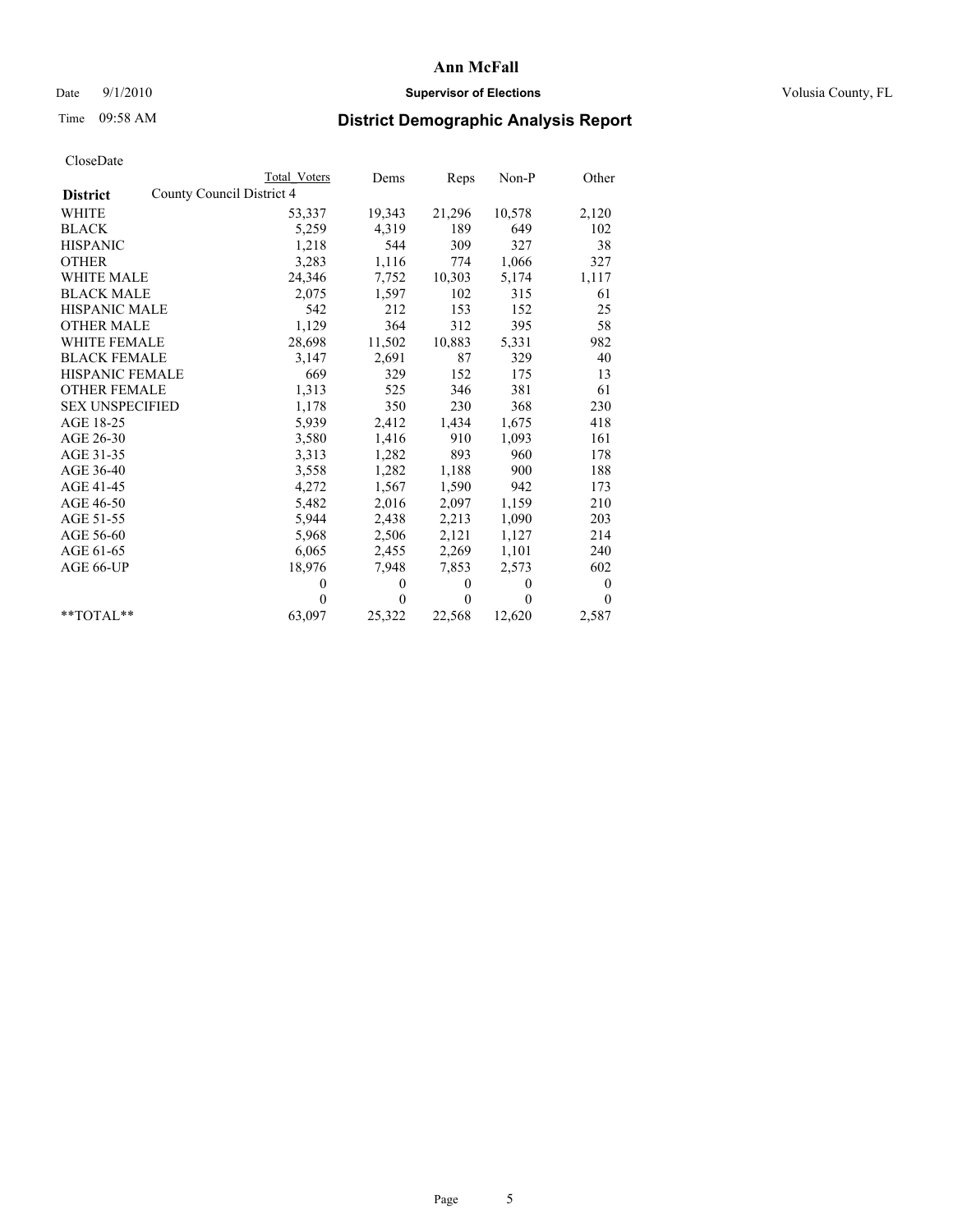## Date  $9/1/2010$  **Supervisor of Elections Supervisor of Elections** Volusia County, FL

## Time 09:58 AM **District Demographic Analysis Report**

|                                              | <b>Total Voters</b> | Dems         | Reps         | Non-P        | Other    |
|----------------------------------------------|---------------------|--------------|--------------|--------------|----------|
| County Council District 5<br><b>District</b> |                     |              |              |              |          |
| WHITE                                        | 47,952              | 15,518       | 19,677       | 10,206       | 2,551    |
| <b>BLACK</b>                                 | 5,137               | 3,984        | 266          | 712          | 175      |
| <b>HISPANIC</b>                              | 12,797              | 6,346        | 2,133        | 3,904        | 414      |
| <b>OTHER</b>                                 | 3,825               | 1,225        | 770          | 1,354        | 476      |
| WHITE MALE                                   | 22,418              | 6,412        | 9,667        | 4,984        | 1,355    |
| <b>BLACK MALE</b>                            | 2,290               | 1,667        | 154          | 362          | 107      |
| <b>HISPANIC MALE</b>                         | 6,050               | 2,861        | 1,085        | 1,892        | 212      |
| <b>OTHER MALE</b>                            | 1,266               | 438          | 299          | 449          | 80       |
| WHITE FEMALE                                 | 25,259              | 9,019        | 9,896        | 5,164        | 1,180    |
| <b>BLACK FEMALE</b>                          | 2,803               | 2,277        | 112          | 347          | 67       |
| <b>HISPANIC FEMALE</b>                       | 6,652               | 3,431        | 1,042        | 1,984        | 195      |
| <b>OTHER FEMALE</b>                          | 1,484               | 579          | 308          | 495          | 102      |
| <b>SEX UNSPECIFIED</b>                       | 1,489               | 389          | 283          | 499          | 318      |
| AGE 18-25                                    | 7,793               | 2,734        | 1,731        | 2,636        | 692      |
| AGE 26-30                                    | 5,055               | 1,738        | 1,220        | 1,750        | 347      |
| AGE 31-35                                    | 5,460               | 2,011        | 1,456        | 1,667        | 326      |
| AGE 36-40                                    | 5,905               | 2,065        | 1,876        | 1,622        | 342      |
| AGE 41-45                                    | 6,240               | 2,262        | 2,135        | 1,531        | 312      |
| AGE 46-50                                    | 7,170               | 2,587        | 2,648        | 1,631        | 304      |
| AGE 51-55                                    | 6,926               | 2,674        | 2,562        | 1,365        | 325      |
| AGE 56-60                                    | 5,988               | 2,512        | 2,086        | 1,139        | 251      |
| AGE 61-65                                    | 5,396               | 2,183        | 1,991        | 994          | 228      |
| AGE 66-UP                                    | 13,777              | 6,307        | 5,141        | 1,841        | 488      |
|                                              | $\theta$            | $\mathbf{0}$ | $\mathbf{0}$ | $\mathbf{0}$ | $\bf{0}$ |
|                                              | $\theta$            | $\theta$     | $\Omega$     | $\theta$     | $\theta$ |
| $*$ $TOTAI.**$                               | 69,711              | 27,073       | 22,846       | 16,176       | 3,616    |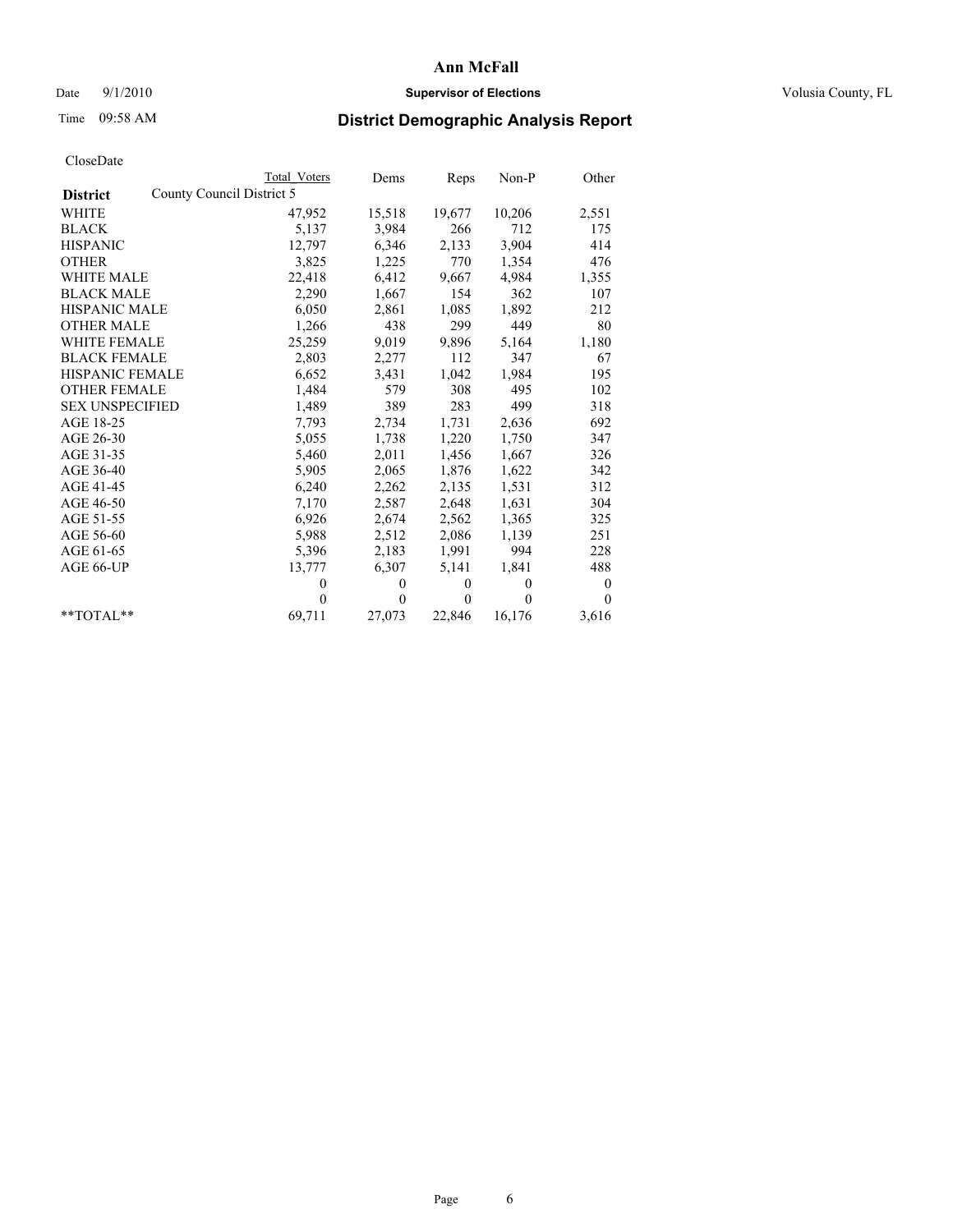#### Date 9/1/2010 **Supervisor of Elections Supervisor of Elections** Volusia County, FL

## Time 09:58 AM **District Demographic Analysis Report**

|                                                 | <b>Total Voters</b> | Dems           | Reps         | Non-P          | Other                   |
|-------------------------------------------------|---------------------|----------------|--------------|----------------|-------------------------|
| Indigo Community Development<br><b>District</b> |                     |                |              |                |                         |
| <b>WHITE</b>                                    | 741                 | 195            | 370          | 142            | 34                      |
| <b>BLACK</b>                                    | 72                  | 56             | 6            | 10             | $\mathbf{0}$            |
| <b>HISPANIC</b>                                 | 30                  | 14             | 6            | 10             | $\mathbf{0}$            |
| <b>OTHER</b>                                    | 71                  | 23             | 23           | 21             | 4                       |
| <b>WHITE MALE</b>                               | 363                 | 79             | 186          | 78             | 20                      |
| <b>BLACK MALE</b>                               | 35                  | 24             | 5            | 6              | $\mathbf{0}$            |
| HISPANIC MALE                                   | 11                  | 4              | 1            | 6              | $\boldsymbol{0}$        |
| <b>OTHER MALE</b>                               | 31                  | 9              | 9            | 11             | $\overline{c}$          |
| <b>WHITE FEMALE</b>                             | 374                 | 115            | 182          | 64             | 13                      |
| <b>BLACK FEMALE</b>                             | 37                  | 32             | 1            | 4              | $\theta$                |
| HISPANIC FEMALE                                 | 19                  | 10             | 5            | $\overline{4}$ | $\mathbf{0}$            |
| <b>OTHER FEMALE</b>                             | 29                  | 8              | 11           | 10             | $\boldsymbol{0}$        |
| <b>SEX UNSPECIFIED</b>                          | 15                  | 7              | 5            | $\theta$       | $\mathfrak{Z}$          |
| AGE 18-25                                       | 82                  | 18             | 30           | 27             | $\overline{7}$          |
| AGE 26-30                                       | 91                  | 31             | 32           | 25             | 3                       |
| AGE 31-35                                       | 70                  | 21             | 22           | 25             | $\overline{c}$          |
| AGE 36-40                                       | 72                  | 17             | 36           | 16             | $\overline{\mathbf{3}}$ |
| AGE 41-45                                       | 64                  | 26             | 25           | 13             | $\boldsymbol{0}$        |
| AGE 46-50                                       | 66                  | 20             | 36           | 9              |                         |
| AGE 51-55                                       | 79                  | 28             | 40           | 8              | 3                       |
| AGE 56-60                                       | 98                  | 30             | 48           | 17             | 3                       |
| AGE 61-65                                       | 126                 | 41             | 52           | 23             | 10                      |
| AGE 66-UP                                       | 166                 | 56             | 84           | 20             | 6                       |
|                                                 | $\theta$            | $\overline{0}$ | $\mathbf{0}$ | $\mathbf{0}$   | $\mathbf{0}$            |
|                                                 | $\theta$            | $\mathbf{0}$   | $\mathbf{0}$ | $\theta$       | $\theta$                |
| $*$ $TOTAI.**$                                  | 914                 | 288            | 405          | 183            | 38                      |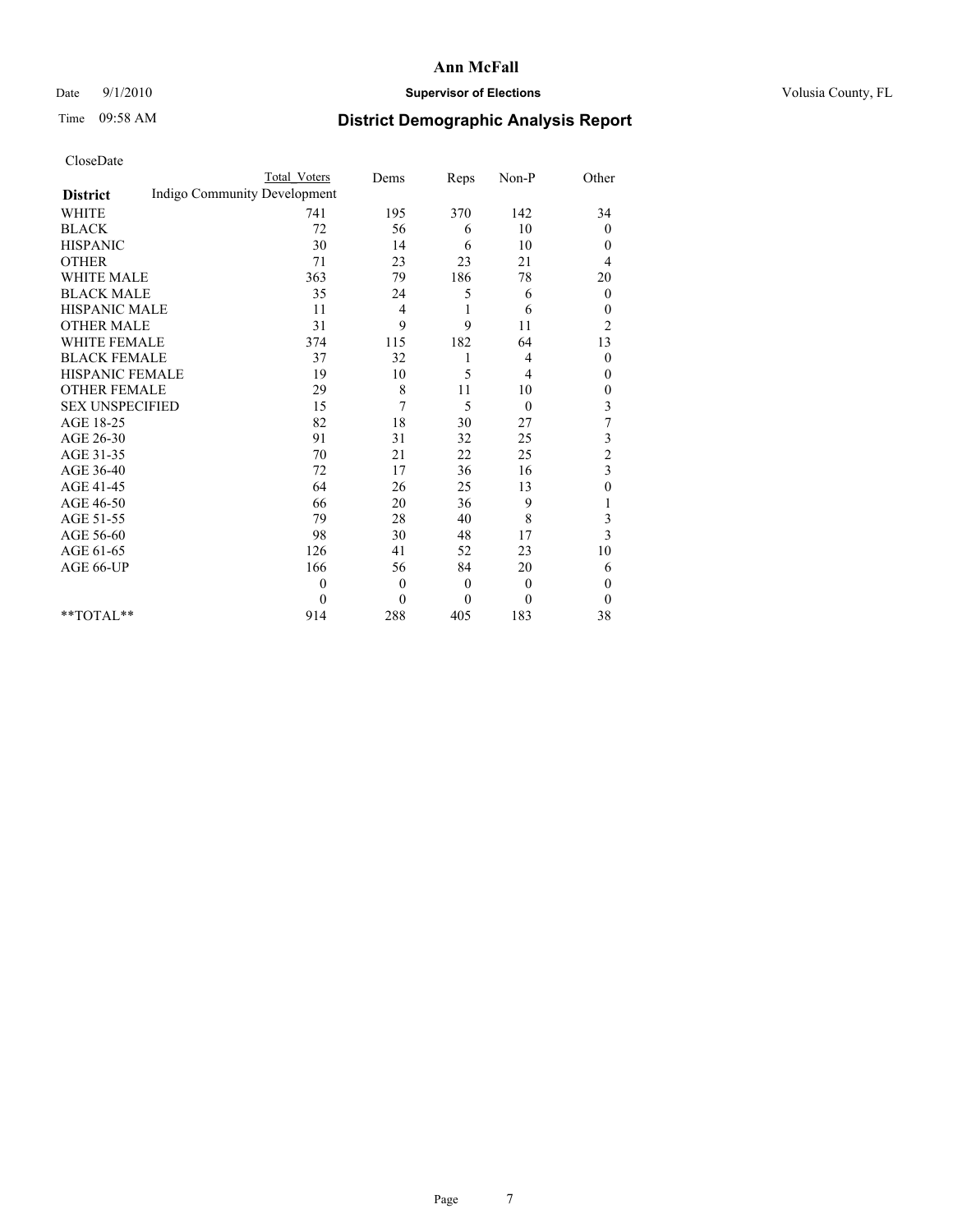#### Date 9/1/2010 **Supervisor of Elections Supervisor of Elections** Volusia County, FL

## Time 09:58 AM **District Demographic Analysis Report**

|                        | <b>Total Voters</b>          | Dems             | Reps     | Non-P        | Other          |  |  |  |  |
|------------------------|------------------------------|------------------|----------|--------------|----------------|--|--|--|--|
| <b>District</b>        | DeBary Community Development |                  |          |              |                |  |  |  |  |
| <b>WHITE</b>           | 640                          | 194              | 293      | 132          | 21             |  |  |  |  |
| <b>BLACK</b>           | 10                           | 6                | 2        | 2            | $\overline{0}$ |  |  |  |  |
| <b>HISPANIC</b>        | 12                           | 3                | 5        | 3            |                |  |  |  |  |
| <b>OTHER</b>           | 29                           | 6                | 6        | 14           | 3              |  |  |  |  |
| <b>WHITE MALE</b>      | 324                          | 89               | 155      | 69           | 11             |  |  |  |  |
| <b>BLACK MALE</b>      | 6                            | 3                | 1        | 2            | $\theta$       |  |  |  |  |
| HISPANIC MALE          | 5                            |                  | 2        |              |                |  |  |  |  |
| <b>OTHER MALE</b>      | $\mathbf{Q}$                 |                  |          | 7            | 0              |  |  |  |  |
| <b>WHITE FEMALE</b>    | 308                          | 103              | 135      | 61           | 9              |  |  |  |  |
| <b>BLACK FEMALE</b>    | 4                            | 3                |          | $\mathbf{0}$ | $\theta$       |  |  |  |  |
| HISPANIC FEMALE        | 7                            | $\overline{c}$   | 3        | 2            | 0              |  |  |  |  |
| <b>OTHER FEMALE</b>    | 13                           | 5                | 4        | 3            |                |  |  |  |  |
| <b>SEX UNSPECIFIED</b> | 15                           | $\overline{2}$   | 4        | 6            | 3              |  |  |  |  |
| AGE 18-25              | 86                           | 24               | 26       | 31           | 5              |  |  |  |  |
| AGE 26-30              | 38                           | 9                | 13       | 12           | 4              |  |  |  |  |
| AGE 31-35              | 27                           | 8                | 10       | 8            |                |  |  |  |  |
| AGE 36-40              | 52                           | 14               | 20       | 15           | 3              |  |  |  |  |
| AGE 41-45              | 68                           | 11               | 41       | 14           | $\overline{c}$ |  |  |  |  |
| AGE 46-50              | 96                           | 28               | 48       | 19           |                |  |  |  |  |
| AGE 51-55              | 99                           | 30               | 50       | 17           | $\overline{c}$ |  |  |  |  |
| AGE 56-60              | 88                           | 28               | 45       | 14           |                |  |  |  |  |
| AGE 61-65              | 62                           | 26               | 22       | 11           | 3              |  |  |  |  |
| AGE 66-UP              | 75                           | 31               | 31       | 10           | 3              |  |  |  |  |
|                        | $\Omega$                     | $\mathbf{0}$     | $\theta$ | $\Omega$     | $\theta$       |  |  |  |  |
|                        | $\Omega$                     | $\boldsymbol{0}$ | $\Omega$ | $\Omega$     | $\Omega$       |  |  |  |  |
| $*$ $TOTAI.**$         | 691                          | 209              | 306      | 151          | 25             |  |  |  |  |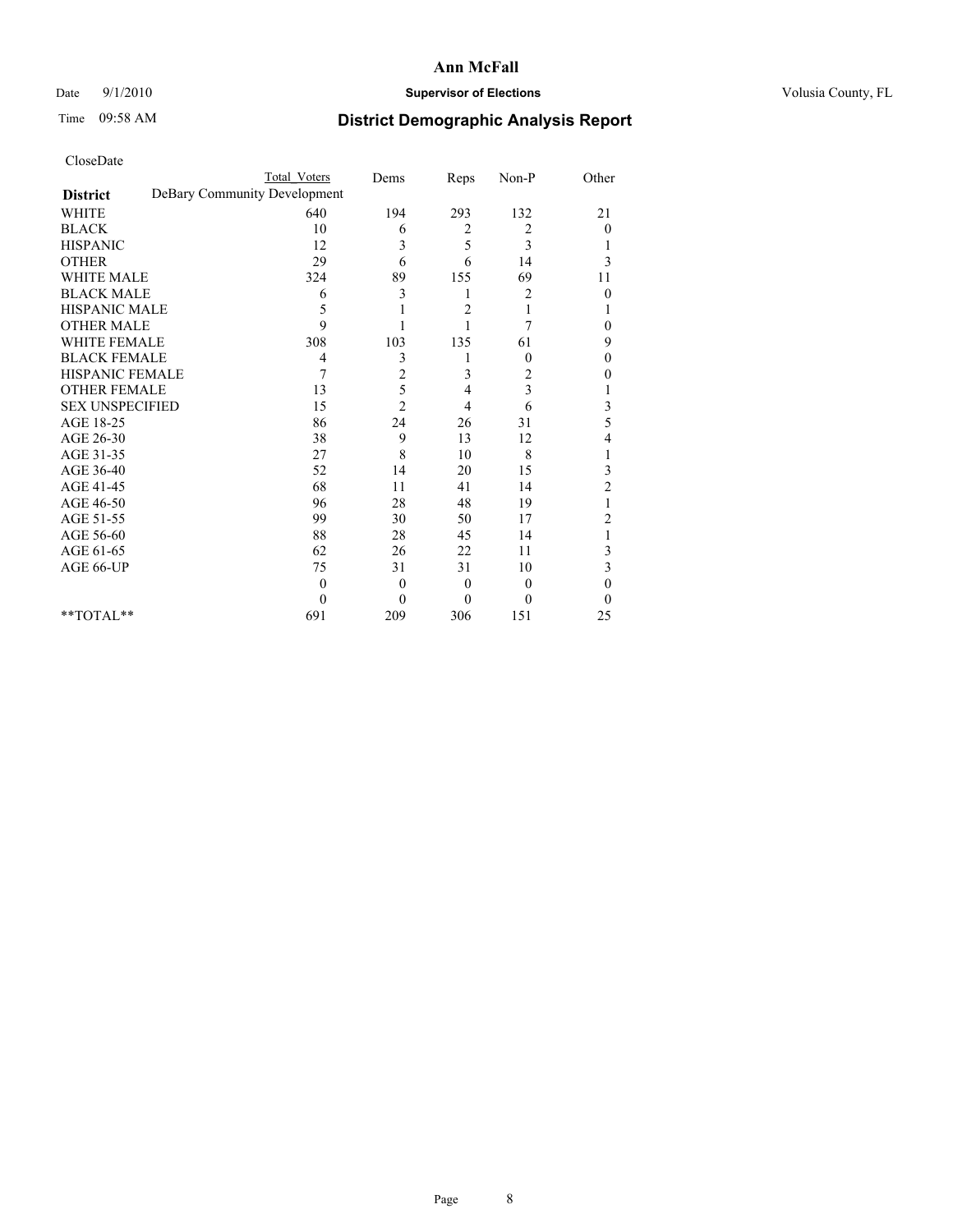#### Date 9/1/2010 **Supervisor of Elections Supervisor of Elections** Volusia County, FL

## Time 09:58 AM **District Demographic Analysis Report**

|                                             | Total Voters | Dems     | Reps     | $Non-P$      | Other        |
|---------------------------------------------|--------------|----------|----------|--------------|--------------|
| Congressional District 3<br><b>District</b> |              |          |          |              |              |
| <b>WHITE</b>                                | 5,208        | 1,800    | 2,252    | 900          | 256          |
| <b>BLACK</b>                                | 2,245        | 1,901    | 59       | 244          | 41           |
| <b>HISPANIC</b>                             | 392          | 163      | 60       | 149          | 20           |
| <b>OTHER</b>                                | 389          | 146      | 79       | 120          | 44           |
| <b>WHITE MALE</b>                           | 2,422        | 743      | 1,093    | 445          | 141          |
| <b>BLACK MALE</b>                           | 898          | 744      | 19       | 106          | 29           |
| <b>HISPANIC MALE</b>                        | 176          | 74       | 29       | 61           | 12           |
| <b>OTHER MALE</b>                           | 116          | 54       | 29       | 28           | 5            |
| <b>WHITE FEMALE</b>                         | 2,753        | 1,047    | 1,142    | 450          | 114          |
| <b>BLACK FEMALE</b>                         | 1,318        | 1,134    | 39       | 133          | 12           |
| HISPANIC FEMALE                             | 212          | 89       | 31       | 85           | 7            |
| <b>OTHER FEMALE</b>                         | 146          | 60       | 33       | 45           | 8            |
| <b>SEX UNSPECIFIED</b>                      | 193          | 65       | 35       | 60           | 33           |
| AGE 18-25                                   | 864          | 377      | 130      | 287          | 70           |
| AGE 26-30                                   | 544          | 278      | 94       | 140          | 32           |
| AGE 31-35                                   | 545          | 258      | 121      | 131          | 35           |
| AGE 36-40                                   | 577          | 281      | 152      | 125          | 19           |
| AGE 41-45                                   | 630          | 284      | 193      | 130          | 23           |
| AGE 46-50                                   | 797          | 404      | 242      | 126          | 25           |
| AGE 51-55                                   | 784          | 392      | 265      | 104          | 23           |
| AGE 56-60                                   | 774          | 407      | 230      | 105          | 32           |
| AGE 61-65                                   | 721          | 337      | 267      | 81           | 36           |
| AGE 66-UP                                   | 1,998        | 992      | 756      | 184          | 66           |
|                                             | $\theta$     | $\theta$ | $\theta$ | $\mathbf{0}$ | $\mathbf{0}$ |
|                                             | $\theta$     | $\theta$ | $\theta$ | $\theta$     | $\mathbf{0}$ |
| $*$ $TOTAI.**$                              | 8,234        | 4,010    | 2,450    | 1,413        | 361          |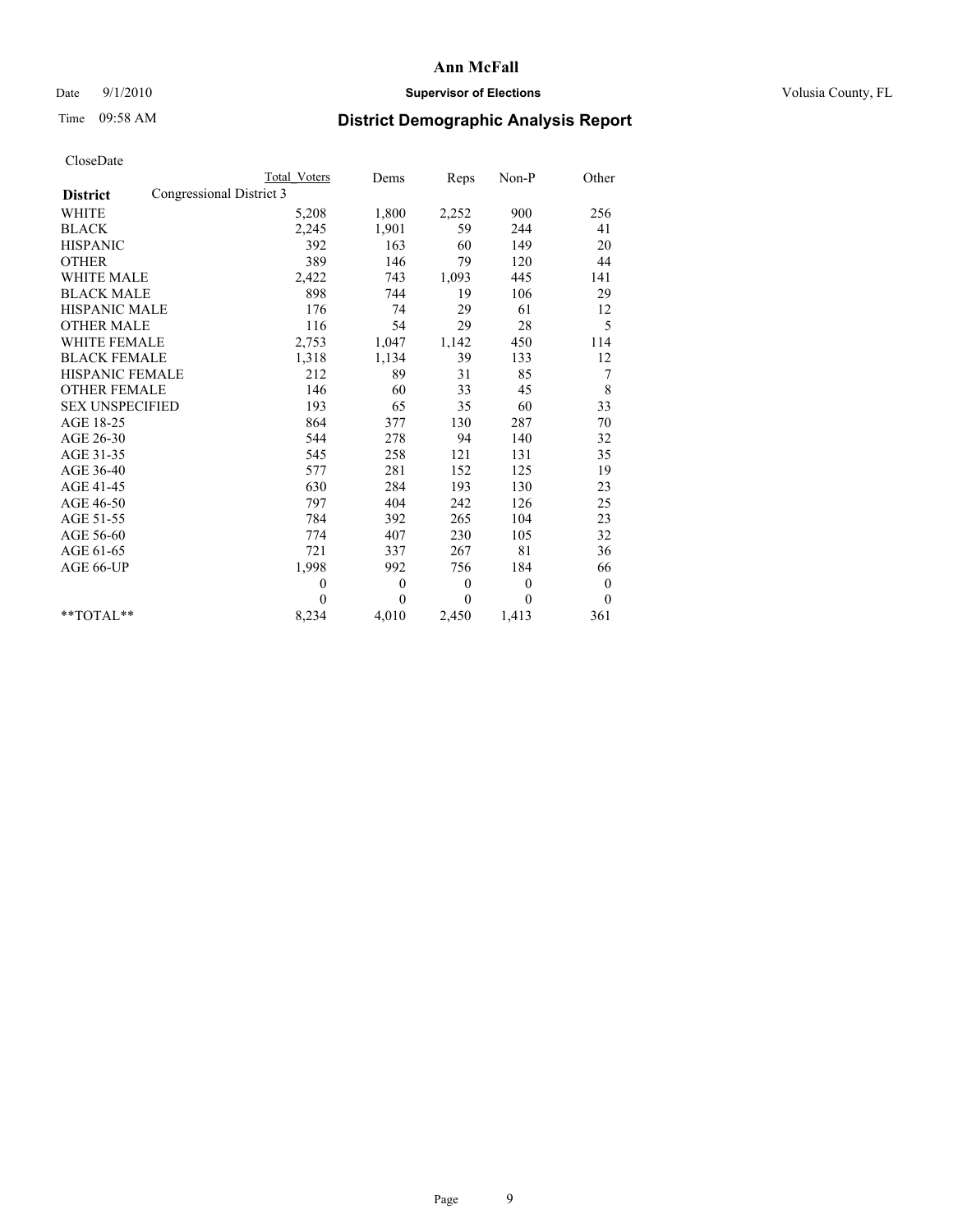## Date  $9/1/2010$  **Supervisor of Elections Supervisor of Elections** Volusia County, FL

# Time 09:58 AM **District Demographic Analysis Report**

|                                             | <b>Total Voters</b> | Dems     | Reps         | $Non-P$  | Other        |  |  |
|---------------------------------------------|---------------------|----------|--------------|----------|--------------|--|--|
| Congressional District 7<br><b>District</b> |                     |          |              |          |              |  |  |
| <b>WHITE</b>                                | 139,798             | 49,997   | 55,224       | 28,068   | 6,509        |  |  |
| <b>BLACK</b>                                | 19,551              | 16,129   | 696          | 2,285    | 441          |  |  |
| <b>HISPANIC</b>                             | 13,183              | 6,332    | 2,341        | 4,055    | 455          |  |  |
| <b>OTHER</b>                                | 9,610               | 3,332    | 1,991        | 3,219    | 1,068        |  |  |
| <b>WHITE MALE</b>                           | 64,343              | 20,284   | 26,929       | 13,659   | 3,471        |  |  |
| <b>BLACK MALE</b>                           | 7,899               | 6,190    | 383          | 1,089    | 237          |  |  |
| HISPANIC MALE                               | 6,167               | 2,832    | 1,183        | 1,922    | 230          |  |  |
| <b>OTHER MALE</b>                           | 3,161               | 1,116    | 794          | 1,059    | 192          |  |  |
| <b>WHITE FEMALE</b>                         | 74,708              | 29,470   | 28,015       | 14,232   | 2,991        |  |  |
| <b>BLACK FEMALE</b>                         | 11,494              | 9,810    | 311          | 1,173    | 200          |  |  |
| HISPANIC FEMALE                             | 6,919               | 3,447    | 1,147        | 2,108    | 217          |  |  |
| <b>OTHER FEMALE</b>                         | 3,715               | 1,533    | 823          | 1,152    | 207          |  |  |
| <b>SEX UNSPECIFIED</b>                      | 3,736               | 1,108    | 667          | 1,233    | 728          |  |  |
| AGE 18-25                                   | 20,192              | 8,621    | 4,236        | 5,843    | 1,492        |  |  |
| AGE 26-30                                   | 11,974              | 4,620    | 2,878        | 3,793    | 683          |  |  |
| AGE 31-35                                   | 11,333              | 4,312    | 3,028        | 3,317    | 676          |  |  |
| AGE 36-40                                   | 12,072              | 4,369    | 3,859        | 3,177    | 667          |  |  |
| AGE 41-45                                   | 13,720              | 5,045    | 4,874        | 3,166    | 635          |  |  |
| AGE 46-50                                   | 16,765              | 6,359    | 6,104        | 3,565    | 737          |  |  |
| AGE 51-55                                   | 17,309              | 7,277    | 6,172        | 3,133    | 727          |  |  |
| AGE 56-60                                   | 16,485              | 7,232    | 5,639        | 2,960    | 654          |  |  |
| AGE 61-65                                   | 15,660              | 6,682    | 5,654        | 2,688    | 636          |  |  |
| AGE 66-UP                                   | 46,631              | 21,273   | 17,808       | 5,985    | 1,565        |  |  |
|                                             | $\theta$            | $\theta$ | $\mathbf{0}$ | $\theta$ | $\mathbf{0}$ |  |  |
|                                             | $\theta$            | $\theta$ | $\mathbf{0}$ | $\theta$ | $\Omega$     |  |  |
| $*$ $TOTAI.**$                              | 182,142             | 75,790   | 60,252       | 37,627   | 8,473        |  |  |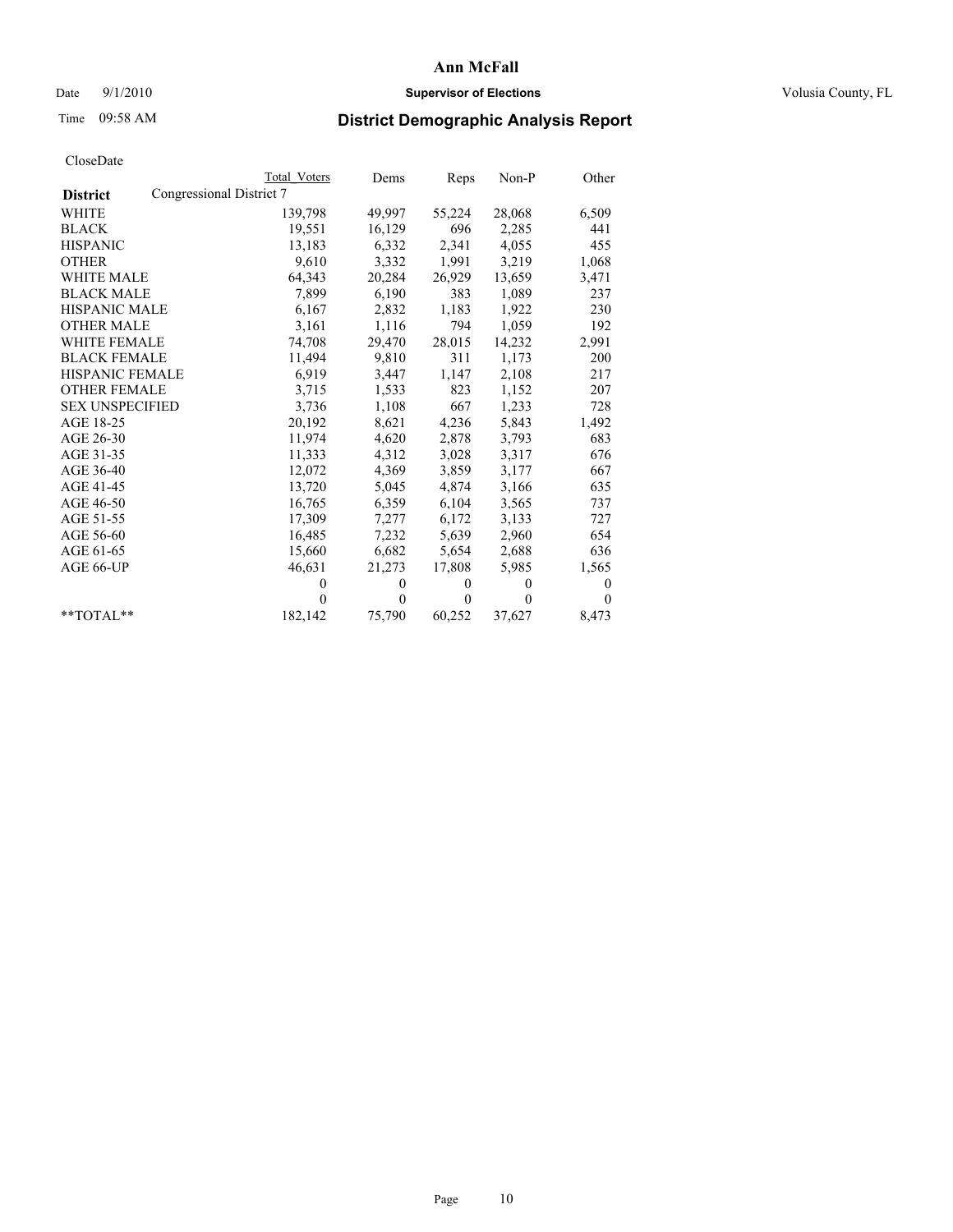## Date  $9/1/2010$  **Supervisor of Elections Supervisor of Elections** Volusia County, FL

# Time 09:58 AM **District Demographic Analysis Report**

|                                              |  | Total Voters | Dems         | Reps         | $Non-P$      | Other          |  |
|----------------------------------------------|--|--------------|--------------|--------------|--------------|----------------|--|
| Congressional District 24<br><b>District</b> |  |              |              |              |              |                |  |
| <b>WHITE</b>                                 |  | 109,749      | 38,527       | 42,936       | 23,598       | 4,688          |  |
| <b>BLACK</b>                                 |  | 4,990        | 3,997        | 218          | 651          | 124            |  |
| <b>HISPANIC</b>                              |  | 5,679        | 2,643        | 1,066        | 1,760        | 210            |  |
| <b>OTHER</b>                                 |  | 5,425        | 1,652        | 1,214        | 1,901        | 658            |  |
| <b>WHITE MALE</b>                            |  | 50,772       | 15,721       | 21,025       | 11,539       | 2,487          |  |
| <b>BLACK MALE</b>                            |  | 2,203        | 1,667        | 116          | 347          | 73             |  |
| <b>HISPANIC MALE</b>                         |  | 2,655        | 1,184        | 498          | 859          | 114            |  |
| <b>OTHER MALE</b>                            |  | 1,847        | 570          | 489          | 685          | 103            |  |
| <b>WHITE FEMALE</b>                          |  | 58,297       | 22,572       | 21,663       | 11,897       | 2,165          |  |
| <b>BLACK FEMALE</b>                          |  | 2,747        | 2,297        | 99           | 301          | 50             |  |
| HISPANIC FEMALE                              |  | 2,985        | 1,441        | 562          | 887          | 95             |  |
| <b>OTHER FEMALE</b>                          |  | 2,103        | 794          | 497          | 676          | 136            |  |
| <b>SEX UNSPECIFIED</b>                       |  | 2,234        | 573          | 485          | 719          | 457            |  |
| AGE 18-25                                    |  | 10,925       | 3,735        | 2,784        | 3,520        | 886            |  |
| AGE 26-30                                    |  | 7,470        | 2,523        | 1,989        | 2,515        | 443            |  |
| AGE 31-35                                    |  | 7,145        | 2,427        | 2,005        | 2,313        | 400            |  |
| AGE 36-40                                    |  | 8,035        | 2,706        | 2,671        | 2,253        | 405            |  |
| AGE 41-45                                    |  | 8,865        | 2,998        | 3,272        | 2,187        | 408            |  |
| AGE 46-50                                    |  | 11,127       | 3,833        | 4,403        | 2,482        | 409            |  |
| AGE 51-55                                    |  | 11,906       | 4,471        | 4,593        | 2,391        | 451            |  |
| AGE 56-60                                    |  | 11,824       | 4,715        | 4,282        | 2,376        | 451            |  |
| AGE 61-65                                    |  | 12,165       | 4,652        | 4,615        | 2,358        | 540            |  |
| AGE 66-UP                                    |  | 36,381       | 14,759       | 14,820       | 5,515        | 1,287          |  |
|                                              |  | $\theta$     | $\theta$     | $\theta$     | $\mathbf{0}$ | $\overline{0}$ |  |
|                                              |  | $\theta$     | $\mathbf{0}$ | $\mathbf{0}$ | $\theta$     | $\theta$       |  |
| $*$ $TOTAI.**$                               |  | 125,843      | 46,819       | 45,434       | 27,910       | 5,680          |  |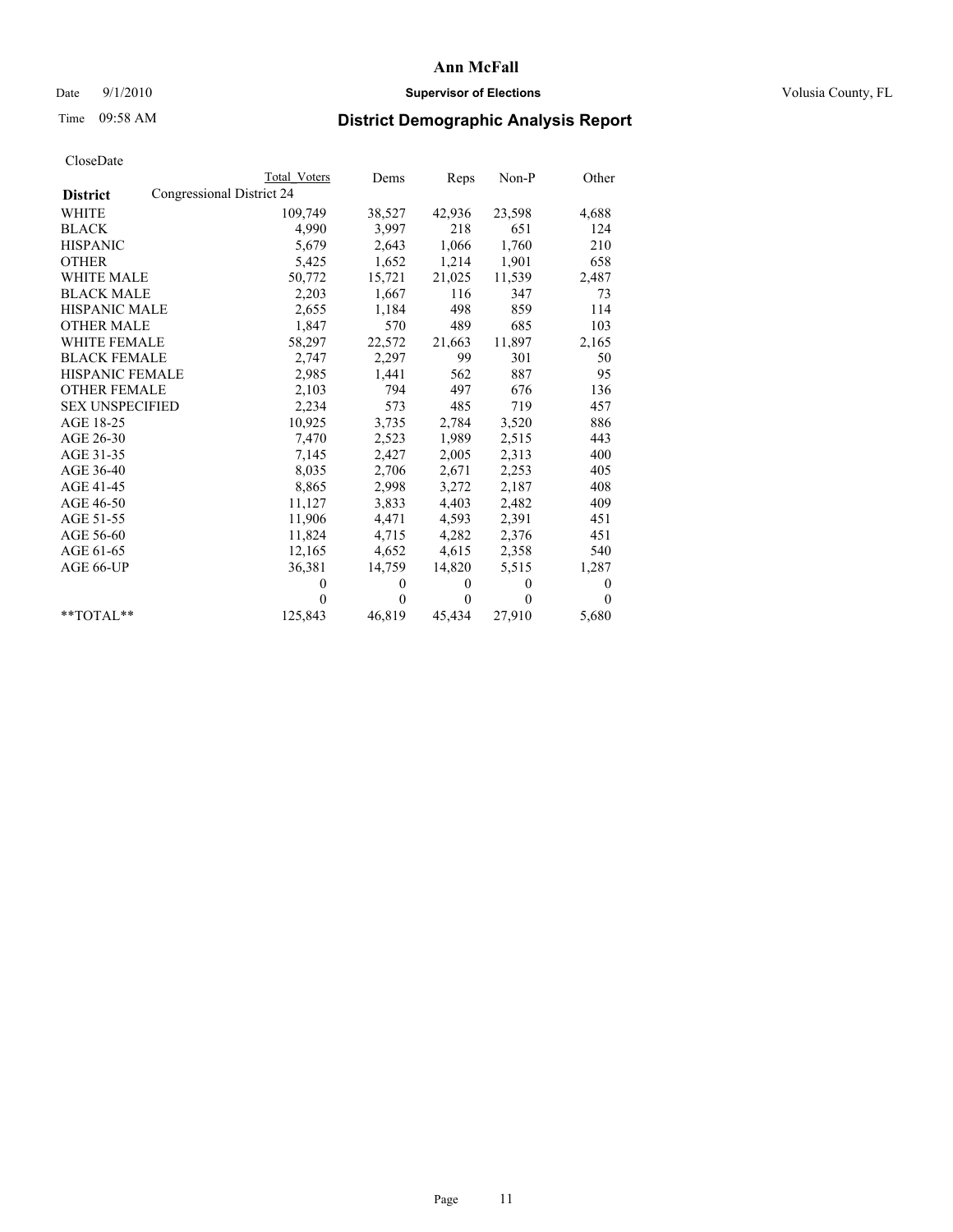## Date  $9/1/2010$  **Supervisor of Elections Supervisor of Elections** Volusia County, FL

# Time 09:58 AM **District Demographic Analysis Report**

|                                  | Total Voters     | Dems             | Reps             | Non-P            | Other            |
|----------------------------------|------------------|------------------|------------------|------------------|------------------|
| Daytona Beach<br><b>District</b> |                  |                  |                  |                  |                  |
| <b>WHITE</b>                     | 20,592           | 7,976            | 7,288            | 4,371            | 957              |
| <b>BLACK</b>                     | 12,286           | 10,429           | 321              | 1,315            | 221              |
| <b>HISPANIC</b>                  | 872              | 408              | 165              | 270              | 29               |
| <b>OTHER</b>                     | 2,302            | 952              | 348              | 742              | 260              |
| <b>WHITE MALE</b>                | 9,869            | 3,345            | 3,740            | 2,219            | 565              |
| <b>BLACK MALE</b>                | 4,819            | 3,933            | 169              | 609              | 108              |
| <b>HISPANIC MALE</b>             | 412              | 186              | 77               | 133              | 16               |
| <b>OTHER MALE</b>                | 742              | 303              | 148              | 247              | 44               |
| WHITE FEMALE                     | 10,615           | 4,585            | 3,517            | 2,128            | 385              |
| <b>BLACK FEMALE</b>              | 7,360            | 6,409            | 150              | 689              | 112              |
| <b>HISPANIC FEMALE</b>           | 456              | 219              | 88               | 137              | 12               |
| <b>OTHER FEMALE</b>              | 846              | 402              | 138              | 264              | 42               |
| <b>SEX UNSPECIFIED</b>           | 933              | 383              | 95               | 272              | 183              |
| AGE 18-25                        | 6,205            | 3,838            | 703              | 1,329            | 335              |
| AGE 26-30                        | 2,935            | 1,522            | 457              | 818              | 138              |
| AGE 31-35                        | 2,158            | 1,127            | 358              | 577              | 96               |
| AGE 36-40                        | 2,069            | 1,037            | 465              | 485              | 82               |
| AGE 41-45                        | 2,252            | 1,228            | 457              | 474              | 93               |
| AGE 46-50                        | 2,759            | 1,470            | 667              | 513              | 109              |
| AGE 51-55                        | 3,093            | 1,724            | 765              | 486              | 118              |
| AGE 56-60                        | 3,008            | 1,614            | 753              | 541              | 100              |
| AGE 61-65                        | 2,806            | 1,447            | 779              | 467              | 113              |
| AGE 66-UP                        | 8,767            | 4,758            | 2,718            | 1,008            | 283              |
|                                  | $\boldsymbol{0}$ | $\boldsymbol{0}$ | $\boldsymbol{0}$ | $\boldsymbol{0}$ | $\boldsymbol{0}$ |
|                                  | $\theta$         | $\theta$         | $\theta$         | $\theta$         | $\theta$         |
| $*$ $TOTAI.**$                   | 36,052           | 19,765           | 8,122            | 6,698            | 1,467            |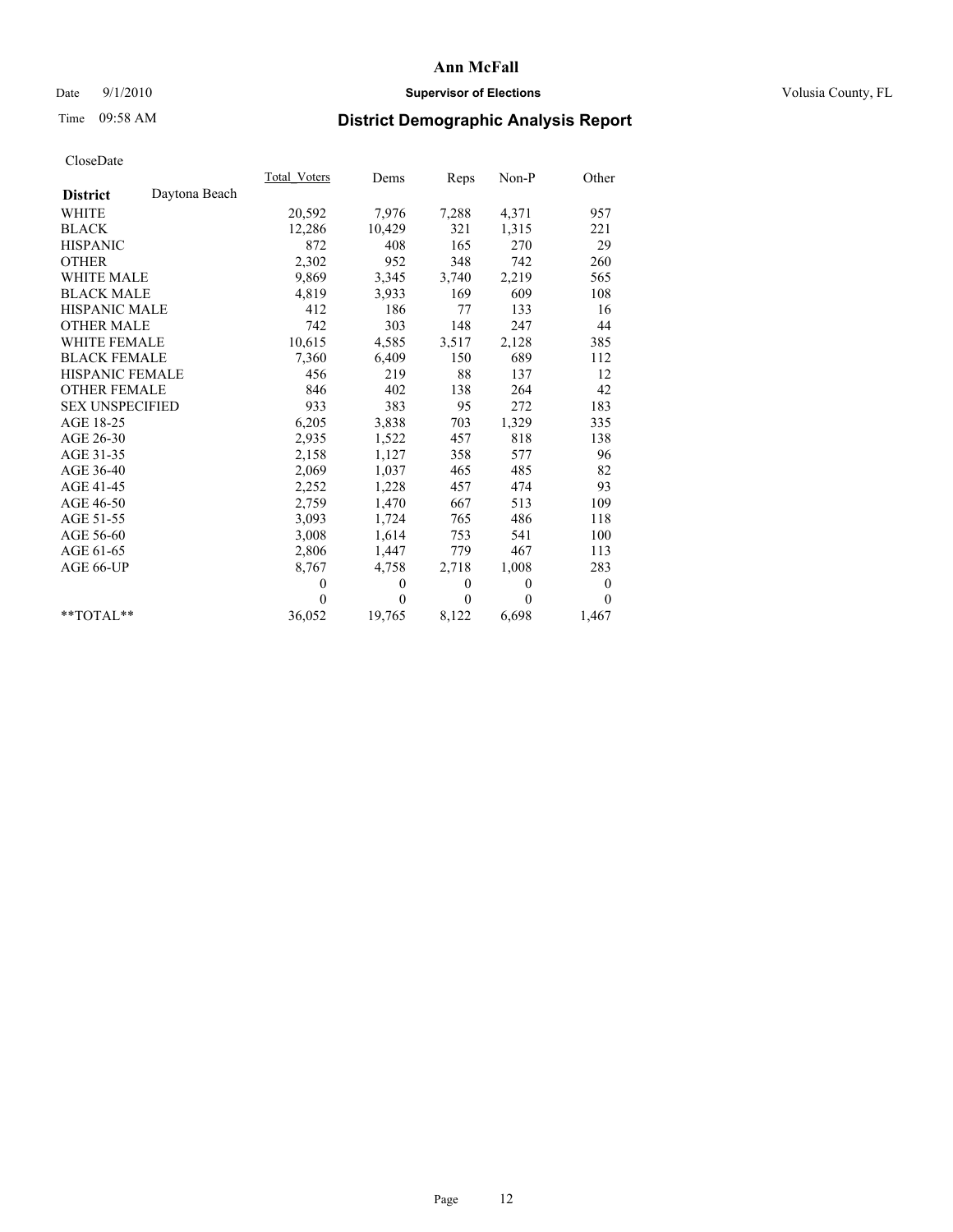## Date  $9/1/2010$  **Supervisor of Elections Supervisor of Elections** Volusia County, FL

# Time 09:58 AM **District Demographic Analysis Report**

|                                         | <b>Total Voters</b> | Dems     | Reps         | Non-P          | Other          |
|-----------------------------------------|---------------------|----------|--------------|----------------|----------------|
| Daytona Beach Shores<br><b>District</b> |                     |          |              |                |                |
| <b>WHITE</b>                            | 3,149               | 935      | 1,446        | 633            | 135            |
| <b>BLACK</b>                            | 31                  | 23       | 1            | 6              |                |
| <b>HISPANIC</b>                         | 53                  | 17       | 22           | 11             | 3              |
| <b>OTHER</b>                            | 160                 | 45       | 57           | 43             | 15             |
| <b>WHITE MALE</b>                       | 1,488               | 411      | 685          | 323            | 69             |
| <b>BLACK MALE</b>                       | 16                  | 11       | 1            | 3              | 1              |
| <b>HISPANIC MALE</b>                    | 26                  | 7        | 12           | 4              | 3              |
| <b>OTHER MALE</b>                       | 60                  | 19       | 22           | 18             |                |
| <b>WHITE FEMALE</b>                     | 1,633               | 515      | 749          | 306            | 63             |
| <b>BLACK FEMALE</b>                     | 15                  | 12       | $\theta$     | 3              | $\theta$       |
| HISPANIC FEMALE                         | 26                  | 10       | 9            | 7              | 0              |
| <b>OTHER FEMALE</b>                     | 69                  | 20       | 28           | 17             | 4              |
| <b>SEX UNSPECIFIED</b>                  | 60                  | 15       | 20           | 12             | 13             |
| AGE 18-25                               | 122                 | 33       | 37           | 41             | 11             |
| AGE 26-30                               | 87                  | 30       | 24           | 29             | 4              |
| AGE 31-35                               | 73                  | 31       | 19           | 18             | 5              |
| AGE 36-40                               | 67                  | 17       | 24           | 22             | 4              |
| AGE 41-45                               | 117                 | 28       | 43           | 40             | 6              |
| AGE 46-50                               | 163                 | 52       | 66           | 38             | 7              |
| AGE 51-55                               | 219                 | 58       | 100          | 49             | 12             |
| AGE 56-60                               | 292                 | 70       | 128          | 74             | 20             |
| AGE 61-65                               | 413                 | 121      | 191          | 78             | 23             |
| AGE 66-UP                               | 1,840               | 580      | 894          | 304            | 62             |
|                                         | $\overline{0}$      | $\theta$ | $\mathbf{0}$ | $\overline{0}$ | $\theta$       |
|                                         | $\Omega$            | $\theta$ | $\mathbf{0}$ | $\theta$       | $\overline{0}$ |
| $*$ $TOTAI.**$                          | 3,393               | 1,020    | 1,526        | 693            | 154            |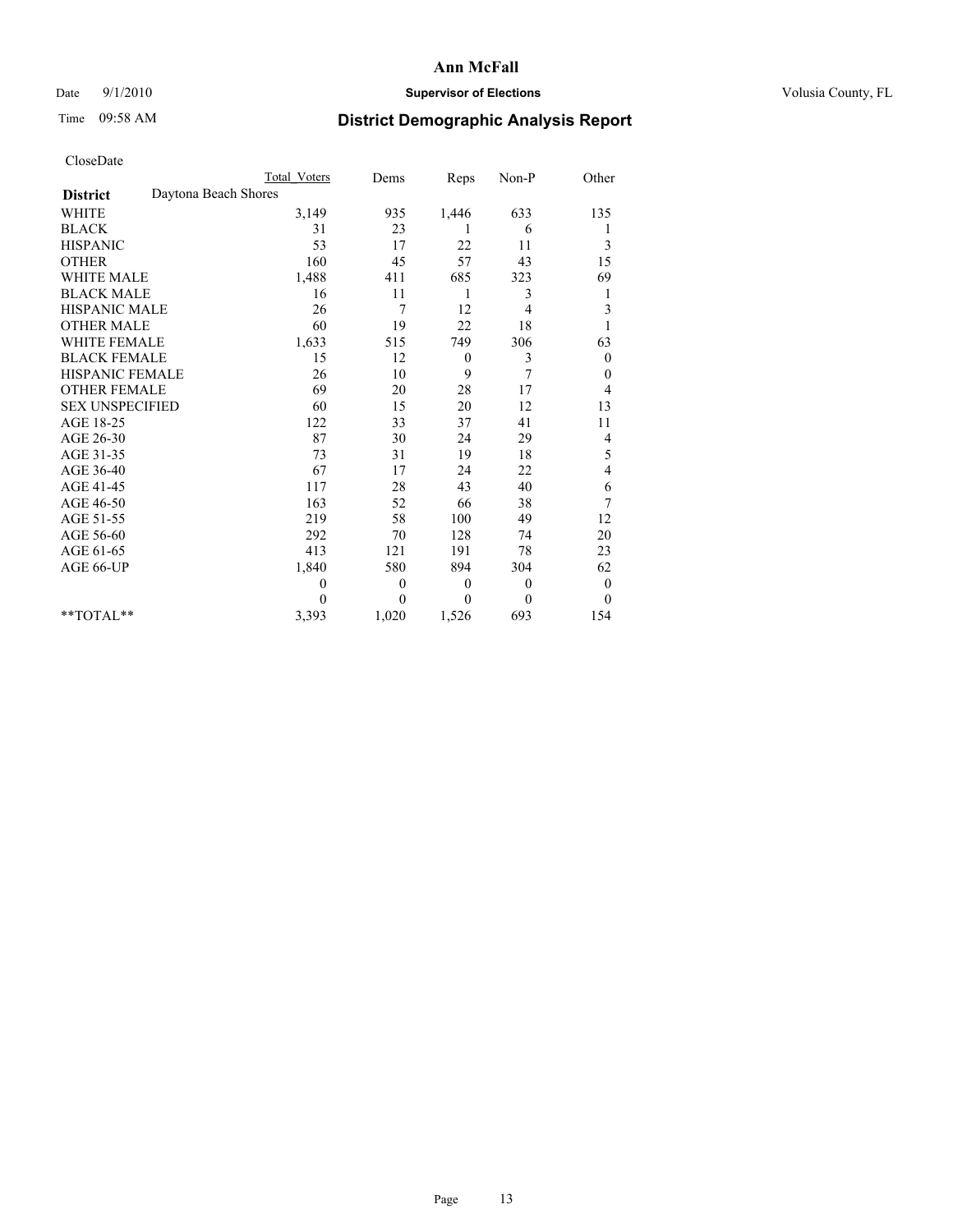## Date  $9/1/2010$  **Supervisor of Elections Supervisor of Elections** Volusia County, FL

# Time 09:58 AM **District Demographic Analysis Report**

|                           | Total Voters | Dems     | Reps         | Non-P          | Other            |  |
|---------------------------|--------------|----------|--------------|----------------|------------------|--|
| DeBary<br><b>District</b> |              |          |              |                |                  |  |
| <b>WHITE</b>              | 11,600       | 3,366    | 5,391        | 2,272          | 571              |  |
| <b>BLACK</b>              | 410          | 310      | 31           | 58             | 11               |  |
| <b>HISPANIC</b>           | 781          | 331      | 196          | 224            | 30               |  |
| <b>OTHER</b>              | 658          | 184      | 181          | 216            | 77               |  |
| <b>WHITE MALE</b>         | 5,418        | 1,345    | 2,658        | 1,115          | 300              |  |
| <b>BLACK MALE</b>         | 188          | 133      | 11           | 38             | 6                |  |
| <b>HISPANIC MALE</b>      | 379          | 146      | 102          | 113            | 18               |  |
| <b>OTHER MALE</b>         | 214          | 61       | 60           | 80             | 13               |  |
| <b>WHITE FEMALE</b>       | 6,111        | 2,005    | 2,697        | 1,145          | 264              |  |
| <b>BLACK FEMALE</b>       | 217          | 172      | 20           | 20             | 5                |  |
| <b>HISPANIC FEMALE</b>    | 395          | 181      | 94           | 108            | 12               |  |
| <b>OTHER FEMALE</b>       | 277          | 92       | 81           | 83             | 21               |  |
| <b>SEX UNSPECIFIED</b>    | 250          | 56       | 76           | 68             | 50               |  |
| AGE 18-25                 | 1,087        | 291      | 331          | 365            | 100              |  |
| AGE 26-30                 | 718          | 182      | 254          | 227            | 55               |  |
| AGE 31-35                 | 755          | 219      | 268          | 231            | 37               |  |
| AGE 36-40                 | 933          | 227      | 386          | 262            | 58               |  |
| AGE 41-45                 | 1,094        | 303      | 486          | 256            | 49               |  |
| AGE 46-50                 | 1,268        | 353      | 591          | 253            | 71               |  |
| AGE 51-55                 | 1,303        | 417      | 600          | 237            | 49               |  |
| AGE 56-60                 | 1,377        | 501      | 593          | 235            | 48               |  |
| AGE 61-65                 | 1,276        | 394      | 615          | 210            | 57               |  |
| AGE 66-UP                 | 3,637        | 1,304    | 1,675        | 494            | 164              |  |
|                           | $\theta$     | 0        | $\mathbf{0}$ | $\overline{0}$ | $\boldsymbol{0}$ |  |
|                           | $\theta$     | $\theta$ | $\Omega$     | $\theta$       | $\overline{0}$   |  |
| $*$ $TOTAI.**$            | 13,449       | 4,191    | 5,799        | 2,770          | 689              |  |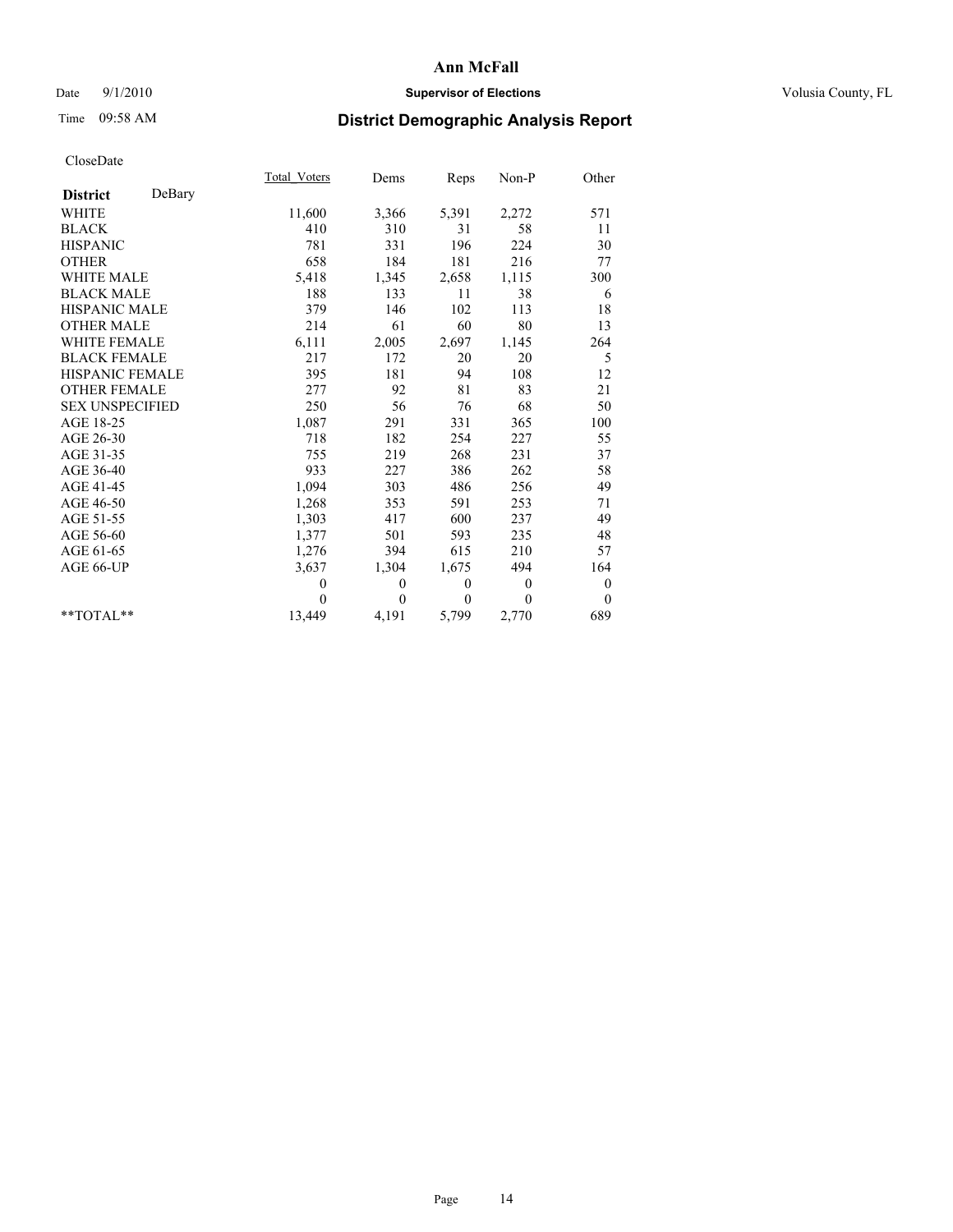## Date  $9/1/2010$  **Supervisor of Elections Supervisor of Elections** Volusia County, FL

# Time 09:58 AM **District Demographic Analysis Report**

|                        |        | Total Voters | Dems         | Reps         | $Non-P$  | Other            |  |
|------------------------|--------|--------------|--------------|--------------|----------|------------------|--|
| <b>District</b>        | DeLand |              |              |              |          |                  |  |
| <b>WHITE</b>           |        | 11,360       | 4,084        | 4,620        | 2,049    | 607              |  |
| <b>BLACK</b>           |        | 2,306        | 1,920        | 76           | 253      | 57               |  |
| <b>HISPANIC</b>        |        | 827          | 373          | 140          | 260      | 54               |  |
| <b>OTHER</b>           |        | 790          | 281          | 158          | 238      | 113              |  |
| <b>WHITE MALE</b>      |        | 4,891        | 1,529        | 2,100        | 952      | 310              |  |
| <b>BLACK MALE</b>      |        | 889          | 698          | 35           | 121      | 35               |  |
| <b>HISPANIC MALE</b>   |        | 352          | 157          | 64           | 106      | 25               |  |
| <b>OTHER MALE</b>      |        | 235          | 91           | 64           | 56       | 24               |  |
| <b>WHITE FEMALE</b>    |        | 6,423        | 2,539        | 2,506        | 1,087    | 291              |  |
| <b>BLACK FEMALE</b>    |        | 1,396        | 1,205        | 41           | 129      | 21               |  |
| HISPANIC FEMALE        |        | 471          | 216          | 75           | 152      | 28               |  |
| <b>OTHER FEMALE</b>    |        | 304          | 129          | 53           | 94       | 28               |  |
| <b>SEX UNSPECIFIED</b> |        | 322          | 94           | 56           | 103      | 69               |  |
| AGE 18-25              |        | 1,837        | 759          | 408          | 509      | 161              |  |
| AGE 26-30              |        | 1,052        | 455          | 233          | 300      | 64               |  |
| AGE 31-35              |        | 1,053        | 427          | 300          | 249      | 77               |  |
| AGE 36-40              |        | 1,128        | 450          | 351          | 270      | 57               |  |
| AGE 41-45              |        | 1,112        | 456          | 394          | 203      | 59               |  |
| AGE 46-50              |        | 1,237        | 520          | 442          | 214      | 61               |  |
| AGE 51-55              |        | 1,218        | 559          | 386          | 210      | 63               |  |
| AGE 56-60              |        | 1,144        | 546          | 375          | 172      | 51               |  |
| AGE 61-65              |        | 1,217        | 567          | 428          | 170      | 52               |  |
| AGE 66-UP              |        | 4,285        | 1,919        | 1,677        | 503      | 186              |  |
|                        |        | $\mathbf{0}$ | $\mathbf{0}$ | $\mathbf{0}$ | $\theta$ | $\boldsymbol{0}$ |  |
|                        |        | $\theta$     | $\theta$     | $\theta$     | $\theta$ | $\theta$         |  |
| $*$ $TOTAI.**$         |        | 15,283       | 6,658        | 4,994        | 2,800    | 831              |  |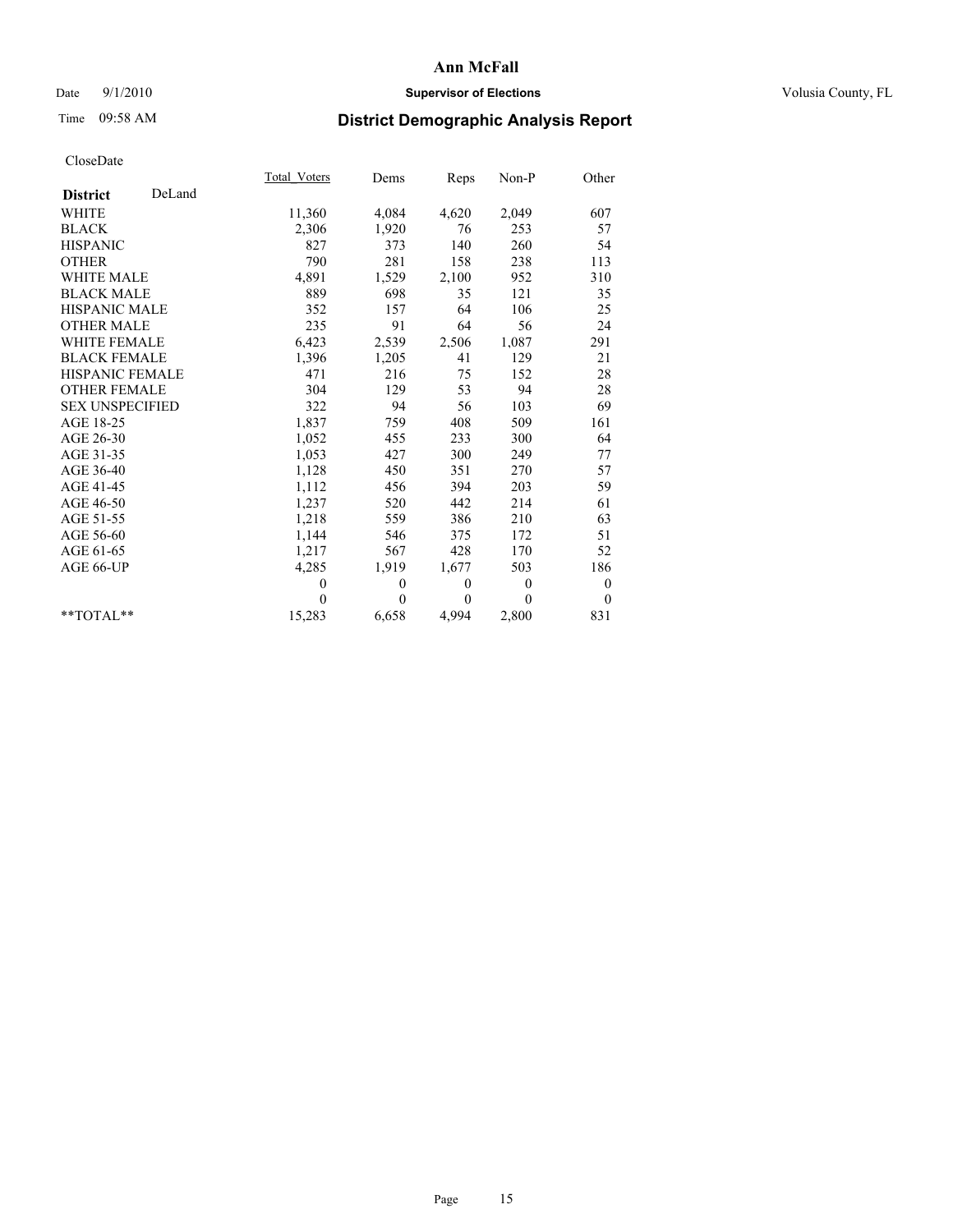## Date  $9/1/2010$  **Supervisor of Elections Supervisor of Elections** Volusia County, FL

# Time 09:58 AM **District Demographic Analysis Report**

|                                          |         | Total Voters | Dems         | Reps         | Non-P        | Other          |
|------------------------------------------|---------|--------------|--------------|--------------|--------------|----------------|
| <b>District</b>                          | Deltona |              |              |              |              |                |
| <b>WHITE</b>                             |         | 33,262       | 11,263       | 12,825       | 7,332        | 1,842          |
| <b>BLACK</b>                             |         | 4,558        | 3,541        | 223          | 633          | 161            |
| <b>HISPANIC</b>                          |         | 11,769       | 5,920        | 1,875        | 3,601        | 373            |
| <b>OTHER</b>                             |         | 3,008        | 993          | 539          | 1,090        | 386            |
| <b>WHITE MALE</b>                        |         | 15,483       | 4,690        | 6,252        | 3,570        | 971            |
| <b>BLACK MALE</b>                        |         | 2,027        | 1,482        | 136          | 310          | 99             |
| <b>HISPANIC MALE</b>                     |         | 5,545        | 2,668        | 947          | 1,741        | 189            |
| <b>OTHER MALE</b><br><b>WHITE FEMALE</b> |         | 992          | 359          | 217          | 352          | 64             |
| <b>BLACK FEMALE</b>                      |         | 17,604       | 6,511        | 6,506        | 3,724        | 863            |
|                                          |         | 2,492        | 2,024        | 87           | 320          | 61             |
| <b>HISPANIC FEMALE</b>                   |         | 6,138        | 3,204        | 922          | 1,835        | 177            |
| <b>OTHER FEMALE</b>                      |         | 1,145        | 467          | 207          | 392          | 79             |
| <b>SEX UNSPECIFIED</b>                   |         | 1,171        | 312          | 188          | 412          | 259            |
| AGE 18-25                                |         | 6,366        | 2,353        | 1,286        | 2,161        | 566            |
| AGE 26-30                                |         | 4,155        | 1,509        | 900          | 1,465        | 281            |
| AGE 31-35                                |         | 4,511        | 1,735        | 1,119        | 1,379        | 278            |
| AGE 36-40                                |         | 4,687        | 1,758        | 1,383        | 1,276        | 270            |
| AGE 41-45                                |         | 4,824        | 1,876        | 1,499        | 1,202        | 247            |
| AGE 46-50                                |         | 5,463        | 2,121        | 1,837        | 1,295        | 210            |
| AGE 51-55                                |         | 5,208        | 2,121        | 1,771        | 1,061        | 255            |
| AGE 56-60                                |         | 4,229        | 1,888        | 1,323        | 826          | 192            |
| AGE 61-65                                |         | 3,762        | 1,664        | 1,211        | 727          | 160            |
| AGE 66-UP                                |         | 9,392        | 4,692        | 3,133        | 1,264        | 303            |
|                                          |         | $\theta$     | $\mathbf{0}$ | $\mathbf{0}$ | $\mathbf{0}$ | $\overline{0}$ |
|                                          |         | $\Omega$     | $\theta$     | $\mathbf{0}$ | $\theta$     | $\theta$       |
| $*$ TOTAL $*$                            |         | 52,597       | 21,717       | 15,462       | 12,656       | 2,762          |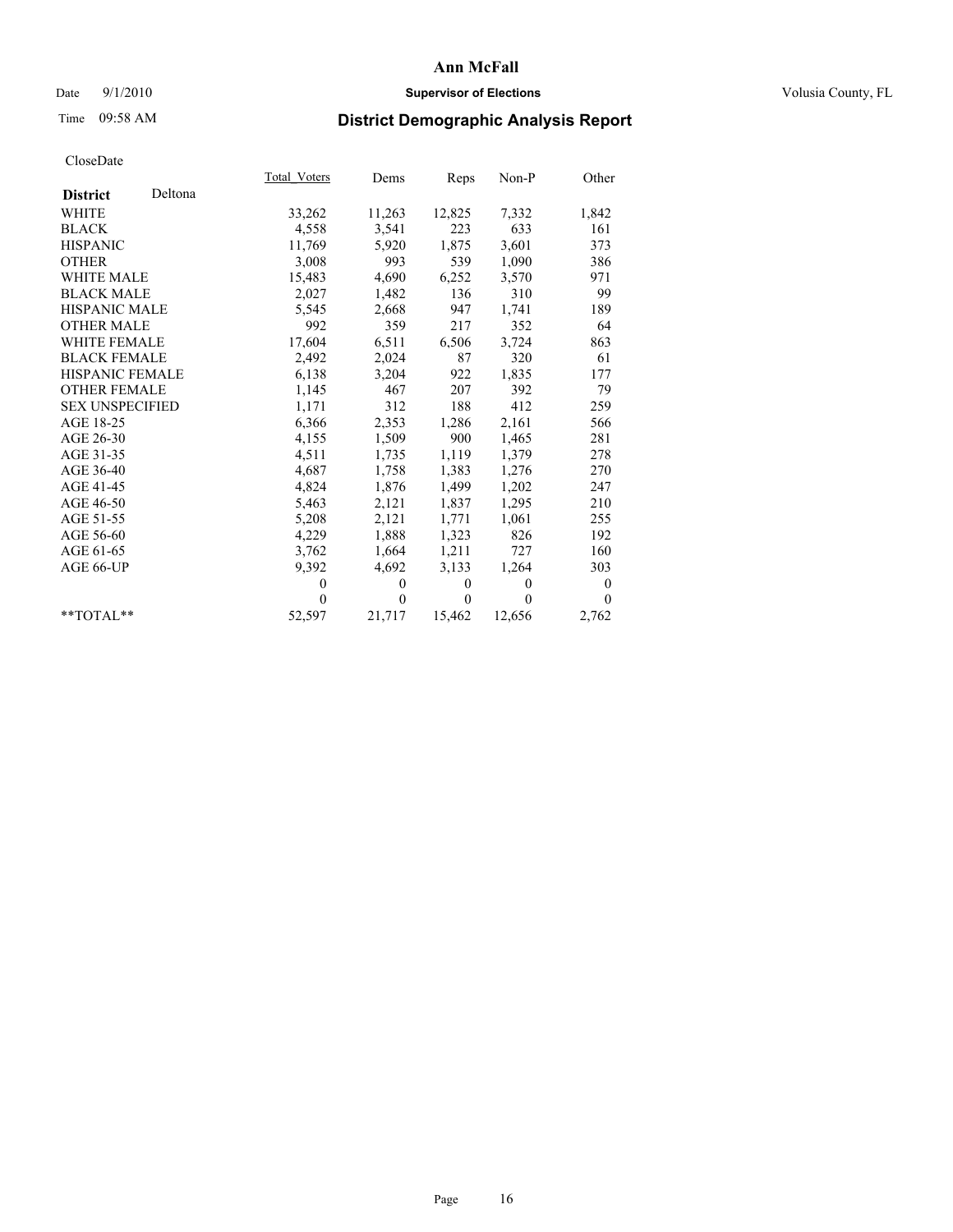## Date  $9/1/2010$  **Supervisor of Elections Supervisor of Elections** Volusia County, FL

## Time 09:58 AM **District Demographic Analysis Report**

|                                          |           | Total Voters | Dems     | Reps         | Non-P    | Other            |  |
|------------------------------------------|-----------|--------------|----------|--------------|----------|------------------|--|
| <b>District</b>                          | Edgewater |              |          |              |          |                  |  |
| <b>WHITE</b>                             |           | 12,865       | 4,917    | 4,347        | 3,091    | 510              |  |
| <b>BLACK</b>                             |           | 268          | 207      | 12           | 40       | 9                |  |
| <b>HISPANIC</b>                          |           | 167          | 77       | 35           | 44       | 11               |  |
| <b>OTHER</b>                             |           | 452          | 132      | 87           | 173      | 60               |  |
| <b>WHITE MALE</b>                        |           | 5,825        | 1,993    | 2,134        | 1,442    | 256              |  |
| <b>BLACK MALE</b>                        |           | 130          | 97       | 7            | 22       | 4                |  |
| <b>HISPANIC MALE</b>                     |           | 68           | 30       | 12           | 20       | 6                |  |
| <b>OTHER MALE</b><br><b>WHITE FEMALE</b> |           | 147          | 50       | 40           | 50       | 7                |  |
|                                          |           | 6,970        | 2,898    | 2,185        | 1,635    | 252              |  |
| <b>BLACK FEMALE</b>                      |           | 133          | 107      | 5            | 17       | 4                |  |
| <b>HISPANIC FEMALE</b>                   |           | 96           | 46       | 23           | 22       | 5                |  |
| <b>OTHER FEMALE</b>                      |           | 162          | 59       | 35           | 59       | 9                |  |
| <b>SEX UNSPECIFIED</b>                   |           | 221          | 53       | 40           | 81       | 47               |  |
| AGE 18-25                                |           | 1,153        | 376      | 252          | 438      | 87               |  |
| AGE 26-30                                |           | 843          | 263      | 227          | 301      | 52               |  |
| AGE 31-35                                |           | 895          | 286      | 252          | 313      | 44               |  |
| AGE 36-40                                |           | 959          | 314      | 273          | 324      | 48               |  |
| AGE 41-45                                |           | 971          | 346      | 341          | 249      | 35               |  |
| AGE 46-50                                |           | 1,236        | 478      | 415          | 297      | 46               |  |
| AGE 51-55                                |           | 1,321        | 487      | 487          | 304      | 43               |  |
| AGE 56-60                                |           | 1,277        | 554      | 406          | 274      | 43               |  |
| AGE 61-65                                |           | 1,250        | 502      | 427          | 259      | 62               |  |
| AGE 66-UP                                |           | 3,847        | 1,727    | 1,401        | 589      | 130              |  |
|                                          |           | $\theta$     | 0        | $\mathbf{0}$ | $\theta$ | $\boldsymbol{0}$ |  |
|                                          |           | $\theta$     | $\theta$ | $\Omega$     | $\theta$ | $\overline{0}$   |  |
| $**TOTAI.**$                             |           | 13,752       | 5,333    | 4,481        | 3,348    | 590              |  |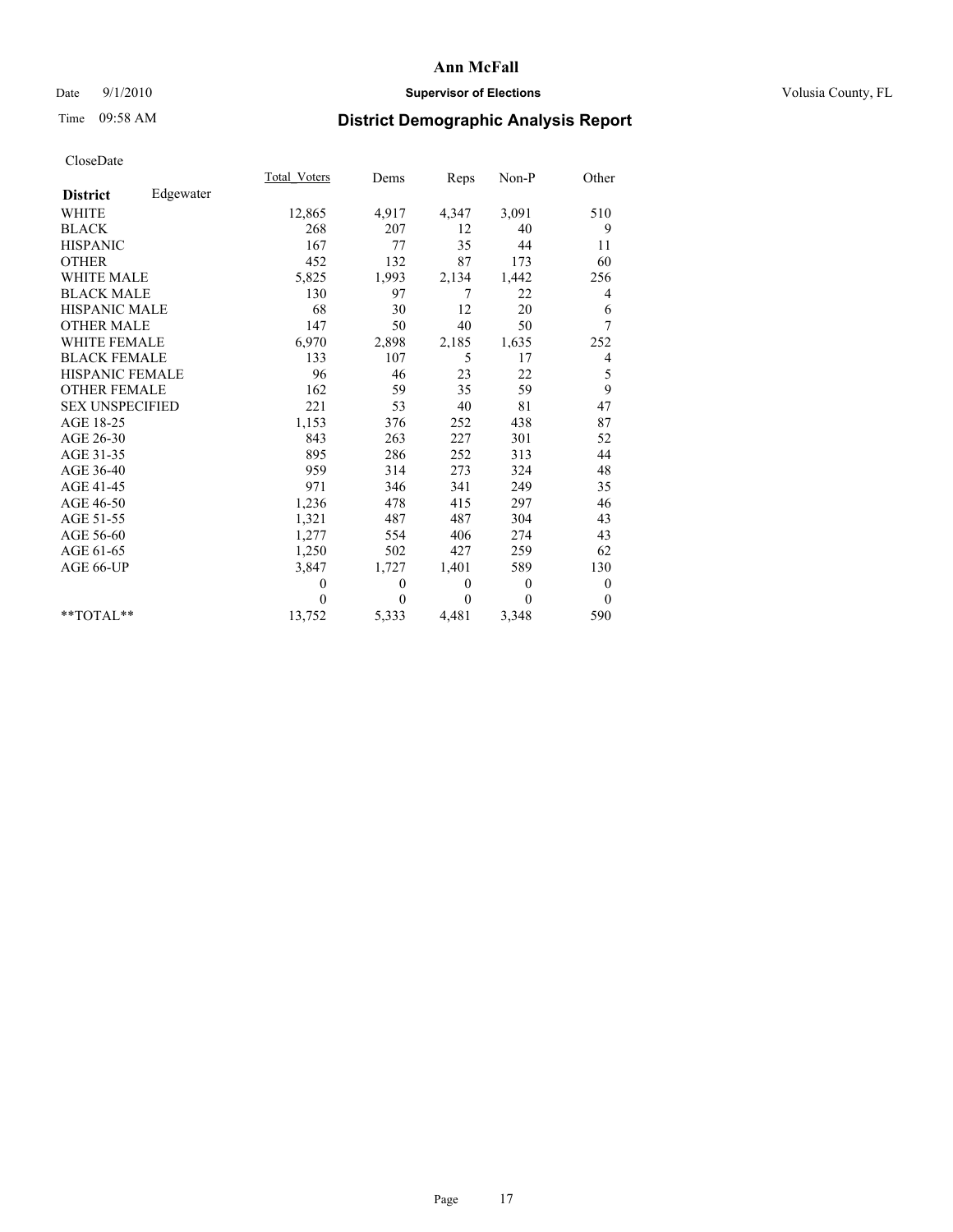## Date  $9/1/2010$  **Supervisor of Elections Supervisor of Elections** Volusia County, FL

# Time 09:58 AM **District Demographic Analysis Report**

|                               | Total Voters | Dems     | Reps     | $Non-P$      | Other            |
|-------------------------------|--------------|----------|----------|--------------|------------------|
| Holly Hill<br><b>District</b> |              |          |          |              |                  |
| <b>WHITE</b>                  | 5,580        | 2,365    | 1,676    | 1,263        | 276              |
| <b>BLACK</b>                  | 729          | 598      | 26       | 95           | 10               |
| <b>HISPANIC</b>               | 145          | 74       | 26       | 39           | 6                |
| <b>OTHER</b>                  | 334          | 122      | 56       | 116          | 40               |
| <b>WHITE MALE</b>             | 2,505        | 932      | 818      | 625          | 130              |
| <b>BLACK MALE</b>             | 262          | 203      | 11       | 42           | 6                |
| <b>HISPANIC MALE</b>          | 68           | 28       | 16       | 21           | 3                |
| <b>OTHER MALE</b>             | 96           | 31       | 20       | 34           | 11               |
| <b>WHITE FEMALE</b>           | 3,043        | 1,421    | 852      | 631          | 139              |
| <b>BLACK FEMALE</b>           | 464          | 393      | 15       | 52           | 4                |
| HISPANIC FEMALE               | 77           | 46       | 10       | 18           | 3                |
| <b>OTHER FEMALE</b>           | 139          | 62       | 28       | 44           | 5                |
| <b>SEX UNSPECIFIED</b>        | 134          | 43       | 14       | 46           | 31               |
| AGE 18-25                     | 691          | 301      | 121      | 211          | 58               |
| AGE 26-30                     | 501          | 214      | 106      | 162          | 19               |
| AGE 31-35                     | 444          | 191      | 85       | 142          | 26               |
| AGE 36-40                     | 439          | 190      | 99       | 128          | 22               |
| AGE 41-45                     | 543          | 223      | 153      | 142          | 25               |
| AGE 46-50                     | 664          | 279      | 180      | 155          | 50               |
| AGE 51-55                     | 639          | 304      | 164      | 138          | 33               |
| AGE 56-60                     | 624          | 308      | 163      | 133          | 20               |
| AGE 61-65                     | 530          | 266      | 134      | 105          | 25               |
| AGE 66-UP                     | 1,713        | 883      | 579      | 197          | 54               |
|                               | $\mathbf{0}$ | $\theta$ | $\theta$ | $\mathbf{0}$ | $\boldsymbol{0}$ |
|                               | $\theta$     | $\theta$ | $\theta$ | $\theta$     | $\theta$         |
| $*$ $TOTAI.**$                | 6,788        | 3,159    | 1,784    | 1,513        | 332              |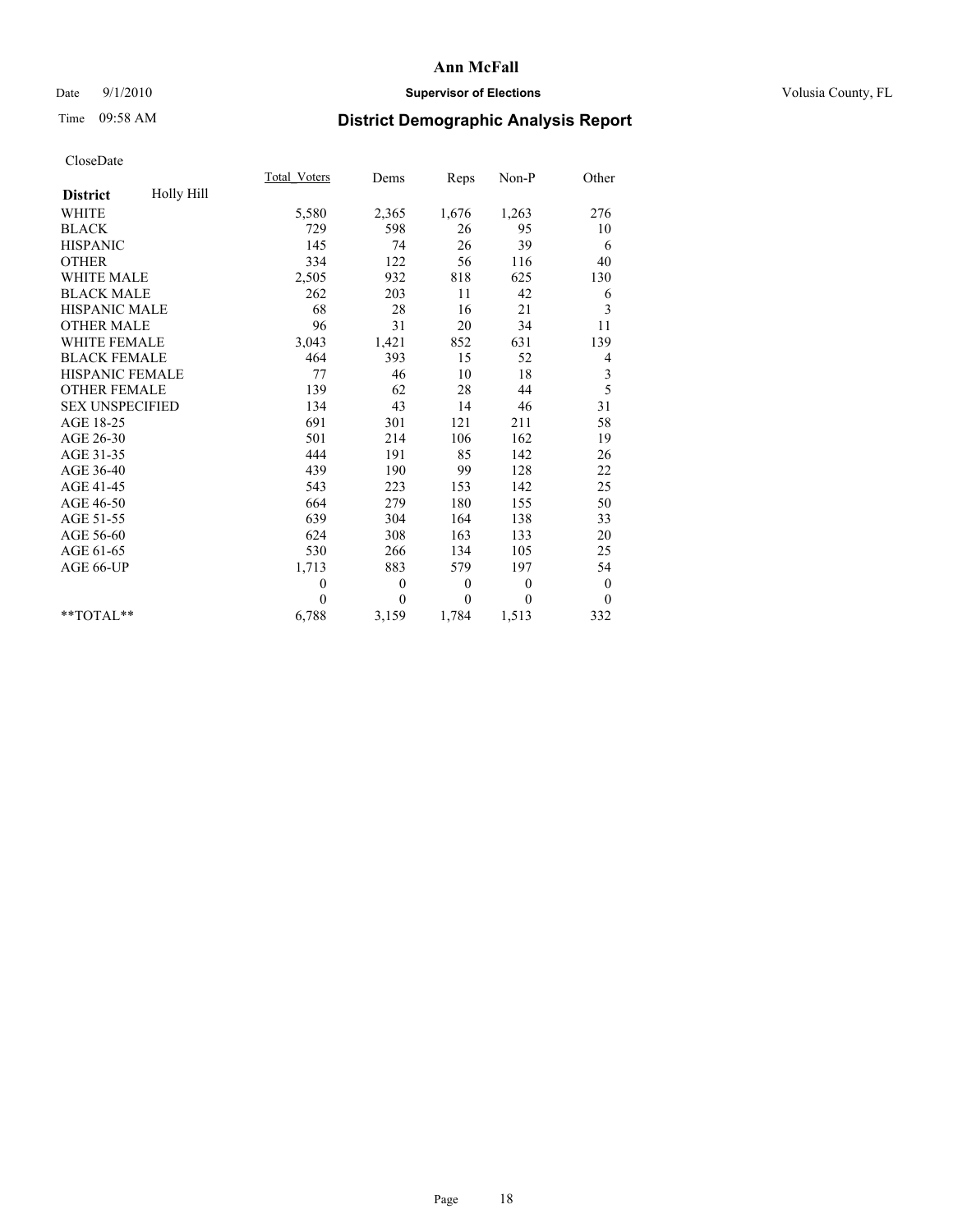## Date  $9/1/2010$  **Supervisor of Elections Supervisor of Elections** Volusia County, FL

# Time 09:58 AM **District Demographic Analysis Report**

|                        |            | <b>Total Voters</b> | Dems           | Reps           | Non-P        | Other            |  |
|------------------------|------------|---------------------|----------------|----------------|--------------|------------------|--|
| <b>District</b>        | Lake Helen |                     |                |                |              |                  |  |
| <b>WHITE</b>           |            | 1,566               | 622            | 565            | 304          | 75               |  |
| <b>BLACK</b>           |            | 178                 | 155            | 7              | 13           | 3                |  |
| <b>HISPANIC</b>        |            | 30                  | 12             | 9              | 4            | 5                |  |
| <b>OTHER</b>           |            | 57                  | 19             | 14             | 18           | 6                |  |
| <b>WHITE MALE</b>      |            | 704                 | 250            | 279            | 140          | 35               |  |
| <b>BLACK MALE</b>      |            | 76                  | 66             | 3              | 5            | $\overline{c}$   |  |
| <b>HISPANIC MALE</b>   |            | 9                   | 3              | 4              | $\mathbf{0}$ | $\overline{c}$   |  |
| <b>OTHER MALE</b>      |            | 17                  | 7              | $\overline{c}$ | 6            | $\overline{c}$   |  |
| <b>WHITE FEMALE</b>    |            | 852                 | 370            | 281            | 161          | 40               |  |
| <b>BLACK FEMALE</b>    |            | 102                 | 89             | 4              | 8            | 1                |  |
| HISPANIC FEMALE        |            | 21                  | 9              | 5              | 4            | $\mathfrak{Z}$   |  |
| <b>OTHER FEMALE</b>    |            | 22                  | 11             | 4              | 6            |                  |  |
| <b>SEX UNSPECIFIED</b> |            | 28                  | 3              | 13             | 9            | 3                |  |
| AGE 18-25              |            | 175                 | 62             | 45             | 53           | 15               |  |
| AGE 26-30              |            | 101                 | 31             | 30             | 35           | 5                |  |
| AGE 31-35              |            | 99                  | 39             | 27             | 25           | 8                |  |
| AGE 36-40              |            | 121                 | 44             | 34             | 31           | 12               |  |
| AGE 41-45              |            | 132                 | 56             | 46             | 21           | 9                |  |
| AGE 46-50              |            | 188                 | 73             | 69             | 36           | 10               |  |
| AGE 51-55              |            | 212                 | 93             | 77             | 33           | 9                |  |
| AGE 56-60              |            | 185                 | 94             | 55             | 29           | 7                |  |
| AGE 61-65              |            | 172                 | 89             | 55             | 25           | 3                |  |
| AGE 66-UP              |            | 446                 | 227            | 157            | 51           | 11               |  |
|                        |            | $\theta$            | $\overline{0}$ | $\theta$       | $\mathbf{0}$ | $\boldsymbol{0}$ |  |
|                        |            | $\theta$            | $\theta$       | $\theta$       | $\theta$     | $\theta$         |  |
| $*$ $TOTAI.**$         |            | 1,831               | 808            | 595            | 339          | 89               |  |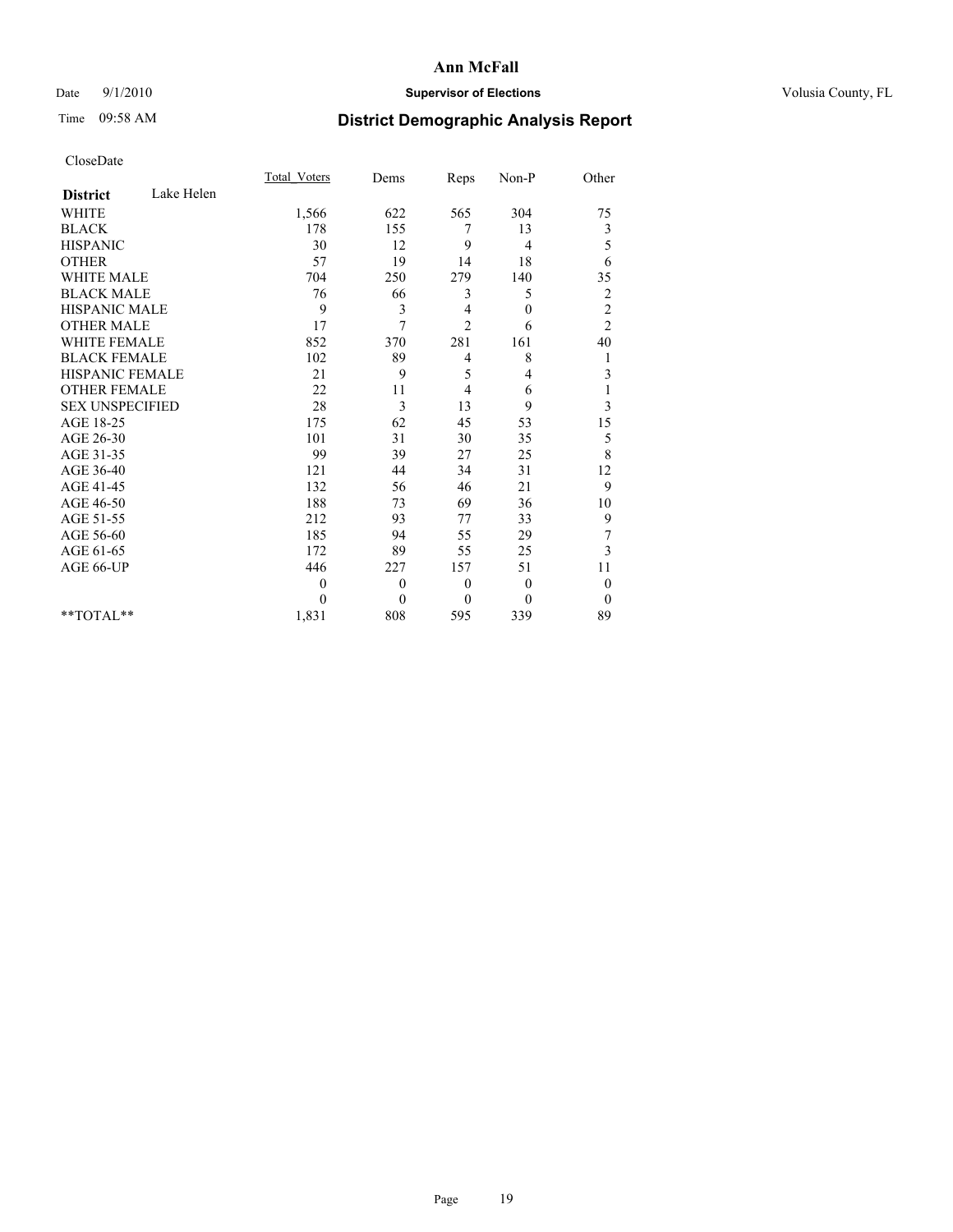## Date  $9/1/2010$  **Supervisor of Elections Supervisor of Elections** Volusia County, FL

## Time 09:58 AM **District Demographic Analysis Report**

|                                     | Total Voters | Dems     | Reps     | $Non-P$  | Other            |
|-------------------------------------|--------------|----------|----------|----------|------------------|
| New Smyrna Beach<br><b>District</b> |              |          |          |          |                  |
| <b>WHITE</b>                        | 15,046       | 5,233    | 6,017    | 3,166    | 630              |
| <b>BLACK</b>                        | 752          | 632      | 24       | 81       | 15               |
| <b>HISPANIC</b>                     | 183          | 67       | 46       | 61       | 9                |
| <b>OTHER</b>                        | 575          | 144      | 116      | 202      | 113              |
| <b>WHITE MALE</b>                   | 6,866        | 2,078    | 2,859    | 1,596    | 333              |
| <b>BLACK MALE</b>                   | 316          | 246      | 10       | 49       | 11               |
| <b>HISPANIC MALE</b>                | 90           | 27       | 20       | 37       | 6                |
| <b>OTHER MALE</b>                   | 162          | 45       | 44       | 65       | 8                |
| <b>WHITE FEMALE</b>                 | 8,081        | 3,117    | 3,123    | 1,545    | 296              |
| <b>BLACK FEMALE</b>                 | 431          | 381      | 14       | 32       | 4                |
| HISPANIC FEMALE                     | 93           | 40       | 26       | 24       | 3                |
| <b>OTHER FEMALE</b>                 | 213          | 71       | 56       | 67       | 19               |
| <b>SEX UNSPECIFIED</b>              | 304          | 71       | 51       | 95       | 87               |
| AGE 18-25                           | 1,095        | 377      | 228      | 391      | 99               |
| AGE 26-30                           | 829          | 295      | 228      | 250      | 56               |
| AGE 31-35                           | 791          | 245      | 226      | 271      | 49               |
| AGE 36-40                           | 864          | 307      | 260      | 240      | 57               |
| AGE 41-45                           | 904          | 296      | 342      | 222      | 44               |
| AGE 46-50                           | 1,219        | 416      | 482      | 266      | 55               |
| AGE 51-55                           | 1,492        | 594      | 530      | 304      | 64               |
| AGE 56-60                           | 1,626        | 636      | 582      | 344      | 64               |
| AGE 61-65                           | 1,743        | 653      | 685      | 343      | 62               |
| AGE 66-UP                           | 5,993        | 2,257    | 2,640    | 879      | 217              |
|                                     | $\mathbf{0}$ | $\theta$ | $\theta$ | $\theta$ | $\boldsymbol{0}$ |
|                                     | $\Omega$     | $\theta$ | $\theta$ | $\theta$ | $\theta$         |
| $*$ $TOTAI.**$                      | 16,556       | 6,076    | 6,203    | 3,510    | 767              |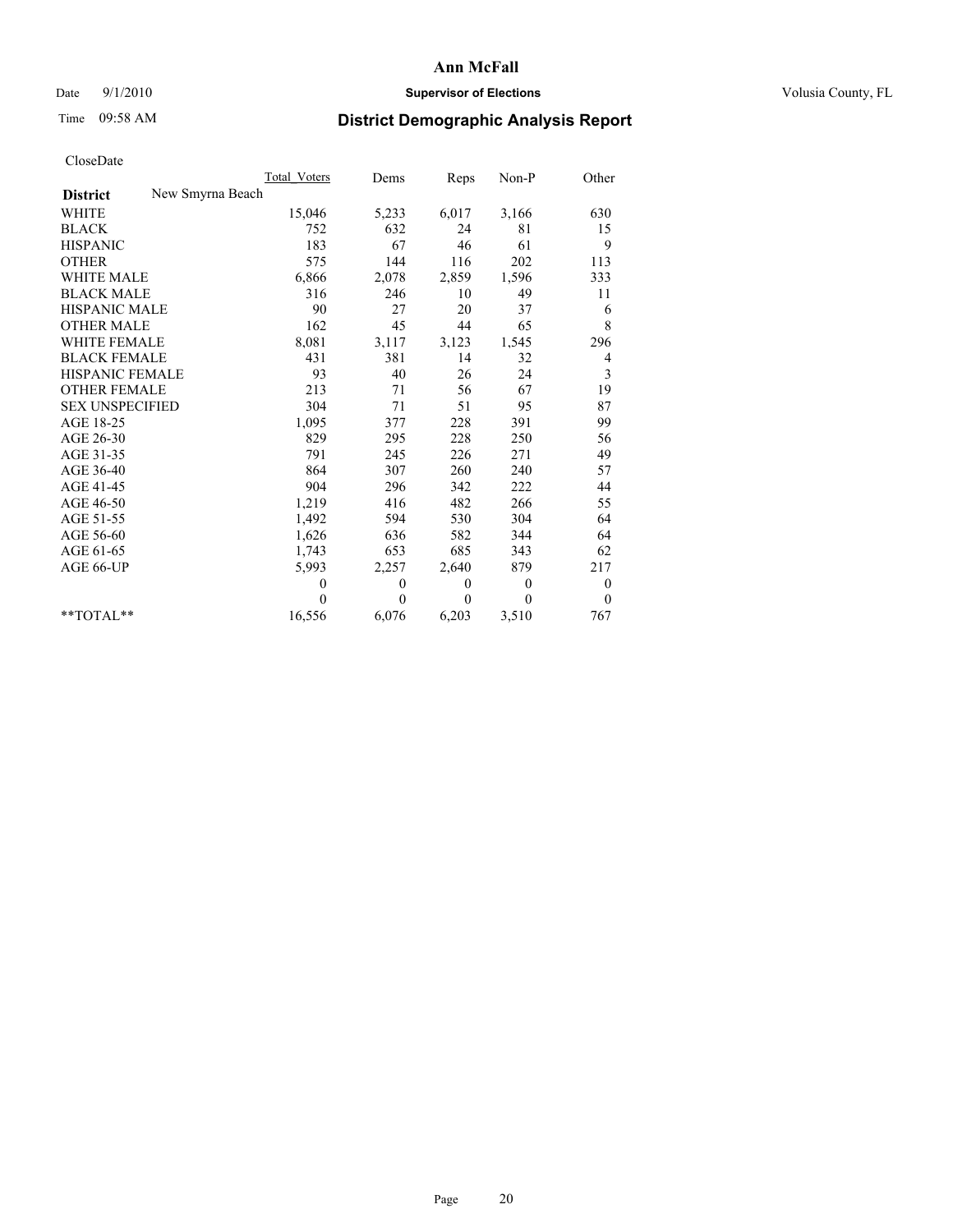## Date  $9/1/2010$  **Supervisor of Elections Supervisor of Elections** Volusia County, FL

## Time 09:58 AM **District Demographic Analysis Report**

|                                          |          | <b>Total Voters</b> | Dems         | Reps         | Non-P            | Other        |
|------------------------------------------|----------|---------------------|--------------|--------------|------------------|--------------|
| <b>District</b>                          | Oak Hill |                     |              |              |                  |              |
| <b>WHITE</b>                             |          | 1,062               | 404          | 389          | 234              | 35           |
| <b>BLACK</b>                             |          | 166                 | 144          | 5            | 16               |              |
| <b>HISPANIC</b>                          |          | 5                   | 4            | 1            | $\theta$         | $\mathbf{0}$ |
| <b>OTHER</b>                             |          | 39                  | 9            | 9            | 13               | 8            |
| <b>WHITE MALE</b>                        |          | 516                 | 175          | 199          | 120              | 22           |
| <b>BLACK MALE</b>                        |          | 73                  | 61           | 3            | 8                | 1            |
| <b>HISPANIC MALE</b>                     |          | 1                   | $\theta$     |              | $\boldsymbol{0}$ | $\theta$     |
| <b>OTHER MALE</b><br><b>WHITE FEMALE</b> |          | 18                  | 4            | 5            | 8                |              |
|                                          |          | 538                 | 228          | 185          | 112              | 13           |
| <b>BLACK FEMALE</b>                      |          | 92                  | 83           |              | 8                | $\mathbf{0}$ |
| HISPANIC FEMALE                          |          | $\overline{4}$      | 4            | $\theta$     | 0                | 0            |
| <b>OTHER FEMALE</b>                      |          | 15                  | 5            | 3            | 4                | 3            |
| <b>SEX UNSPECIFIED</b>                   |          | 15                  | 1            | 7            | 3                | 4            |
| AGE 18-25                                |          | 88                  | 42           | 15           | 22               | 9            |
| AGE 26-30                                |          | 67                  | 35           | 16           | 16               | 0            |
| AGE 31-35                                |          | 49                  | 12           | 20           | 16               |              |
| AGE 36-40                                |          | 72                  | 34           | 21           | 14               | 3            |
| AGE 41-45                                |          | 85                  | 35           | 29           | 18               | 3            |
| AGE 46-50                                |          | 109                 | 48           | 36           | 21               | 4            |
| AGE 51-55                                |          | 143                 | 71           | 39           | 28               | 5            |
| AGE 56-60                                |          | 125                 | 53           | 41           | 26               | 5            |
| AGE 61-65                                |          | 138                 | 60           | 35           | 35               | 8            |
| AGE 66-UP                                |          | 396                 | 171          | 152          | 67               | 6            |
|                                          |          | $\mathbf{0}$        | $\mathbf{0}$ | $\mathbf{0}$ | $\theta$         | $\theta$     |
|                                          |          | $\theta$            | $\theta$     | $\theta$     | $\theta$         | $\theta$     |
| $*$ TOTAL $*$                            |          | 1,272               | 561          | 404          | 263              | 44           |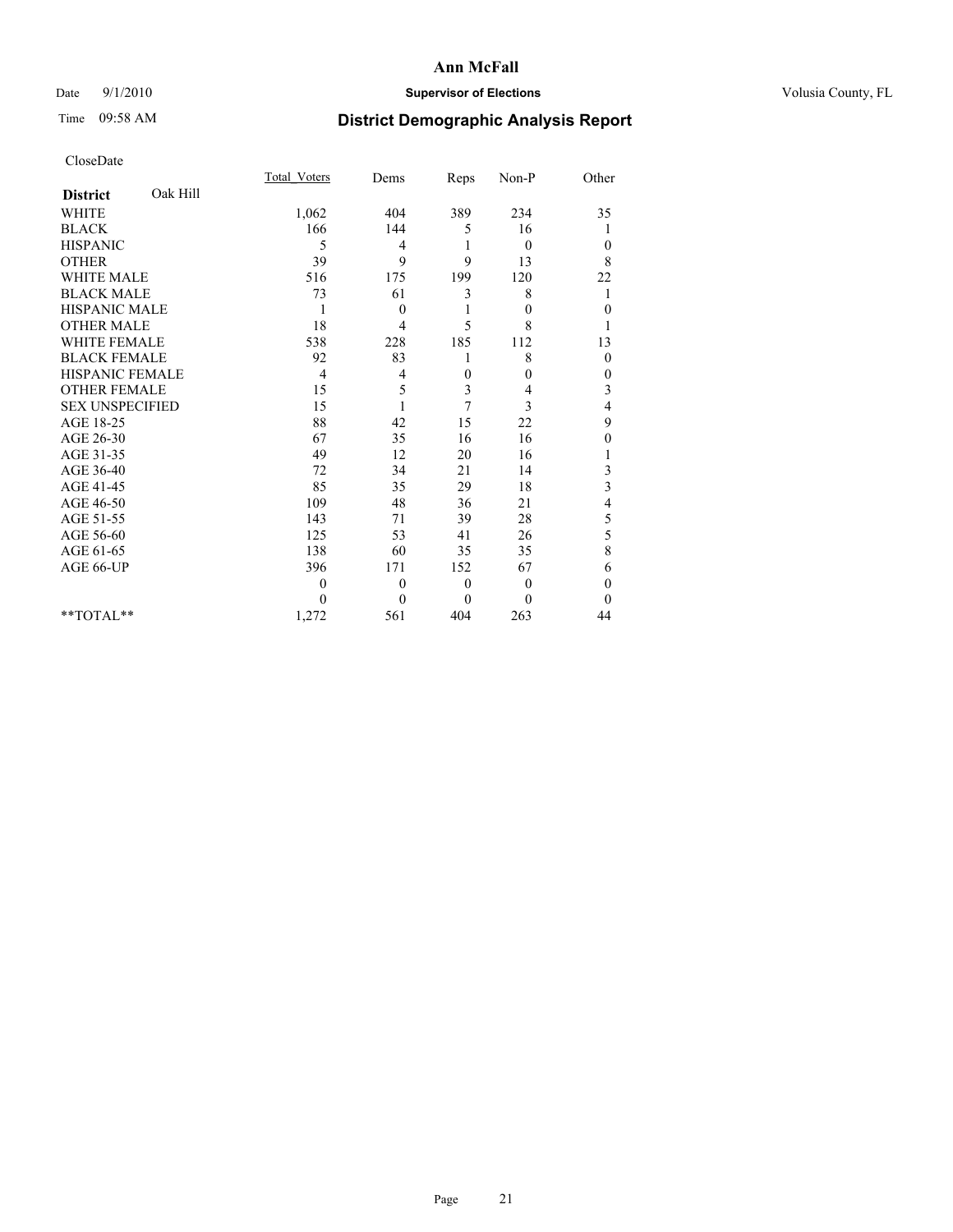## Date  $9/1/2010$  **Supervisor of Elections Supervisor of Elections** Volusia County, FL

# Time 09:58 AM **District Demographic Analysis Report**

|                                   |             | <b>Total Voters</b> | Dems     | Reps         | $Non-P$  | Other            |
|-----------------------------------|-------------|---------------------|----------|--------------|----------|------------------|
| <b>District</b>                   | Orange City |                     |          |              |          |                  |
| <b>WHITE</b>                      |             | 4,889               | 1,709    | 2,012        | 927      | 241              |
| <b>BLACK</b>                      |             | 300                 | 237      | 10           | 45       | 8                |
| <b>HISPANIC</b>                   |             | 622                 | 293      | 102          | 208      | 19               |
| <b>OTHER</b>                      |             | 264                 | 95       | 62           | 84       | 23               |
| <b>WHITE MALE</b>                 |             | 2,097               | 660      | 893          | 416      | 128              |
| <b>BLACK MALE</b>                 |             | 112                 | 78       | 6            | 23       | 5                |
| <b>HISPANIC MALE</b>              |             | 266                 | 126      | 46           | 86       | 8                |
| <b>OTHER MALE</b><br>WHITE FEMALE |             | 88                  | 33       | 25           | 27       | 3                |
|                                   |             | 2,765               | 1,038    | 1,110        | 505      | 112              |
| <b>BLACK FEMALE</b>               |             | 186                 | 157      | 4            | 22       | 3                |
| HISPANIC FEMALE                   |             | 355                 | 167      | 55           | 122      | 11               |
| <b>OTHER FEMALE</b>               |             | 101                 | 43       | 23           | 28       | 7                |
| <b>SEX UNSPECIFIED</b>            |             | 105                 | 32       | 24           | 35       | 14               |
| AGE 18-25                         |             | 504                 | 174      | 134          | 162      | 34               |
| AGE 26-30                         |             | 406                 | 136      | 121          | 119      | 30               |
| AGE 31-35                         |             | 390                 | 134      | 120          | 116      | 20               |
| AGE 36-40                         |             | 360                 | 130      | 111          | 98       | 21               |
| AGE 41-45                         |             | 371                 | 139      | 110          | 108      | 14               |
| AGE 46-50                         |             | 431                 | 156      | 148          | 108      | 19               |
| AGE 51-55                         |             | 440                 | 175      | 163          | 80       | 22               |
| AGE 56-60                         |             | 454                 | 201      | 134          | 100      | 19               |
| AGE 61-65                         |             | 455                 | 185      | 172          | 75       | 23               |
| AGE 66-UP                         |             | 2,264               | 904      | 973          | 298      | 89               |
|                                   |             | $\theta$            | $\theta$ | $\mathbf{0}$ | $\theta$ | $\boldsymbol{0}$ |
|                                   |             | $\theta$            | $\theta$ | $\theta$     | $\theta$ | $\theta$         |
| $*$ $TOTAI.**$                    |             | 6,075               | 2,334    | 2,186        | 1,264    | 291              |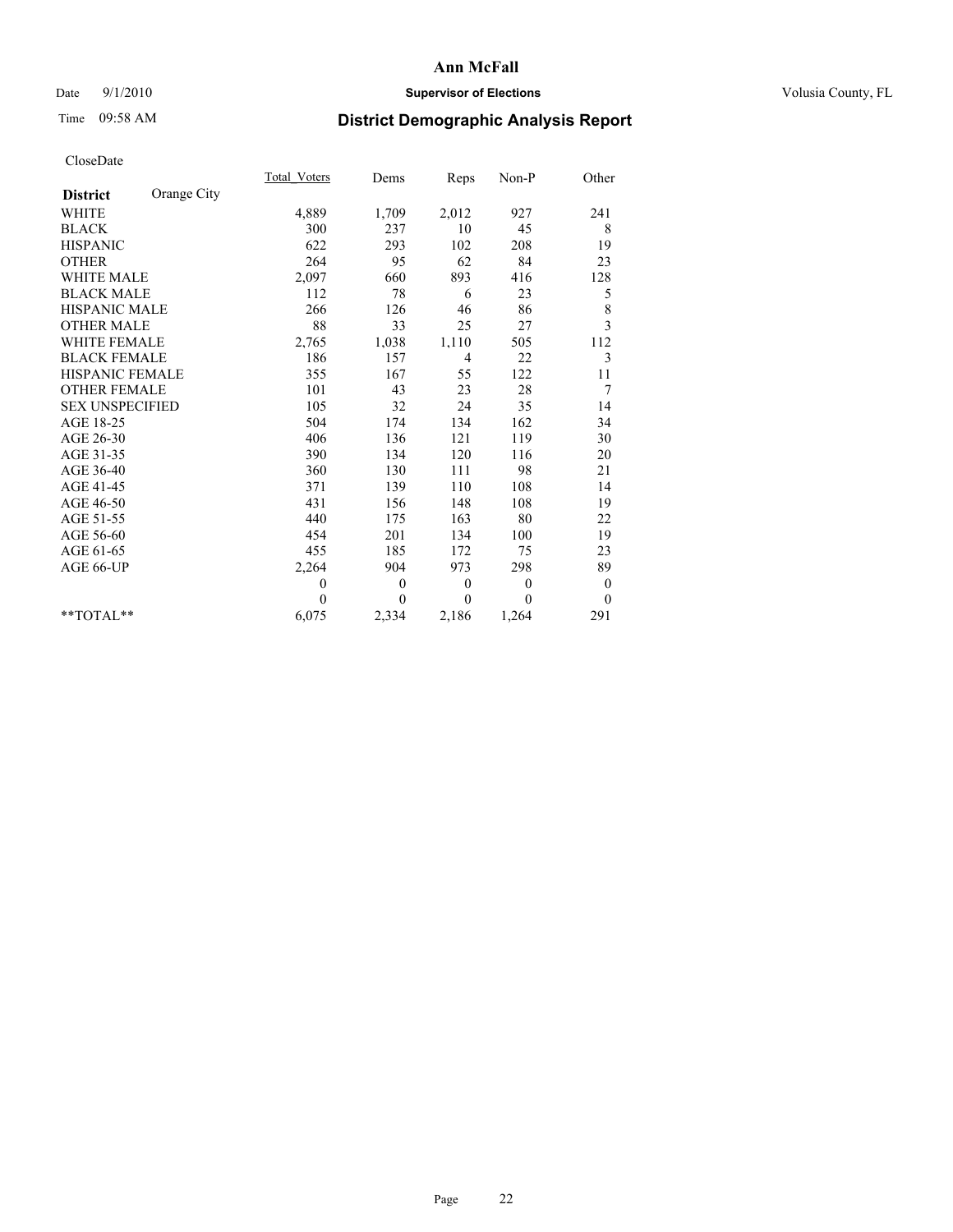## Date  $9/1/2010$  **Supervisor of Elections Supervisor of Elections** Volusia County, FL

## Time 09:58 AM **District Demographic Analysis Report**

|                        |              | <b>Total Voters</b> | Dems         | <b>Reps</b>  | Non-P    | Other            |
|------------------------|--------------|---------------------|--------------|--------------|----------|------------------|
| <b>District</b>        | Ormond Beach |                     |              |              |          |                  |
| <b>WHITE</b>           |              | 24,996              | 8,945        | 10,578       | 4,579    | 894              |
| <b>BLACK</b>           |              | 775                 | 591          | 53           | 106      | 25               |
| <b>HISPANIC</b>        |              | 437                 | 181          | 121          | 123      | 12               |
| <b>OTHER</b>           |              | 1,382               | 477          | 363          | 417      | 125              |
| <b>WHITE MALE</b>      |              | 11,247              | 3,591        | 4,996        | 2,195    | 465              |
| <b>BLACK MALE</b>      |              | 353                 | 259          | 27           | 54       | 13               |
| <b>HISPANIC MALE</b>   |              | 186                 | 61           | 62           | 55       | 8                |
| <b>OTHER MALE</b>      |              | 500                 | 161          | 146          | 174      | 19               |
| WHITE FEMALE           |              | 13,619              | 5,317        | 5,538        | 2,343    | 421              |
| <b>BLACK FEMALE</b>    |              | 415                 | 326          | 26           | 52       | 11               |
| HISPANIC FEMALE        |              | 245                 | 118          | 55           | 68       | 4                |
| <b>OTHER FEMALE</b>    |              | 561                 | 230          | 164          | 147      | 20               |
| <b>SEX UNSPECIFIED</b> |              | 464                 | 131          | 101          | 137      | 95               |
| AGE 18-25              |              | 2,209               | 780          | 682          | 596      | 151              |
| AGE 26-30              |              | 1,247               | 422          | 384          | 384      | 57               |
| AGE 31-35              |              | 1,296               | 410          | 431          | 377      | 78               |
| AGE 36-40              |              | 1,541               | 490          | 592          | 377      | 82               |
| AGE 41-45              |              | 1,961               | 598          | 884          | 406      | 73               |
| AGE 46-50              |              | 2,475               | 798          | 1,103        | 501      | 73               |
| AGE 51-55              |              | 2,705               | 1,009        | 1,146        | 475      | 75               |
| AGE 56-60              |              | 2,654               | 1,051        | 1,038        | 476      | 89               |
| AGE 61-65              |              | 2,676               | 1,059        | 1,076        | 447      | 94               |
| AGE 66-UP              |              | 8,826               | 3,577        | 3,779        | 1,186    | 284              |
|                        |              | $\theta$            | $\theta$     | $\mathbf{0}$ | $\theta$ | $\boldsymbol{0}$ |
|                        |              | $\theta$            | $\mathbf{0}$ | $\Omega$     | $\theta$ | $\theta$         |
| $*$ $TOTAI.**$         |              | 27,590              | 10,194       | 11,115       | 5,225    | 1,056            |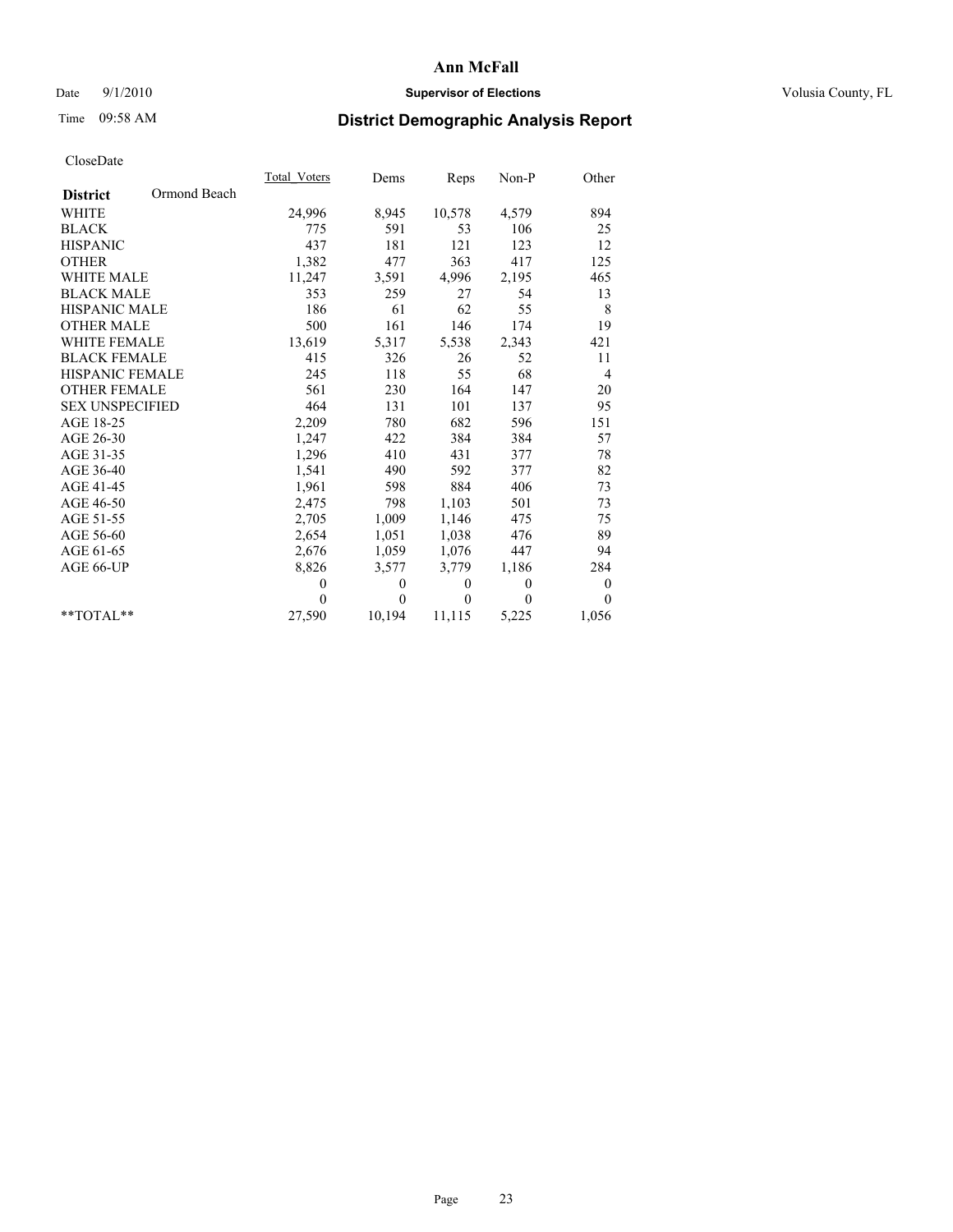## Date  $9/1/2010$  **Supervisor of Elections Supervisor of Elections** Volusia County, FL

## Time 09:58 AM **District Demographic Analysis Report**

|                        |         | <b>Total Voters</b> | Dems           | Reps           | Non-P          | Other          |  |
|------------------------|---------|---------------------|----------------|----------------|----------------|----------------|--|
| <b>District</b>        | Pierson |                     |                |                |                |                |  |
| <b>WHITE</b>           |         | 529                 | 219            | 213            | 79             | 18             |  |
| <b>BLACK</b>           |         | 59                  | 48             | 4              | 6              |                |  |
| <b>HISPANIC</b>        |         | 89                  | 35             | 5              | 46             | 3              |  |
| <b>OTHER</b>           |         | 22                  | 3              | 3              | 15             |                |  |
| <b>WHITE MALE</b>      |         | 253                 | 99             | 109            | 32             | 13             |  |
| <b>BLACK MALE</b>      |         | 28                  | 22             | 2              | 4              | $\theta$       |  |
| <b>HISPANIC MALE</b>   |         | 40                  | 21             | 1              | 17             |                |  |
| <b>OTHER MALE</b>      |         | 9                   | 1              | 2              | 6              | $\theta$       |  |
| WHITE FEMALE           |         | 274                 | 120            | 103            | 46             | 5              |  |
| <b>BLACK FEMALE</b>    |         | 31                  | 26             | $\overline{c}$ | $\overline{2}$ |                |  |
| HISPANIC FEMALE        |         | 47                  | 14             | 4              | 27             | $\overline{c}$ |  |
| <b>OTHER FEMALE</b>    |         | 5                   | $\overline{c}$ | 1              | $\overline{2}$ | $\mathbf{0}$   |  |
| <b>SEX UNSPECIFIED</b> |         | 12                  | $\theta$       | 1              | 10             |                |  |
| AGE 18-25              |         | 81                  | 22             | 17             | 39             | 3              |  |
| AGE 26-30              |         | 64                  | 21             | 17             | 25             |                |  |
| AGE 31-35              |         | 48                  | 17             | 13             | 14             | 4              |  |
| AGE 36-40              |         | 46                  | 18             | 17             | 9              | $\overline{c}$ |  |
| AGE 41-45              |         | 40                  | 18             | 11             | 10             |                |  |
| AGE 46-50              |         | 69                  | 33             | 21             | 11             | 4              |  |
| AGE 51-55              |         | 76                  | 34             | 30             | 11             |                |  |
| AGE 56-60              |         | 70                  | 33             | 26             | 9              | $\overline{c}$ |  |
| AGE 61-65              |         | 52                  | 29             | 16             | 6              |                |  |
| AGE 66-UP              |         | 153                 | 80             | 57             | 12             | 4              |  |
|                        |         | $\theta$            | $\mathbf{0}$   | $\mathbf{0}$   | $\theta$       | $\mathbf{0}$   |  |
|                        |         | $\Omega$            | $\theta$       | $\Omega$       | $\theta$       | $\theta$       |  |
| $*$ TOTAL $*$          |         | 699                 | 305            | 225            | 146            | 23             |  |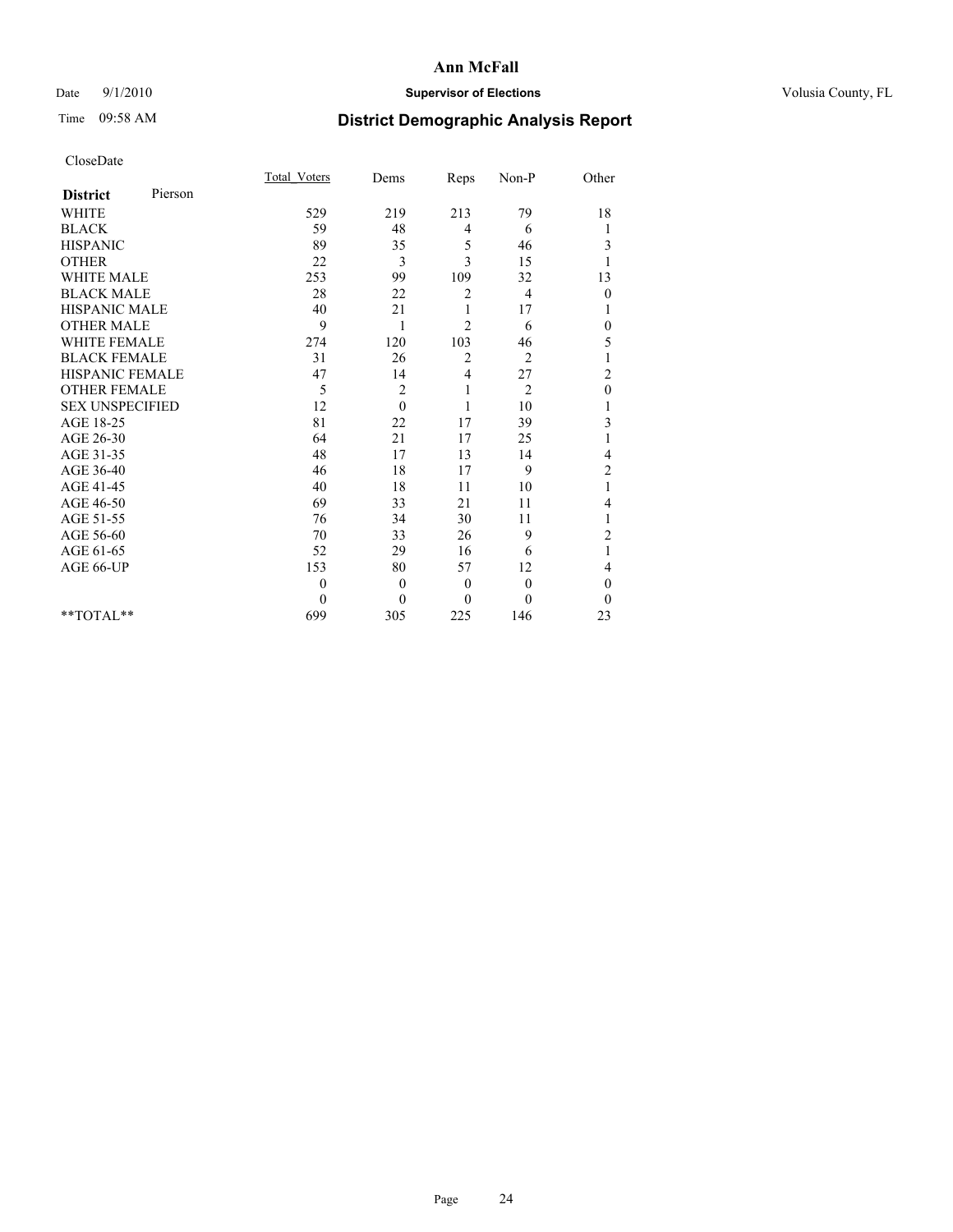## Date  $9/1/2010$  **Supervisor of Elections Supervisor of Elections** Volusia County, FL

## Time 09:58 AM **District Demographic Analysis Report**

|                                | <b>Total Voters</b> | Dems           | Reps         | Non-P    | Other                    |
|--------------------------------|---------------------|----------------|--------------|----------|--------------------------|
| Ponce Inlet<br><b>District</b> |                     |                |              |          |                          |
| <b>WHITE</b>                   | 2,543               | 669            | 1,263        | 510      | 101                      |
| <b>BLACK</b>                   | 5                   | 2              |              | 2        | $\boldsymbol{0}$         |
| <b>HISPANIC</b>                | 36                  | 7              | 16           | 11       | $\overline{c}$           |
| <b>OTHER</b>                   | 103                 | 28             | 35           | 30       | 10                       |
| WHITE MALE                     | 1,218               | 284            | 622          | 261      | 51                       |
| <b>BLACK MALE</b>              | 2                   | 1              | $\mathbf{0}$ | 1        | $\boldsymbol{0}$         |
| HISPANIC MALE                  | 16                  | 5              | 5            | 4        | $\overline{c}$           |
| <b>OTHER MALE</b>              | 41                  | 10             | 16           | 11       | 4                        |
| <b>WHITE FEMALE</b>            | 1,309               | 381            | 635          | 244      | 49                       |
| <b>BLACK FEMALE</b>            | 3                   | 1              | 1            | 1        | $\boldsymbol{0}$         |
| <b>HISPANIC FEMALE</b>         | 20                  | $\overline{2}$ | 11           | 7        | $\mathbf{0}$             |
| <b>OTHER FEMALE</b>            | 37                  | 12             | 13           | 10       | $\overline{c}$           |
| <b>SEX UNSPECIFIED</b>         | 41                  | 10             | 12           | 14       | 5                        |
| AGE 18-25                      | 128                 | 39             | 50           | 30       | 9                        |
| AGE 26-30                      | 91                  | 24             | 32           | 32       | $\mathfrak{Z}$           |
| AGE 31-35                      | 73                  | 16             | 21           | 32       | $\overline{\mathcal{L}}$ |
| AGE 36-40                      | 87                  | 20             | 39           | 23       | 5                        |
| AGE 41-45                      | 105                 | 25             | 54           | 18       | 8                        |
| AGE 46-50                      | 178                 | 48             | 92           | 36       | $\overline{c}$           |
| AGE 51-55                      | 244                 | 63             | 118          | 54       | 9                        |
| AGE 56-60                      | 336                 | 93             | 149          | 78       | 16                       |
| AGE 61-65                      | 412                 | 104            | 205          | 78       | 25                       |
| AGE 66-UP                      | 1,033               | 274            | 555          | 172      | 32                       |
|                                | $\theta$            | $\theta$       | $\mathbf{0}$ | $\theta$ | $\boldsymbol{0}$         |
|                                | $\Omega$            | $\theta$       | $\theta$     | $\Omega$ | $\theta$                 |
| $*$ TOTAL $*$                  | 2,687               | 706            | 1,315        | 553      | 113                      |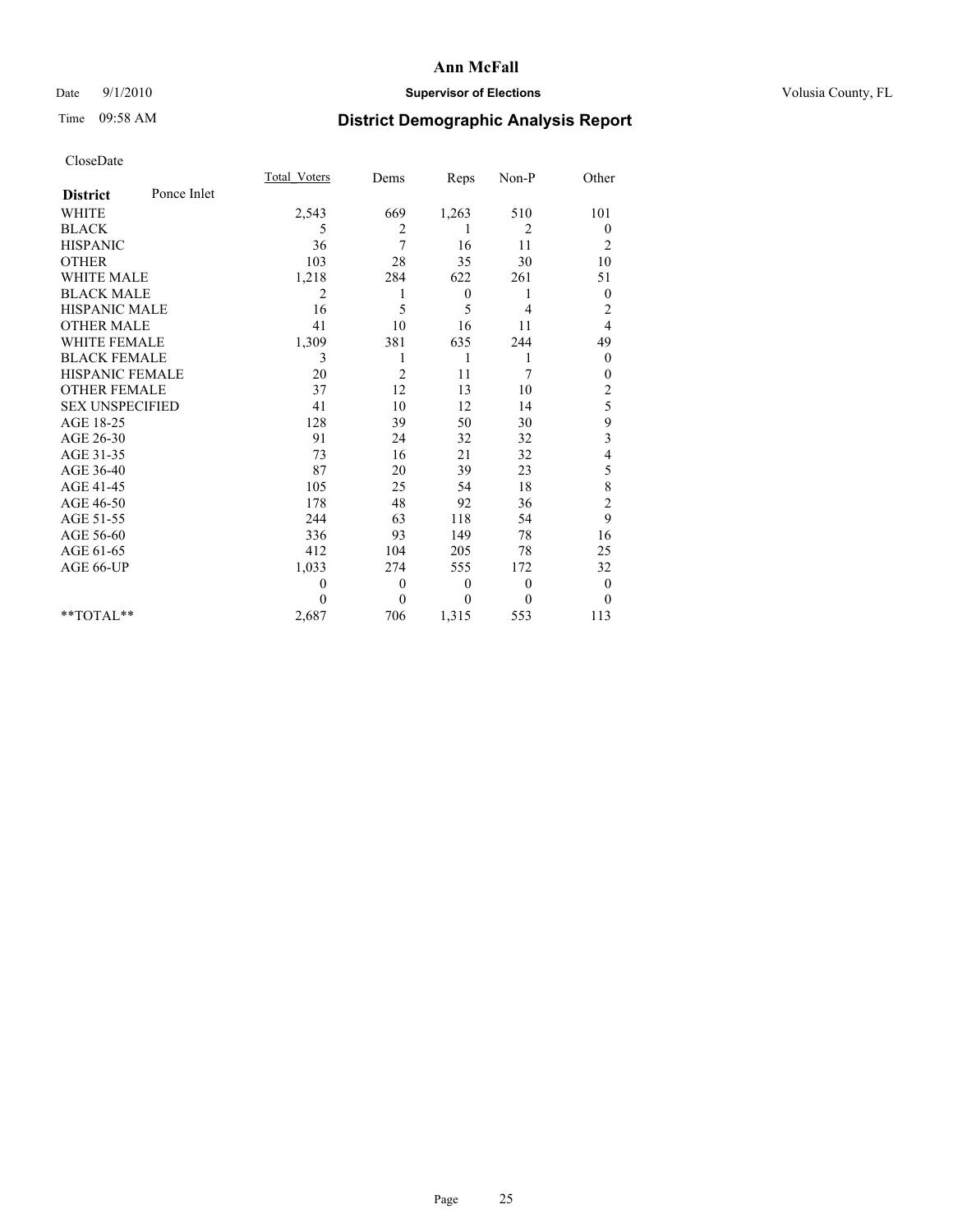## Date  $9/1/2010$  **Supervisor of Elections Supervisor of Elections** Volusia County, FL

# Time 09:58 AM **District Demographic Analysis Report**

|                        |             | <b>Total Voters</b> | Dems         | Reps         | $Non-P$      | Other            |
|------------------------|-------------|---------------------|--------------|--------------|--------------|------------------|
| <b>District</b>        | Port Orange |                     |              |              |              |                  |
| <b>WHITE</b>           |             | 33,590              | 12,050       | 12,860       | 7,273        | 1,407            |
| <b>BLACK</b>           |             | 896                 | 724          | 46           | 106          | 20               |
| <b>HISPANIC</b>        |             | 824                 | 337          | 180          | 276          | 31               |
| <b>OTHER</b>           |             | 1,730               | 576          | 370          | 607          | 177              |
| <b>WHITE MALE</b>      |             | 15,261              | 4,816        | 6,208        | 3,508        | 729              |
| <b>BLACK MALE</b>      |             | 402                 | 306          | 29           | 56           | 11               |
| <b>HISPANIC MALE</b>   |             | 355                 | 142          | 72           | 127          | 14               |
| <b>OTHER MALE</b>      |             | 607                 | 201          | 139          | 231          | 36               |
| <b>WHITE FEMALE</b>    |             | 18,106              | 7,168        | 6,569        | 3,711        | 658              |
| <b>BLACK FEMALE</b>    |             | 490                 | 415          | 16           | 50           | 9                |
| HISPANIC FEMALE        |             | 463                 | 195          | 105          | 146          | 17               |
| <b>OTHER FEMALE</b>    |             | 693                 | 273          | 150          | 226          | 44               |
| <b>SEX UNSPECIFIED</b> |             | 663                 | 171          | 168          | 207          | 117              |
| AGE 18-25              |             | 3,339               | 1,186        | 907          | 998          | 248              |
| AGE 26-30              |             | 2,394               | 797          | 695          | 778          | 124              |
| AGE 31-35              |             | 2,103               | 712          | 617          | 663          | 111              |
| AGE 36-40              |             | 2,357               | 770          | 854          | 638          | 95               |
| AGE 41-45              |             | 2,648               | 838          | 1,018        | 677          | 115              |
| AGE 46-50              |             | 3,295               | 1,097        | 1,336        | 746          | 116              |
| AGE 51-55              |             | 3,403               | 1,245        | 1,383        | 658          | 117              |
| AGE 56-60              |             | 3,381               | 1,367        | 1,229        | 660          | 125              |
| AGE 61-65              |             | 3,574               | 1,403        | 1,314        | 690          | 167              |
| AGE 66-UP              |             | 10,546              | 4,272        | 4,103        | 1,754        | 417              |
|                        |             | $\theta$            | $\mathbf{0}$ | $\mathbf{0}$ | $\mathbf{0}$ | $\boldsymbol{0}$ |
|                        |             | $\Omega$            | $\theta$     | $\Omega$     | $\theta$     | $\Omega$         |
| $*$ $TOTAI.**$         |             | 37,040              | 13,687       | 13,456       | 8,262        | 1,635            |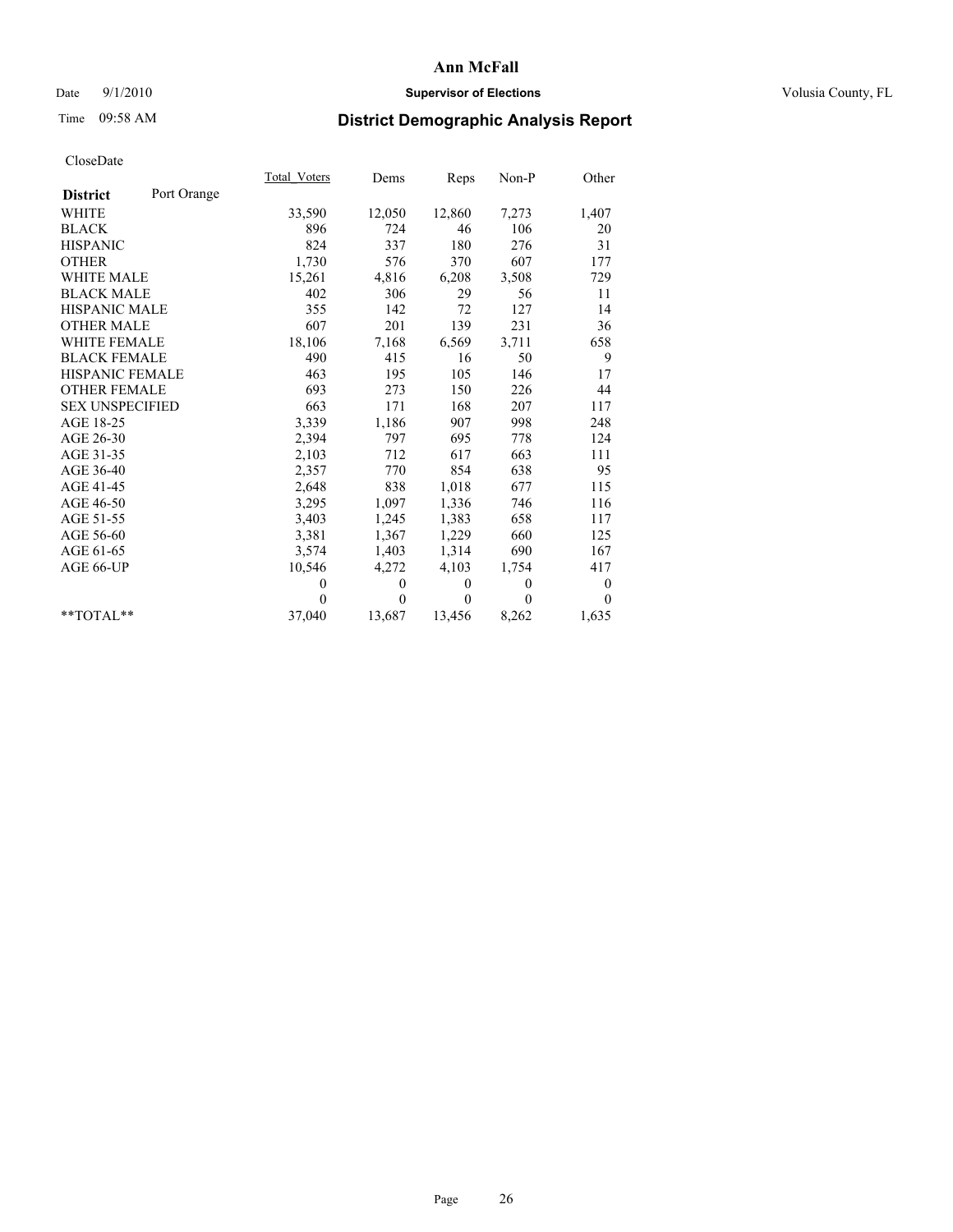## Date  $9/1/2010$  **Supervisor of Elections Supervisor of Elections** Volusia County, FL

## Time 09:58 AM **District Demographic Analysis Report**

|                        |               | Total Voters | Dems     | Reps         | $Non-P$  | Other            |  |
|------------------------|---------------|--------------|----------|--------------|----------|------------------|--|
| <b>District</b>        | South Daytona |              |          |              |          |                  |  |
| <b>WHITE</b>           |               | 6,469        | 2,683    | 2,187        | 1,347    | 252              |  |
| <b>BLACK</b>           |               | 568          | 464      | 15           | 81       | 8                |  |
| <b>HISPANIC</b>        |               | 151          | 80       | 27           | 39       | 5                |  |
| <b>OTHER</b>           |               | 351          | 141      | 62           | 122      | 26               |  |
| <b>WHITE MALE</b>      |               | 2,962        | 1,079    | 1,086        | 656      | 141              |  |
| <b>BLACK MALE</b>      |               | 220          | 171      | 7            | 39       | 3                |  |
| <b>HISPANIC MALE</b>   |               | 72           | 37       | 14           | 18       | 3                |  |
| <b>OTHER MALE</b>      |               | 105          | 41       | 25           | 35       | $\overline{4}$   |  |
| WHITE FEMALE           |               | 3,471        | 1,585    | 1,089        | 686      | 111              |  |
| <b>BLACK FEMALE</b>    |               | 343          | 289      | 7            | 42       | 5                |  |
| HISPANIC FEMALE        |               | 78           | 42       | 13           | 21       | $\overline{c}$   |  |
| <b>OTHER FEMALE</b>    |               | 154          | 77       | 29           | 45       | 3                |  |
| <b>SEX UNSPECIFIED</b> |               | 134          | 47       | 21           | 47       | 19               |  |
| AGE 18-25              |               | 724          | 305      | 158          | 218      | 43               |  |
| AGE 26-30              |               | 540          | 236      | 105          | 175      | 24               |  |
| AGE 31-35              |               | 498          | 186      | 123          | 163      | 26               |  |
| AGE 36-40              |               | 508          | 203      | 152          | 133      | 20               |  |
| AGE 41-45              |               | 639          | 238      | 222          | 146      | 33               |  |
| AGE 46-50              |               | 747          | 313      | 240          | 158      | 36               |  |
| AGE 51-55              |               | 710          | 323      | 232          | 133      | 22               |  |
| AGE 56-60              |               | 665          | 327      | 213          | 103      | 22               |  |
| AGE 61-65              |               | 660          | 282      | 225          | 124      | 29               |  |
| AGE 66-UP              |               | 1,848        | 955      | 621          | 236      | 36               |  |
|                        |               | $\mathbf{0}$ | $\theta$ | $\mathbf{0}$ | $\theta$ | $\boldsymbol{0}$ |  |
|                        |               | $\theta$     | $\theta$ | $\mathbf{0}$ | $\theta$ | $\theta$         |  |
| $*$ $TOTAI.**$         |               | 7,539        | 3,368    | 2,291        | 1,589    | 291              |  |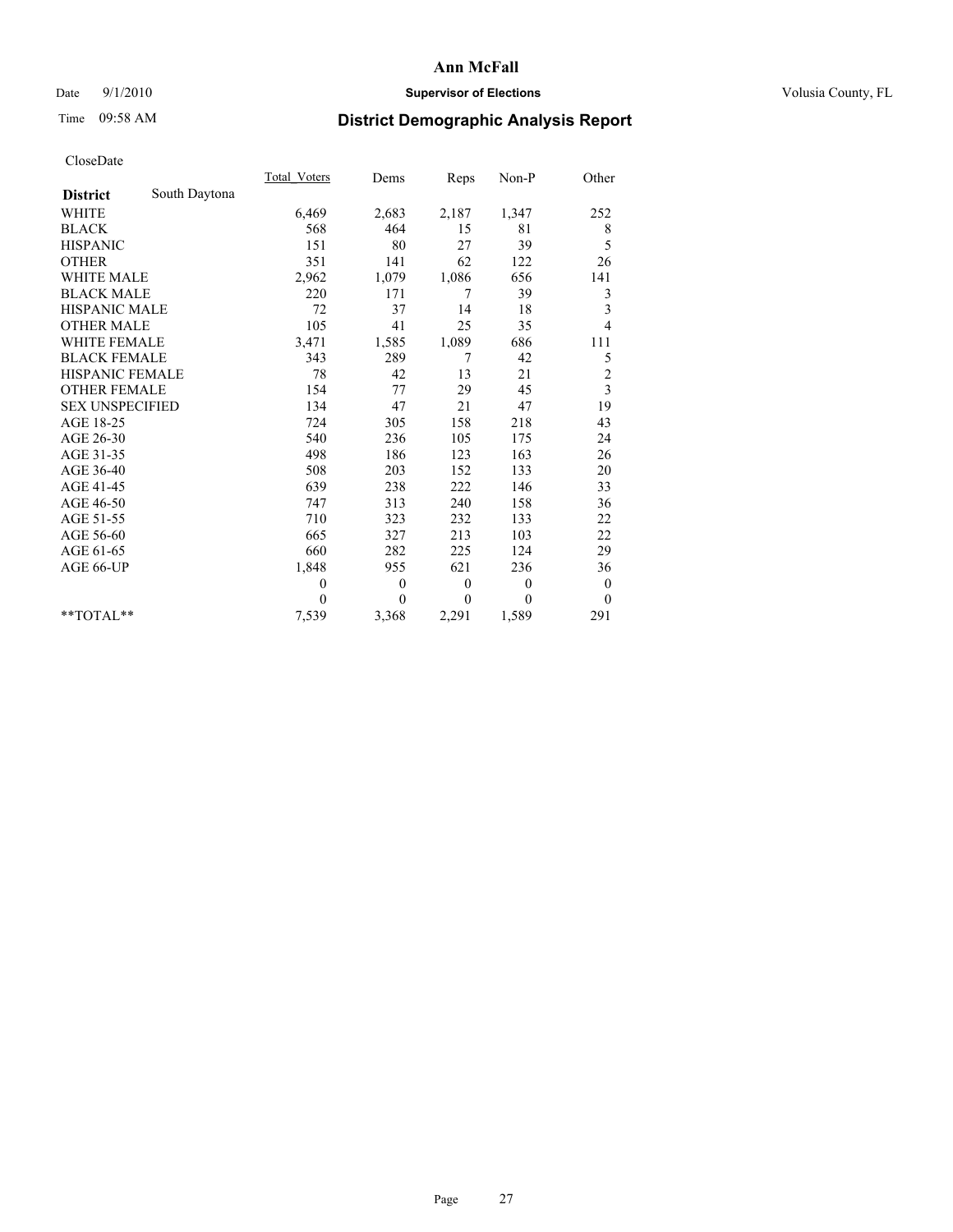## Date  $9/1/2010$  **Supervisor of Elections Supervisor of Elections** Volusia County, FL

# Time 09:58 AM **District Demographic Analysis Report**

|                        |               | Total Voters | Dems     | Reps           | $Non-P$  | Other    |  |
|------------------------|---------------|--------------|----------|----------------|----------|----------|--|
| <b>District</b>        | Flagler Beach |              |          |                |          |          |  |
| <b>WHITE</b>           |               | 54           | 22       | 17             | 14       |          |  |
| <b>BLACK</b>           |               | 0            | $\theta$ | $\theta$       | $\theta$ | $\theta$ |  |
| <b>HISPANIC</b>        |               | 0            | 0        | $\Omega$       | 0        | 0        |  |
| <b>OTHER</b>           |               | 3            |          | $\overline{c}$ | 0        | 0        |  |
| <b>WHITE MALE</b>      |               | 26           | 10       | 10             | 6        | 0        |  |
| <b>BLACK MALE</b>      |               | 0            | $\theta$ | $\Omega$       | 0        | 0        |  |
| HISPANIC MALE          |               | 0            | 0        | 0              | 0        | 0        |  |
| <b>OTHER MALE</b>      |               | 2            |          |                | 0        | 0        |  |
| WHITE FEMALE           |               | 28           | 12       |                | 8        |          |  |
| <b>BLACK FEMALE</b>    |               | 0            | 0        | 0              | 0        | 0        |  |
| HISPANIC FEMALE        |               |              | 0        | 0              | 0        | 0        |  |
| <b>OTHER FEMALE</b>    |               |              | 0        |                | 0        | 0        |  |
| <b>SEX UNSPECIFIED</b> |               |              | 0        | 0              | 0        | 0        |  |
| AGE 18-25              |               |              | 0        |                | 0        | 0        |  |
| AGE 26-30              |               |              | 0        | 0              | 0        | 0        |  |
| AGE 31-35              |               |              | 0        | 0              | 0        | 0        |  |
| AGE 36-40              |               |              | 0        | 0              |          | 0        |  |
| AGE 41-45              |               |              |          |                | 0        | 0        |  |
| AGE 46-50              |               |              |          | 0              |          | 0        |  |
| AGE 51-55              |               |              | 0        | 0              |          | 0        |  |
| AGE 56-60              |               |              | 0        | $\theta$       |          | 0        |  |
| AGE 61-65              |               | 9            | 4        |                | 4        |          |  |
| AGE 66-UP              |               | 41           | 18       | 16             | 6        |          |  |
|                        |               | 0            | 0        | 0              | 0        |          |  |
|                        |               | $_{0}$       | 0        | $\Omega$       | 0        |          |  |
| $*$ $TOTAI.**$         |               | 57           | 23       | 19             | 14       |          |  |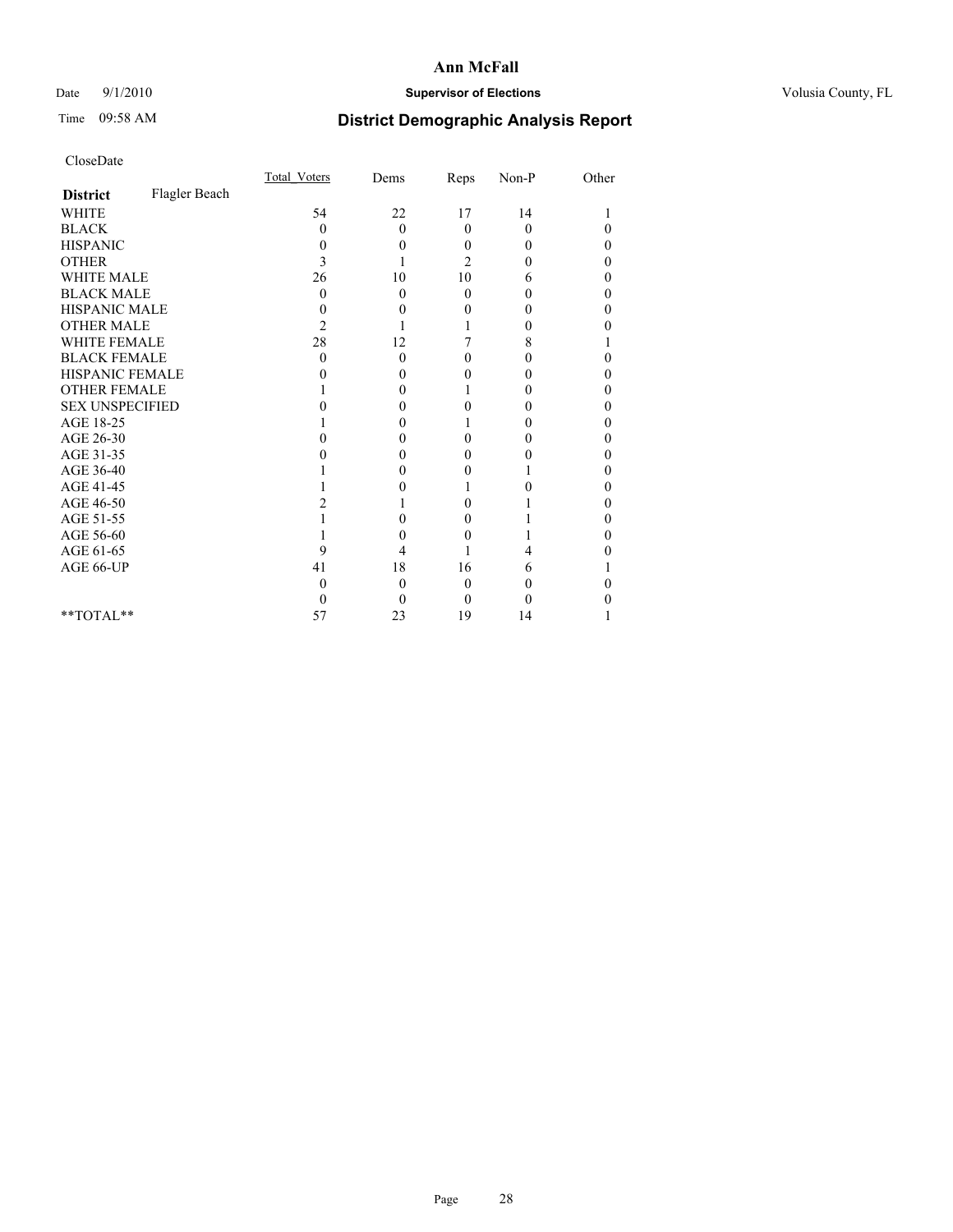## Date  $9/1/2010$  **Supervisor of Elections Supervisor of Elections** Volusia County, FL

# Time 09:58 AM **District Demographic Analysis Report**

|                                              | <b>Total Voters</b> | Dems         | Reps         | Non-P        | Other          |
|----------------------------------------------|---------------------|--------------|--------------|--------------|----------------|
| <b>Hospital Authority</b><br><b>District</b> |                     |              |              |              |                |
| <b>WHITE</b>                                 | 96,342              | 32,484       | 39,643       | 19,277       | 4,938          |
| <b>BLACK</b>                                 | 9,409               | 7,493        | 423          | 1,218        | 275            |
| <b>HISPANIC</b>                              | 15,863              | 7,674        | 2,679        | 4,951        | 559            |
| <b>OTHER</b>                                 | 6,532               | 2,086        | 1,419        | 2,255        | 772            |
| <b>WHITE MALE</b>                            | 44,519              | 13,233       | 19,350       | 9,320        | 2,616          |
| <b>BLACK MALE</b>                            | 4,019               | 3,023        | 229          | 599          | 168            |
| <b>HISPANIC MALE</b>                         | 7,460               | 3,473        | 1,351        | 2,352        | 284            |
| <b>OTHER MALE</b>                            | 2,137               | 729          | 555          | 719          | 134            |
| <b>WHITE FEMALE</b>                          | 51,314              | 19,086       | 20,091       | 9,844        | 2,293          |
| <b>BLACK FEMALE</b>                          | 5,310               | 4,403        | 193          | 609          | 105            |
| <b>HISPANIC FEMALE</b>                       | 8,287               | 4,139        | 1,319        | 2,563        | 266            |
| <b>OTHER FEMALE</b>                          | 2,523               | 976          | 562          | 823          | 162            |
| <b>SEX UNSPECIFIED</b>                       | 2,577               | 675          | 514          | 872          | 516            |
| AGE 18-25                                    | 13,705              | 4,667        | 3,332        | 4,532        | 1,174          |
| AGE 26-30                                    | 8,895               | 3,066        | 2,276        | 2,957        | 596            |
| AGE 31-35                                    | 9,108               | 3,260        | 2,564        | 2,694        | 590            |
| AGE 36-40                                    | 9,925               | 3,404        | 3,300        | 2,652        | 569            |
| AGE 41-45                                    | 10,747              | 3,748        | 3,968        | 2,508        | 523            |
| AGE 46-50                                    | 12,700              | 4,528        | 4,882        | 2,729        | 561            |
| AGE 51-55                                    | 12,457              | 4,888        | 4,693        | 2,308        | 568            |
| AGE 56-60                                    | 11,287              | 4,799        | 4,012        | 1,993        | 483            |
| AGE 61-65                                    | 10,431              | 4,311        | 3,933        | 1,742        | 445            |
| AGE 66-UP                                    | 28,890              | 13,066       | 11,204       | 3,586        | 1,034          |
|                                              | $\theta$            | $\mathbf{0}$ | $\mathbf{0}$ | $\mathbf{0}$ | $\mathbf{0}$   |
|                                              | $\Omega$            | $\mathbf{0}$ | $\Omega$     | $\theta$     | $\overline{0}$ |
| $*$ $TOTAI.**$                               | 128,146             | 49,737       | 44,164       | 27,701       | 6,544          |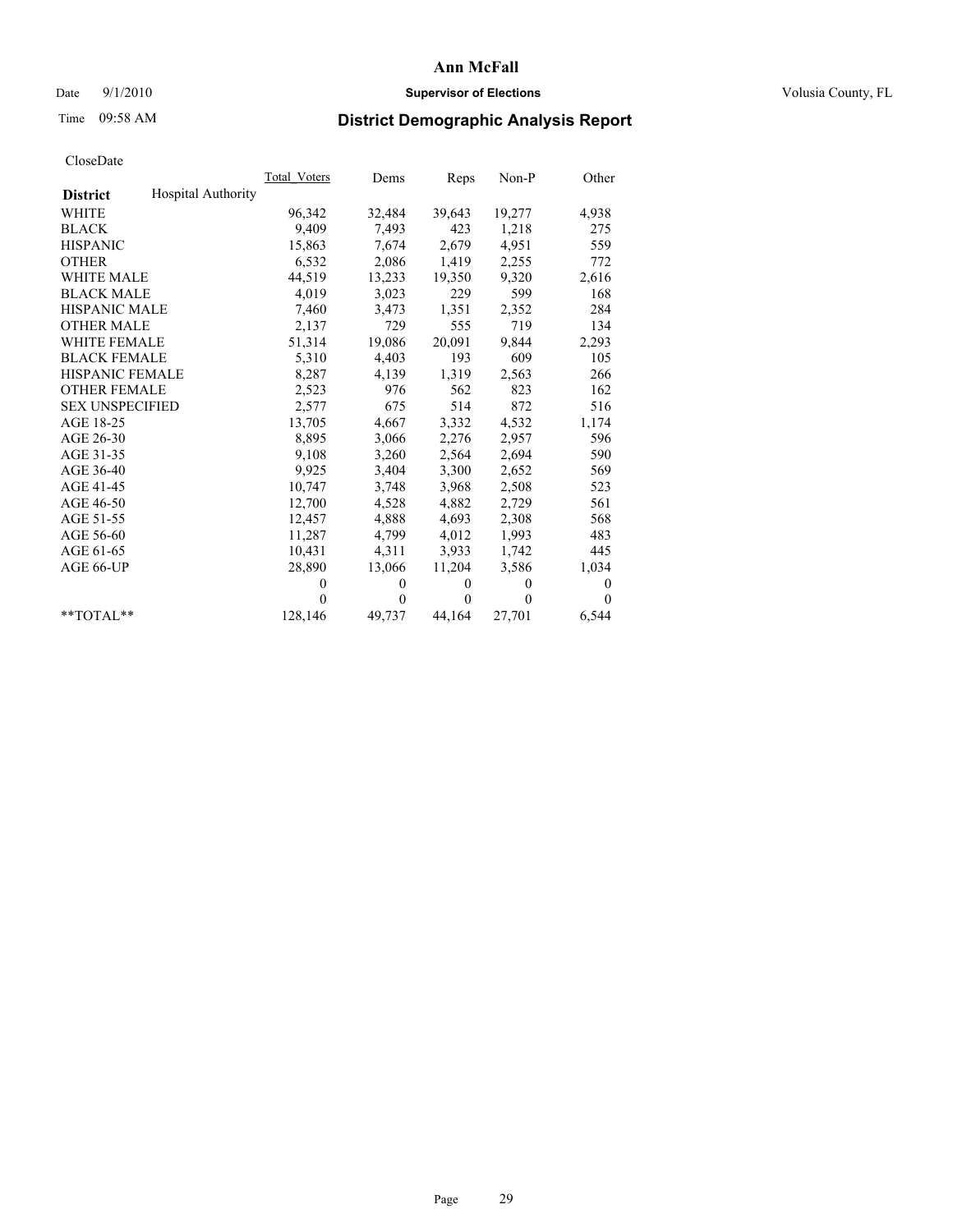## Date  $9/1/2010$  **Supervisor of Elections Supervisor of Elections** Volusia County, FL

# Time 09:58 AM **District Demographic Analysis Report**

|                                          | <b>Total Voters</b> | Dems     | Reps         | Non-P          | Other            |
|------------------------------------------|---------------------|----------|--------------|----------------|------------------|
| Florida House Seat 21<br><b>District</b> |                     |          |              |                |                  |
| <b>WHITE</b>                             | 2,171               | 796      | 923          | 369            | 83               |
| <b>BLACK</b>                             | 171                 | 145      | 9            | 16             | 1                |
| <b>HISPANIC</b>                          | 185                 | 72       | 28           | 80             | 5                |
| <b>OTHER</b>                             | 104                 | 29       | 28           | 43             | 4                |
| <b>WHITE MALE</b>                        | 1,053               | 342      | 474          | 190            | 47               |
| <b>BLACK MALE</b>                        | 76                  | 63       | 5            | 8              | $\boldsymbol{0}$ |
| <b>HISPANIC MALE</b>                     | 96                  | 43       | 12           | 39             | $\overline{c}$   |
| <b>OTHER MALE</b>                        | 34                  | 12       | 10           | 12             | $\theta$         |
| <b>WHITE FEMALE</b>                      | 1,109               | 450      | 445          | 178            | 36               |
| <b>BLACK FEMALE</b>                      | 95                  | 82       | 4            | 8              | $\mathbf{1}$     |
| HISPANIC FEMALE                          | 85                  | 28       | 16           | 38             | 3                |
| <b>OTHER FEMALE</b>                      | 38                  | 12       | 10           | 16             | $\theta$         |
| <b>SEX UNSPECIFIED</b>                   | 45                  | 10       | 12           | 19             | 4                |
| AGE 18-25                                | 256                 | 63       | 80           | 102            | 11               |
| AGE 26-30                                | 169                 | 58       | 49           | 55             | 7                |
| AGE 31-35                                | 169                 | 46       | 66           | 50             | 7                |
| AGE 36-40                                | 136                 | 41       | 56           | 35             | 4                |
| AGE 41-45                                | 174                 | 50       | 79           | 36             | 9                |
| AGE 46-50                                | 264                 | 107      | 95           | 52             | 10               |
| AGE 51-55                                | 269                 | 106      | 114          | 44             | 5                |
| AGE 56-60                                | 272                 | 120      | 98           | 42             | 12               |
| AGE 61-65                                | 262                 | 115      | 100          | 36             | 11               |
| AGE 66-UP                                | 660                 | 336      | 251          | 56             | 17               |
|                                          | $\overline{0}$      | $\theta$ | $\theta$     | $\overline{0}$ | $\boldsymbol{0}$ |
|                                          | $\theta$            | $\theta$ | $\mathbf{0}$ | $\theta$       | $\overline{0}$   |
| $*$ $TOTAI.**$                           | 2,631               | 1,042    | 988          | 508            | 93               |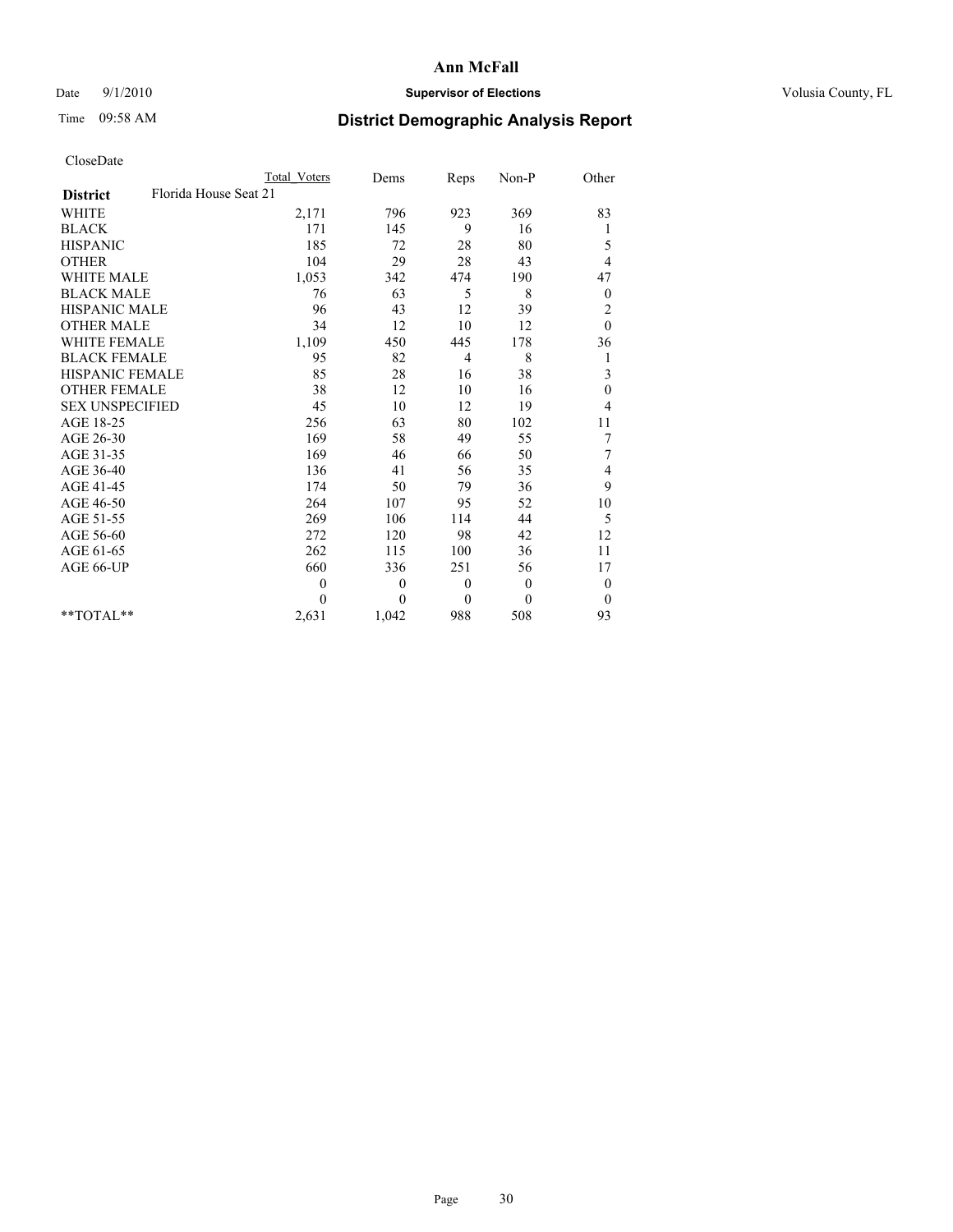## Date  $9/1/2010$  **Supervisor of Elections Supervisor of Elections** Volusia County, FL

# Time 09:58 AM **District Demographic Analysis Report**

|                                          | <b>Total Voters</b> | Dems         | Reps         | Non-P        | Other        |
|------------------------------------------|---------------------|--------------|--------------|--------------|--------------|
| Florida House Seat 25<br><b>District</b> |                     |              |              |              |              |
| <b>WHITE</b>                             | 15,584              | 5,265        | 6,134        | 3,350        | 835          |
| <b>BLACK</b>                             | 1,285               | 988          | 72           | 182          | 43           |
| <b>HISPANIC</b>                          | 4,059               | 2,017        | 676          | 1,238        | 128          |
| <b>OTHER</b>                             | 1,204               | 388          | 244          | 418          | 154          |
| <b>WHITE MALE</b>                        | 7,178               | 2,138        | 2,961        | 1,639        | 440          |
| <b>BLACK MALE</b>                        | 565                 | 400          | 43           | 96           | 26           |
| <b>HISPANIC MALE</b>                     | 1,892               | 903          | 338          | 582          | 69           |
| <b>OTHER MALE</b>                        | 391                 | 140          | 87           | 141          | 23           |
| <b>WHITE FEMALE</b>                      | 8,311               | 3,094        | 3,137        | 1,693        | 387          |
| <b>BLACK FEMALE</b>                      | 710                 | 578          | 29           | 86           | 17           |
| <b>HISPANIC FEMALE</b>                   | 2,137               | 1,094        | 336          | 649          | 58           |
| <b>OTHER FEMALE</b>                      | 483                 | 180          | 106          | 163          | 34           |
| <b>SEX UNSPECIFIED</b>                   | 465                 | 131          | 89           | 139          | 106          |
| AGE 18-25                                | 2,353               | 809          | 492          | 834          | 218          |
| AGE 26-30                                | 1,636               | 559          | 403          | 551          | 123          |
| AGE 31-35                                | 1,780               | 655          | 462          | 551          | 112          |
| AGE 36-40                                | 1,894               | 615          | 631          | 535          | 113          |
| AGE 41-45                                | 1,955               | 724          | 663          | 473          | 95           |
| AGE 46-50                                | 2,166               | 782          | 778          | 508          | 98           |
| AGE 51-55                                | 2,103               | 822          | 745          | 429          | 107          |
| AGE 56-60                                | 1,888               | 812          | 649          | 360          | 67           |
| AGE 61-65                                | 1,753               | 707          | 640          | 332          | 74           |
| AGE 66-UP                                | 4,603               | 2,173        | 1,663        | 615          | 152          |
|                                          | $\overline{0}$      | $\mathbf{0}$ | $\mathbf{0}$ | $\mathbf{0}$ | $\mathbf{0}$ |
|                                          | $\Omega$            | $\theta$     | $\theta$     | $\theta$     | $\Omega$     |
| $*$ $TOTAI.**$                           | 22,132              | 8,658        | 7,126        | 5,188        | 1,160        |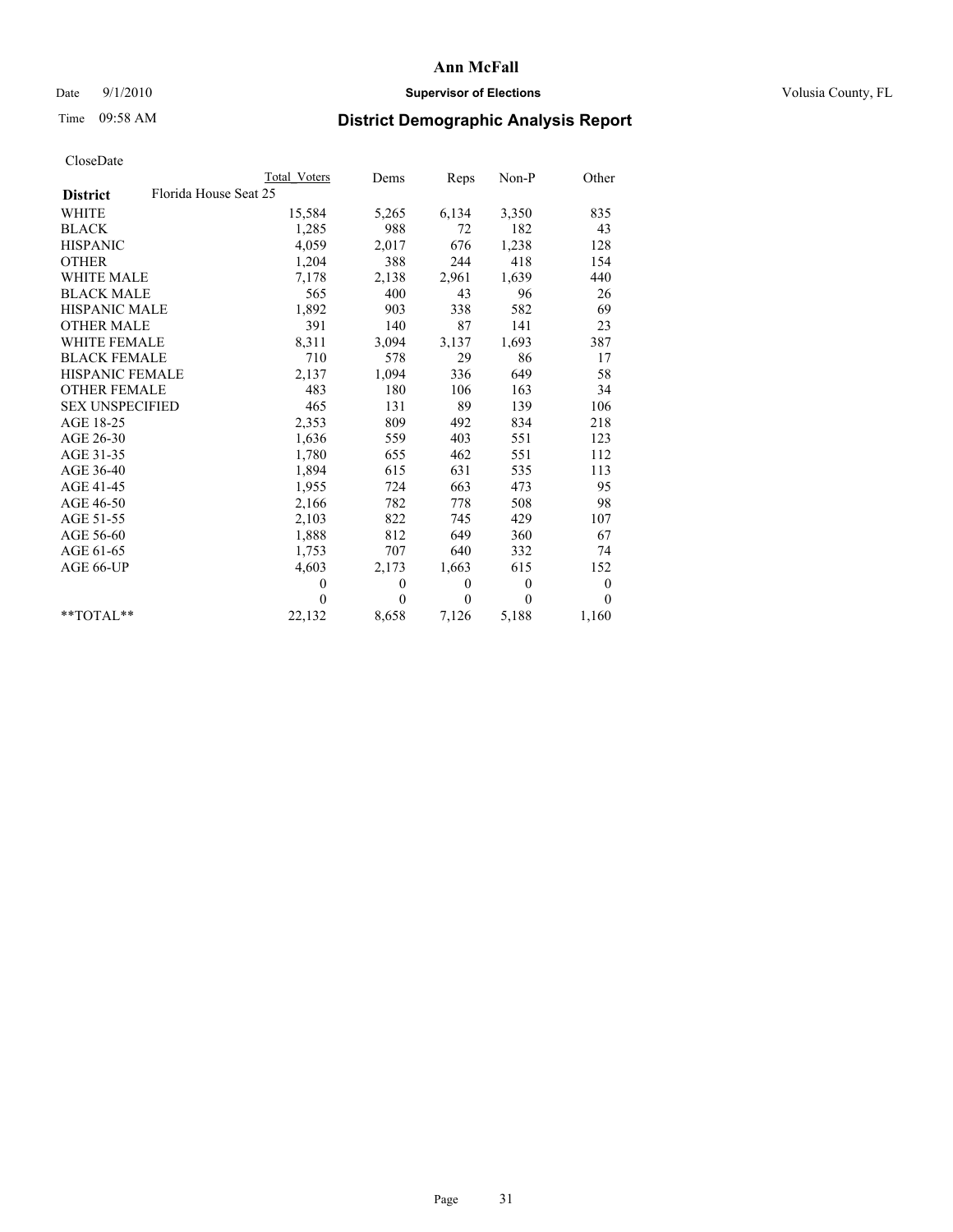## Date  $9/1/2010$  **Supervisor of Elections Supervisor of Elections** Volusia County, FL

# Time 09:58 AM **District Demographic Analysis Report**

|                                          | <b>Total Voters</b> | Dems         | Reps         | $Non-P$      | Other            |
|------------------------------------------|---------------------|--------------|--------------|--------------|------------------|
| Florida House Seat 26<br><b>District</b> |                     |              |              |              |                  |
| <b>WHITE</b>                             | 88,105              | 30,130       | 37,262       | 16,730       | 3,983            |
| <b>BLACK</b>                             | 3,925               | 3,027        | 217          | 545          | 136              |
| <b>HISPANIC</b>                          | 7,122               | 3,312        | 1,348        | 2,228        | 234              |
| <b>OTHER</b>                             | 4,987               | 1,538        | 1,242        | 1,654        | 553              |
| <b>WHITE MALE</b>                        | 40,391              | 12,187       | 18,041       | 8,073        | 2,090            |
| <b>BLACK MALE</b>                        | 1,691               | 1,226        | 123          | 269          | 73               |
| <b>HISPANIC MALE</b>                     | 3,325               | 1,479        | 686          | 1,046        | 114              |
| <b>OTHER MALE</b>                        | 1,727               | 537          | 511          | 578          | 101              |
| <b>WHITE FEMALE</b>                      | 47,249              | 17,807       | 19,027       | 8,548        | 1,867            |
| <b>BLACK FEMALE</b>                      | 2,205               | 1,776        | 94           | 275          | 60               |
| HISPANIC FEMALE                          | 3,748               | 1,809        | 653          | 1,171        | 115              |
| <b>OTHER FEMALE</b>                      | 1,919               | 733          | 491          | 575          | 120              |
| <b>SEX UNSPECIFIED</b>                   | 1,884               | 453          | 443          | 622          | 366              |
| AGE 18-25                                | 9,525               | 3,114        | 2,648        | 2,992        | 771              |
| AGE 26-30                                | 5,911               | 1,905        | 1,739        | 1,900        | 367              |
| AGE 31-35                                | 5,905               | 1,927        | 1,886        | 1,707        | 385              |
| AGE 36-40                                | 6,669               | 2,113        | 2,418        | 1,741        | 397              |
| AGE 41-45                                | 7,907               | 2,501        | 3,249        | 1,829        | 328              |
| AGE 46-50                                | 9,627               | 3,135        | 4,024        | 2,059        | 409              |
| AGE 51-55                                | 10,001              | 3,675        | 4,149        | 1,758        | 419              |
| AGE 56-60                                | 9,944               | 3,959        | 3,802        | 1,770        | 413              |
| AGE 61-65                                | 9,786               | 3,804        | 3,931        | 1,650        | 401              |
| AGE 66-UP                                | 28,864              | 11,874       | 12.223       | 3,751        | 1,016            |
|                                          | $\theta$            | $\mathbf{0}$ | $\mathbf{0}$ | $\mathbf{0}$ | $\boldsymbol{0}$ |
|                                          | $\Omega$            | $\theta$     | $\mathbf{0}$ | $\theta$     | $\Omega$         |
| $*$ $TOTAI.**$                           | 104,139             | 38,007       | 40,069       | 21,157       | 4,906            |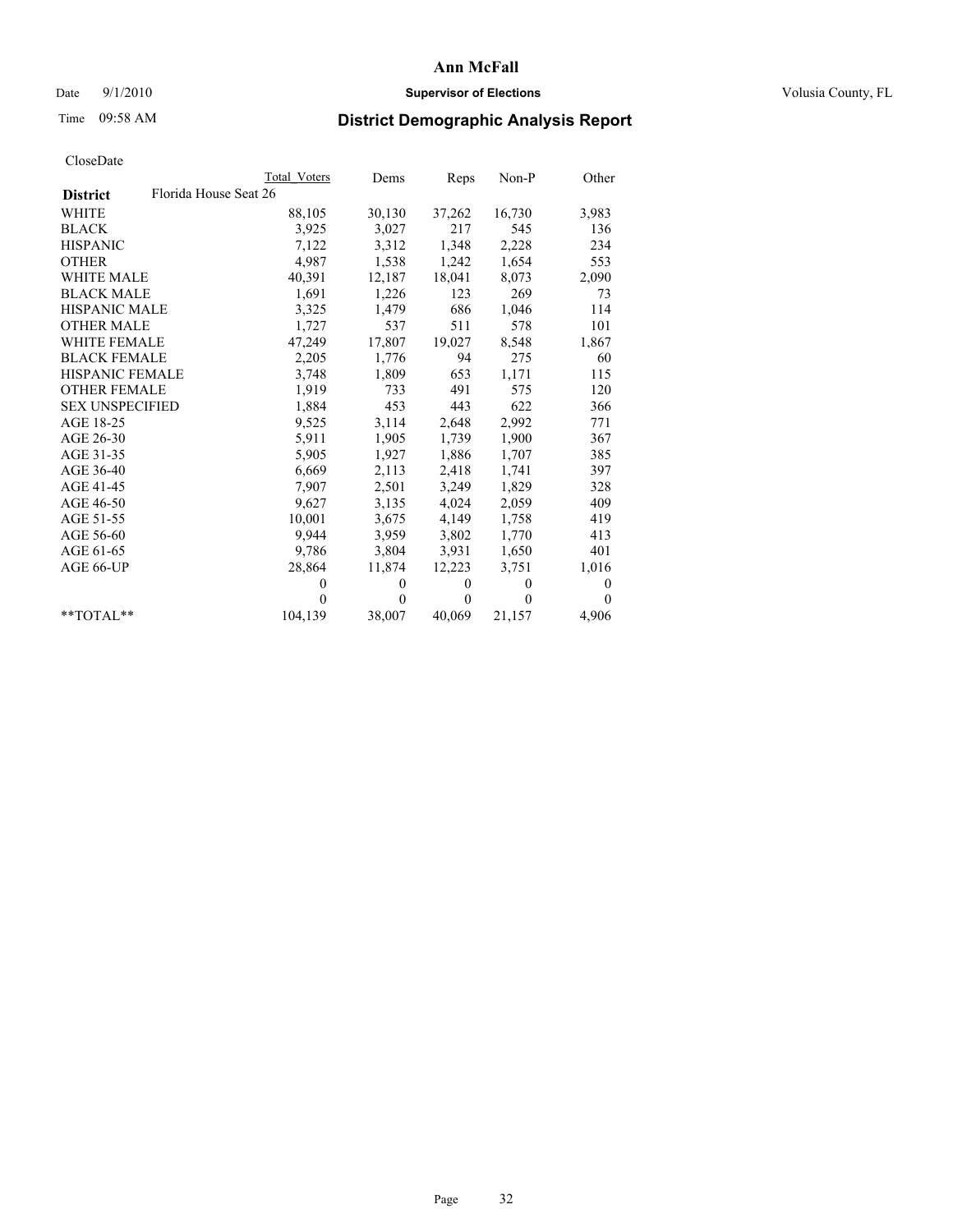## Date  $9/1/2010$  **Supervisor of Elections Supervisor of Elections** Volusia County, FL

# Time 09:58 AM **District Demographic Analysis Report**

|                                          | <b>Total Voters</b> | Dems         | Reps         | Non-P        | Other        |
|------------------------------------------|---------------------|--------------|--------------|--------------|--------------|
| Florida House Seat 27<br><b>District</b> |                     |              |              |              |              |
| <b>WHITE</b>                             | 51,869              | 20,845       | 17,308       | 11,333       | 2,383        |
| <b>BLACK</b>                             | 16,767              | 14,156       | 471          | 1,833        | 307          |
| <b>HISPANIC</b>                          | 1,866               | 891          | 322          | 572          | 81           |
| <b>OTHER</b>                             | 4,175               | 1,711        | 656          | 1,361        | 447          |
| <b>WHITE MALE</b>                        | 23,772              | 8,401        | 8,533        | 5,529        | 1,309        |
| <b>BLACK MALE</b>                        | 6,597               | 5,353        | 237          | 845          | 162          |
| <b>HISPANIC MALE</b>                     | 859                 | 389          | 154          | 270          | 46           |
| <b>OTHER MALE</b>                        | 1,290               | 538          | 257          | 420          | 75           |
| <b>WHITE FEMALE</b>                      | 27,803              | 12,327       | 8,687        | 5,736        | 1,053        |
| <b>BLACK FEMALE</b>                      | 10,013              | 8,677        | 230          | 962          | 144          |
| <b>HISPANIC FEMALE</b>                   | 994                 | 498          | 168          | 296          | 32           |
| <b>OTHER FEMALE</b>                      | 1,603               | 759          | 288          | 487          | 69           |
| <b>SEX UNSPECIFIED</b>                   | 1,746               | 661          | 203          | 554          | 328          |
| AGE 18-25                                | 9,930               | 5,439        | 1,375        | 2,498        | 618          |
| AGE 26-30                                | 5,604               | 2,667        | 982          | 1,695        | 260          |
| AGE 31-35                                | 4,679               | 2,148        | 903          | 1,385        | 243          |
| AGE 36-40                                | 4,587               | 2,098        | 1,113        | 1,178        | 198          |
| AGE 41-45                                | 5,185               | 2,391        | 1,330        | 1,197        | 267          |
| AGE 46-50                                | 6,431               | 3,100        | 1,757        | 1,286        | 288          |
| AGE 51-55                                | 6,800               | 3,498        | 1,816        | 1,216        | 270          |
| AGE 56-60                                | 6,327               | 3,258        | 1,710        | 1,130        | 229          |
| AGE 61-65                                | 6,023               | 2,988        | 1,742        | 1,054        | 239          |
| AGE 66-UP                                | 19,111              | 10,016       | 6,029        | 2,460        | 606          |
|                                          | $\theta$            | $\mathbf{0}$ | $\mathbf{0}$ | $\mathbf{0}$ | $\mathbf{0}$ |
|                                          | $\theta$            | $\theta$     | $\Omega$     | $\theta$     | $\theta$     |
| $*$ $TOTAI.**$                           | 74,677              | 37,603       | 18,757       | 15,099       | 3,218        |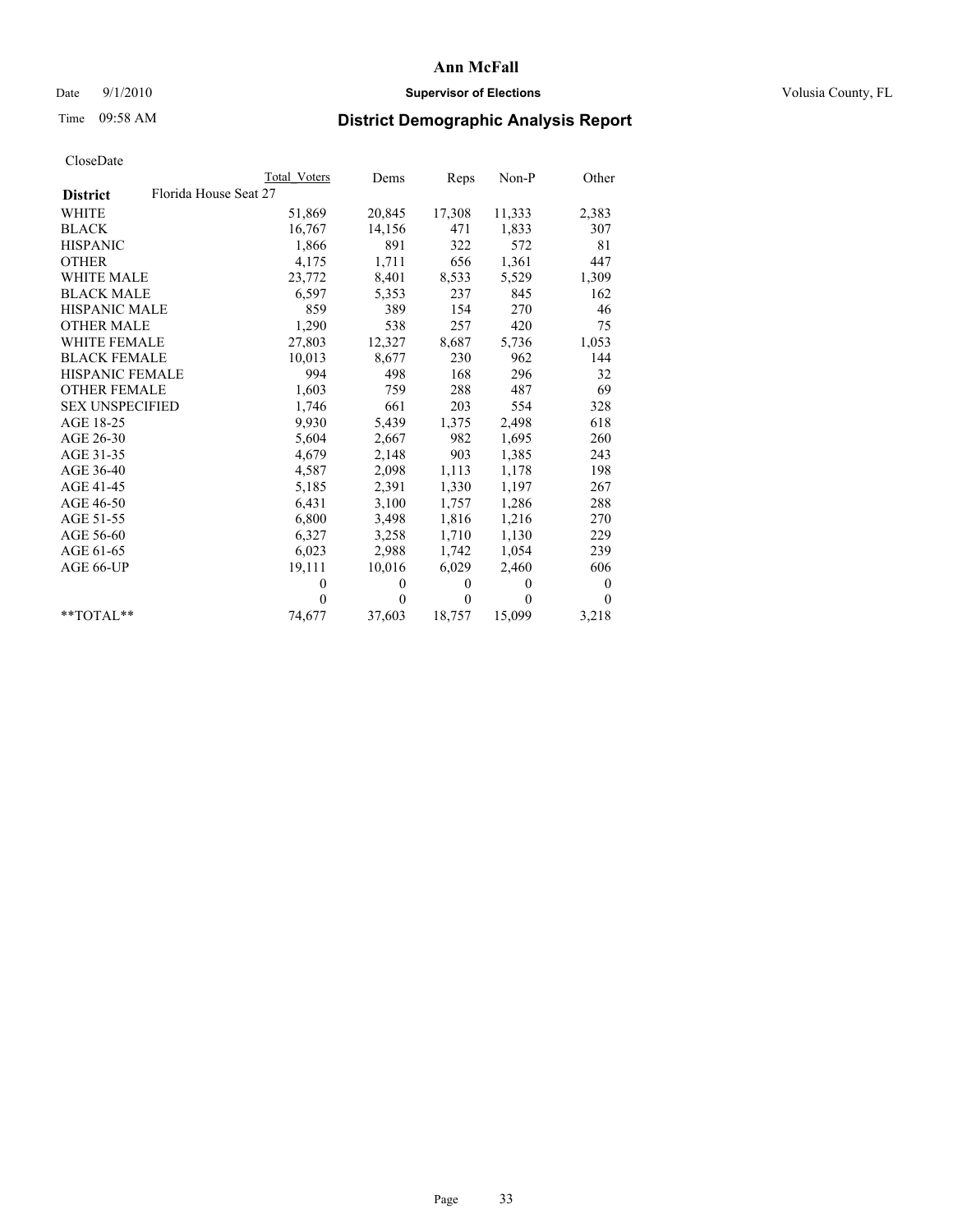## Date  $9/1/2010$  **Supervisor of Elections Supervisor of Elections** Volusia County, FL

# Time 09:58 AM **District Demographic Analysis Report**

|                                          | Total Voters | Dems     | Reps         | $Non-P$  | Other        |
|------------------------------------------|--------------|----------|--------------|----------|--------------|
| Florida House Seat 28<br><b>District</b> |              |          |              |          |              |
| WHITE                                    | 91,964       | 31,724   | 36,562       | 19,752   | 3,926        |
| <b>BLACK</b>                             | 4,123        | 3,306    | 179          | 531      | 107          |
| <b>HISPANIC</b>                          | 4,961        | 2,340    | 925          | 1,504    | 192          |
| <b>OTHER</b>                             | 4,576        | 1,342    | 1,028        | 1,639    | 567          |
| WHITE MALE                               | 42,732       | 13,044   | 17,912       | 9,683    | 2,093        |
| <b>BLACK MALE</b>                        | 1,850        | 1,389    | 99           | 292      | 70           |
| HISPANIC MALE                            | 2,319        | 1,051    | 429          | 733      | 106          |
| <b>OTHER MALE</b>                        | 1,544        | 463      | 415          | 572      | 94           |
| <b>WHITE FEMALE</b>                      | 48,673       | 18,494   | 18,445       | 9,928    | 1,806        |
| <b>BLACK FEMALE</b>                      | 2,247        | 1,898    | 78           | 235      | 36           |
| HISPANIC FEMALE                          | 2,609        | 1,272    | 491          | 761      | 85           |
| <b>OTHER FEMALE</b>                      | 1,788        | 655      | 425          | 589      | 119          |
| <b>SEX UNSPECIFIED</b>                   | 1,862        | 446      | 400          | 633      | 383          |
| AGE 18-25                                | 9,117        | 3,040    | 2,356        | 2,952    | 769          |
| AGE 26-30                                | 6,181        | 2,062    | 1,676        | 2,076    | 367          |
| AGE 31-35                                | 5,979        | 2,043    | 1,677        | 1,928    | 331          |
| AGE 36-40                                | 6,811        | 2,288    | 2,274        | 1,906    | 343          |
| AGE 41-45                                | 7,410        | 2,442    | 2,807        | 1,824    | 337          |
| AGE 46-50                                | 9,381        | 3,214    | 3,761        | 2,078    | 328          |
| AGE 51-55                                | 10,067       | 3,755    | 3,897        | 2,054    | 361          |
| AGE 56-60                                | 10,020       | 3,958    | 3,642        | 2,023    | 397          |
| AGE 61-65                                | 10,143       | 3,825    | 3,896        | 1,954    | 468          |
| AGE 66-UP                                | 30,515       | 12,085   | 12,708       | 4,631    | 1,091        |
|                                          | $\mathbf{0}$ | $\theta$ | $\mathbf{0}$ | $\theta$ | 0            |
|                                          | $\Omega$     | $\theta$ | $\mathbf{0}$ | $\theta$ | $\mathbf{0}$ |
| $*$ $TOTAI.**$                           | 105,624      | 38,712   | 38,694       | 23,426   | 4,792        |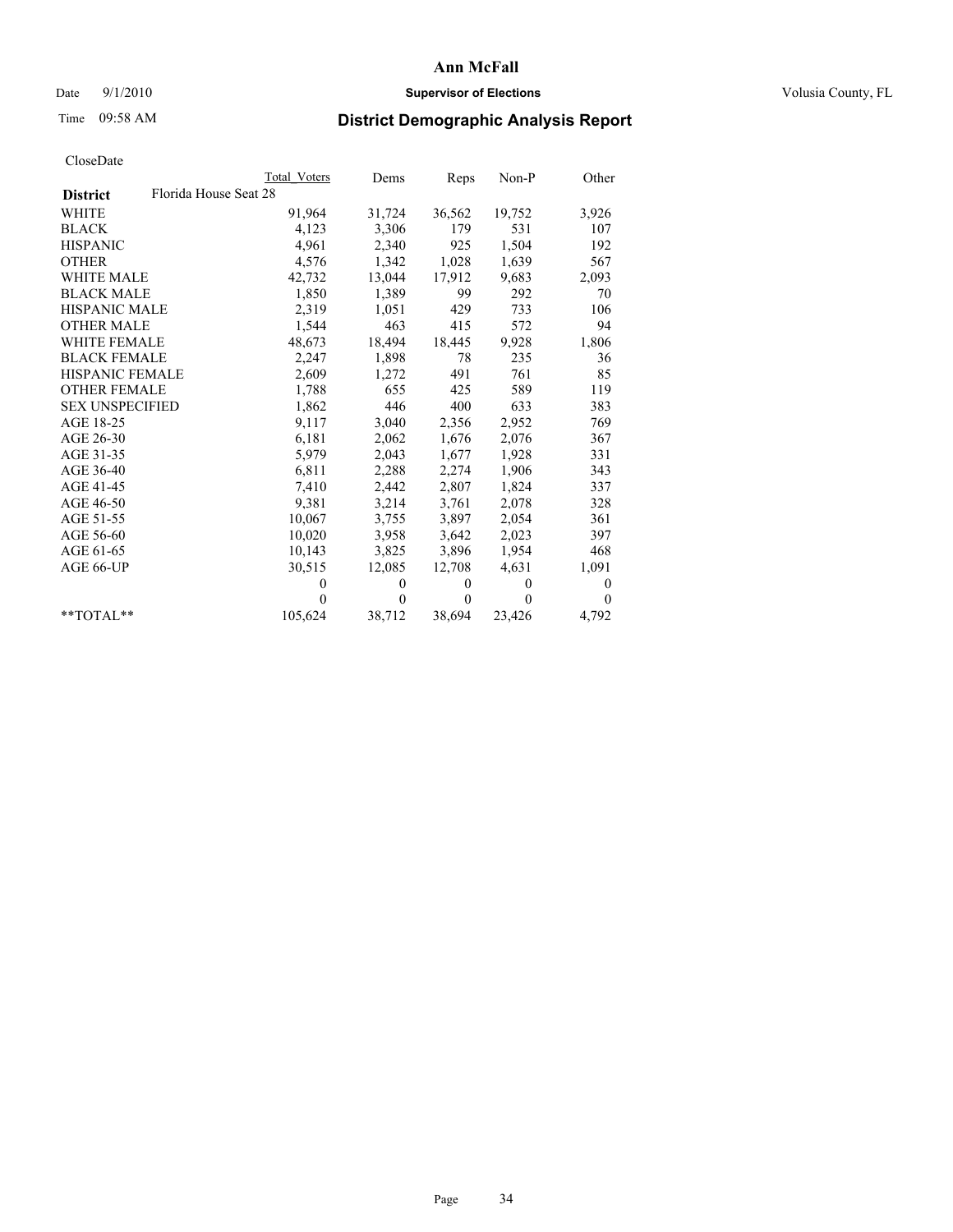## Date  $9/1/2010$  **Supervisor of Elections Supervisor of Elections** Volusia County, FL

# Time 09:58 AM **District Demographic Analysis Report**

|                                          | Total Voters | Dems             | Reps         | $Non-P$      | Other            |  |
|------------------------------------------|--------------|------------------|--------------|--------------|------------------|--|
| Florida House Seat 33<br><b>District</b> |              |                  |              |              |                  |  |
| <b>WHITE</b>                             | 5,062        | 1,564            | 2,223        | 1,032        | 243              |  |
| <b>BLACK</b>                             | 515          | 405              | 25           | 73           | 12               |  |
| <b>HISPANIC</b>                          | 1,061        | 506              | 168          | 342          | 45               |  |
| <b>OTHER</b>                             | 378          | 122              | 86           | 125          | 45               |  |
| <b>WHITE MALE</b>                        | 2,411        | 636              | 1,126        | 529          | 120              |  |
| <b>BLACK MALE</b>                        | 221          | 170              | 11           | 32           | 8                |  |
| <b>HISPANIC MALE</b>                     | 507          | 225              | 91           | 172          | 19               |  |
| <b>OTHER MALE</b>                        | 138          | 50               | 32           | 49           | 7                |  |
| <b>WHITE FEMALE</b>                      | 2,613        | 917              | 1,079        | 496          | 121              |  |
| <b>BLACK FEMALE</b>                      | 289          | 230              | 14           | 41           | $\overline{4}$   |  |
| HISPANIC FEMALE                          | 543          | 276              | 76           | 165          | 26               |  |
| <b>OTHER FEMALE</b>                      | 133          | 48               | 33           | 43           | 9                |  |
| <b>SEX UNSPECIFIED</b>                   | 161          | 45               | 40           | 45           | 31               |  |
| AGE 18-25                                | 800          | 268              | 199          | 272          | 61               |  |
| AGE 26-30                                | 487          | 170              | 112          | 171          | 34               |  |
| AGE 31-35                                | 511          | 178              | 160          | 140          | 33               |  |
| AGE 36-40                                | 587          | 201              | 190          | 160          | 36               |  |
| AGE 41-45                                | 584          | 219              | 211          | 124          | 30               |  |
| AGE 46-50                                | 820          | 258              | 334          | 190          | 38               |  |
| AGE 51-55                                | 759          | 284              | 309          | 127          | 39               |  |
| AGE 56-60                                | 632          | 247              | 250          | 116          | 19               |  |
| AGE 61-65                                | 579          | 232              | 227          | 101          | 19               |  |
| AGE 66-UP                                | 1,257        | 540              | 510          | 171          | 36               |  |
|                                          | $\mathbf{0}$ | $\boldsymbol{0}$ | $\mathbf{0}$ | $\mathbf{0}$ | $\boldsymbol{0}$ |  |
|                                          | $\theta$     | $\theta$         | $\theta$     | $\theta$     | $\theta$         |  |
| $*$ $TOTAI.**$                           | 7,016        | 2,597            | 2,502        | 1,572        | 345              |  |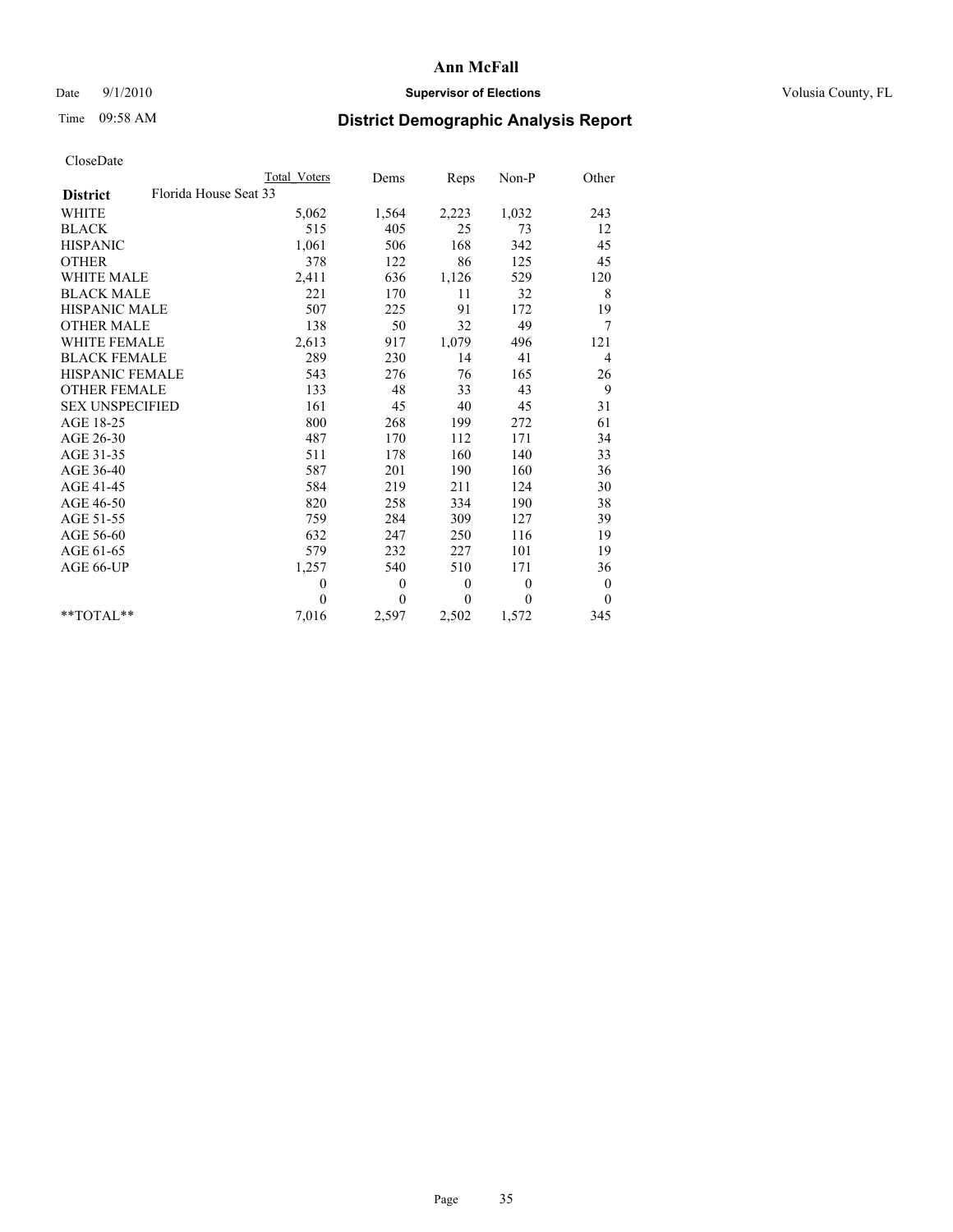## Date  $9/1/2010$  **Supervisor of Elections Supervisor of Elections** Volusia County, FL

# Time 09:58 AM **District Demographic Analysis Report**

|                                            | Total Voters | Dems     | Reps     | $Non-P$  | Other            |  |
|--------------------------------------------|--------------|----------|----------|----------|------------------|--|
| School Board District 1<br><b>District</b> |              |          |          |          |                  |  |
| <b>WHITE</b>                               | 49,198       | 17,368   | 20,191   | 9,230    | 2,409            |  |
| <b>BLACK</b>                               | 4,278        | 3,518    | 158      | 500      | 102              |  |
| <b>HISPANIC</b>                            | 3,078        | 1,333    | 548      | 1,055    | 142              |  |
| <b>OTHER</b>                               | 2,722        | 875      | 653      | 899      | 295              |  |
| <b>WHITE MALE</b>                          | 22,476       | 6,999    | 9,779    | 4,421    | 1,277            |  |
| <b>BLACK MALE</b>                          | 1,732        | 1,360    | 75       | 234      | 63               |  |
| HISPANIC MALE                              | 1,413        | 614      | 267      | 462      | 70               |  |
| <b>OTHER MALE</b>                          | 879          | 298      | 254      | 270      | 57               |  |
| <b>WHITE FEMALE</b>                        | 26,485       | 10,288   | 10,326   | 4,752    | 1,119            |  |
| <b>BLACK FEMALE</b>                        | 2,509        | 2,130    | 82       | 259      | 38               |  |
| HISPANIC FEMALE                            | 1,645        | 712      | 278      | 585      | 70               |  |
| <b>OTHER FEMALE</b>                        | 1,044        | 402      | 254      | 329      | 59               |  |
| <b>SEX UNSPECIFIED</b>                     | 1,093        | 291      | 235      | 372      | 195              |  |
| AGE 18-25                                  | 5,996        | 1,965    | 1,621    | 1,925    | 485              |  |
| AGE 26-30                                  | 3,904        | 1,349    | 1,070    | 1,232    | 253              |  |
| AGE 31-35                                  | 3,705        | 1,271    | 1,123    | 1,048    | 263              |  |
| AGE 36-40                                  | 4,077        | 1,364    | 1,439    | 1,043    | 231              |  |
| AGE 41-45                                  | 4,539        | 1,509    | 1,822    | 998      | 210              |  |
| AGE 46-50                                  | 5,605        | 1,980    | 2,257    | 1,113    | 255              |  |
| AGE 51-55                                  | 5,592        | 2,256    | 2,154    | 936      | 246              |  |
| AGE 56-60                                  | 5,451        | 2,360    | 1,991    | 863      | 237              |  |
| AGE 61-65                                  | 5,100        | 2,176    | 1,950    | 755      | 219              |  |
| AGE 66-UP                                  | 15,307       | 6,864    | 6,123    | 1,771    | 549              |  |
|                                            | $\Omega$     | $\theta$ | $\theta$ | $\theta$ | $\boldsymbol{0}$ |  |
|                                            | $\Omega$     | $\theta$ | $\theta$ | $\theta$ | $\theta$         |  |
| $*$ $TOTAI.**$                             | 59,276       | 23,094   | 21,550   | 11,684   | 2,948            |  |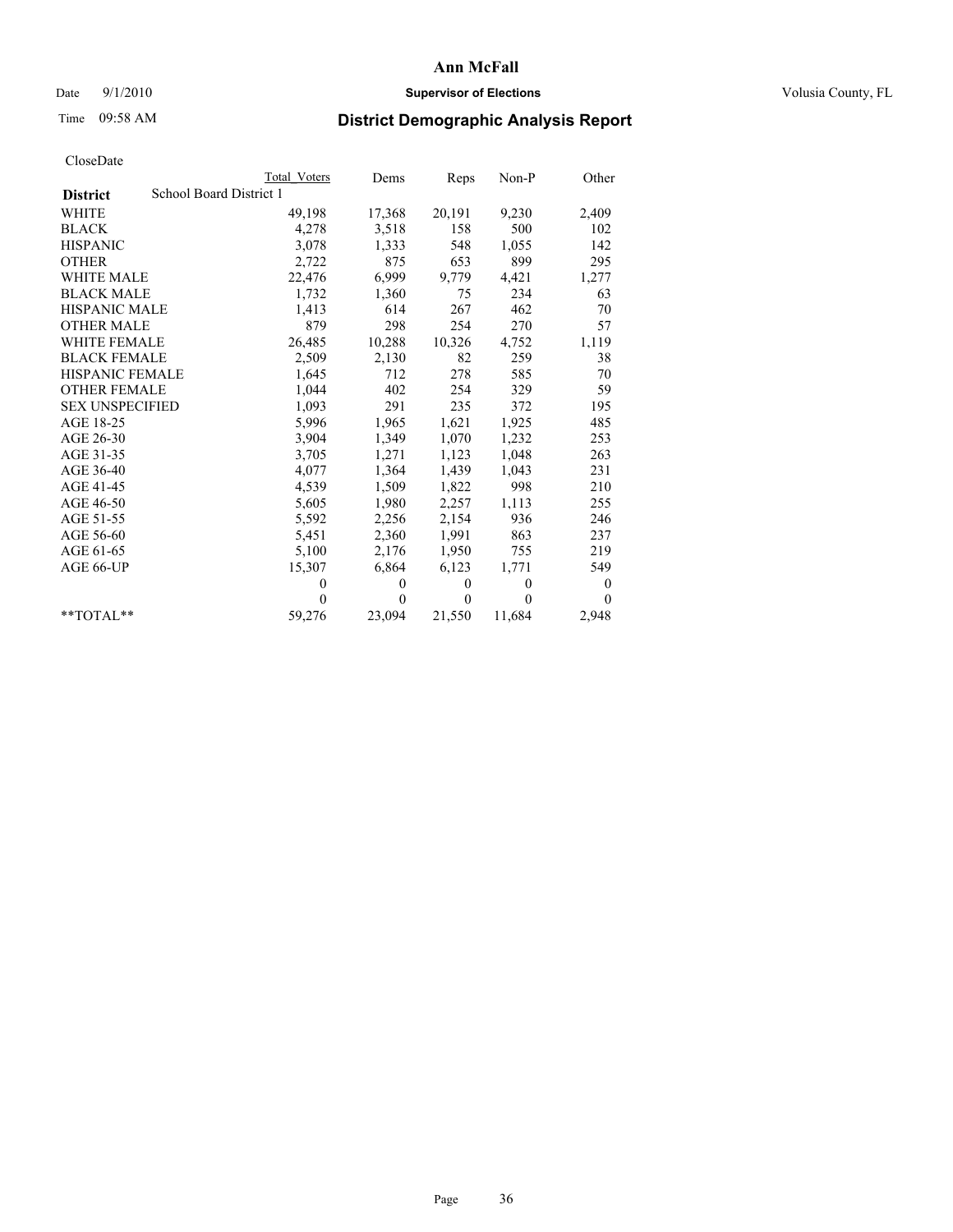## Date  $9/1/2010$  **Supervisor of Elections Supervisor of Elections** Volusia County, FL

# Time 09:58 AM **District Demographic Analysis Report**

|                        | <b>Total Voters</b>     | Dems     | Reps         | $Non-P$  | Other    |
|------------------------|-------------------------|----------|--------------|----------|----------|
| <b>District</b>        | School Board District 2 |          |              |          |          |
| <b>WHITE</b>           | 40,791                  | 15,379   | 14,844       | 8,764    | 1,804    |
| <b>BLACK</b>           | 10,204                  | 8,634    | 281          | 1,098    | 191      |
| <b>HISPANIC</b>        | 1,202                   | 524      | 244          | 391      | 43       |
| <b>OTHER</b>           | 2,966                   | 1,166    | 515          | 971      | 314      |
| <b>WHITE MALE</b>      | 19,037                  | 6,333    | 7,343        | 4,364    | 997      |
| <b>BLACK MALE</b>      | 4,053                   | 3,321    | 144          | 503      | 85       |
| <b>HISPANIC MALE</b>   | 570                     | 245      | 111          | 191      | 23       |
| <b>OTHER MALE</b>      | 995                     | 385      | 220          | 336      | 54       |
| WHITE FEMALE           | 21,495                  | 8,953    | 7,409        | 4,344    | 789      |
| <b>BLACK FEMALE</b>    | 6,059                   | 5,240    | 134          | 580      | 105      |
| HISPANIC FEMALE        | 625                     | 276      | 132          | 198      | 19       |
| <b>OTHER FEMALE</b>    | 1,124                   | 520      | 200          | 347      | 57       |
| <b>SEX UNSPECIFIED</b> | 1,205                   | 430      | 191          | 361      | 223      |
| AGE 18-25              | 6,915                   | 3,877    | 1,048        | 1,595    | 395      |
| AGE 26-30              | 3,853                   | 1,725    | 758          | 1,185    | 185      |
| AGE 31-35              | 2,971                   | 1,301    | 626          | 897      | 147      |
| AGE 36-40              | 3,051                   | 1,300    | 837          | 792      | 122      |
| AGE 41-45              | 3,543                   | 1,532    | 1,012        | 832      | 167      |
| AGE 46-50              | 4,356                   | 1,942    | 1,337        | 899      | 178      |
| AGE 51-55              | 4,873                   | 2,257    | 1,528        | 900      | 188      |
| AGE 56-60              | 4,840                   | 2,226    | 1,466        | 968      | 180      |
| AGE 61-65              | 5,002                   | 2,192    | 1,648        | 937      | 225      |
| AGE 66-UP              | 15,759                  | 7,351    | 5,624        | 2,219    | 565      |
|                        | $\Omega$                | $\theta$ | $\mathbf{0}$ | $\theta$ | 0        |
|                        | $\Omega$                | $\theta$ | $\theta$     | $\theta$ | $\theta$ |
| $*$ $TOTAI.**$         | 55,163                  | 25,703   | 15,884       | 11,224   | 2,352    |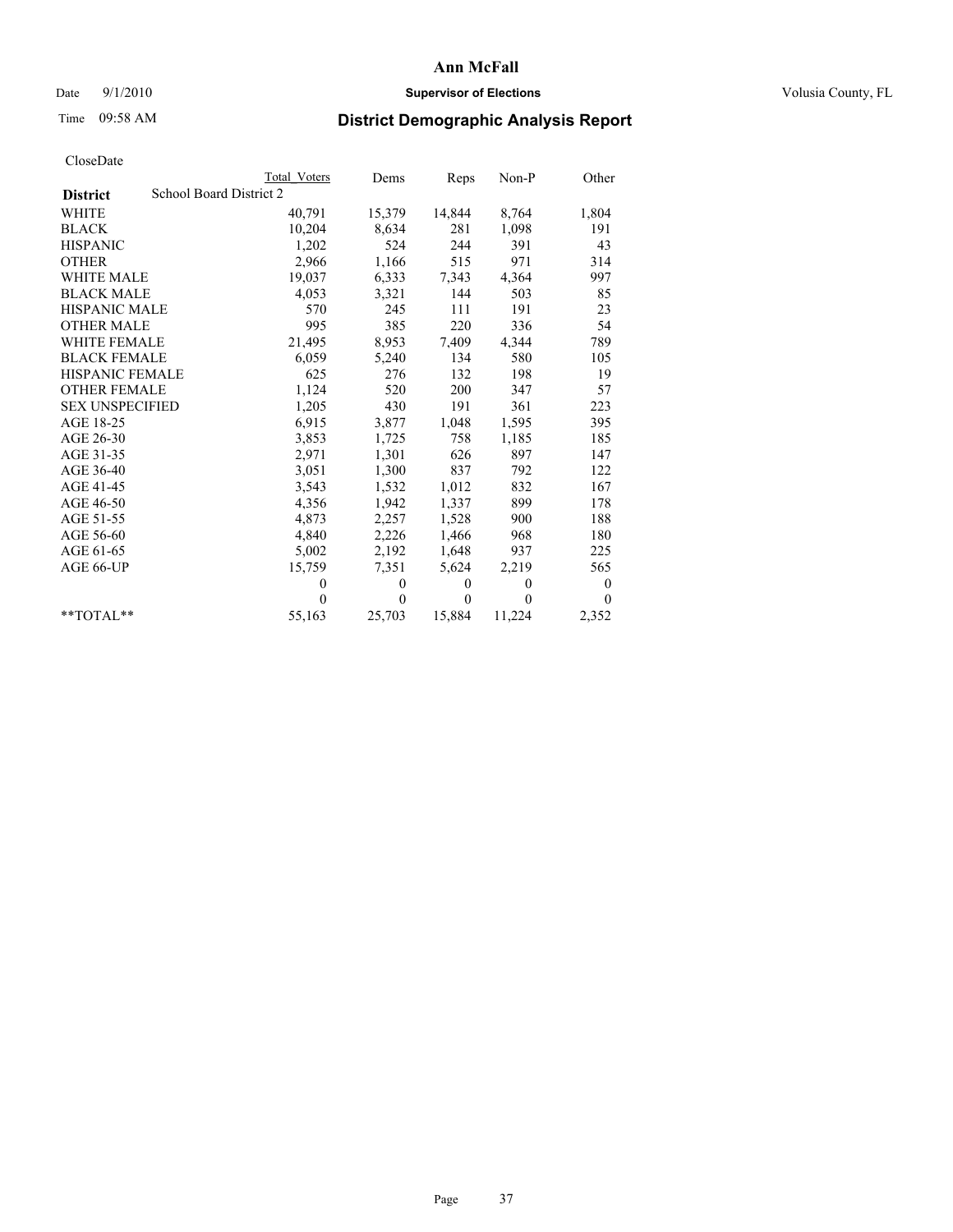## Date  $9/1/2010$  **Supervisor of Elections Supervisor of Elections** Volusia County, FL

# Time 09:58 AM **District Demographic Analysis Report**

|                        |                         | <b>Total Voters</b> | Dems         | <b>Reps</b>  | Non-P        | Other    |  |  |
|------------------------|-------------------------|---------------------|--------------|--------------|--------------|----------|--|--|
| <b>District</b>        | School Board District 3 |                     |              |              |              |          |  |  |
| WHITE                  |                         | 63,477              | 22,716       | 24,404       | 13,788       | 2,569    |  |  |
| <b>BLACK</b>           |                         | 1,908               | 1,572        | 79           | 221          | 36       |  |  |
| <b>HISPANIC</b>        |                         | 959                 | 391          | 233          | 287          | 48       |  |  |
| <b>OTHER</b>           |                         | 2,628               | 748          | 572          | 950          | 358      |  |  |
| <b>WHITE MALE</b>      |                         | 29,260              | 9,252        | 11,955       | 6,700        | 1,353    |  |  |
| <b>BLACK MALE</b>      |                         | 850                 | 656          | 43           | 128          | 23       |  |  |
| <b>HISPANIC MALE</b>   |                         | 423                 | 158          | 94           | 145          | 26       |  |  |
| <b>OTHER MALE</b>      |                         | 855                 | 255          | 227          | 322          | 51       |  |  |
| <b>WHITE FEMALE</b>    |                         | 33,821              | 13,327       | 12,306       | 6,988        | 1,200    |  |  |
| <b>BLACK FEMALE</b>    |                         | 1,041               | 903          | 34           | 92           | 12       |  |  |
| HISPANIC FEMALE        |                         | 525                 | 229          | 136          | 138          | 22       |  |  |
| <b>OTHER FEMALE</b>    |                         | 999                 | 361          | 245          | 321          | 72       |  |  |
| <b>SEX UNSPECIFIED</b> |                         | 1,198               | 286          | 248          | 412          | 252      |  |  |
| AGE 18-25              |                         | 5,338               | 1,745        | 1,316        | 1,819        | 458      |  |  |
| AGE 26-30              |                         | 3,596               | 1,193        | 1,003        | 1,188        | 212      |  |  |
| AGE 31-35              |                         | 3,574               | 1,132        | 1,056        | 1,189        | 197      |  |  |
| AGE 36-40              |                         | 4,093               | 1,345        | 1,342        | 1,198        | 208      |  |  |
| AGE 41-45              |                         | 4,621               | 1,457        | 1,780        | 1,180        | 204      |  |  |
| AGE 46-50              |                         | 6,076               | 2,071        | 2,410        | 1,371        | 224      |  |  |
| AGE 51-55              |                         | 6,664               | 2,515        | 2,573        | 1,337        | 239      |  |  |
| AGE 56-60              |                         | 6,836               | 2,750        | 2,487        | 1,344        | 255      |  |  |
| AGE 61-65              |                         | 6,983               | 2,665        | 2,678        | 1,340        | 300      |  |  |
| AGE 66-UP              |                         | 21,191              | 8,554        | 8,643        | 3,280        | 714      |  |  |
|                        |                         | $\theta$            | $\mathbf{0}$ | $\mathbf{0}$ | $\mathbf{0}$ | $\bf{0}$ |  |  |
|                        |                         | $\theta$            | $\theta$     | $\Omega$     | $\theta$     | $\theta$ |  |  |
| $*$ $TOTAI.**$         |                         | 68,972              | 25,427       | 25,288       | 15,246       | 3,011    |  |  |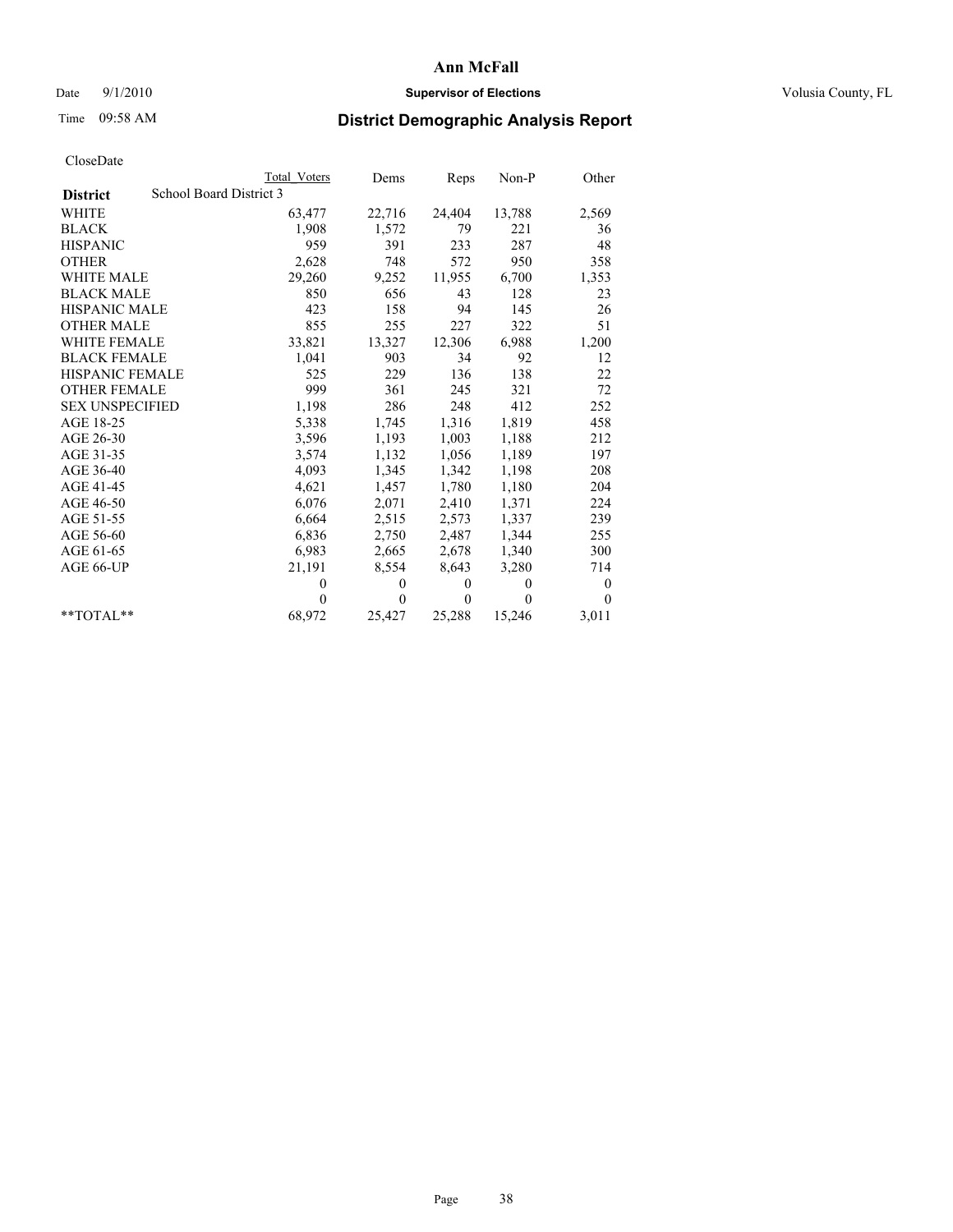## Date  $9/1/2010$  **Supervisor of Elections Supervisor of Elections** Volusia County, FL

# Time 09:58 AM **District Demographic Analysis Report**

|                                            | Total Voters | Dems         | Reps     | $Non-P$  | Other        |
|--------------------------------------------|--------------|--------------|----------|----------|--------------|
| School Board District 4<br><b>District</b> |              |              |          |          |              |
| WHITE                                      | 53,337       | 19,343       | 21,296   | 10,578   | 2,120        |
| <b>BLACK</b>                               | 5,259        | 4,319        | 189      | 649      | 102          |
| <b>HISPANIC</b>                            | 1,218        | 544          | 309      | 327      | 38           |
| <b>OTHER</b>                               | 3,283        | 1,116        | 774      | 1,066    | 327          |
| <b>WHITE MALE</b>                          | 24,346       | 7,752        | 10,303   | 5,174    | 1,117        |
| <b>BLACK MALE</b>                          | 2,075        | 1,597        | 102      | 315      | 61           |
| HISPANIC MALE                              | 542          | 212          | 153      | 152      | 25           |
| <b>OTHER MALE</b>                          | 1,129        | 364          | 312      | 395      | 58           |
| WHITE FEMALE                               | 28,698       | 11,502       | 10,883   | 5,331    | 982          |
| <b>BLACK FEMALE</b>                        | 3,147        | 2,691        | 87       | 329      | 40           |
| HISPANIC FEMALE                            | 669          | 329          | 152      | 175      | 13           |
| <b>OTHER FEMALE</b>                        | 1,313        | 525          | 346      | 381      | 61           |
| <b>SEX UNSPECIFIED</b>                     | 1,178        | 350          | 230      | 368      | 230          |
| AGE 18-25                                  | 5,939        | 2,412        | 1,434    | 1,675    | 418          |
| AGE 26-30                                  | 3,580        | 1,416        | 910      | 1,093    | 161          |
| AGE 31-35                                  | 3,313        | 1,282        | 893      | 960      | 178          |
| AGE 36-40                                  | 3,558        | 1,282        | 1,188    | 900      | 188          |
| AGE 41-45                                  | 4,272        | 1,567        | 1,590    | 942      | 173          |
| AGE 46-50                                  | 5,482        | 2,016        | 2,097    | 1,159    | 210          |
| AGE 51-55                                  | 5,944        | 2,438        | 2,213    | 1,090    | 203          |
| AGE 56-60                                  | 5,968        | 2,506        | 2,121    | 1,127    | 214          |
| AGE 61-65                                  | 6,065        | 2,455        | 2,269    | 1,101    | 240          |
| AGE 66-UP                                  | 18,976       | 7,948        | 7,853    | 2,573    | 602          |
|                                            | $\theta$     | $\theta$     | $\theta$ | $\theta$ | $\mathbf{0}$ |
|                                            | $\theta$     | $\mathbf{0}$ | $\theta$ | $\theta$ | $\theta$     |
| $*$ $TOTAI.**$                             | 63,097       | 25,322       | 22,568   | 12,620   | 2,587        |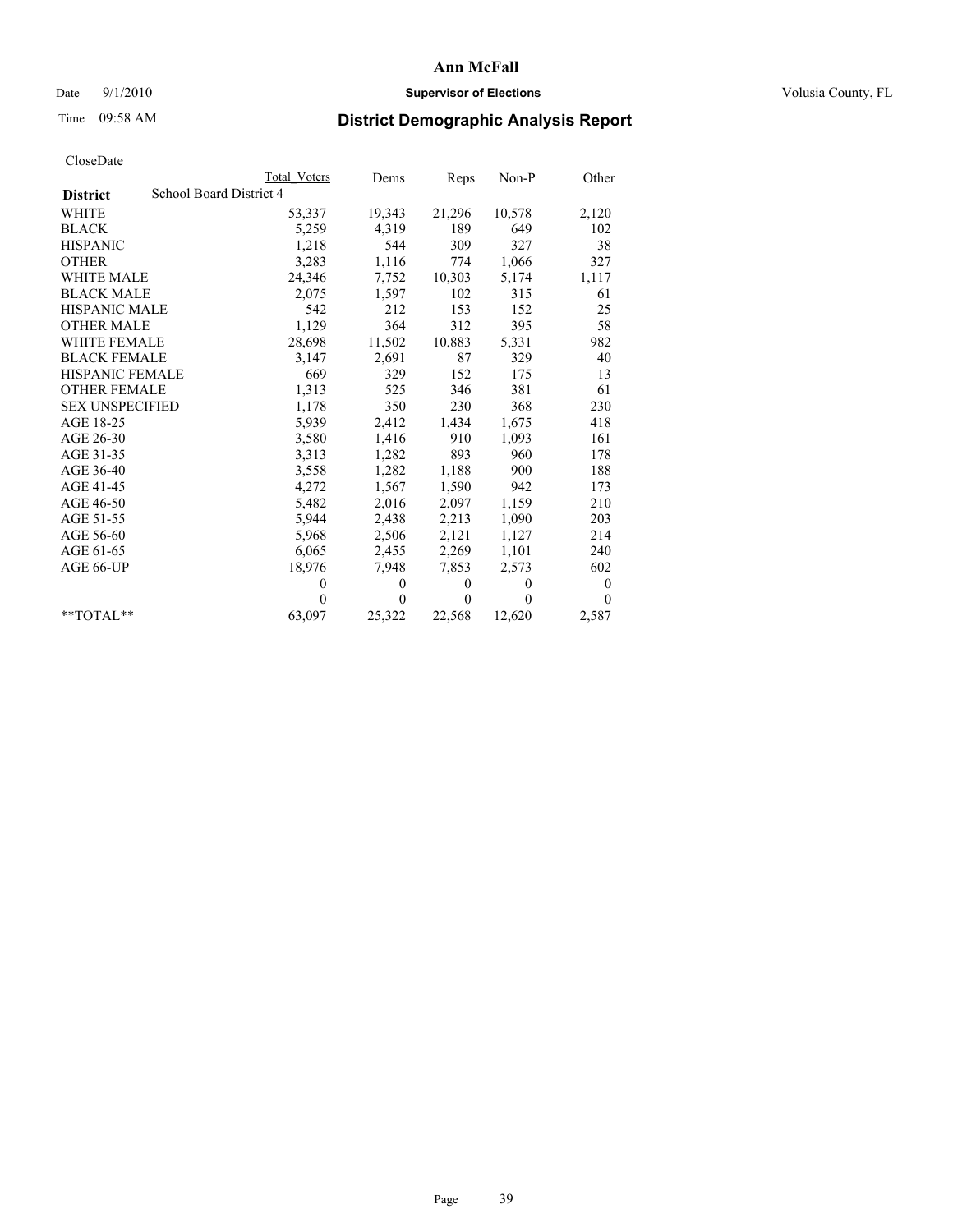## Date  $9/1/2010$  **Supervisor of Elections Supervisor of Elections** Volusia County, FL

# Time 09:58 AM **District Demographic Analysis Report**

|                                            | Total Voters | Dems     | Reps         | $Non-P$  | Other        |  |  |
|--------------------------------------------|--------------|----------|--------------|----------|--------------|--|--|
| School Board District 5<br><b>District</b> |              |          |              |          |              |  |  |
| <b>WHITE</b>                               | 47,952       | 15,518   | 19,677       | 10,206   | 2,551        |  |  |
| <b>BLACK</b>                               | 5,137        | 3,984    | 266          | 712      | 175          |  |  |
| <b>HISPANIC</b>                            | 12,797       | 6,346    | 2,133        | 3,904    | 414          |  |  |
| <b>OTHER</b>                               | 3,825        | 1,225    | 770          | 1,354    | 476          |  |  |
| <b>WHITE MALE</b>                          | 22,418       | 6,412    | 9,667        | 4,984    | 1,355        |  |  |
| <b>BLACK MALE</b>                          | 2,290        | 1,667    | 154          | 362      | 107          |  |  |
| <b>HISPANIC MALE</b>                       | 6,050        | 2,861    | 1,085        | 1,892    | 212          |  |  |
| <b>OTHER MALE</b>                          | 1,266        | 438      | 299          | 449      | 80           |  |  |
| <b>WHITE FEMALE</b>                        | 25,259       | 9,019    | 9,896        | 5,164    | 1,180        |  |  |
| <b>BLACK FEMALE</b>                        | 2,803        | 2,277    | 112          | 347      | 67           |  |  |
| <b>HISPANIC FEMALE</b>                     | 6,652        | 3,431    | 1,042        | 1,984    | 195          |  |  |
| <b>OTHER FEMALE</b>                        | 1,484        | 579      | 308          | 495      | 102          |  |  |
| <b>SEX UNSPECIFIED</b>                     | 1,489        | 389      | 283          | 499      | 318          |  |  |
| AGE 18-25                                  | 7,793        | 2,734    | 1,731        | 2,636    | 692          |  |  |
| AGE 26-30                                  | 5,055        | 1,738    | 1,220        | 1,750    | 347          |  |  |
| AGE 31-35                                  | 5,460        | 2,011    | 1,456        | 1,667    | 326          |  |  |
| AGE 36-40                                  | 5,905        | 2,065    | 1,876        | 1,622    | 342          |  |  |
| AGE 41-45                                  | 6,240        | 2,262    | 2,135        | 1,531    | 312          |  |  |
| AGE 46-50                                  | 7,170        | 2,587    | 2,648        | 1,631    | 304          |  |  |
| AGE 51-55                                  | 6,926        | 2,674    | 2,562        | 1,365    | 325          |  |  |
| AGE 56-60                                  | 5,988        | 2,512    | 2,086        | 1,139    | 251          |  |  |
| AGE 61-65                                  | 5,396        | 2,183    | 1,991        | 994      | 228          |  |  |
| AGE 66-UP                                  | 13,777       | 6,307    | 5,141        | 1,841    | 488          |  |  |
|                                            | $\mathbf{0}$ | $\theta$ | $\mathbf{0}$ | $\theta$ | $\mathbf{0}$ |  |  |
|                                            | $\theta$     | $\theta$ | $\mathbf{0}$ | $\theta$ | $\Omega$     |  |  |
| $*$ $TOTAI.**$                             | 69,711       | 27,073   | 22,846       | 16,176   | 3,616        |  |  |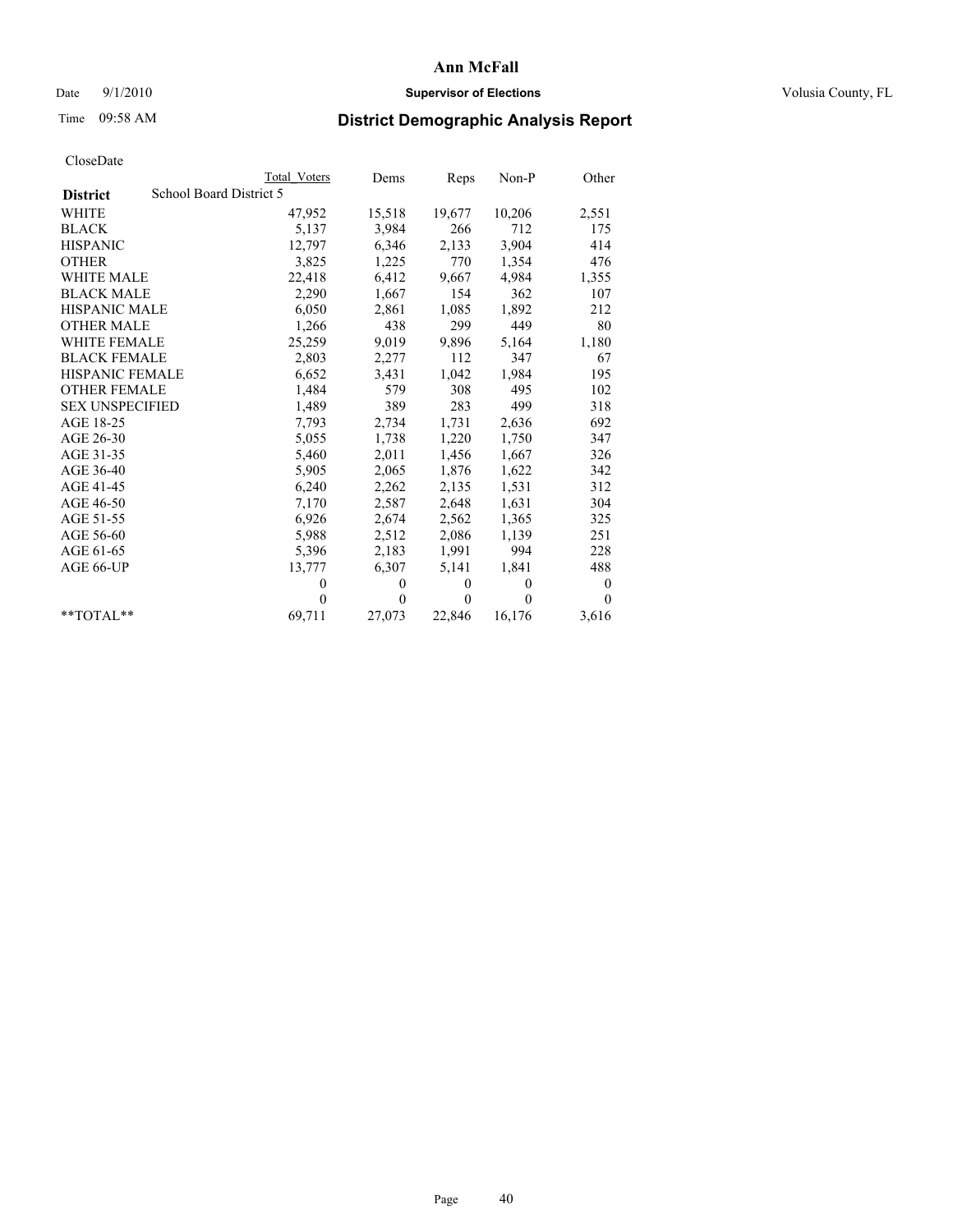## Date  $9/1/2010$  **Supervisor of Elections Supervisor of Elections** Volusia County, FL

# Time 09:58 AM **District Demographic Analysis Report**

|                                          | Total Voters | Dems         | Reps         | $Non-P$      | Other    |  |
|------------------------------------------|--------------|--------------|--------------|--------------|----------|--|
| Florida Senate Seat 1<br><b>District</b> |              |              |              |              |          |  |
| <b>WHITE</b>                             | 6,056        | 2,270        | 2,105        | 1,391        | 290      |  |
| <b>BLACK</b>                             | 10,716       | 9,144        | 284          | 1,101        | 187      |  |
| <b>HISPANIC</b>                          | 438          | 207          | 74           | 143          | 14       |  |
| <b>OTHER</b>                             | 1,288        | 608          | 135          | 390          | 155      |  |
| <b>WHITE MALE</b>                        | 2,851        | 887          | 1,100        | 700          | 164      |  |
| <b>BLACK MALE</b>                        | 4,146        | 3,400        | 152          | 502          | 92       |  |
| <b>HISPANIC MALE</b>                     | 209          | 91           | 34           | 77           | 7        |  |
| <b>OTHER MALE</b>                        | 371          | 179          | 56           | 114          | 22       |  |
| <b>WHITE FEMALE</b>                      | 3,179        | 1,373        | 997          | 686          | 123      |  |
| <b>BLACK FEMALE</b>                      | 6,466        | 5,657        | 130          | 585          | 94       |  |
| HISPANIC FEMALE                          | 226          | 114          | 40           | 66           | 6        |  |
| <b>OTHER FEMALE</b>                      | 456          | 245          | 60           | 132          | 19       |  |
| <b>SEX UNSPECIFIED</b>                   | 594          | 283          | 29           | 163          | 119      |  |
| AGE 18-25                                | 4,316        | 2,978        | 314          | 795          | 229      |  |
| AGE 26-30                                | 1,704        | 1,014        | 189          | 453          | 48       |  |
| AGE 31-35                                | 1,274        | 759          | 157          | 316          | 42       |  |
| AGE 36-40                                | 1,151        | 690          | 190          | 229          | 42       |  |
| AGE 41-45                                | 1,325        | 837          | 196          | 233          | 59       |  |
| AGE 46-50                                | 1,578        | 997          | 280          | 247          | 54       |  |
| AGE 51-55                                | 1,576        | 1,047        | 298          | 187          | 44       |  |
| AGE 56-60                                | 1,364        | 898          | 231          | 194          | 41       |  |
| AGE 61-65                                | 1,182        | 782          | 226          | 143          | 31       |  |
| AGE 66-UP                                | 3,028        | 2,227        | 517          | 228          | 56       |  |
|                                          | $\theta$     | $\theta$     | $\mathbf{0}$ | $\mathbf{0}$ | $\bf{0}$ |  |
|                                          | $\theta$     | $\mathbf{0}$ | $\Omega$     | $\theta$     | $\theta$ |  |
| $*$ $TOTAI.**$                           | 18,498       | 12,229       | 2,598        | 3,025        | 646      |  |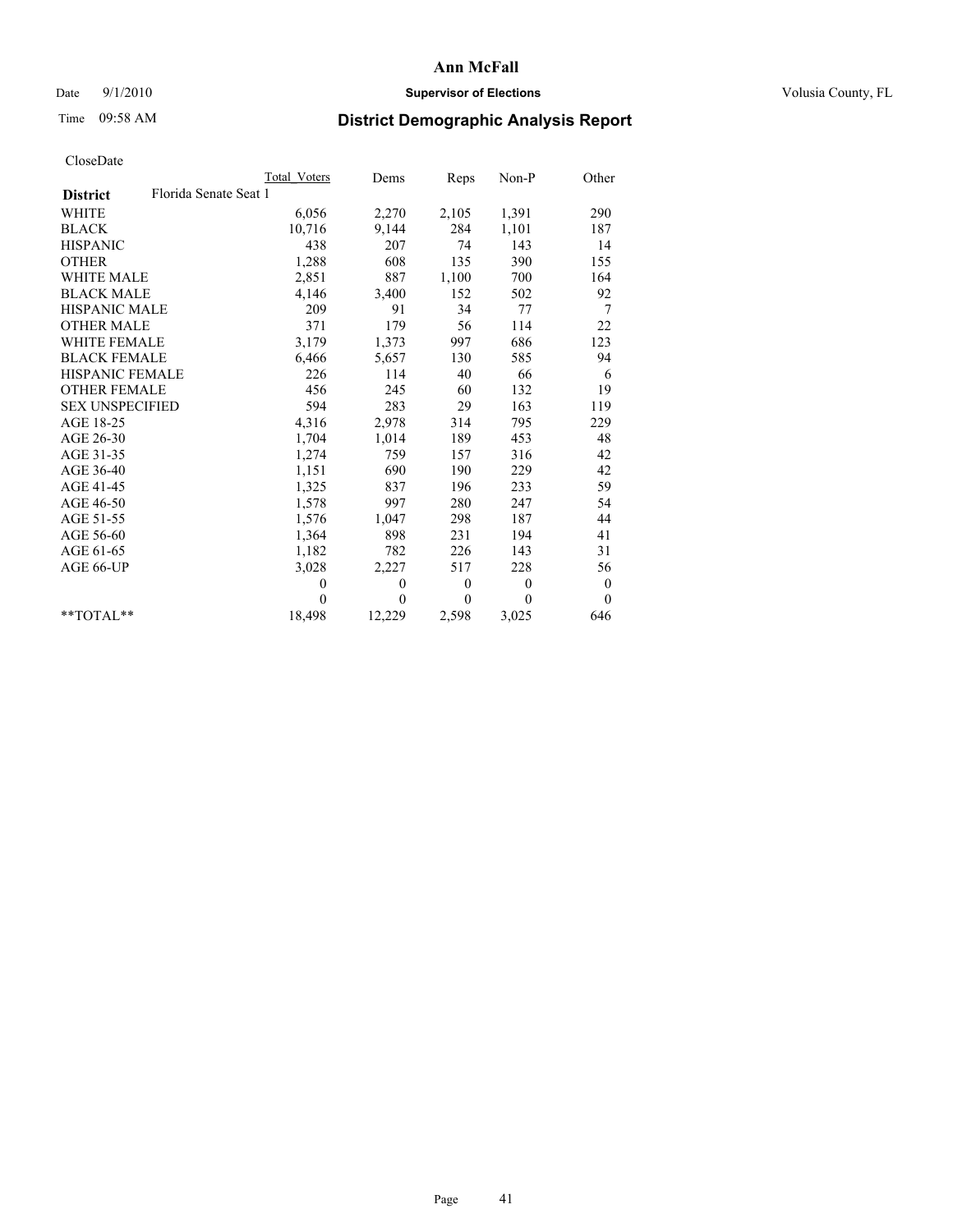## Date  $9/1/2010$  **Supervisor of Elections Supervisor of Elections** Volusia County, FL

# Time 09:58 AM **District Demographic Analysis Report**

|                                          | <b>Total Voters</b> | Dems         | Reps         | $Non-P$  | Other    |
|------------------------------------------|---------------------|--------------|--------------|----------|----------|
| Florida Senate Seat 7<br><b>District</b> |                     |              |              |          |          |
| <b>WHITE</b>                             | 153,492             | 55,621       | 59,201       | 32,160   | 6,510    |
| <b>BLACK</b>                             | 7,275               | 5,864        | 314          | 952      | 145      |
| <b>HISPANIC</b>                          | 5,713               | 2,595        | 1,120        | 1,765    | 233      |
| <b>OTHER</b>                             | 7,846               | 2,462        | 1,795        | 2,704    | 885      |
| <b>WHITE MALE</b>                        | 71,010              | 22,711       | 29,031       | 15,779   | 3,489    |
| <b>BLACK MALE</b>                        | 3,132               | 2,390        | 165          | 496      | 81       |
| <b>HISPANIC MALE</b>                     | 2,662               | 1,158        | 535          | 843      | 126      |
| <b>OTHER MALE</b>                        | 2,688               | 835          | 728          | 969      | 156      |
| <b>WHITE FEMALE</b>                      | 81,559              | 32,593       | 29,837       | 16,154   | 2,975    |
| <b>BLACK FEMALE</b>                      | 4,097               | 3,438        | 146          | 451      | 62       |
| HISPANIC FEMALE                          | 3,006               | 1,418        | 576          | 905      | 107      |
| <b>OTHER FEMALE</b>                      | 3,035               | 1,175        | 745          | 947      | 168      |
| <b>SEX UNSPECIFIED</b>                   | 3,137               | 824          | 667          | 1,037    | 609      |
| AGE 18-25                                | 14,928              | 5,242        | 3,735        | 4,802    | 1,149    |
| AGE 26-30                                | 10,097              | 3,520        | 2,643        | 3,358    | 576      |
| AGE 31-35                                | 9,404               | 3,209        | 2,669        | 2,980    | 546      |
| AGE 36-40                                | 10,533              | 3,605        | 3,456        | 2,939    | 533      |
| AGE 41-45                                | 12,104              | 4,052        | 4,548        | 2,942    | 562      |
| AGE 46-50                                | 15,576              | 5,428        | 6,073        | 3,454    | 621      |
| AGE 51-55                                | 16,804              | 6,528        | 6,346        | 3,268    | 662      |
| AGE 56-60                                | 16,825              | 6,894        | 6,003        | 3,297    | 631      |
| AGE 61-65                                | 16,831              | 6,590        | 6,309        | 3,169    | 763      |
| AGE 66-UP                                | 51,224              | 21,474       | 20,648       | 7,372    | 1,730    |
|                                          | $\theta$            | $\mathbf{0}$ | $\theta$     | $\theta$ | 0        |
|                                          | $\theta$            | $\Omega$     | $\mathbf{0}$ | $\theta$ | $\theta$ |
| $*$ $TOTAI.**$                           | 174,326             | 66,542       | 62,430       | 37,581   | 7,773    |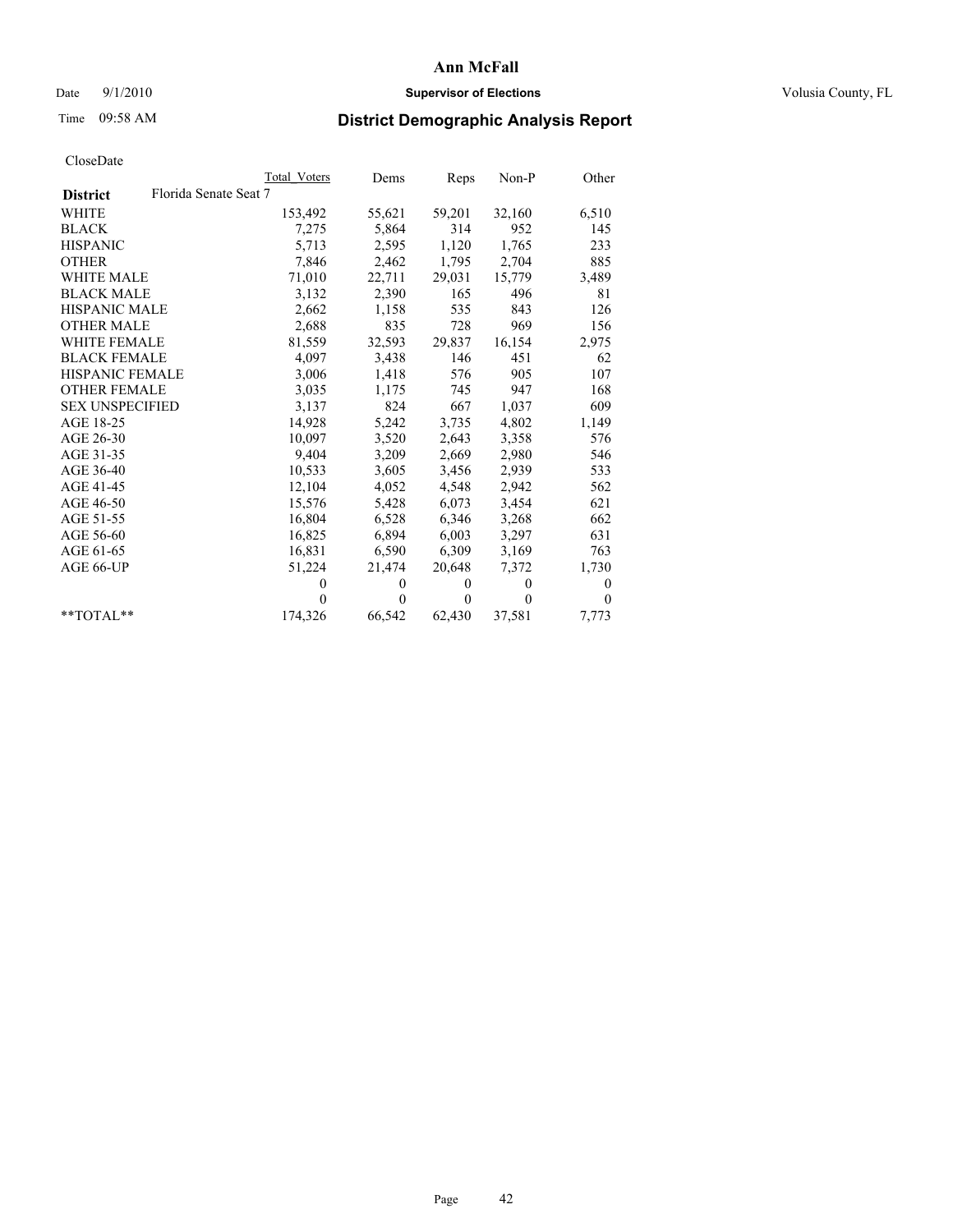## Date  $9/1/2010$  **Supervisor of Elections Supervisor of Elections** Volusia County, FL

# Time 09:58 AM **District Demographic Analysis Report**

|                        | Total Voters          | Dems         | Reps     | $Non-P$      | Other            |
|------------------------|-----------------------|--------------|----------|--------------|------------------|
| <b>District</b>        | Florida Senate Seat 8 |              |          |              |                  |
| <b>WHITE</b>           | 23,321                | 7,919        | 9,936    | 4,576        | 890              |
| <b>BLACK</b>           | 1,043                 | 811          | 41       | 155          | 36               |
| <b>HISPANIC</b>        | 497                   | 205          | 135      | 141          | 16               |
| <b>OTHER</b>           | 1,312                 | 436          | 322      | 432          | 122              |
| <b>WHITE MALE</b>      | 10,717                | 3,201        | 4,818    | 2,239        | 459              |
| <b>BLACK MALE</b>      | 431                   | 320          | 20       | 73           | 18               |
| <b>HISPANIC MALE</b>   | 238                   | 84           | 72       | 71           | 11               |
| <b>OTHER MALE</b>      | 467                   | 159          | 130      | 159          | 19               |
| <b>WHITE FEMALE</b>    | 12,455                | 4,678        | 5,055    | 2,300        | 422              |
| <b>BLACK FEMALE</b>    | 605                   | 487          | 21       | 79           | 18               |
| HISPANIC FEMALE        | 258                   | 121          | 62       | 70           | 5                |
| <b>OTHER FEMALE</b>    | 533                   | 205          | 139      | 162          | 27               |
| <b>SEX UNSPECIFIED</b> | 469                   | 116          | 117      | 151          | 85               |
| AGE 18-25              | 2,375                 | 842          | 705      | 673          | 155              |
| AGE 26-30              | 1,294                 | 451          | 380      | 401          | 62               |
| AGE 31-35              | 1,265                 | 423          | 402      | 365          | 75               |
| AGE 36-40              | 1,387                 | 404          | 557      | 351          | 75               |
| AGE 41-45              | 1,685                 | 527          | 723      | 372          | 63               |
| AGE 46-50              | 2,158                 | 699          | 931      | 458          | 70               |
| AGE 51-55              | 2,435                 | 898          | 1,027    | 451          | 59               |
| AGE 56-60              | 2,480                 | 903          | 1,018    | 458          | 101              |
| AGE 61-65              | 2,731                 | 1,034        | 1,105    | 493          | 99               |
| AGE 66-UP              | 8,363                 | 3,190        | 3,586    | 1,282        | 305              |
|                        | $\theta$              | 0            | $\theta$ | $\mathbf{0}$ | $\boldsymbol{0}$ |
|                        | $\Omega$              | $\mathbf{0}$ | $\theta$ | $\Omega$     | $\Omega$         |
| $*$ $TOTAI.**$         | 26,173                | 9,371        | 10,434   | 5,304        | 1,064            |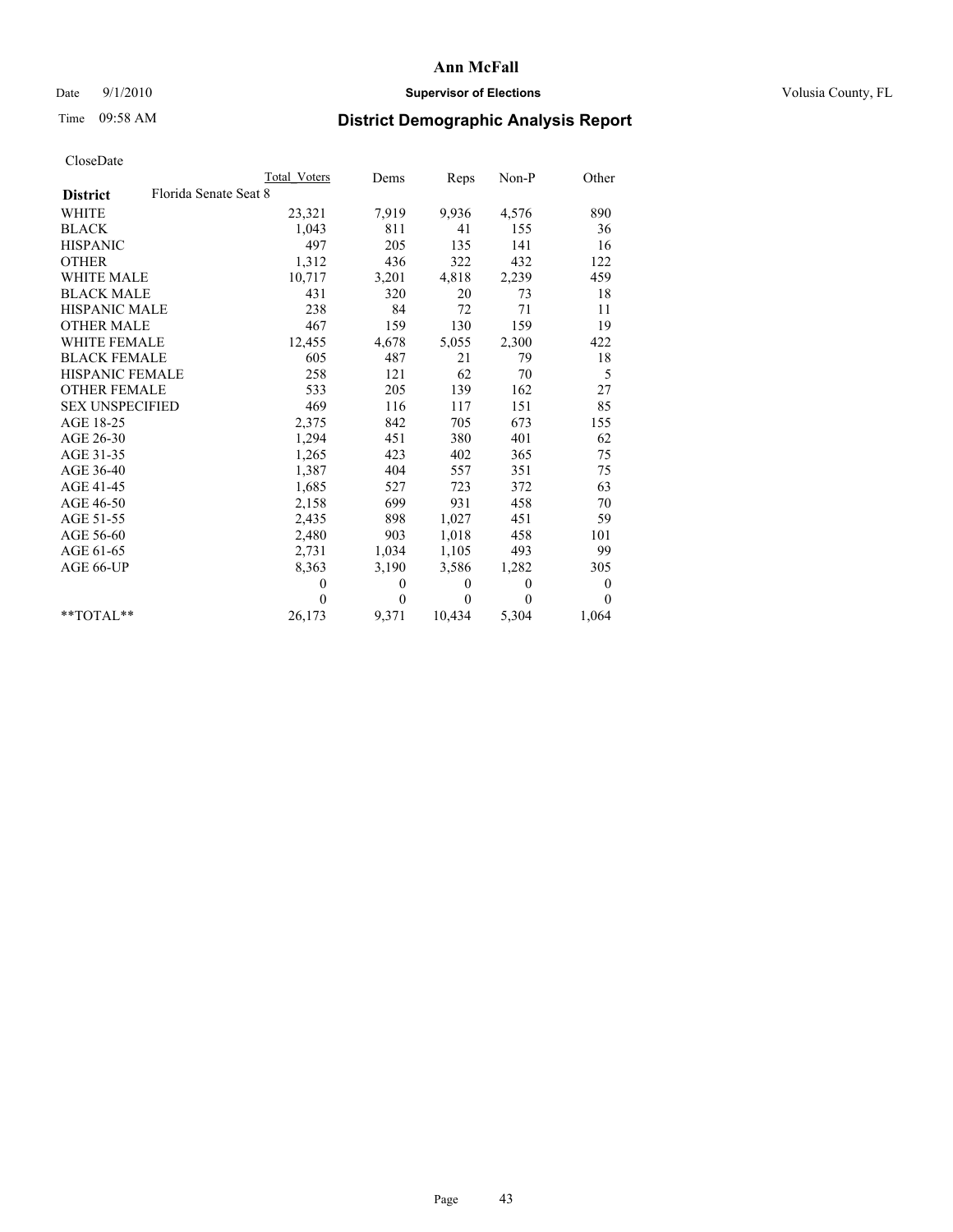## Date  $9/1/2010$  **Supervisor of Elections Supervisor of Elections** Volusia County, FL

# Time 09:58 AM **District Demographic Analysis Report**

|                                           | <b>Total Voters</b> | Dems         | Reps         | $Non-P$      | Other        |
|-------------------------------------------|---------------------|--------------|--------------|--------------|--------------|
| Florida Senate Seat 20<br><b>District</b> |                     |              |              |              |              |
| <b>WHITE</b>                              | 71,886              | 24,514       | 29,170       | 14,439       | 3,763        |
| <b>BLACK</b>                              | 7,752               | 6,208        | 334          | 972          | 238          |
| <b>HISPANIC</b>                           | 12,606              | 6,131        | 2,138        | 3,915        | 422          |
| <b>OTHER</b>                              | 4,978               | 1,624        | 1,032        | 1,714        | 608          |
| WHITE MALE                                | 32,959              | 9,949        | 14,098       | 6,925        | 1,987        |
| <b>BLACK MALE</b>                         | 3,291               | 2,491        | 181          | 471          | 148          |
| <b>HISPANIC MALE</b>                      | 5,889               | 2,757        | 1,069        | 1,851        | 212          |
| <b>OTHER MALE</b>                         | 1,598               | 567          | 398          | 530          | 103          |
| <b>WHITE FEMALE</b>                       | 38,565              | 14,445       | 14,931       | 7,439        | 1,750        |
| <b>BLACK FEMALE</b>                       | 4,391               | 3,659        | 152          | 492          | 88           |
| HISPANIC FEMALE                           | 6,626               | 3,324        | 1,062        | 2,039        | 201          |
| <b>OTHER FEMALE</b>                       | 1,940               | 762          | 409          | 632          | 137          |
| <b>SEX UNSPECIFIED</b>                    | 1,963               | 523          | 374          | 661          | 405          |
| AGE 18-25                                 | 10,362              | 3,671        | 2,396        | 3,380        | 915          |
| AGE 26-30                                 | 6,893               | 2,436        | 1,749        | 2,236        | 472          |
| AGE 31-35                                 | 7,080               | 2,606        | 1,926        | 2,100        | 448          |
| AGE 36-40                                 | 7,613               | 2,657        | 2,479        | 2,036        | 441          |
| AGE 41-45                                 | 8,101               | 2,911        | 2,872        | 1,936        | 382          |
| AGE 46-50                                 | 9,377               | 3,472        | 3,465        | 2,014        | 426          |
| AGE 51-55                                 | 9,184               | 3,667        | 3,359        | 1,722        | 436          |
| AGE 56-60                                 | 8,414               | 3,659        | 2,899        | 1,492        | 364          |
| AGE 61-65                                 | 7,802               | 3,265        | 2,896        | 1,322        | 319          |
| AGE 66-UP                                 | 22,395              | 10,133       | 8,633        | 2,802        | 827          |
|                                           | $\theta$            | $\mathbf{0}$ | $\mathbf{0}$ | $\mathbf{0}$ | $\mathbf{0}$ |
|                                           | $\theta$            | $\mathbf{0}$ | $\mathbf{0}$ | $\theta$     | $\theta$     |
| $*$ $TOTAI.**$                            | 97,222              | 38,477       | 32,674       | 21,040       | 5,031        |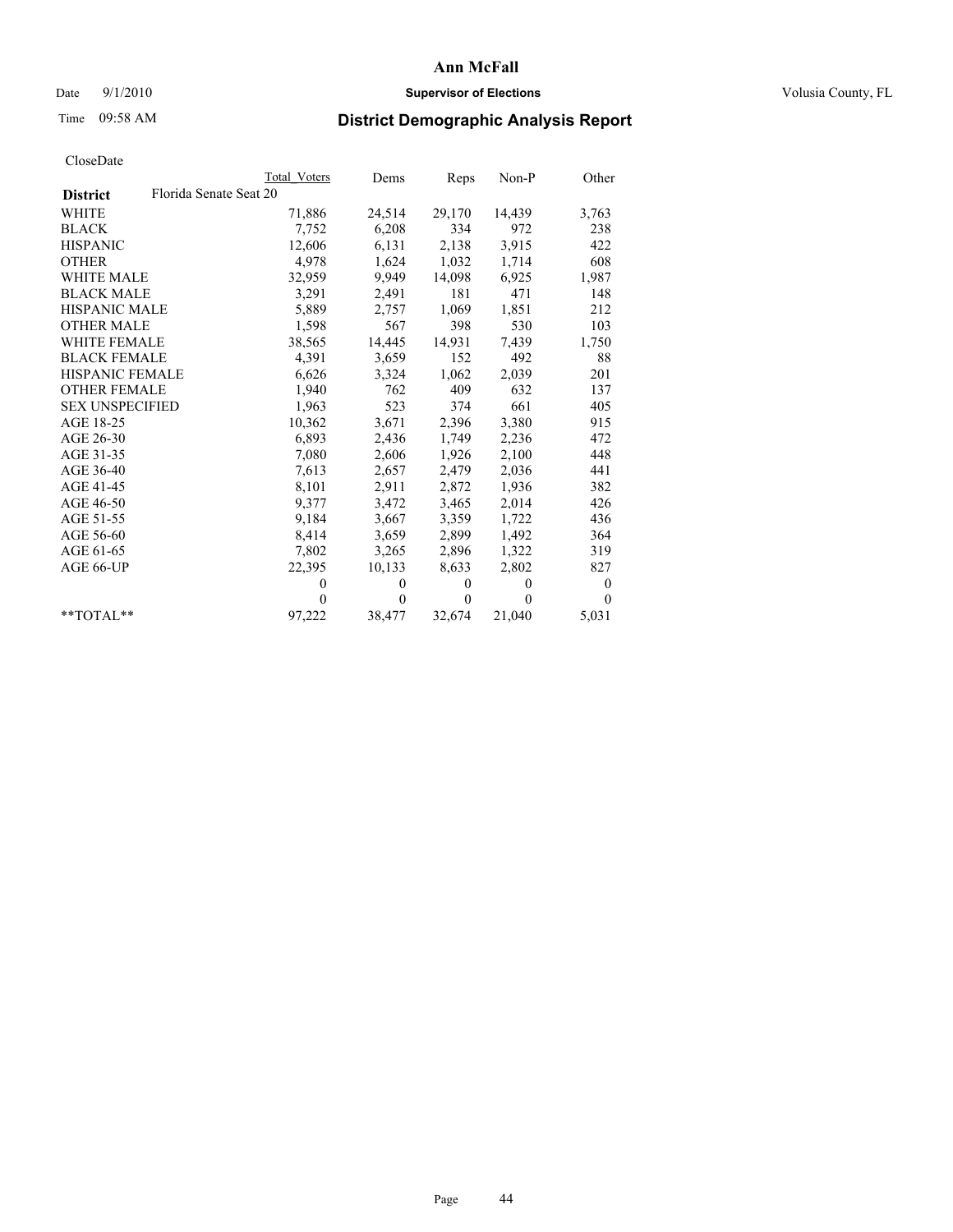## Date  $9/1/2010$  **Supervisor of Elections Supervisor of Elections** Volusia County, FL

# Time 09:58 AM **District Demographic Analysis Report**

|                                       | Total Voters | Dems             | Reps         | $Non-P$  | Other            |  |
|---------------------------------------|--------------|------------------|--------------|----------|------------------|--|
| Daytona Bch Zone 1<br><b>District</b> |              |                  |              |          |                  |  |
| <b>WHITE</b>                          | 4,415        | 1,791            | 1,479        | 958      | 187              |  |
| <b>BLACK</b>                          | 918          | 756              | 25           | 120      | 17               |  |
| <b>HISPANIC</b>                       | 130          | 59               | 29           | 38       | 4                |  |
| <b>OTHER</b>                          | 340          | 127              | 76           | 97       | 40               |  |
| <b>WHITE MALE</b>                     | 2,050        | 718              | 743          | 483      | 106              |  |
| <b>BLACK MALE</b>                     | 399          | 320              | 13           | 57       | 9                |  |
| <b>HISPANIC MALE</b>                  | 67           | 26               | 16           | 22       | 3                |  |
| <b>OTHER MALE</b>                     | 142          | 55               | 36           | 44       | 7                |  |
| <b>WHITE FEMALE</b>                   | 2,341        | 1,065            | 732          | 464      | $80\,$           |  |
| <b>BLACK FEMALE</b>                   | 515          | 434              | 12           | 61       | 8                |  |
| HISPANIC FEMALE                       | 63           | 33               | 13           | 16       | $\mathbf{1}$     |  |
| <b>OTHER FEMALE</b>                   | 127          | 53               | 29           | 35       | 10               |  |
| <b>SEX UNSPECIFIED</b>                | 99           | 29               | 15           | 31       | 24               |  |
| AGE 18-25                             | 676          | 334              | 114          | 188      | 40               |  |
| AGE 26-30                             | 411          | 199              | 66           | 118      | 28               |  |
| AGE 31-35                             | 312          | 144              | 61           | 97       | 10               |  |
| AGE 36-40                             | 313          | 116              | 78           | 104      | 15               |  |
| AGE 41-45                             | 335          | 143              | 102          | 76       | 14               |  |
| AGE 46-50                             | 481          | 212              | 151          | 92       | 26               |  |
| AGE 51-55                             | 550          | 260              | 167          | 96       | 27               |  |
| AGE 56-60                             | 533          | 237              | 152          | 125      | 19               |  |
| AGE 61-65                             | 524          | 245              | 154          | 106      | 19               |  |
| AGE 66-UP                             | 1,668        | 843              | 564          | 211      | 50               |  |
|                                       | $\mathbf{0}$ | $\boldsymbol{0}$ | $\mathbf{0}$ | $\theta$ | $\boldsymbol{0}$ |  |
|                                       | $\Omega$     | $\theta$         | $\theta$     | $\theta$ | $\theta$         |  |
| $*$ $TOTAI.**$                        | 5,803        | 2,733            | 1,609        | 1,213    | 248              |  |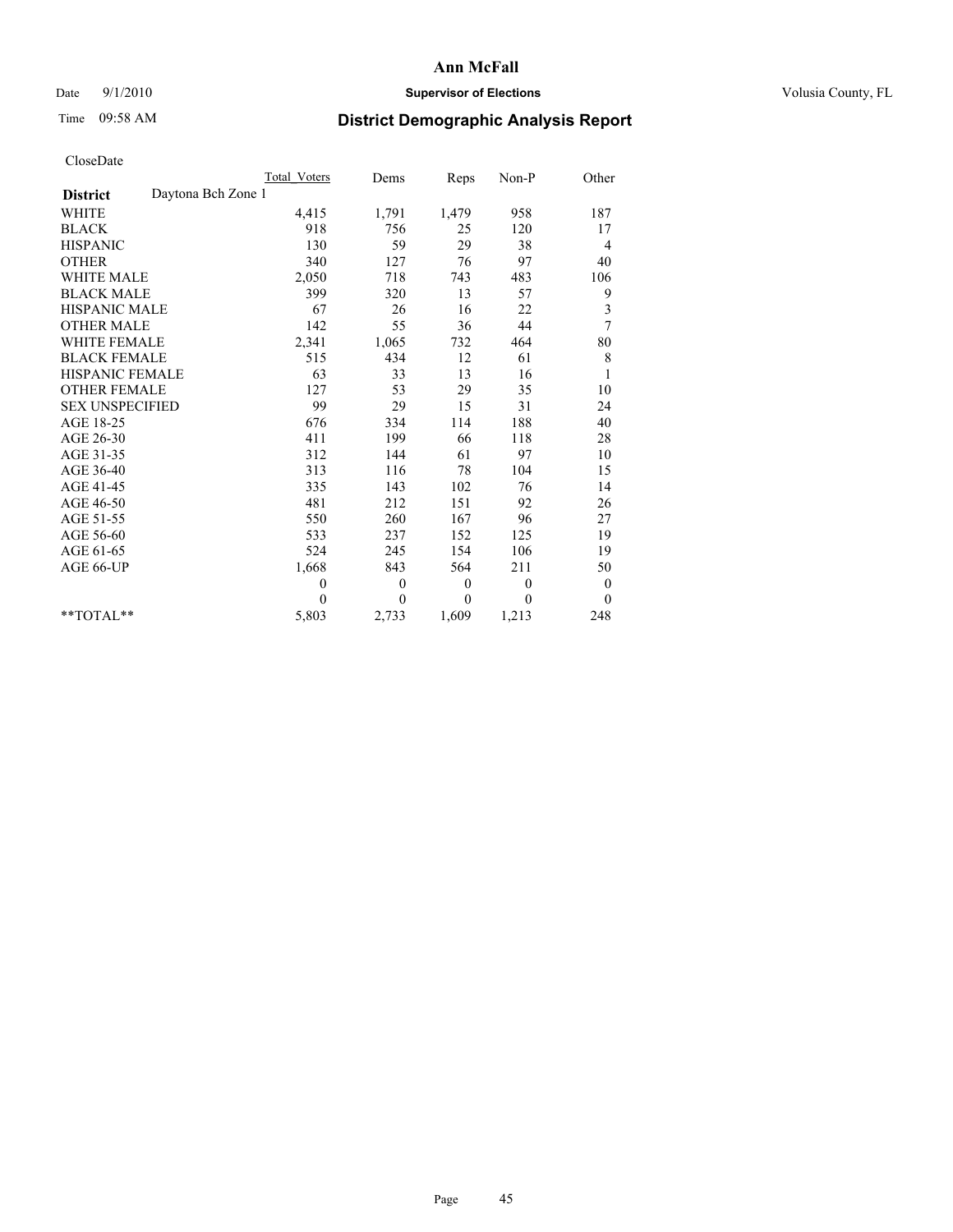## Date  $9/1/2010$  **Supervisor of Elections Supervisor of Elections** Volusia County, FL

# Time 09:58 AM **District Demographic Analysis Report**

|                                       | Total Voters   | Dems         | Reps     | $Non-P$      | Other            |
|---------------------------------------|----------------|--------------|----------|--------------|------------------|
| Daytona Bch Zone 2<br><b>District</b> |                |              |          |              |                  |
| <b>WHITE</b>                          | 3,836          | 1,576        | 1,319    | 780          | 161              |
| <b>BLACK</b>                          | 1,213          | 1,025        | 41       | 122          | 25               |
| <b>HISPANIC</b>                       | 132            | 60           | 28       | 37           | 7                |
| <b>OTHER</b>                          | 303            | 116          | 49       | 111          | 27               |
| <b>WHITE MALE</b>                     | 1,866          | 703          | 682      | 386          | 95               |
| <b>BLACK MALE</b>                     | 494            | 402          | 19       | 59           | 14               |
| <b>HISPANIC MALE</b>                  | 64             | 30           | 11       | 17           | 6                |
| <b>OTHER MALE</b>                     | 103            | 40           | 20       | 36           | 7                |
| WHITE FEMALE                          | 1,946          | 863          | 626      | 391          | 66               |
| <b>BLACK FEMALE</b>                   | 713            | 618          | 22       | 62           | 11               |
| HISPANIC FEMALE                       | 68             | 30           | 17       | 20           | 1                |
| <b>OTHER FEMALE</b>                   | 123            | 54           | 24       | 41           | 4                |
| <b>SEX UNSPECIFIED</b>                | 107            | 37           | 16       | 38           | 16               |
| AGE 18-25                             | 503            | 258          | 87       | 122          | 36               |
| AGE 26-30                             | 346            | 178          | 56       | 98           | 14               |
| AGE 31-35                             | 305            | 138          | 57       | 90           | 20               |
| AGE 36-40                             | 308            | 149          | 70       | 78           | 11               |
| AGE 41-45                             | 377            | 162          | 101      | 95           | 19               |
| AGE 46-50                             | 476            | 225          | 133      | 101          | 17               |
| AGE 51-55                             | 545            | 285          | 142      | 101          | 17               |
| AGE 56-60                             | 552            | 275          | 157      | 106          | 14               |
| AGE 61-65                             | 441            | 213          | 130      | 77           | 21               |
| AGE 66-UP                             | 1,631          | 894          | 504      | 182          | 51               |
|                                       | $\overline{0}$ | $\mathbf{0}$ | $\theta$ | $\mathbf{0}$ | $\boldsymbol{0}$ |
|                                       | $\theta$       | $\theta$     | $\Omega$ | $\theta$     | $\mathbf{0}$     |
| $*$ $TOTAI.**$                        | 5,484          | 2,777        | 1,437    | 1,050        | 220              |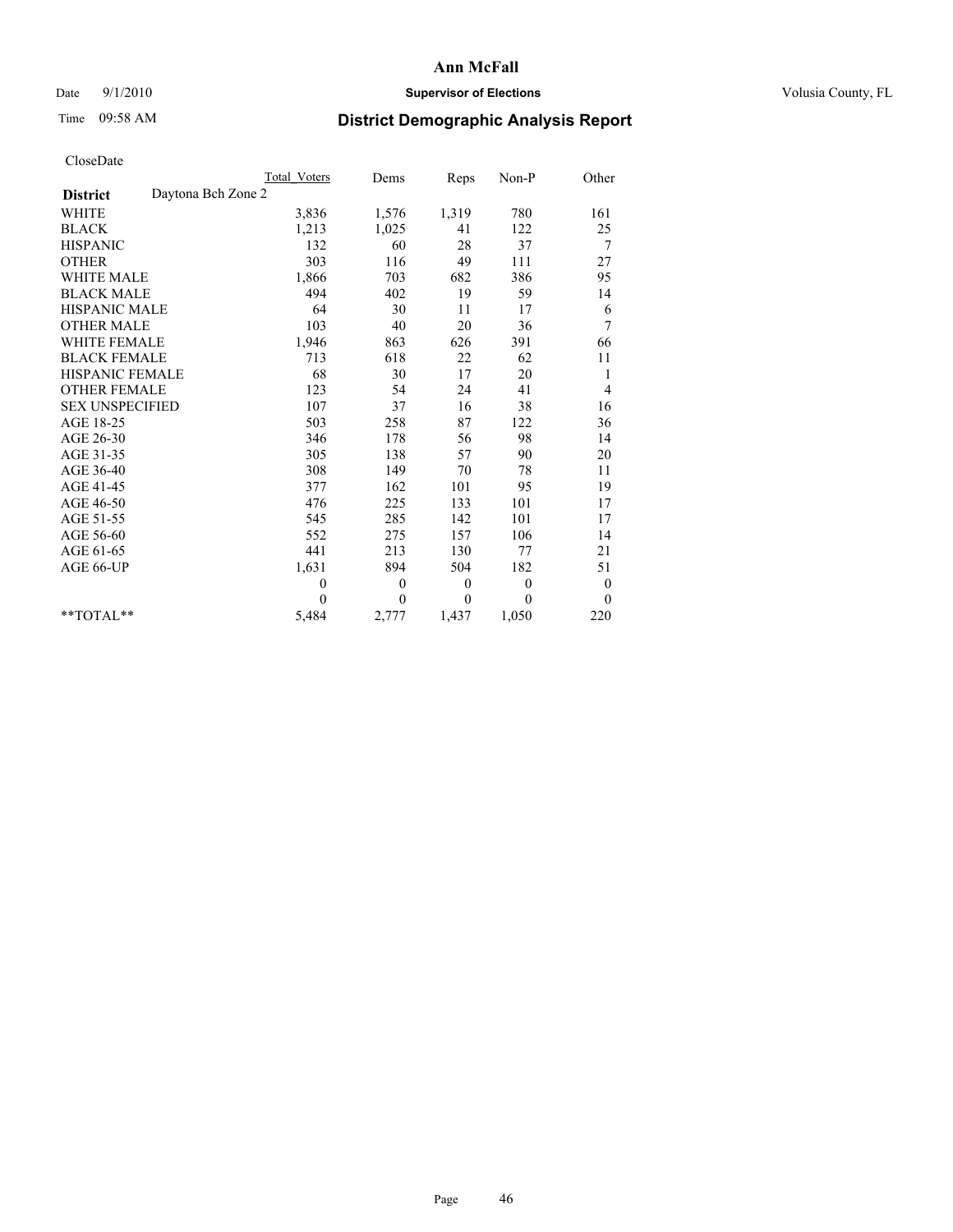## Date  $9/1/2010$  **Supervisor of Elections Supervisor of Elections** Volusia County, FL

## Time 09:58 AM **District Demographic Analysis Report**

|                                       | <b>Total Voters</b> | Dems         | Reps     | $Non-P$  | Other            |
|---------------------------------------|---------------------|--------------|----------|----------|------------------|
| Daytona Bch Zone 3<br><b>District</b> |                     |              |          |          |                  |
| WHITE                                 | 3,252               | 1,390        | 924      | 748      | 190              |
| <b>BLACK</b>                          | 2,034               | 1,759        | 44       | 194      | 37               |
| <b>HISPANIC</b>                       | 122                 | 58           | 16       | 43       | 5                |
| <b>OTHER</b>                          | 422                 | 187          | 40       | 134      | 61               |
| <b>WHITE MALE</b>                     | 1,658               | 614          | 515      | 404      | 125              |
| <b>BLACK MALE</b>                     | 639                 | 548          | 20       | 56       | 15               |
| <b>HISPANIC MALE</b>                  | 55                  | 25           | 5        | 23       | $\overline{c}$   |
| <b>OTHER MALE</b>                     | 101                 | 45           | 19       | 30       | 7                |
| WHITE FEMALE                          | 1,574               | 767          | 404      | 340      | 63               |
| <b>BLACK FEMALE</b>                   | 1,378               | 1,200        | 24       | 132      | 22               |
| HISPANIC FEMALE                       | 66                  | 32           | 11       | 20       | 3                |
| <b>OTHER FEMALE</b>                   | 145                 | 80           | 8        | 50       | 7                |
| <b>SEX UNSPECIFIED</b>                | 214                 | 83           | 18       | 64       | 49               |
| AGE 18-25                             | 1,817               | 1,413        | 71       | 253      | 80               |
| AGE 26-30                             | 419                 | 199          | 61       | 132      | 27               |
| AGE 31-35                             | 238                 | 115          | 33       | 71       | 19               |
| AGE 36-40                             | 251                 | 113          | 54       | 79       | 5                |
| AGE 41-45                             | 290                 | 140          | 61       | 73       | 16               |
| AGE 46-50                             | 331                 | 157          | 68       | 85       | 21               |
| AGE 51-55                             | 468                 | 244          | 107      | 88       | 29               |
| AGE 56-60                             | 459                 | 238          | 114      | 92       | 15               |
| AGE 61-65                             | 443                 | 199          | 133      | 85       | 26               |
| AGE 66-UP                             | 1,114               | 576          | 322      | 161      | 55               |
|                                       | $\mathbf{0}$        | $\mathbf{0}$ | $\theta$ | $\theta$ | $\boldsymbol{0}$ |
|                                       | $\Omega$            | $\theta$     | $\theta$ | $\theta$ | $\theta$         |
| $*$ TOTAL $*$                         | 5,830               | 3,394        | 1,024    | 1,119    | 293              |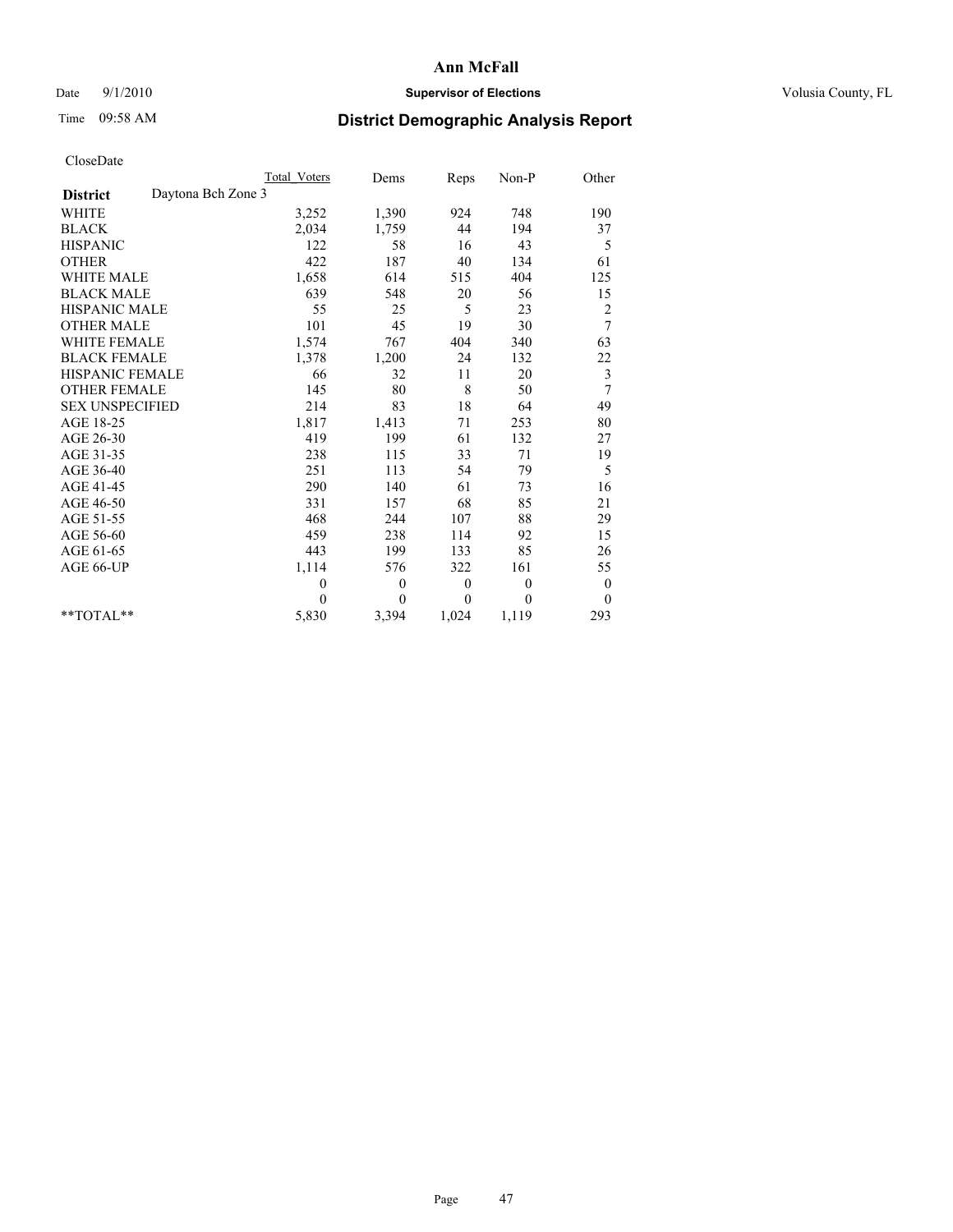## Date  $9/1/2010$  **Supervisor of Elections Supervisor of Elections** Volusia County, FL

## Time 09:58 AM **District Demographic Analysis Report**

|                                       | <b>Total Voters</b> | Dems         | Reps     | $Non-P$        | Other            |
|---------------------------------------|---------------------|--------------|----------|----------------|------------------|
| Daytona Bch Zone 4<br><b>District</b> |                     |              |          |                |                  |
| <b>WHITE</b>                          | 5,879               | 1,883        | 2,605    | 1,124          | 267              |
| <b>BLACK</b>                          | 761                 | 605          | 22       | 116            | 18               |
| <b>HISPANIC</b>                       | 200                 | 88           | 48       | 61             | 3                |
| <b>OTHER</b>                          | 457                 | 133          | 118      | 163            | 43               |
| <b>WHITE MALE</b>                     | 2,788               | 775          | 1,284    | 579            | 150              |
| <b>BLACK MALE</b>                     | 306                 | 219          | 14       | 65             | 8                |
| <b>HISPANIC MALE</b>                  | 84                  | 37           | 21       | 25             | 1                |
| <b>OTHER MALE</b>                     | 171                 | 44           | 46       | 73             | 8                |
| <b>WHITE FEMALE</b>                   | 3,063               | 1,094        | 1,314    | 540            | 115              |
| <b>BLACK FEMALE</b>                   | 452                 | 384          | $\,8\,$  | 50             | 10               |
| HISPANIC FEMALE                       | 116                 | 51           | 27       | 36             | $\overline{c}$   |
| <b>OTHER FEMALE</b>                   | 178                 | 60           | 48       | 62             | $\,$ 8 $\,$      |
| <b>SEX UNSPECIFIED</b>                | 139                 | 45           | 31       | 34             | 29               |
| AGE 18-25                             | 1,057               | 424          | 265      | 305            | 63               |
| AGE 26-30                             | 629                 | 242          | 181      | 172            | 34               |
| AGE 31-35                             | 423                 | 166          | 127      | 110            | 20               |
| AGE 36-40                             | 429                 | 134          | 175      | 94             | 26               |
| AGE 41-45                             | 360                 | 153          | 117      | 80             | 10               |
| AGE 46-50                             | 442                 | 143          | 196      | 88             | 15               |
| AGE 51-55                             | 510                 | 199          | 203      | 88             | 20               |
| AGE 56-60                             | 562                 | 204          | 225      | 110            | 23               |
| AGE 61-65                             | 638                 | 227          | 260      | 118            | 33               |
| AGE 66-UP                             | 2,247               | 817          | 1,044    | 299            | 87               |
|                                       | $\theta$            | $\mathbf{0}$ | $\theta$ | $\overline{0}$ | $\boldsymbol{0}$ |
|                                       | $\theta$            | $\theta$     | $\theta$ | $\theta$       | $\theta$         |
| $*$ TOTAL $*$                         | 7,297               | 2,709        | 2,793    | 1,464          | 331              |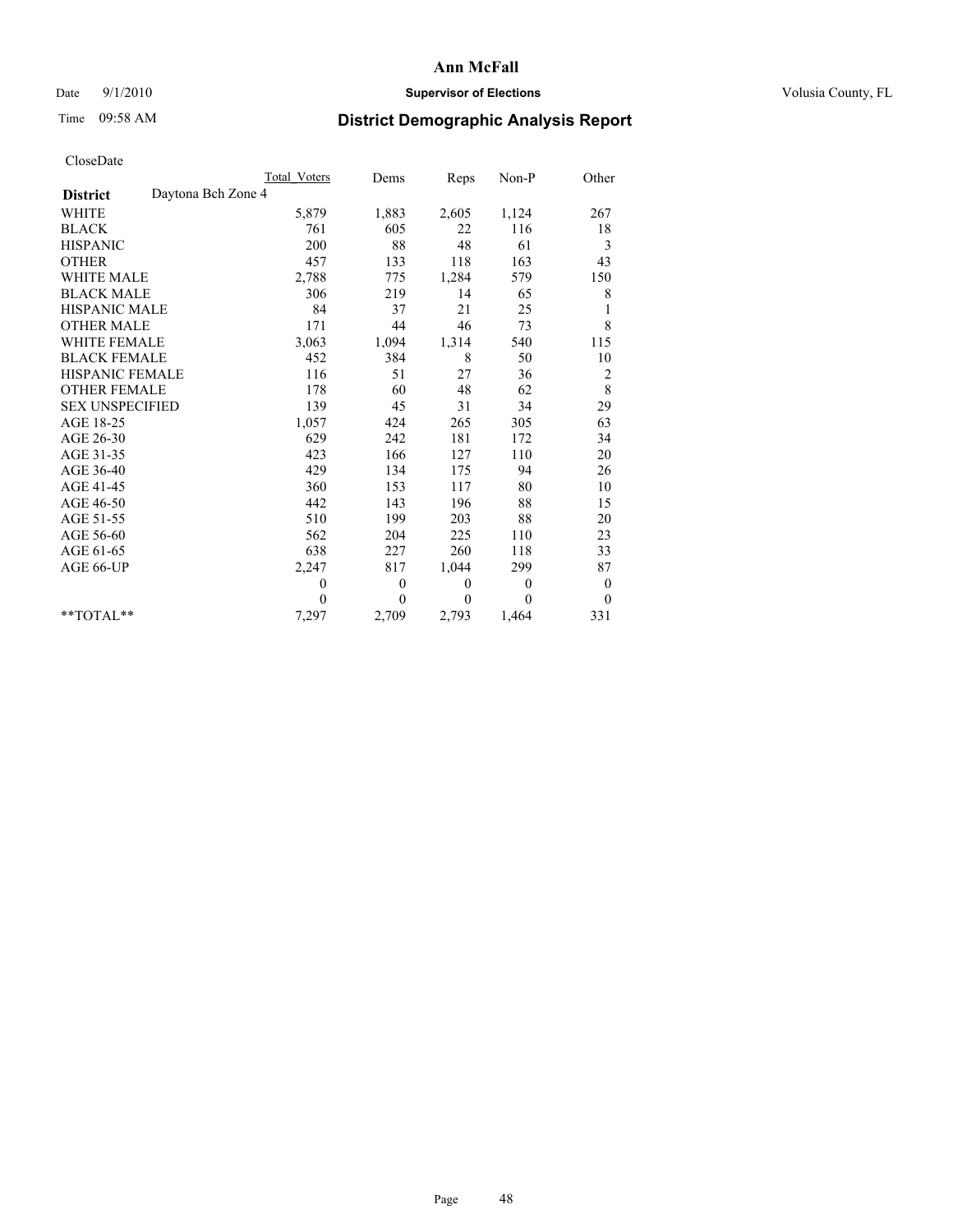## Date  $9/1/2010$  **Supervisor of Elections Supervisor of Elections** Volusia County, FL

# Time 09:58 AM **District Demographic Analysis Report**

|                                       | Total Voters | Dems     | Reps         | $Non-P$      | Other            |  |
|---------------------------------------|--------------|----------|--------------|--------------|------------------|--|
| Daytona Bch Zone 5<br><b>District</b> |              |          |              |              |                  |  |
| <b>WHITE</b>                          | 1,968        | 815      | 600          | 462          | 91               |  |
| <b>BLACK</b>                          | 3,569        | 3,055    | 88           | 370          | 56               |  |
| <b>HISPANIC</b>                       | 156          | 86       | 30           | 36           | 4                |  |
| <b>OTHER</b>                          | 405          | 198      | 43           | 116          | 48               |  |
| <b>WHITE MALE</b>                     | 906          | 318      | 321          | 216          | 51               |  |
| <b>BLACK MALE</b>                     | 1,356        | 1,106    | 49           | 167          | 34               |  |
| <b>HISPANIC MALE</b>                  | 76           | 41       | 17           | 15           | 3                |  |
| <b>OTHER MALE</b>                     | 106          | 54       | 15           | 29           | 8                |  |
| WHITE FEMALE                          | 1,053        | 495      | 275          | 245          | 38               |  |
| <b>BLACK FEMALE</b>                   | 2,181        | 1,919    | 39           | 201          | 22               |  |
| HISPANIC FEMALE                       | 79           | 44       | 13           | 21           | 1                |  |
| <b>OTHER FEMALE</b>                   | 162          | 85       | 23           | 46           | 8                |  |
| <b>SEX UNSPECIFIED</b>                | 179          | 92       | 9            | 44           | 34               |  |
| AGE 18-25                             | 1,058        | 685      | 92           | 225          | 56               |  |
| AGE 26-30                             | 577          | 356      | 56           | 147          | 18               |  |
| AGE 31-35                             | 483          | 302      | 51           | 114          | 16               |  |
| AGE 36-40                             | 436          | 299      | 52           | 76           | 9                |  |
| AGE 41-45                             | 463          | 325      | 49           | 72           | 17               |  |
| AGE 46-50                             | 559          | 386      | 75           | 83           | 15               |  |
| AGE 51-55                             | 515          | 372      | 74           | 57           | 12               |  |
| AGE 56-60                             | 495          | 360      | 61           | 56           | $18\,$           |  |
| AGE 61-65                             | 406          | 288      | 60           | 49           | 9                |  |
| AGE 66-UP                             | 1,106        | 781      | 191          | 105          | 29               |  |
|                                       | $\mathbf{0}$ | $\theta$ | $\mathbf{0}$ | $\theta$     | $\boldsymbol{0}$ |  |
|                                       | $\Omega$     | $\theta$ | $\mathbf{0}$ | $\mathbf{0}$ | $\mathbf{0}$     |  |
| $*$ $TOTAI.**$                        | 6,098        | 4,154    | 761          | 984          | 199              |  |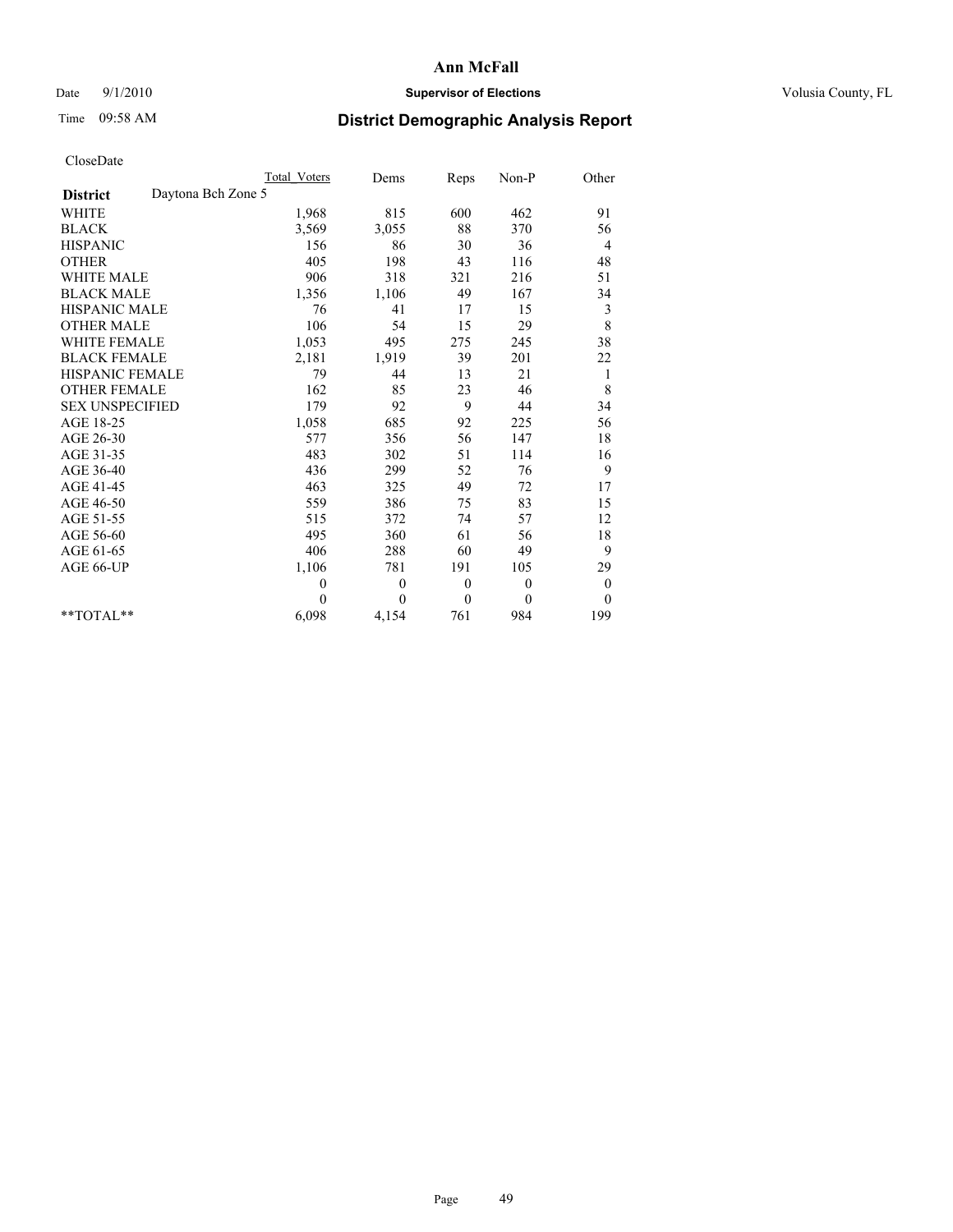## Date  $9/1/2010$  **Supervisor of Elections Supervisor of Elections** Volusia County, FL

# Time 09:58 AM **District Demographic Analysis Report**

|                        | Total Voters       | Dems             | Reps         | $Non-P$      | Other            |  |
|------------------------|--------------------|------------------|--------------|--------------|------------------|--|
| <b>District</b>        | Daytona Bch Zone 6 |                  |              |              |                  |  |
| <b>WHITE</b>           | 1,242              | 521              | 361          | 299          | 61               |  |
| <b>BLACK</b>           | 3,791              | 3,229            | 101          | 393          | 68               |  |
| <b>HISPANIC</b>        | 132                | 57               | 14           | 55           | 6                |  |
| <b>OTHER</b>           | 375                | 191              | 22           | 121          | 41               |  |
| <b>WHITE MALE</b>      | 601                | 217              | 195          | 151          | 38               |  |
| <b>BLACK MALE</b>      | 1,625              | 1,338            | 54           | 205          | 28               |  |
| <b>HISPANIC MALE</b>   | 66                 | 27               | 7            | 31           | 1                |  |
| <b>OTHER MALE</b>      | 119                | 65               | 12           | 35           | 7                |  |
| <b>WHITE FEMALE</b>    | 638                | 301              | 166          | 148          | 23               |  |
| <b>BLACK FEMALE</b>    | 2,121              | 1,854            | 45           | 183          | 39               |  |
| HISPANIC FEMALE        | 64                 | 29               | 7            | 24           | 4                |  |
| <b>OTHER FEMALE</b>    | 111                | 70               | 6            | 30           | 5                |  |
| <b>SEX UNSPECIFIED</b> | 195                | 97               | 6            | 61           | 31               |  |
| AGE 18-25              | 1,094              | 724              | 74           | 236          | 60               |  |
| AGE 26-30              | 553                | 348              | 37           | 151          | 17               |  |
| AGE 31-35              | 397                | 262              | 29           | 95           | 11               |  |
| AGE 36-40              | 332                | 226              | 36           | 54           | 16               |  |
| AGE 41-45              | 427                | 305              | 27           | 78           | 17               |  |
| AGE 46-50              | 470                | 347              | 44           | 64           | 15               |  |
| AGE 51-55              | 505                | 364              | 72           | 56           | 13               |  |
| AGE 56-60              | 407                | 300              | 44           | 52           | 11               |  |
| AGE 61-65              | 354                | 275              | 42           | 32           | 5                |  |
| AGE 66-UP              | 1,001              | 847              | 93           | 50           | 11               |  |
|                        | $\theta$           | $\boldsymbol{0}$ | $\bf{0}$     | $\mathbf{0}$ | $\boldsymbol{0}$ |  |
|                        | $\Omega$           | $\theta$         | $\mathbf{0}$ | $\theta$     | $\theta$         |  |
| $*$ $TOTAI.**$         | 5,540              | 3,998            | 498          | 868          | 176              |  |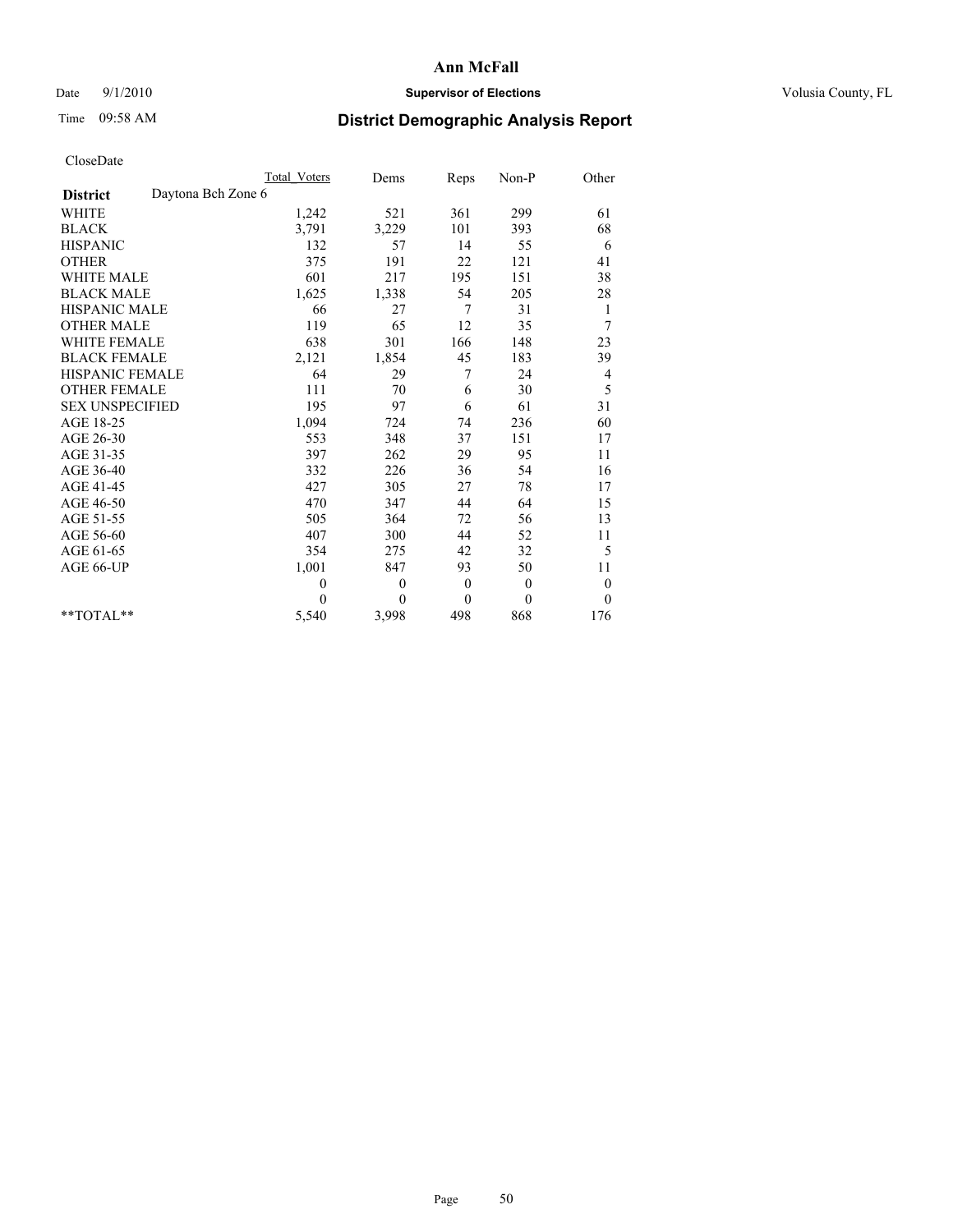## Date  $9/1/2010$  **Supervisor of Elections Supervisor of Elections** Volusia County, FL

# Time 09:58 AM **District Demographic Analysis Report**

|                        |                    | <b>Total Voters</b> | Dems             | Reps     | Non-P    | Other            |  |
|------------------------|--------------------|---------------------|------------------|----------|----------|------------------|--|
| <b>District</b>        | Deltona District 1 |                     |                  |          |          |                  |  |
| <b>WHITE</b>           |                    | 5,184               | 1,859            | 1,856    | 1,211    | 258              |  |
| <b>BLACK</b>           |                    | 932                 | 731              | 45       | 121      | 35               |  |
| <b>HISPANIC</b>        |                    | 1,993               | 1,001            | 289      | 640      | 63               |  |
| <b>OTHER</b>           |                    | 534                 | 170              | 89       | 213      | 62               |  |
| <b>WHITE MALE</b>      |                    | 2,455               | 796              | 923      | 585      | 151              |  |
| <b>BLACK MALE</b>      |                    | 435                 | 320              | 30       | 59       | 26               |  |
| <b>HISPANIC MALE</b>   |                    | 946                 | 448              | 147      | 321      | 30               |  |
| <b>OTHER MALE</b>      |                    | 154                 | 50               | 36       | 56       | 12               |  |
| <b>WHITE FEMALE</b>    |                    | 2,701               | 1,051            | 926      | 619      | 105              |  |
| <b>BLACK FEMALE</b>    |                    | 492                 | 408              | 15       | 60       | 9                |  |
| <b>HISPANIC FEMALE</b> |                    | 1,033               | 546              | 141      | 314      | 32               |  |
| <b>OTHER FEMALE</b>    |                    | 216                 | 84               | 40       | 78       | 14               |  |
| <b>SEX UNSPECIFIED</b> |                    | 211                 | 58               | 21       | 93       | 39               |  |
| AGE 18-25              |                    | 1,186               | 462              | 229      | 398      | 97               |  |
| AGE 26-30              |                    | 795                 | 298              | 179      | 272      | 46               |  |
| AGE 31-35              |                    | 840                 | 360              | 168      | 270      | 42               |  |
| AGE 36-40              |                    | 881                 | 359              | 235      | 241      | 46               |  |
| AGE 41-45              |                    | 863                 | 333              | 267      | 215      | 48               |  |
| AGE 46-50              |                    | 949                 | 398              | 305      | 220      | 26               |  |
| AGE 51-55              |                    | 869                 | 353              | 285      | 199      | 32               |  |
| AGE 56-60              |                    | 617                 | 302              | 170      | 113      | 32               |  |
| AGE 61-65              |                    | 535                 | 258              | 141      | 111      | 25               |  |
| AGE 66-UP              |                    | 1,108               | 638              | 300      | 146      | 24               |  |
|                        |                    | $\theta$            | $\boldsymbol{0}$ | $\theta$ | $\theta$ | $\boldsymbol{0}$ |  |
|                        |                    | $\Omega$            | $\theta$         | $\theta$ | $\theta$ | $\theta$         |  |
| $*$ $TOTAI.**$         |                    | 8,643               | 3,761            | 2,279    | 2,185    | 418              |  |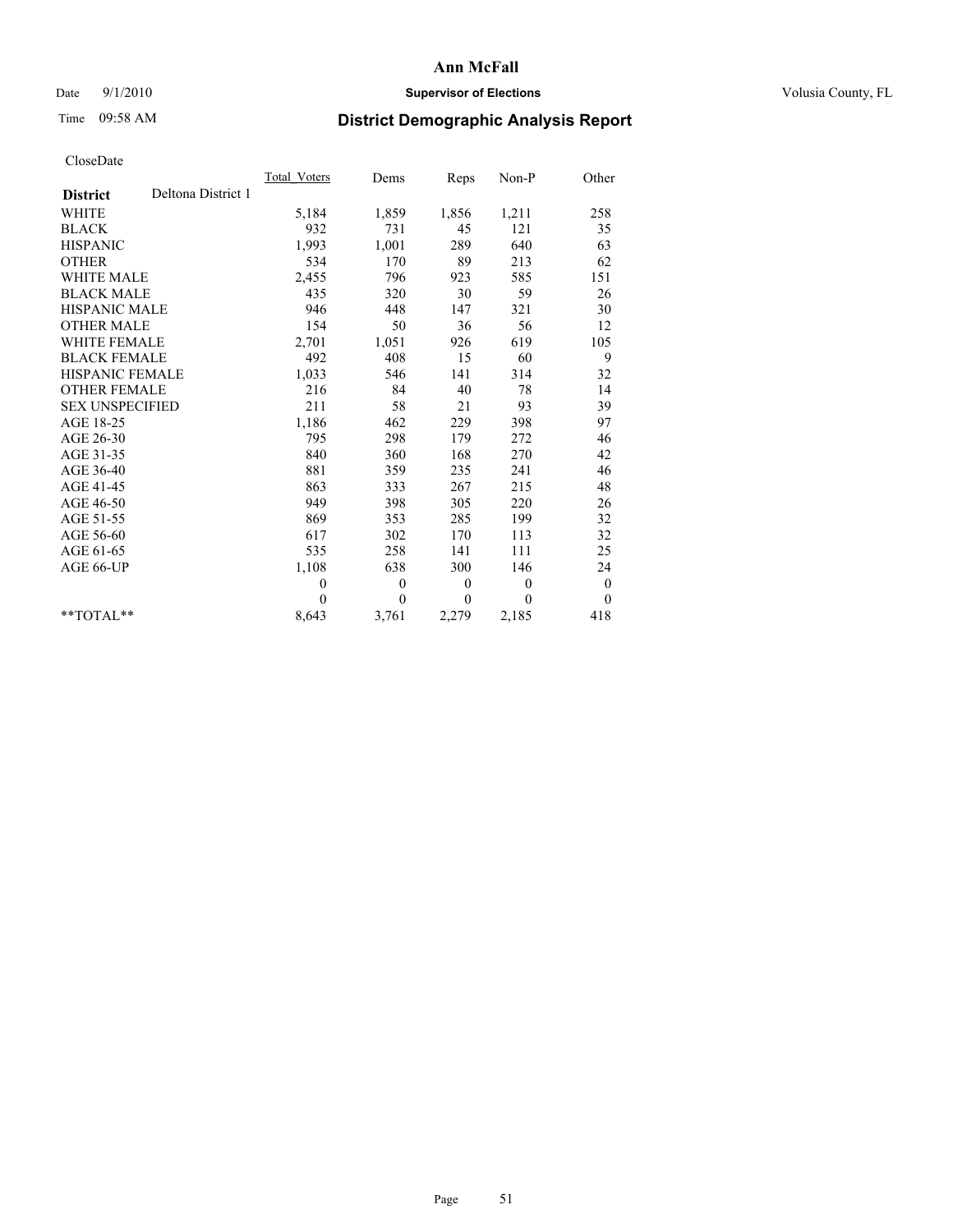## Date  $9/1/2010$  **Supervisor of Elections Supervisor of Elections** Volusia County, FL

# Time 09:58 AM **District Demographic Analysis Report**

|                                       | <b>Total Voters</b> | Dems           | Reps         | Non-P            | Other            |
|---------------------------------------|---------------------|----------------|--------------|------------------|------------------|
| Deltona District 2<br><b>District</b> |                     |                |              |                  |                  |
| <b>WHITE</b>                          | 6,370               | 2,049          | 2,613        | 1,368            | 340              |
| <b>BLACK</b>                          | 721                 | 554            | 40           | 95               | 32               |
| <b>HISPANIC</b>                       | 2,002               | 980            | 352          | 617              | 53               |
| <b>OTHER</b>                          | 525                 | 177            | 92           | 189              | 67               |
| <b>WHITE MALE</b>                     | 2,984               | 873            | 1,268        | 666              | 177              |
| <b>BLACK MALE</b>                     | 324                 | 224            | 31           | 49               | 20               |
| HISPANIC MALE                         | 967                 | 462            | 176          | 301              | 28               |
| <b>OTHER MALE</b>                     | 195                 | 77             | 36           | 68               | 14               |
| WHITE FEMALE                          | 3,358               | 1,166          | 1,335        | 694              | 163              |
| <b>BLACK FEMALE</b>                   | 388                 | 322            | 9            | 46               | 11               |
| HISPANIC FEMALE                       | 1,021               | 510            | 175          | 314              | 22               |
| <b>OTHER FEMALE</b>                   | 184                 | 78             | 34           | 58               | 14               |
| <b>SEX UNSPECIFIED</b>                | 197                 | 48             | 33           | 73               | 43               |
| AGE 18-25                             | 1,031               | 374            | 203          | 365              | 89               |
| AGE 26-30                             | 683                 | 245            | 171          | 221              | 46               |
| AGE 31-35                             | 726                 | 238            | 226          | 217              | 45               |
| AGE 36-40                             | 787                 | 279            | 232          | 221              | 55               |
| AGE 41-45                             | 843                 | 283            | 278          | 239              | 43               |
| AGE 46-50                             | 974                 | 372            | 319          | 244              | 39               |
| AGE 51-55                             | 979                 | 375            | 381          | 180              | 43               |
| AGE 56-60                             | 853                 | 356            | 288          | 168              | 41               |
| AGE 61-65                             | 711                 | 313            | 239          | 129              | 30               |
| AGE 66-UP                             | 2,031               | 925            | 760          | 285              | 61               |
|                                       | $\theta$            | $\overline{0}$ | $\mathbf{0}$ | $\theta$         | $\boldsymbol{0}$ |
|                                       | $\theta$            | $\theta$       | $\mathbf{0}$ | $\boldsymbol{0}$ | $\overline{0}$   |
| $*$ $TOTAI$                           | 9,618               | 3,760          | 3,097        | 2,269            | 492              |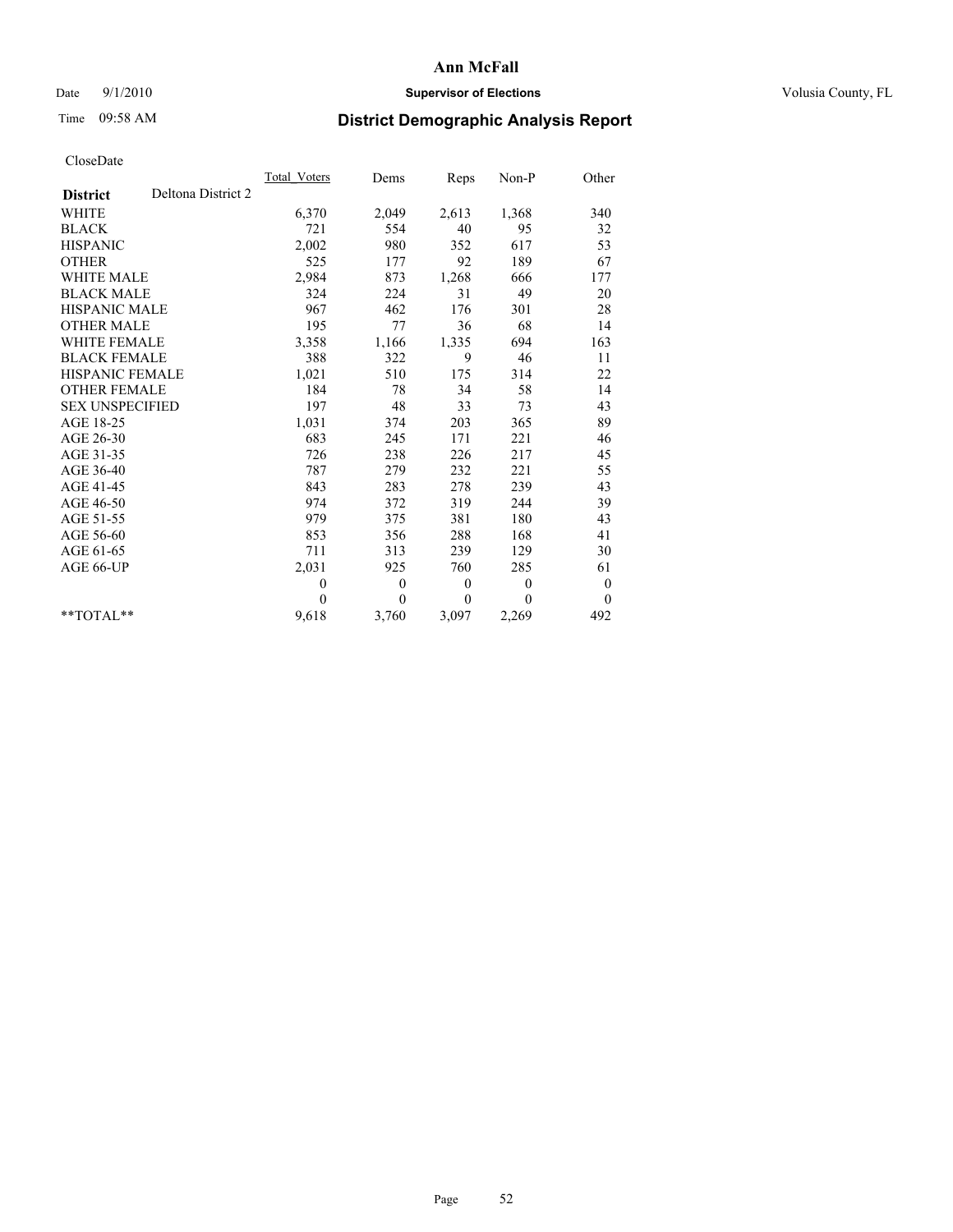## Date  $9/1/2010$  **Supervisor of Elections Supervisor of Elections** Volusia County, FL

# Time 09:58 AM **District Demographic Analysis Report**

|                        |                    | <b>Total Voters</b> | Dems         | Reps             | Non-P    | Other            |  |
|------------------------|--------------------|---------------------|--------------|------------------|----------|------------------|--|
| <b>District</b>        | Deltona District 3 |                     |              |                  |          |                  |  |
| <b>WHITE</b>           |                    | 5,022               | 1,743        | 1,867            | 1,148    | 264              |  |
| <b>BLACK</b>           |                    | 586                 | 459          | 31               | 73       | 23               |  |
| <b>HISPANIC</b>        |                    | 1,992               | 1,009        | 325              | 606      | 52               |  |
| <b>OTHER</b>           |                    | 476                 | 155          | 82               | 175      | 64               |  |
| <b>WHITE MALE</b>      |                    | 2,253               | 700          | 871              | 549      | 133              |  |
| <b>BLACK MALE</b>      |                    | 252                 | 185          | 17               | 34       | 16               |  |
| <b>HISPANIC MALE</b>   |                    | 924                 | 462          | 156              | 276      | 30               |  |
| <b>OTHER MALE</b>      |                    | 165                 | 61           | 30               | 64       | 10               |  |
| <b>WHITE FEMALE</b>    |                    | 2,747               | 1,033        | 991              | 595      | 128              |  |
| <b>BLACK FEMALE</b>    |                    | 331                 | 271          | 14               | 39       | 7                |  |
| <b>HISPANIC FEMALE</b> |                    | 1,051               | 535          | 167              | 328      | 21               |  |
| <b>OTHER FEMALE</b>    |                    | 190                 | 71           | 37               | 71       | 11               |  |
| <b>SEX UNSPECIFIED</b> |                    | 163                 | 48           | 22               | 46       | 47               |  |
| AGE 18-25              |                    | 900                 | 347          | 159              | 318      | 76               |  |
| AGE 26-30              |                    | 658                 | 223          | 138              | 251      | 46               |  |
| AGE 31-35              |                    | 690                 | 259          | 164              | 223      | 44               |  |
| AGE 36-40              |                    | 719                 | 265          | 220              | 189      | 45               |  |
| AGE 41-45              |                    | 697                 | 301          | 206              | 161      | 29               |  |
| AGE 46-50              |                    | 779                 | 291          | 263              | 203      | 22               |  |
| AGE 51-55              |                    | 712                 | 298          | 205              | 167      | 42               |  |
| AGE 56-60              |                    | 622                 | 286          | 188              | 119      | 29               |  |
| AGE 61-65              |                    | 605                 | 256          | 200              | 128      | 21               |  |
| AGE 66-UP              |                    | 1,694               | 840          | 562              | 243      | 49               |  |
|                        |                    | $\theta$            | $\mathbf{0}$ | $\boldsymbol{0}$ | $\theta$ | $\boldsymbol{0}$ |  |
|                        |                    | $\Omega$            | $\theta$     | $\theta$         | $\theta$ | $\overline{0}$   |  |
| $*$ $TOTAI.**$         |                    | 8,076               | 3,366        | 2,305            | 2,002    | 403              |  |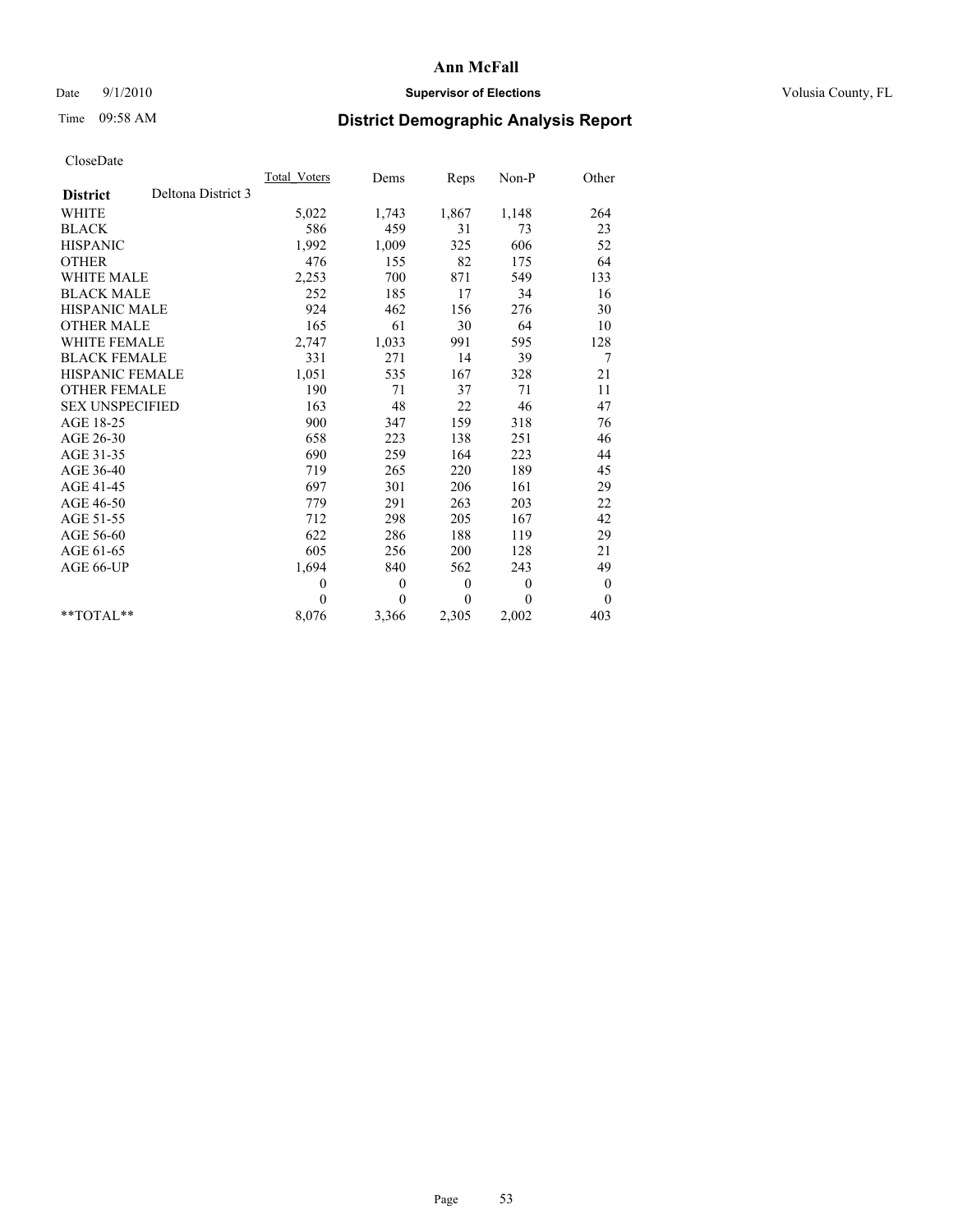## Date  $9/1/2010$  **Supervisor of Elections Supervisor of Elections** Volusia County, FL

# Time 09:58 AM **District Demographic Analysis Report**

|                        |                    | <b>Total Voters</b> | Dems     | Reps           | $Non-P$      | Other            |
|------------------------|--------------------|---------------------|----------|----------------|--------------|------------------|
| <b>District</b>        | Deltona District 4 |                     |          |                |              |                  |
| <b>WHITE</b>           |                    | 4,939               | 1,767    | 1,828          | 1,028        | 316              |
| <b>BLACK</b>           |                    | 589                 | 465      | 21             | 85           | 18               |
| <b>HISPANIC</b>        |                    | 1,974               | 1,040    | 295            | 571          | 68               |
| <b>OTHER</b>           |                    | 462                 | 172      | 77             | 154          | 59               |
| <b>WHITE MALE</b>      |                    | 2,242               | 724      | 859            | 496          | 163              |
| <b>BLACK MALE</b>      |                    | 259                 | 187      | 17             | 46           | 9                |
| <b>HISPANIC MALE</b>   |                    | 894                 | 446      | 155            | 262          | 31               |
| <b>OTHER MALE</b>      |                    | 137                 | 55       | 27             | 46           | 9                |
| WHITE FEMALE           |                    | 2,664               | 1,030    | 955            | 528          | 151              |
| <b>BLACK FEMALE</b>    |                    | 324                 | 272      | $\overline{4}$ | 39           | 9                |
| HISPANIC FEMALE        |                    | 1,068               | 587      | 140            | 304          | 37               |
| <b>OTHER FEMALE</b>    |                    | 179                 | 86       | 31             | 50           | 12               |
| <b>SEX UNSPECIFIED</b> |                    | 197                 | 57       | 33             | 67           | 40               |
| AGE 18-25              |                    | 938                 | 346      | 178            | 324          | 90               |
| AGE 26-30              |                    | 598                 | 234      | 118            | 199          | 47               |
| AGE 31-35              |                    | 678                 | 280      | 155            | 199          | 44               |
| AGE 36-40              |                    | 613                 | 215      | 189            | 169          | 40               |
| AGE 41-45              |                    | 713                 | 297      | 191            | 191          | 34               |
| AGE 46-50              |                    | 733                 | 321      | 218            | 158          | 36               |
| AGE 51-55              |                    | 721                 | 297      | 232            | 140          | 52               |
| AGE 56-60              |                    | 633                 | 283      | 194            | 129          | 27               |
| AGE 61-65              |                    | 608                 | 282      | 191            | 110          | 25               |
| AGE 66-UP              |                    | 1,729               | 889      | 555            | 219          | 66               |
|                        |                    | $\theta$            | $\theta$ | $\mathbf{0}$   | $\mathbf{0}$ | $\boldsymbol{0}$ |
|                        |                    | $\theta$            | $\theta$ | $\theta$       | $\theta$     | $\theta$         |
| $*$ $TOTAI.**$         |                    | 7,964               | 3,444    | 2,221          | 1,838        | 461              |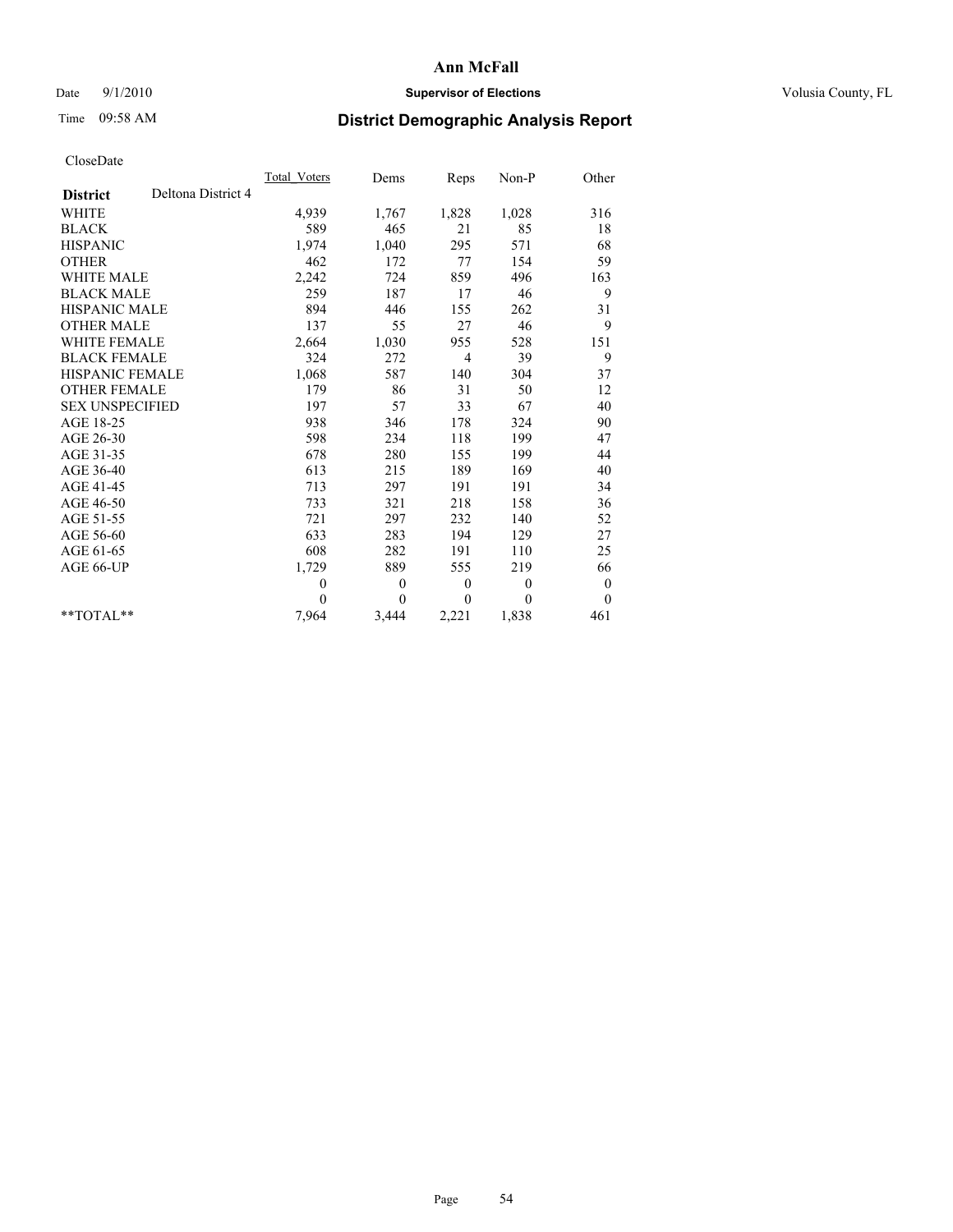## Date  $9/1/2010$  **Supervisor of Elections Supervisor of Elections** Volusia County, FL

# Time 09:58 AM **District Demographic Analysis Report**

|                                       | <b>Total Voters</b> | Dems     | Reps             | Non-P        | Other            |
|---------------------------------------|---------------------|----------|------------------|--------------|------------------|
| Deltona District 5<br><b>District</b> |                     |          |                  |              |                  |
| <b>WHITE</b>                          | 5,987               | 2,039    | 2,296            | 1,289        | 363              |
| <b>BLACK</b>                          | 955                 | 732      | 53               | 141          | 29               |
| <b>HISPANIC</b>                       | 2,114               | 1,058    | 350              | 637          | 69               |
| <b>OTHER</b>                          | 530                 | 170      | 100              | 191          | 69               |
| <b>WHITE MALE</b>                     | 2,828               | 859      | 1,144            | 628          | 197              |
| <b>BLACK MALE</b>                     | 417                 | 311      | 27               | 65           | 14               |
| <b>HISPANIC MALE</b>                  | 1,005               | 479      | 175              | 312          | 39               |
| <b>OTHER MALE</b>                     | 171                 | 56       | 46               | 57           | 12               |
| <b>WHITE FEMALE</b>                   | 3,130               | 1,171    | 1,139            | 654          | 166              |
| <b>BLACK FEMALE</b>                   | 528                 | 411      | 26               | 76           | 15               |
| HISPANIC FEMALE                       | 1,095               | 573      | 174              | 320          | 28               |
| <b>OTHER FEMALE</b>                   | 209                 | 84       | 32               | 75           | 18               |
| <b>SEX UNSPECIFIED</b>                | 203                 | 55       | 36               | 71           | 41               |
| AGE 18-25                             | 1,167               | 420      | 248              | 385          | 114              |
| AGE 26-30                             | 706                 | 250      | 154              | 258          | 44               |
| AGE 31-35                             | 840                 | 337      | 194              | 247          | 62               |
| AGE 36-40                             | 833                 | 324      | 245              | 227          | 37               |
| AGE 41-45                             | 904                 | 353      | 284              | 216          | 51               |
| AGE 46-50                             | 1,009               | 382      | 348              | 239          | 40               |
| AGE 51-55                             | 1,005               | 436      | 323              | 205          | 41               |
| AGE 56-60                             | 805                 | 354      | 244              | 168          | 39               |
| AGE 61-65                             | 680                 | 295      | 223              | 124          | 38               |
| AGE 66-UP                             | 1,637               | 848      | 536              | 189          | 64               |
|                                       | $\mathbf{0}$        | $\theta$ | $\boldsymbol{0}$ | $\mathbf{0}$ | $\boldsymbol{0}$ |
|                                       | $\theta$            | $\theta$ | $\mathbf{0}$     | $\theta$     | $\theta$         |
| $*$ TOTAL $*$                         | 9,586               | 3,999    | 2,799            | 2,258        | 530              |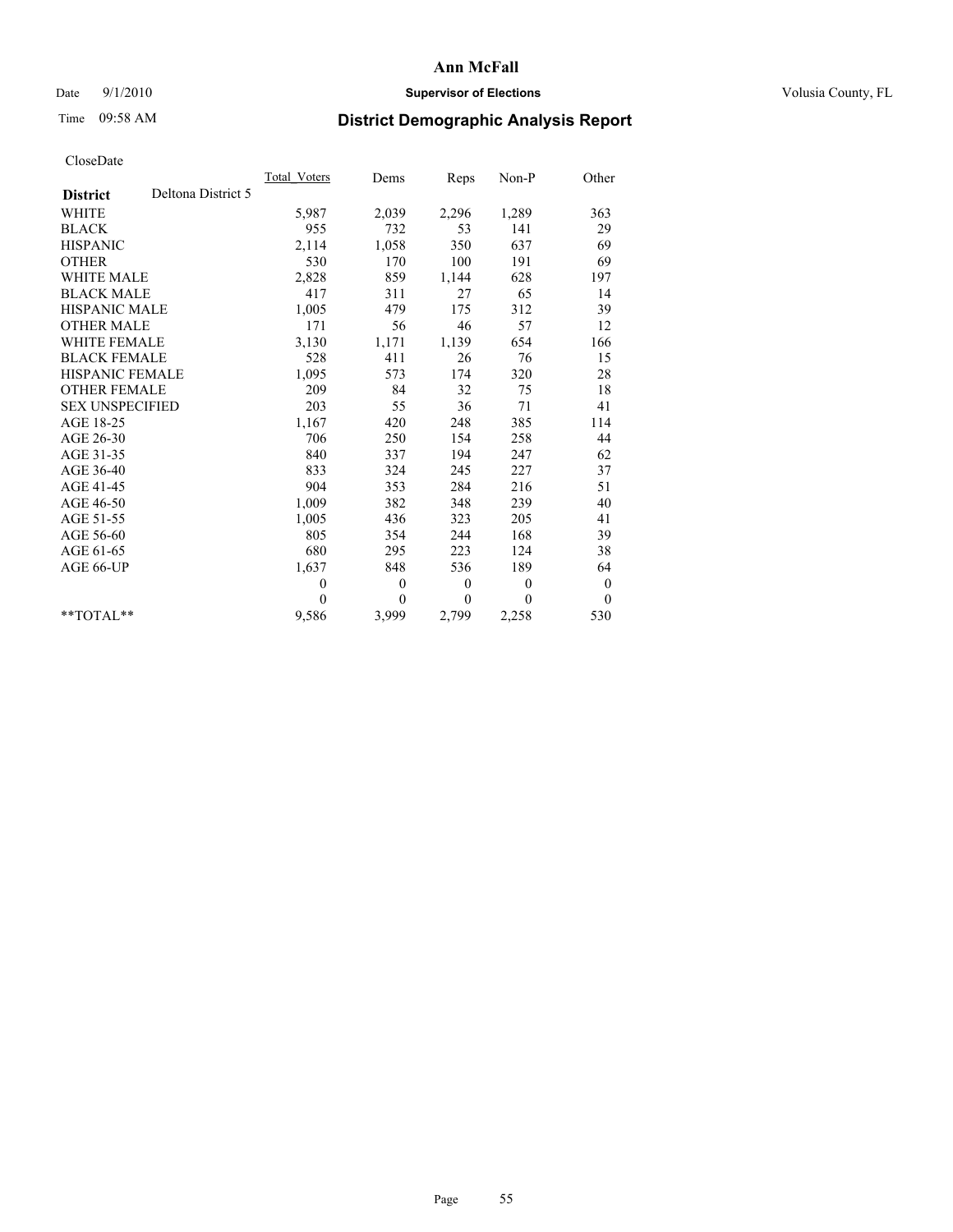## Date  $9/1/2010$  **Supervisor of Elections Supervisor of Elections** Volusia County, FL

## Time 09:58 AM **District Demographic Analysis Report**

|                                       | Total Voters | Dems         | Reps         | $Non-P$      | Other            |  |
|---------------------------------------|--------------|--------------|--------------|--------------|------------------|--|
| Deltona District 6<br><b>District</b> |              |              |              |              |                  |  |
| <b>WHITE</b>                          | 5,760        | 1,806        | 2,365        | 1,288        | 301              |  |
| <b>BLACK</b>                          | 775          | 600          | 33           | 118          | 24               |  |
| <b>HISPANIC</b>                       | 1,694        | 832          | 264          | 530          | 68               |  |
| <b>OTHER</b>                          | 481          | 149          | 99           | 168          | 65               |  |
| <b>WHITE MALE</b>                     | 2,721        | 738          | 1,187        | 646          | 150              |  |
| <b>BLACK MALE</b>                     | 340          | 255          | 14           | 57           | 14               |  |
| <b>HISPANIC MALE</b>                  | 809          | 371          | 138          | 269          | 31               |  |
| <b>OTHER MALE</b>                     | 170          | 60           | 42           | 61           | 7                |  |
| <b>WHITE FEMALE</b>                   | 3,004        | 1,060        | 1,160        | 634          | 150              |  |
| <b>BLACK FEMALE</b>                   | 429          | 340          | 19           | 60           | 10               |  |
| HISPANIC FEMALE                       | 870          | 453          | 125          | 255          | 37               |  |
| <b>OTHER FEMALE</b>                   | 167          | 64           | 33           | 60           | 10               |  |
| <b>SEX UNSPECIFIED</b>                | 200          | 46           | 43           | 62           | 49               |  |
| AGE 18-25                             | 1,144        | 404          | 269          | 371          | 100              |  |
| AGE 26-30                             | 715          | 259          | 140          | 264          | 52               |  |
| AGE 31-35                             | 737          | 261          | 212          | 223          | 41               |  |
| AGE 36-40                             | 854          | 316          | 262          | 229          | 47               |  |
| AGE 41-45                             | 804          | 309          | 273          | 180          | 42               |  |
| AGE 46-50                             | 1,019        | 357          | 384          | 231          | 47               |  |
| AGE 51-55                             | 922          | 362          | 345          | 170          | 45               |  |
| AGE 56-60                             | 699          | 307          | 239          | 129          | 24               |  |
| AGE 61-65                             | 623          | 260          | 217          | 125          | 21               |  |
| AGE 66-UP                             | 1,193        | 552          | 420          | 182          | 39               |  |
|                                       | $\mathbf{0}$ | $\mathbf{0}$ | $\mathbf{0}$ | $\mathbf{0}$ | $\boldsymbol{0}$ |  |
|                                       | $\theta$     | $\theta$     | $\mathbf{0}$ | $\theta$     | $\theta$         |  |
| $*$ $TOTAI.**$                        | 8,710        | 3,387        | 2,761        | 2,104        | 458              |  |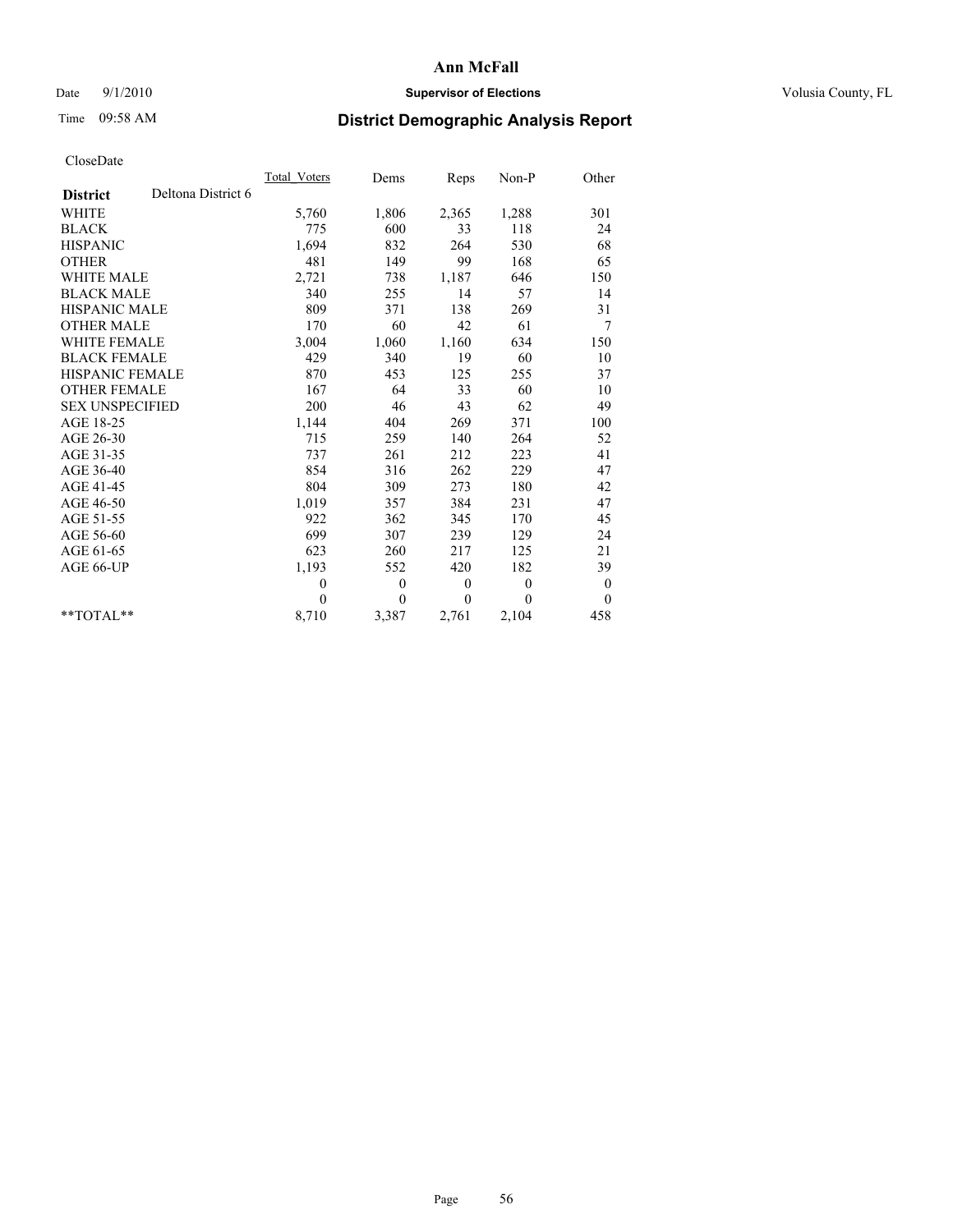## Date  $9/1/2010$  **Supervisor of Elections Supervisor of Elections** Volusia County, FL

## Time 09:58 AM **District Demographic Analysis Report**

|                                     | <b>Total Voters</b> | Dems     | Reps             | Non-P            | Other            |
|-------------------------------------|---------------------|----------|------------------|------------------|------------------|
| Edgewater Ward 1<br><b>District</b> |                     |          |                  |                  |                  |
| <b>WHITE</b>                        | 2,680               | 1,090    | 873              | 618              | 99               |
| <b>BLACK</b>                        | 51                  | 32       | 3                | 11               | 5                |
| <b>HISPANIC</b>                     | 34                  | 18       | 9                | 6                | 1                |
| <b>OTHER</b>                        | 98                  | 32       | 14               | 41               | 11               |
| <b>WHITE MALE</b>                   | 1,167               | 423      | 417              | 276              | 51               |
| <b>BLACK MALE</b>                   | 29                  | 16       | $\overline{c}$   | 8                | 3                |
| HISPANIC MALE                       | 11                  | 7        | 1                | 3                | $\boldsymbol{0}$ |
| <b>OTHER MALE</b>                   | 28                  | 10       | 6                | 11               |                  |
| <b>WHITE FEMALE</b>                 | 1,496               | 656      | 451              | 341              | 48               |
| <b>BLACK FEMALE</b>                 | 20                  | 15       | 1                | 2                | $\overline{c}$   |
| HISPANIC FEMALE                     | 23                  | 11       | 8                | 3                | 1                |
| <b>OTHER FEMALE</b>                 | 38                  | 16       | 5                | 16               | 1                |
| <b>SEX UNSPECIFIED</b>              | 51                  | 18       | 8                | 16               | 9                |
| AGE 18-25                           | 244                 | 72       | 60               | 97               | 15               |
| AGE 26-30                           | 174                 | 63       | 37               | 64               | 10               |
| AGE 31-35                           | 158                 | 61       | 47               | 40               | 10               |
| AGE 36-40                           | 179                 | 62       | 42               | 66               | 9                |
| AGE 41-45                           | 182                 | 61       | 63               | 49               | 9                |
| AGE 46-50                           | 258                 | 97       | 96               | 55               | 10               |
| AGE 51-55                           | 299                 | 112      | 95               | 80               | 12               |
| AGE 56-60                           | 291                 | 130      | 90               | 61               | 10               |
| AGE 61-65                           | 259                 | 110      | 85               | 53               | 11               |
| AGE 66-UP                           | 819                 | 404      | 284              | 111              | 20               |
|                                     | $\boldsymbol{0}$    | 0        | $\boldsymbol{0}$ | $\boldsymbol{0}$ | $\boldsymbol{0}$ |
|                                     | 0                   | $\theta$ | $\theta$         | $\theta$         | $\theta$         |
| $*$ $TOTAI.**$                      | 2,863               | 1,172    | 899              | 676              | 116              |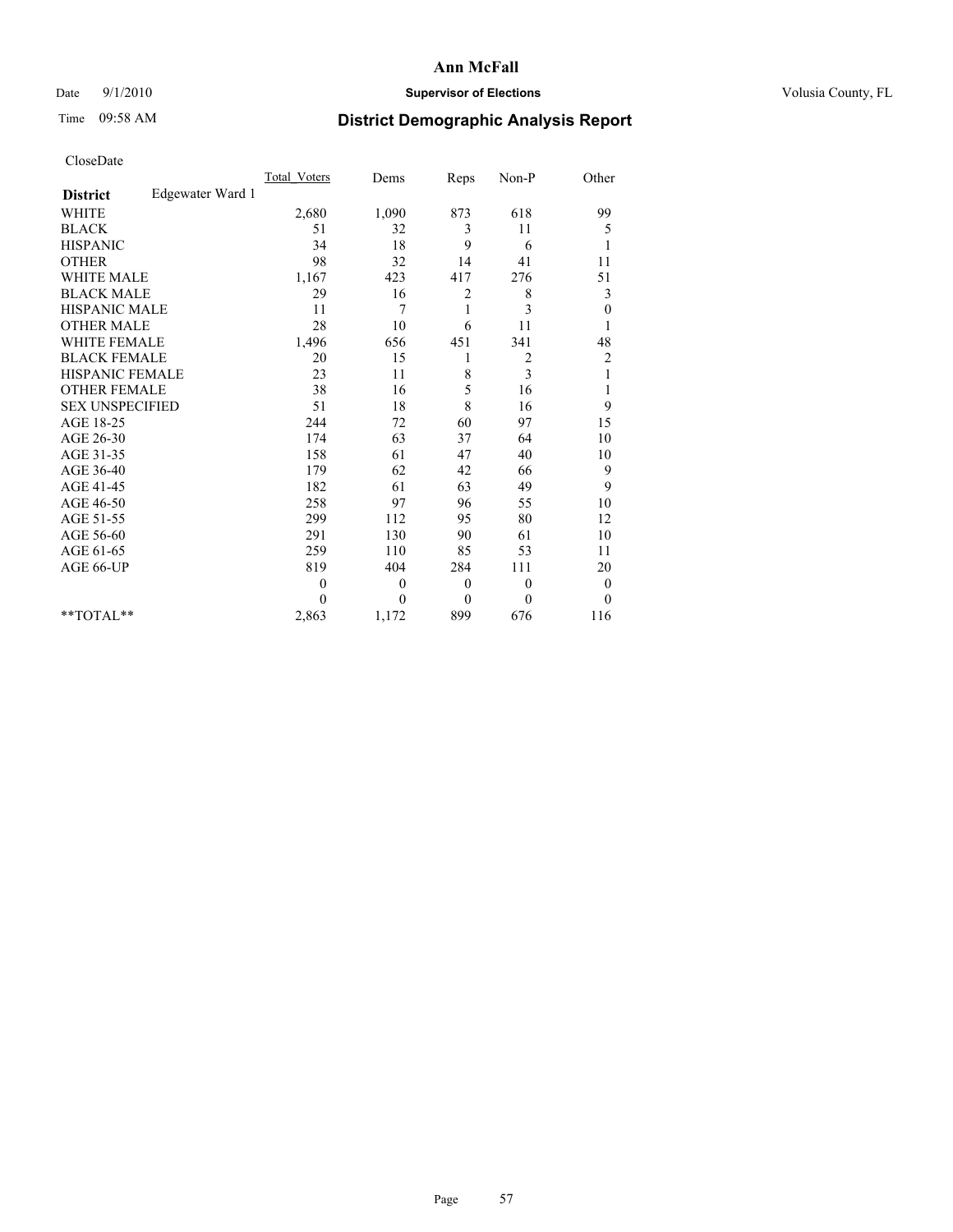## Date  $9/1/2010$  **Supervisor of Elections Supervisor of Elections** Volusia County, FL

## Time 09:58 AM **District Demographic Analysis Report**

|                                     | <b>Total Voters</b> | Dems         | Reps             | Non-P    | Other            |
|-------------------------------------|---------------------|--------------|------------------|----------|------------------|
| Edgewater Ward 2<br><b>District</b> |                     |              |                  |          |                  |
| <b>WHITE</b>                        | 3,426               | 1,291        | 1,165            | 851      | 119              |
| <b>BLACK</b>                        | 71                  | 61           | 1                | 9        | $\boldsymbol{0}$ |
| <b>HISPANIC</b>                     | 53                  | 23           | 9                | 19       | $\overline{c}$   |
| <b>OTHER</b>                        | 110                 | 32           | 25               | 35       | 18               |
| <b>WHITE MALE</b>                   | 1,590               | 550          | 580              | 401      | 59               |
| <b>BLACK MALE</b>                   | 32                  | 28           | $\mathbf{0}$     | 4        | $\boldsymbol{0}$ |
| HISPANIC MALE                       | 25                  | 10           | 5                | 8        | $\overline{c}$   |
| <b>OTHER MALE</b>                   | 40                  | 13           | 12               | 13       | $\overline{c}$   |
| <b>WHITE FEMALE</b>                 | 1,820               | 736          | 578              | 447      | 59               |
| <b>BLACK FEMALE</b>                 | 39                  | 33           | 1                | 5        | $\boldsymbol{0}$ |
| HISPANIC FEMALE                     | 26                  | 13           | $\overline{4}$   | 9        | $\boldsymbol{0}$ |
| <b>OTHER FEMALE</b>                 | 37                  | 13           | 10               | 11       | 3                |
| <b>SEX UNSPECIFIED</b>              | 51                  | 11           | 10               | 16       | 14               |
| AGE 18-25                           | 316                 | 111          | 65               | 113      | 27               |
| AGE 26-30                           | 234                 | 70           | 63               | 83       | 18               |
| AGE 31-35                           | 249                 | 81           | 70               | 90       | $\,$ $\,$        |
| AGE 36-40                           | 250                 | 91           | 66               | 85       | 8                |
| AGE 41-45                           | 288                 | 95           | 104              | 78       | 11               |
| AGE 46-50                           | 331                 | 131          | 107              | 81       | 12               |
| AGE 51-55                           | 367                 | 129          | 142              | 87       | 9                |
| AGE 56-60                           | 354                 | 150          | 111              | 81       | 12               |
| AGE 61-65                           | 354                 | 134          | 135              | 74       | 11               |
| AGE 66-UP                           | 917                 | 415          | 337              | 142      | 23               |
|                                     | $\theta$            | $\mathbf{0}$ | $\boldsymbol{0}$ | $\theta$ | $\boldsymbol{0}$ |
|                                     | $\Omega$            | $\theta$     | $\theta$         | $\theta$ | $\theta$         |
| $*$ TOTAL $*$                       | 3,660               | 1,407        | 1,200            | 914      | 139              |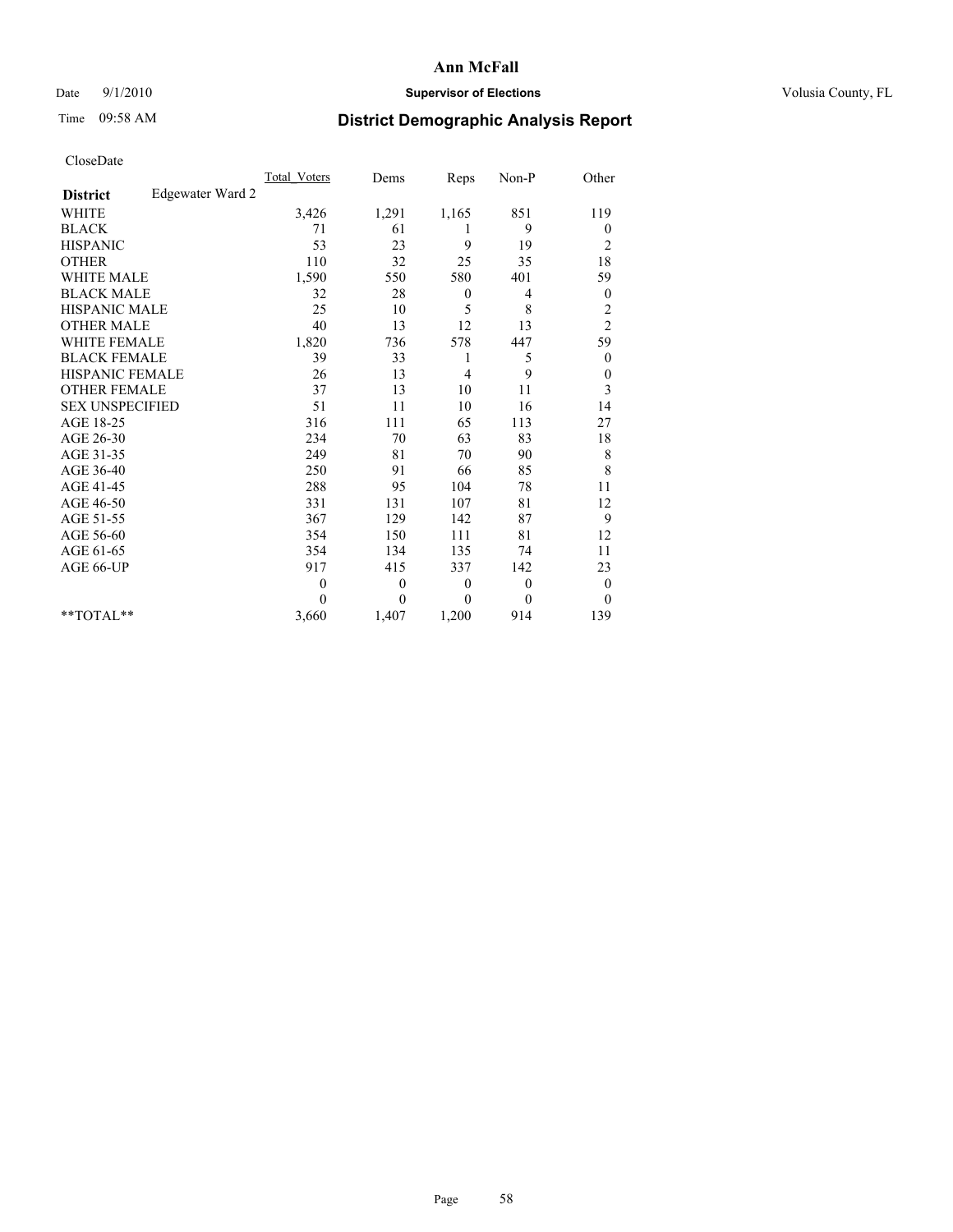## Date  $9/1/2010$  **Supervisor of Elections Supervisor of Elections** Volusia County, FL

## Time 09:58 AM **District Demographic Analysis Report**

|                                     | <b>Total Voters</b> | Dems             | Reps         | $Non-P$  | Other            |
|-------------------------------------|---------------------|------------------|--------------|----------|------------------|
| Edgewater Ward 3<br><b>District</b> |                     |                  |              |          |                  |
| <b>WHITE</b>                        | 3,322               | 1,263            | 1,125        | 806      | 128              |
| <b>BLACK</b>                        | 79                  | 63               |              | 12       | 3                |
| <b>HISPANIC</b>                     | 43                  | 17               | 9            | 11       | 6                |
| <b>OTHER</b>                        | 135                 | 39               | 30           | 51       | 15               |
| <b>WHITE MALE</b>                   | 1,500               | 504              | 551          | 378      | 67               |
| <b>BLACK MALE</b>                   | 41                  | 32               | 1            | 7        | 1                |
| <b>HISPANIC MALE</b>                | 17                  | 4                | 4            | 6        | 3                |
| <b>OTHER MALE</b>                   | 42                  | 15               | 12           | 14       |                  |
| <b>WHITE FEMALE</b>                 | 1,807               | 755              | 568          | 424      | 60               |
| <b>BLACK FEMALE</b>                 | 36                  | 30               | $\mathbf{0}$ | 5        | 1                |
| HISPANIC FEMALE                     | 25                  | 12               | 5            | 5        | 3                |
| <b>OTHER FEMALE</b>                 | 56                  | 18               | 15           | 19       | 4                |
| <b>SEX UNSPECIFIED</b>              | 55                  | 12               | 9            | 22       | 12               |
| AGE 18-25                           | 301                 | 100              | 67           | 110      | 24               |
| AGE 26-30                           | 230                 | 66               | 67           | 84       | 13               |
| AGE 31-35                           | 250                 | 71               | 70           | 98       | 11               |
| AGE 36-40                           | 269                 | 77               | 85           | 89       | 18               |
| AGE 41-45                           | 258                 | 94               | 95           | 61       | 8                |
| AGE 46-50                           | 301                 | 121              | 90           | 80       | 10               |
| AGE 51-55                           | 329                 | 124              | 127          | 70       | 8                |
| AGE 56-60                           | 331                 | 141              | 117          | 63       | 10               |
| AGE 61-65                           | 339                 | 133              | 115          | 73       | 18               |
| AGE 66-UP                           | 971                 | 455              | 332          | 152      | 32               |
|                                     | $\mathbf{0}$        | $\boldsymbol{0}$ | $\theta$     | $\theta$ | $\boldsymbol{0}$ |
|                                     | $\Omega$            | $\theta$         | $\mathbf{0}$ | $\theta$ | $\mathbf{0}$     |
| $*$ $TOTAI.**$                      | 3,579               | 1,382            | 1,165        | 880      | 152              |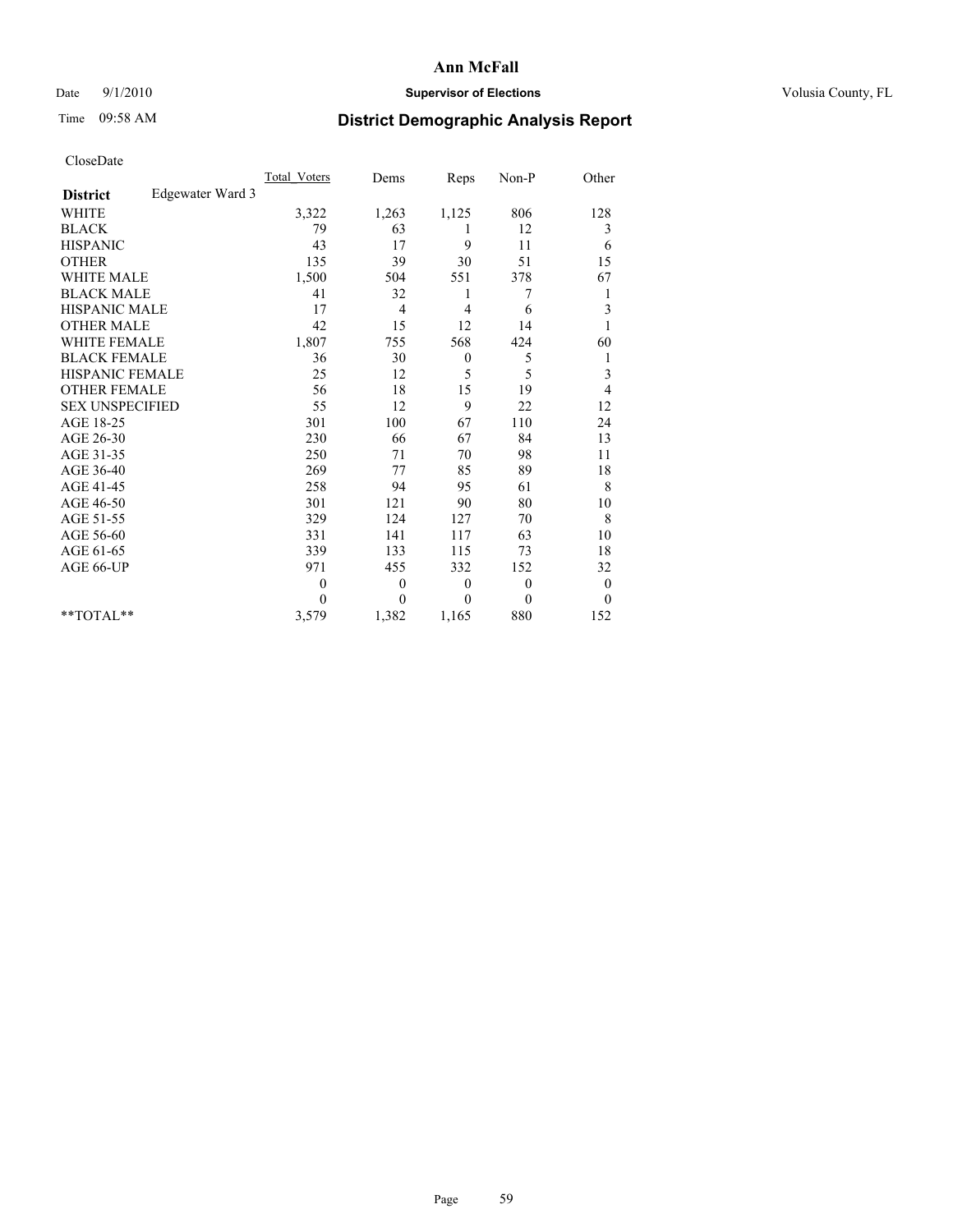### Date 9/1/2010 **Supervisor of Elections Supervisor of Elections** Volusia County, FL

## Time 09:58 AM **District Demographic Analysis Report**

|                                     | <b>Total Voters</b> | Dems         | Reps             | Non-P            | Other            |
|-------------------------------------|---------------------|--------------|------------------|------------------|------------------|
| Edgewater Ward 4<br><b>District</b> |                     |              |                  |                  |                  |
| <b>WHITE</b>                        | 3,437               | 1,273        | 1,184            | 816              | 164              |
| <b>BLACK</b>                        | 67                  | 51           | 7                | 8                | 1                |
| <b>HISPANIC</b>                     | 37                  | 19           | 8                | 8                | $\overline{c}$   |
| <b>OTHER</b>                        | 109                 | 29           | 18               | 46               | 16               |
| <b>WHITE MALE</b>                   | 1,568               | 516          | 586              | 387              | 79               |
| <b>BLACK MALE</b>                   | 28                  | 21           | 4                | 3                | $\boldsymbol{0}$ |
| HISPANIC MALE                       | 15                  | 9            | $\overline{2}$   | 3                | 1                |
| <b>OTHER MALE</b>                   | 37                  | 12           | 10               | 12               | 3                |
| <b>WHITE FEMALE</b>                 | 1,847               | 751          | 588              | 423              | 85               |
| <b>BLACK FEMALE</b>                 | 38                  | 29           | 3                | 5                | 1                |
| HISPANIC FEMALE                     | 22                  | 10           | 6                | 5                |                  |
| <b>OTHER FEMALE</b>                 | 31                  | 12           | 5                | 13               |                  |
| <b>SEX UNSPECIFIED</b>              | 64                  | 12           | 13               | 27               | 12               |
| AGE 18-25                           | 292                 | 93           | 60               | 118              | 21               |
| AGE 26-30                           | 205                 | 64           | 60               | 70               | 11               |
| AGE 31-35                           | 238                 | 73           | 65               | 85               | 15               |
| AGE 36-40                           | 261                 | 84           | 80               | 84               | 13               |
| AGE 41-45                           | 243                 | 96           | 79               | 61               | 7                |
| AGE 46-50                           | 346                 | 129          | 122              | 81               | 14               |
| AGE 51-55                           | 326                 | 122          | 123              | 67               | 14               |
| AGE 56-60                           | 301                 | 133          | 88               | 69               | 11               |
| AGE 61-65                           | 298                 | 125          | 92               | 59               | 22               |
| AGE 66-UP                           | 1,140               | 453          | 448              | 184              | 55               |
|                                     | 0                   | $\mathbf{0}$ | $\boldsymbol{0}$ | $\boldsymbol{0}$ | $\boldsymbol{0}$ |
|                                     | 0                   | $\theta$     | $\Omega$         | $\Omega$         | $\theta$         |
| $*$ $TOTAI.**$                      | 3,650               | 1,372        | 1,217            | 878              | 183              |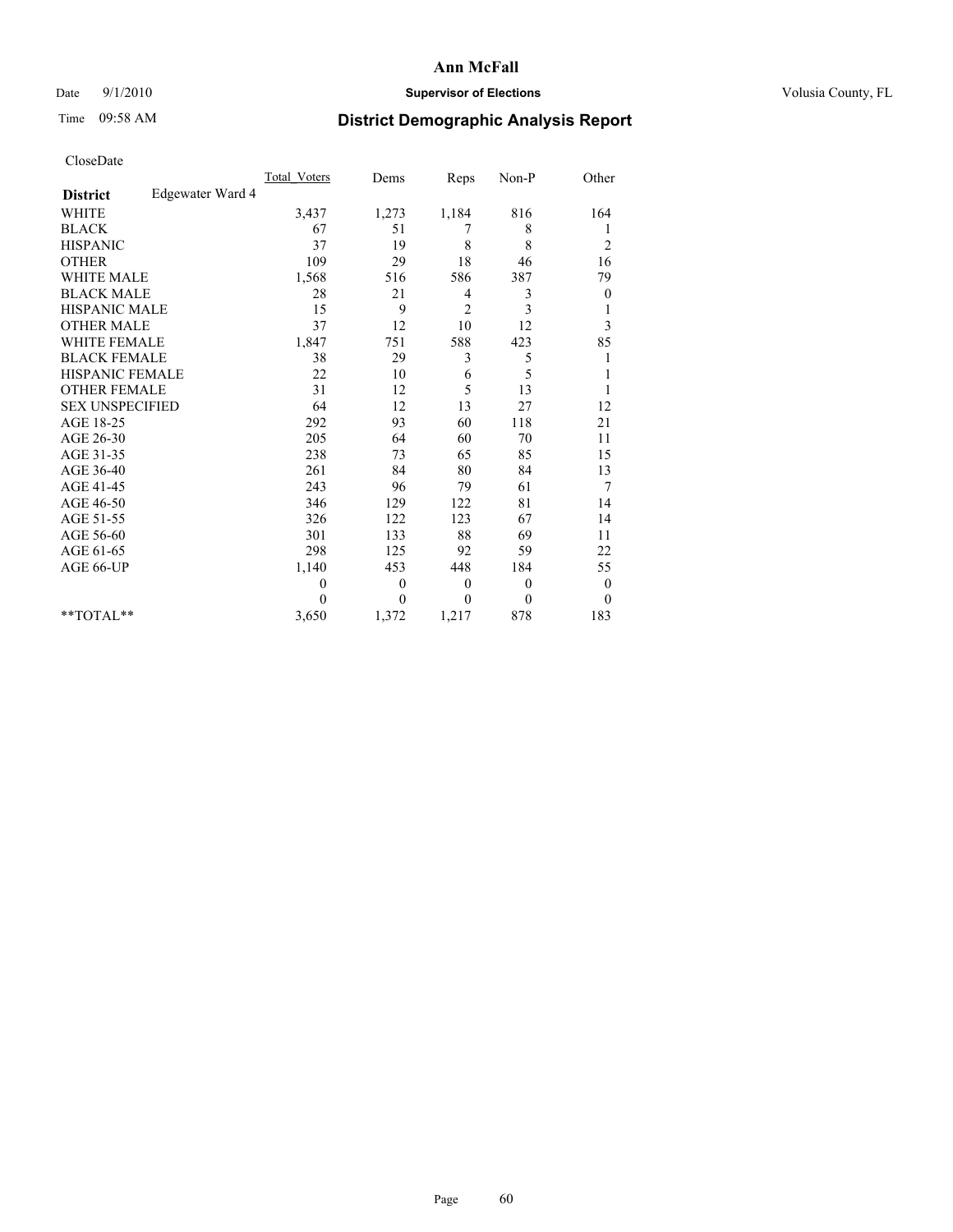## Date  $9/1/2010$  **Supervisor of Elections Supervisor of Elections** Volusia County, FL

## Time 09:58 AM **District Demographic Analysis Report**

|                                      | <b>Total Voters</b> | Dems         | Reps           | Non-P        | Other            |  |
|--------------------------------------|---------------------|--------------|----------------|--------------|------------------|--|
| Holly Hill Zone 1<br><b>District</b> |                     |              |                |              |                  |  |
| <b>WHITE</b>                         | 1,212               | 512          | 338            | 305          | 57               |  |
| <b>BLACK</b>                         | 105                 | 87           | 6              | 11           |                  |  |
| <b>HISPANIC</b>                      | 40                  | 16           | 7              | 13           | 4                |  |
| <b>OTHER</b>                         | 69                  | 26           | 19             | 17           | 7                |  |
| <b>WHITE MALE</b>                    | 591                 | 222          | 184            | 162          | 23               |  |
| <b>BLACK MALE</b>                    | 43                  | 34           | 2              | 6            | 1                |  |
| HISPANIC MALE                        | 20                  | 4            | $\overline{4}$ | 10           | $\overline{c}$   |  |
| <b>OTHER MALE</b>                    | 19                  | 3            | 6              | 5            | 5                |  |
| <b>WHITE FEMALE</b>                  | 613                 | 288          | 152            | 142          | 31               |  |
| <b>BLACK FEMALE</b>                  | 62                  | 53           | 4              | 5            | $\boldsymbol{0}$ |  |
| HISPANIC FEMALE                      | 20                  | 12           | 3              | 3            | $\overline{c}$   |  |
| <b>OTHER FEMALE</b>                  | 32                  | 14           | 12             | 5            | 1                |  |
| <b>SEX UNSPECIFIED</b>               | 26                  | 11           | 3              | 8            | 4                |  |
| AGE 18-25                            | 122                 | 57           | 23             | 35           | 7                |  |
| AGE 26-30                            | 103                 | 45           | 16             | 37           | 5                |  |
| AGE 31-35                            | 100                 | 33           | 23             | 36           | 8                |  |
| AGE 36-40                            | 80                  | 29           | 29             | 19           | 3                |  |
| AGE 41-45                            | 139                 | 61           | 34             | 36           | $\,8\,$          |  |
| AGE 46-50                            | 140                 | 51           | 44             | 34           | 11               |  |
| AGE 51-55                            | 164                 | 65           | 42             | 48           | 9                |  |
| AGE 56-60                            | 174                 | 92           | 39             | 39           | 4                |  |
| AGE 61-65                            | 129                 | 51           | 44             | 27           | 7                |  |
| AGE 66-UP                            | 275                 | 157          | 76             | 35           | 7                |  |
|                                      | $\theta$            | $\mathbf{0}$ | $\mathbf{0}$   | $\mathbf{0}$ | $\boldsymbol{0}$ |  |
|                                      | $\theta$            | $\theta$     | $\theta$       | $\theta$     | $\theta$         |  |
| $*$ TOTAL $*$                        | 1,426               | 641          | 370            | 346          | 69               |  |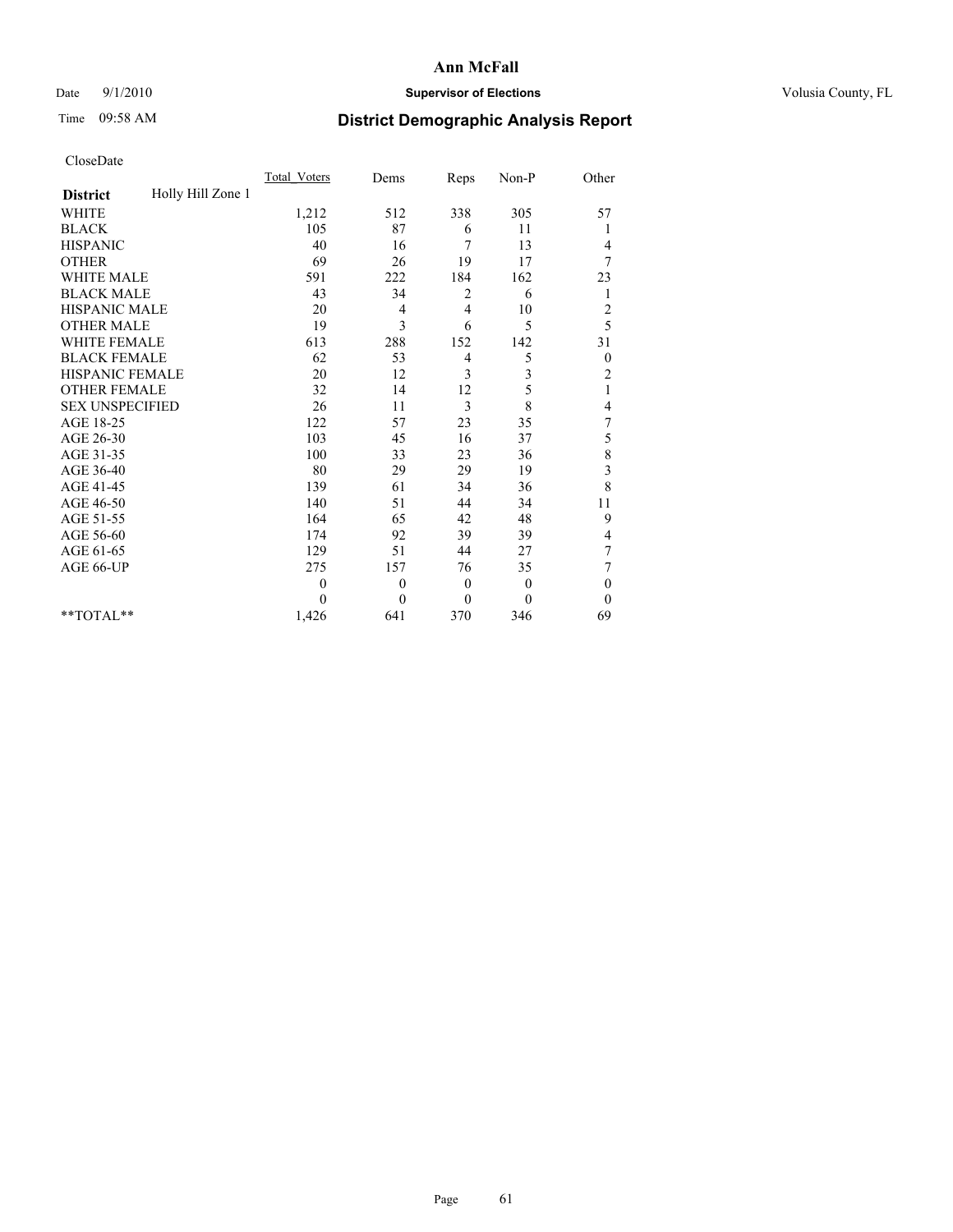## Date  $9/1/2010$  **Supervisor of Elections Supervisor of Elections** Volusia County, FL

# Time 09:58 AM **District Demographic Analysis Report**

|                                      | <b>Total Voters</b> | Dems         | Reps           | Non-P          | Other            |  |
|--------------------------------------|---------------------|--------------|----------------|----------------|------------------|--|
| Holly Hill Zone 2<br><b>District</b> |                     |              |                |                |                  |  |
| <b>WHITE</b>                         | 1,482               | 666          | 392            | 347            | 77               |  |
| <b>BLACK</b>                         | 195                 | 160          | 8              | 23             | 4                |  |
| <b>HISPANIC</b>                      | 34                  | 18           | 10             | 6              | $\mathbf{0}$     |  |
| <b>OTHER</b>                         | 91                  | 33           | 15             | 31             | 12               |  |
| <b>WHITE MALE</b>                    | 674                 | 269          | 197            | 174            | 34               |  |
| <b>BLACK MALE</b>                    | 84                  | 67           | 3              | 11             | 3                |  |
| HISPANIC MALE                        | 18                  | 5            | 9              | 4              | $\boldsymbol{0}$ |  |
| <b>OTHER MALE</b>                    | 23                  | 7            | 5              | 8              | 3                |  |
| <b>WHITE FEMALE</b>                  | 799                 | 395          | 194            | 170            | 40               |  |
| <b>BLACK FEMALE</b>                  | 111                 | 93           | 5              | 12             | 1                |  |
| HISPANIC FEMALE                      | 16                  | 13           |                | $\overline{2}$ | $\boldsymbol{0}$ |  |
| <b>OTHER FEMALE</b>                  | 37                  | 17           | 9              | 10             |                  |  |
| <b>SEX UNSPECIFIED</b>               | 40                  | 11           | $\overline{2}$ | 16             | 11               |  |
| AGE 18-25                            | 181                 | 72           | 34             | 58             | 17               |  |
| AGE 26-30                            | 151                 | 73           | 34             | 38             | 6                |  |
| AGE 31-35                            | 124                 | 54           | 19             | 43             | $\,$ $\,$        |  |
| AGE 36-40                            | 149                 | 70           | 29             | 45             | 5                |  |
| AGE 41-45                            | 160                 | 68           | 46             | 35             | 11               |  |
| AGE 46-50                            | 238                 | 111          | 56             | 55             | 16               |  |
| AGE 51-55                            | 190                 | 103          | 38             | 42             | 7                |  |
| AGE 56-60                            | 163                 | 74           | 47             | 34             | $\,$ $\,$        |  |
| AGE 61-65                            | 134                 | 75           | 23             | 29             | 7                |  |
| AGE 66-UP                            | 312                 | 177          | 99             | 28             | 8                |  |
|                                      | $\overline{0}$      | $\mathbf{0}$ | $\mathbf{0}$   | $\mathbf{0}$   | $\theta$         |  |
|                                      | $\theta$            | $\mathbf{0}$ | $\mathbf{0}$   | $\theta$       | $\theta$         |  |
| $*$ $TOTAI.**$                       | 1,802               | 877          | 425            | 407            | 93               |  |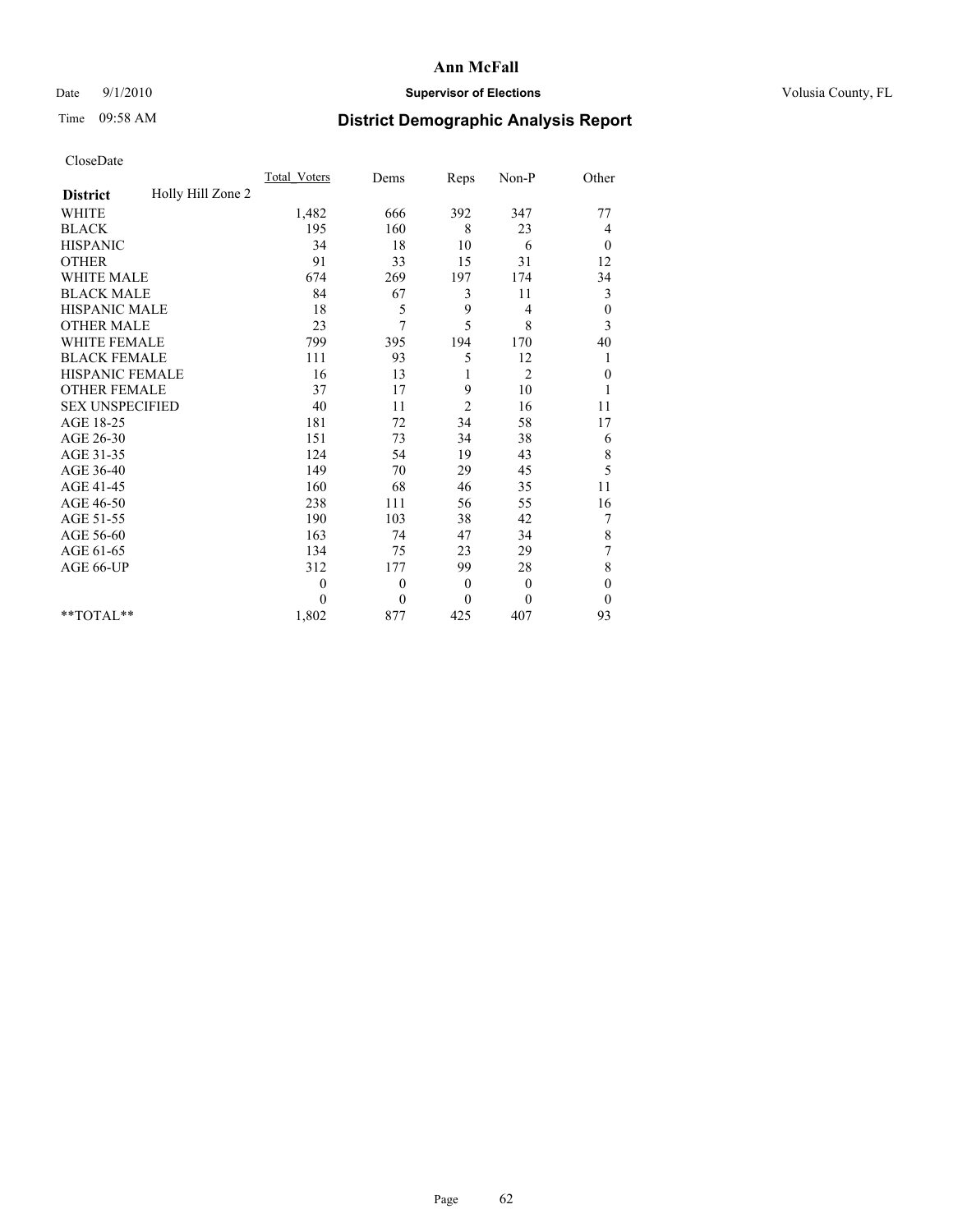## Date  $9/1/2010$  **Supervisor of Elections Supervisor of Elections** Volusia County, FL

## Time 09:58 AM **District Demographic Analysis Report**

|                                      | <b>Total Voters</b> | Dems         | Reps           | Non-P        | Other            |
|--------------------------------------|---------------------|--------------|----------------|--------------|------------------|
| Holly Hill Zone 3<br><b>District</b> |                     |              |                |              |                  |
| <b>WHITE</b>                         | 1,502               | 617          | 498            | 315          | 72               |
| <b>BLACK</b>                         | 132                 | 114          | 5              | 13           | 0                |
| <b>HISPANIC</b>                      | 25                  | 11           | $\overline{4}$ | 9            | 1                |
| <b>OTHER</b>                         | 85                  | 32           | 12             | 33           | 8                |
| <b>WHITE MALE</b>                    | 623                 | 230          | 214            | 144          | 35               |
| <b>BLACK MALE</b>                    | 53                  | 41           | 3              | 9            | $\mathbf{0}$     |
| HISPANIC MALE                        | 11                  | 4            | $\sqrt{2}$     | 4            |                  |
| <b>OTHER MALE</b>                    | 26                  | 12           | 3              | 10           |                  |
| <b>WHITE FEMALE</b>                  | 872                 | 383          | 283            | 170          | 36               |
| <b>BLACK FEMALE</b>                  | 79                  | 73           | 2              | 4            | $\boldsymbol{0}$ |
| HISPANIC FEMALE                      | 14                  | 7            | $\overline{c}$ | 5            | 0                |
| <b>OTHER FEMALE</b>                  | 36                  | 13           | 7              | 15           | 1                |
| <b>SEX UNSPECIFIED</b>               | 30                  | 11           | 3              | 9            | 7                |
| AGE 18-25                            | 104                 | 41           | 18             | 31           | 14               |
| AGE 26-30                            | 104                 | 36           | 21             | 43           | 4                |
| AGE 31-35                            | 71                  | 31           | 14             | 25           | 1                |
| AGE 36-40                            | 90                  | 36           | 17             | 34           | 3                |
| AGE 41-45                            | 109                 | 33           | 36             | 37           | $\mathfrak{Z}$   |
| AGE 46-50                            | 126                 | 54           | 36             | 28           | 8                |
| AGE 51-55                            | 118                 | 54           | 35             | 20           | 9                |
| AGE 56-60                            | 138                 | 70           | 35             | 29           | 4                |
| AGE 61-65                            | 150                 | 78           | 35             | 31           | 6                |
| AGE 66-UP                            | 734                 | 341          | 272            | 92           | 29               |
|                                      | $\theta$            | $\mathbf{0}$ | $\theta$       | $\mathbf{0}$ | $\boldsymbol{0}$ |
|                                      | $\theta$            | $\theta$     | $\mathbf{0}$   | $\theta$     | $\boldsymbol{0}$ |
| $*$ TOTAL $*$                        | 1,744               | 774          | 519            | 370          | 81               |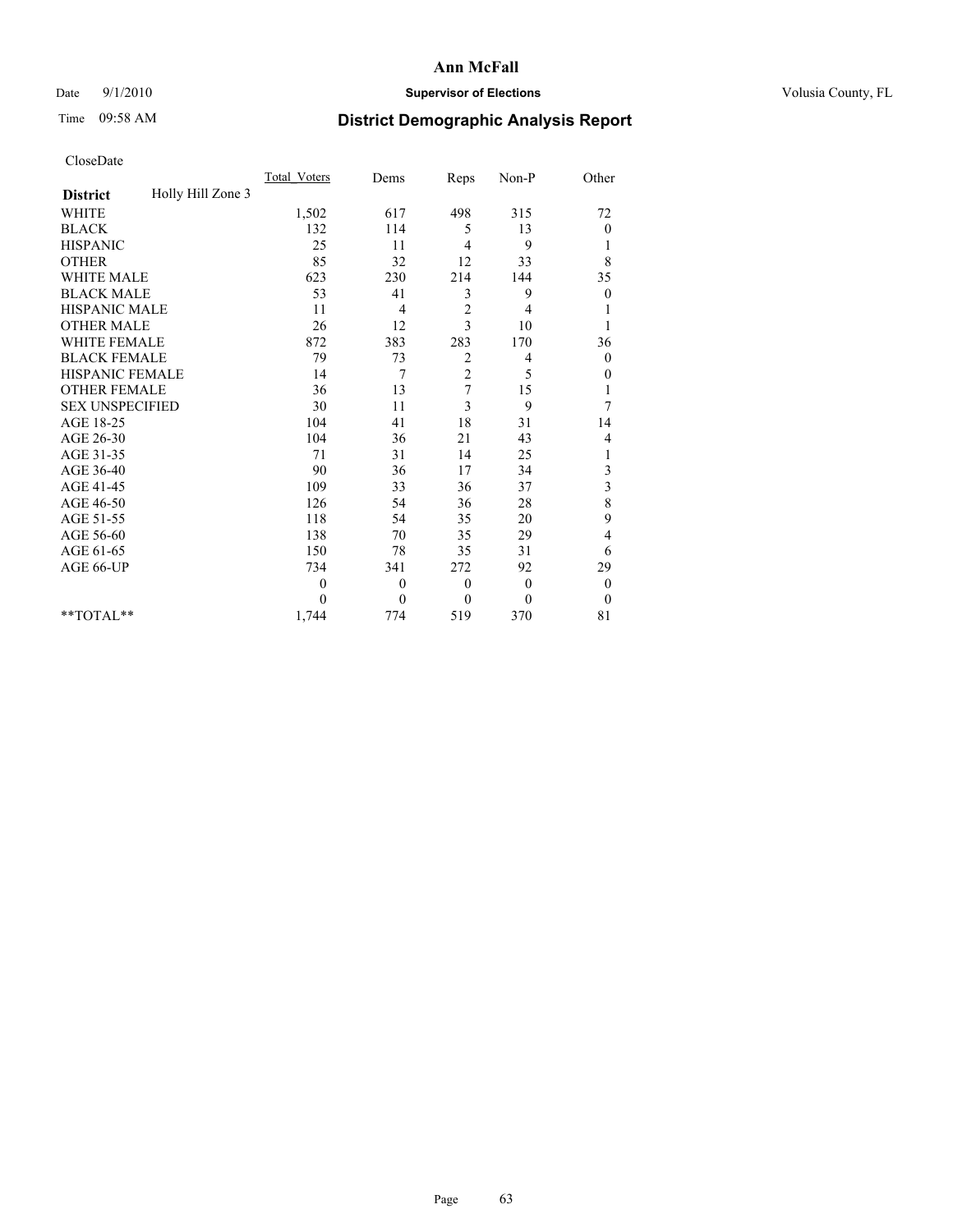## Date  $9/1/2010$  **Supervisor of Elections Supervisor of Elections** Volusia County, FL

# Time 09:58 AM **District Demographic Analysis Report**

|                                      | <b>Total Voters</b> | Dems     | Reps             | Non-P        | Other                   |
|--------------------------------------|---------------------|----------|------------------|--------------|-------------------------|
| Holly Hill Zone 4<br><b>District</b> |                     |          |                  |              |                         |
| <b>WHITE</b>                         | 1,384               | 570      | 448              | 296          | 70                      |
| <b>BLACK</b>                         | 297                 | 237      | 7                | 48           | 5                       |
| <b>HISPANIC</b>                      | 46                  | 29       | 5                | 11           | 1                       |
| <b>OTHER</b>                         | 89                  | 31       | 10               | 35           | 13                      |
| <b>WHITE MALE</b>                    | 617                 | 211      | 223              | 145          | 38                      |
| <b>BLACK MALE</b>                    | 82                  | 61       | 3                | 16           | $\overline{\mathbf{c}}$ |
| <b>HISPANIC MALE</b>                 | 19                  | 15       | 1                | 3            | $\boldsymbol{0}$        |
| <b>OTHER MALE</b>                    | 28                  | 9        | 6                | 11           | $\overline{c}$          |
| <b>WHITE FEMALE</b>                  | 759                 | 355      | 223              | 149          | 32                      |
| <b>BLACK FEMALE</b>                  | 212                 | 174      | 4                | 31           | $\mathfrak{Z}$          |
| HISPANIC FEMALE                      | 27                  | 14       | 4                | 8            |                         |
| <b>OTHER FEMALE</b>                  | 34                  | 18       | $\mathbf{0}$     | 14           | $\overline{c}$          |
| <b>SEX UNSPECIFIED</b>               | 38                  | 10       | 6                | 13           | 9                       |
| AGE 18-25                            | 284                 | 131      | 46               | 87           | 20                      |
| AGE 26-30                            | 143                 | 60       | 35               | 44           | 4                       |
| AGE 31-35                            | 149                 | 73       | 29               | 38           | 9                       |
| AGE 36-40                            | 120                 | 55       | 24               | 30           | 11                      |
| AGE 41-45                            | 135                 | 61       | 37               | 34           | 3                       |
| AGE 46-50                            | 160                 | 63       | 44               | 38           | 15                      |
| AGE 51-55                            | 167                 | 82       | 49               | 28           | 8                       |
| AGE 56-60                            | 149                 | 72       | 42               | 31           | 4                       |
| AGE 61-65                            | 117                 | 62       | 32               | 18           | 5                       |
| AGE 66-UP                            | 392                 | 208      | 132              | 42           | 10                      |
|                                      | $\mathbf{0}$        | $\theta$ | $\boldsymbol{0}$ | $\mathbf{0}$ | $\boldsymbol{0}$        |
|                                      | $\theta$            | $\theta$ | $\mathbf{0}$     | $\mathbf{0}$ | $\theta$                |
| $*$ TOTAL $*$                        | 1,816               | 867      | 470              | 390          | 89                      |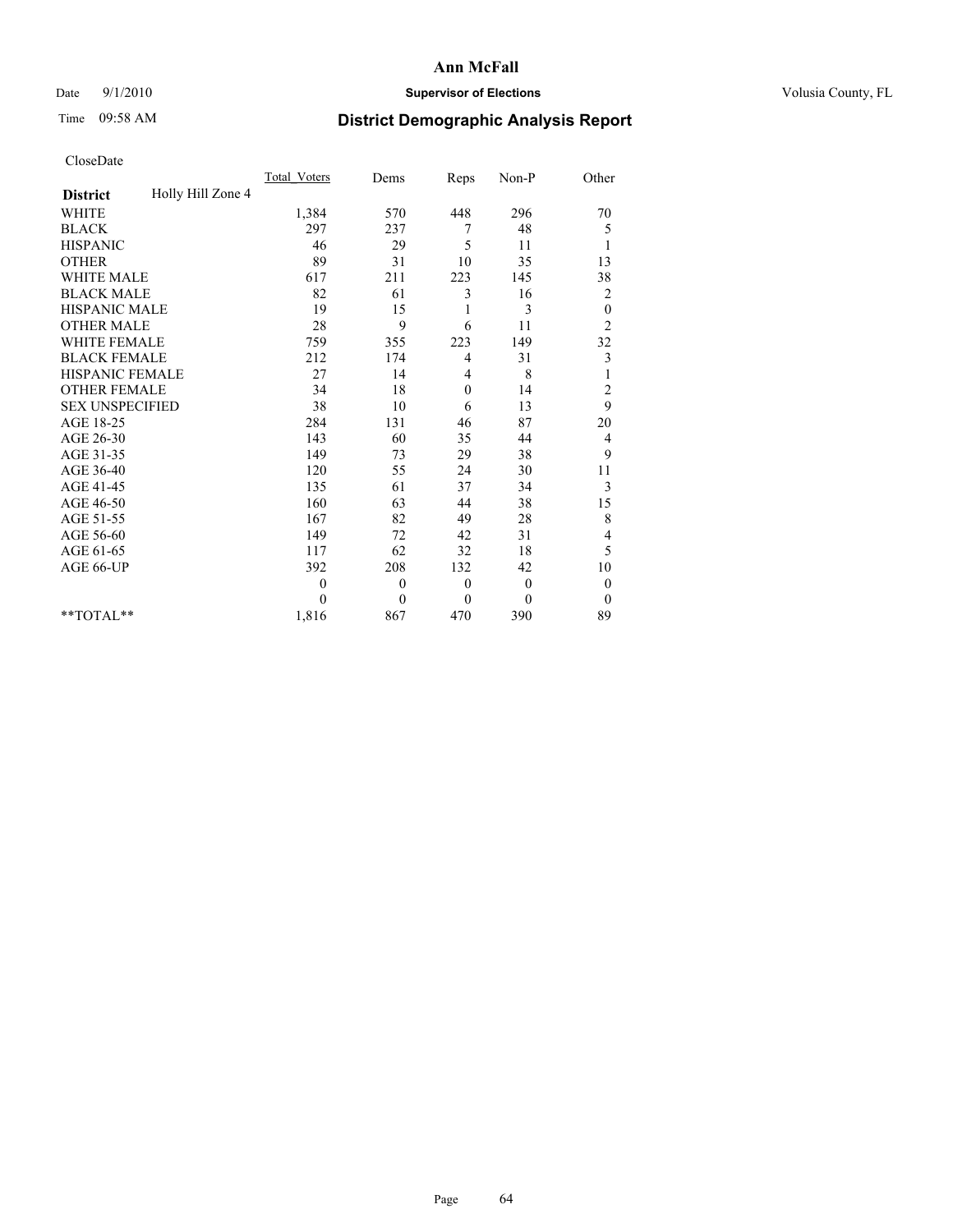## Date  $9/1/2010$  **Supervisor of Elections Supervisor of Elections** Volusia County, FL

# Time 09:58 AM **District Demographic Analysis Report**

|                                      | Total Voters | Dems           | Reps           | Non-P    | Other            |
|--------------------------------------|--------------|----------------|----------------|----------|------------------|
| New Smyrna Zone 1<br><b>District</b> |              |                |                |          |                  |
| <b>WHITE</b>                         | 3,693        | 1,234          | 1,604          | 721      | 134              |
| <b>BLACK</b>                         | 9            | 3              | 2              | 4        | $\boldsymbol{0}$ |
| <b>HISPANIC</b>                      | 36           | 12             | 9              | 14       |                  |
| <b>OTHER</b>                         | 118          | 25             | 36             | 36       | 21               |
| <b>WHITE MALE</b>                    | 1,727        | 476            | 797            | 378      | 76               |
| <b>BLACK MALE</b>                    | 4            | 1              | $\theta$       | 3        | $\mathbf{0}$     |
| HISPANIC MALE                        | 15           | 3              | 1              | 11       | $\theta$         |
| <b>OTHER MALE</b>                    | 33           | 6              | 16             | 10       |                  |
| <b>WHITE FEMALE</b>                  | 1,939        | 748            | 798            | 336      | 57               |
| <b>BLACK FEMALE</b>                  | 5            | $\overline{c}$ | $\overline{c}$ | 1        | $\boldsymbol{0}$ |
| HISPANIC FEMALE                      | 21           | 9              | 8              | 3        |                  |
| <b>OTHER FEMALE</b>                  | 44           | 11             | 17             | 10       | 6                |
| <b>SEX UNSPECIFIED</b>               | 68           | 18             | 12             | 23       | 15               |
| AGE 18-25                            | 205          | 57             | 47             | 83       | 18               |
| AGE 26-30                            | 162          | 60             | 42             | 50       | $10\,$           |
| AGE 31-35                            | 143          | 34             | 47             | 53       | 9                |
| AGE 36-40                            | 150          | 45             | 48             | 48       | 9                |
| AGE 41-45                            | 220          | 63             | 99             | 45       | 13               |
| AGE 46-50                            | 261          | 76             | 124            | 48       | 13               |
| AGE 51-55                            | 372          | 133            | 144            | 79       | 16               |
| AGE 56-60                            | 430          | 163            | 174            | 79       | 14               |
| AGE 61-65                            | 499          | 168            | 230            | 88       | 13               |
| AGE 66-UP                            | 1,414        | 475            | 696            | 202      | 41               |
|                                      | $\theta$     | $\theta$       | $\mathbf{0}$   | $\theta$ | $\mathbf{0}$     |
|                                      | $\theta$     | $\theta$       | $\Omega$       | $\Omega$ | $\mathbf{0}$     |
| $*$ $TOTAI.**$                       | 3,856        | 1,274          | 1,651          | 775      | 156              |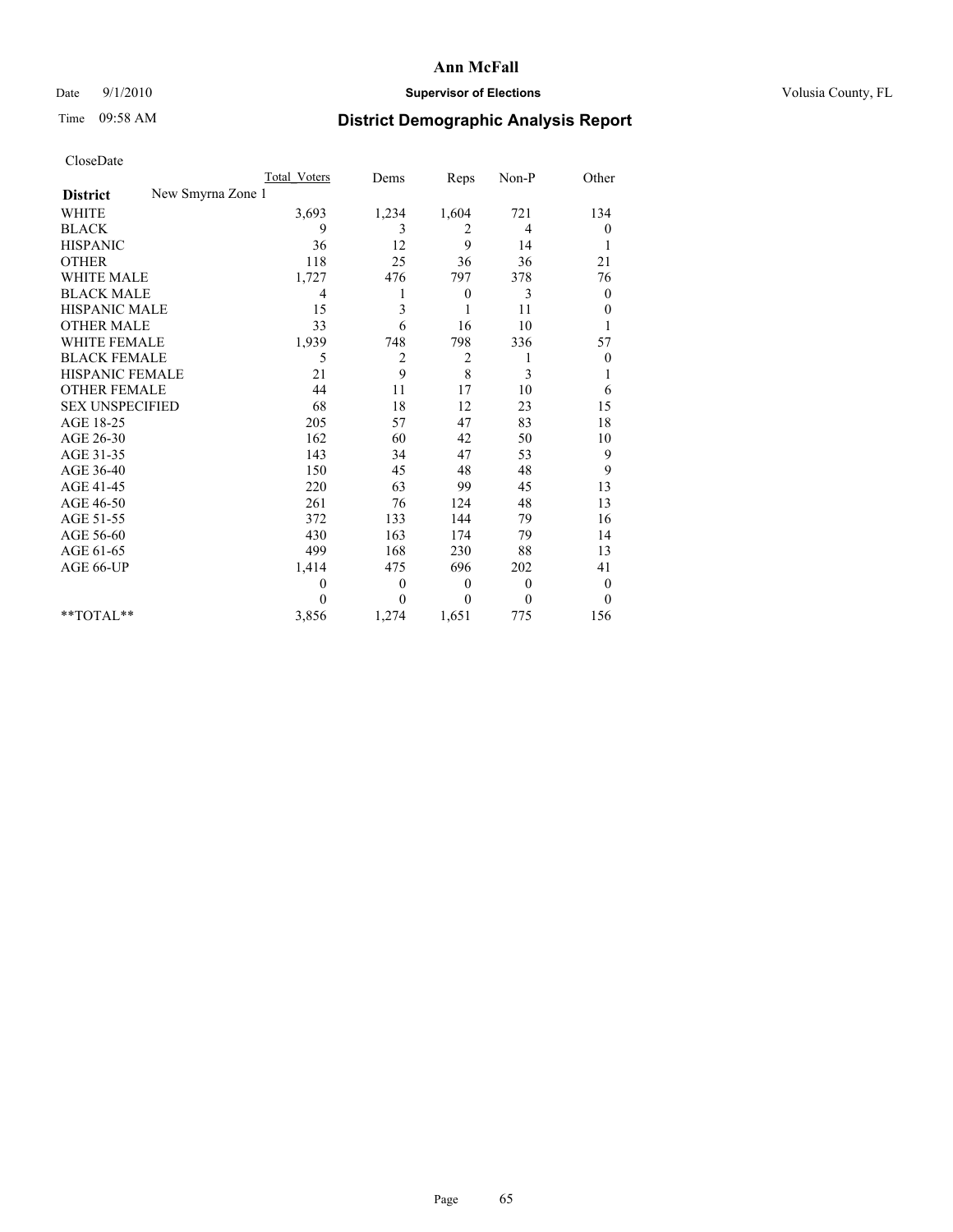## Date  $9/1/2010$  **Supervisor of Elections Supervisor of Elections** Volusia County, FL

# Time 09:58 AM **District Demographic Analysis Report**

|                                      | <b>Total Voters</b> | Dems     | Reps             | Non-P          | Other            |
|--------------------------------------|---------------------|----------|------------------|----------------|------------------|
| New Smyrna Zone 2<br><b>District</b> |                     |          |                  |                |                  |
| <b>WHITE</b>                         | 3,201               | 1,201    | 1,191            | 666            | 143              |
| <b>BLACK</b>                         | 18                  | 13       | 1                | 4              | $\boldsymbol{0}$ |
| <b>HISPANIC</b>                      | 41                  | 8        | 14               | 17             | $\overline{c}$   |
| <b>OTHER</b>                         | 98                  | 24       | 23               | 33             | 18               |
| <b>WHITE MALE</b>                    | 1,440               | 481      | 536              | 343            | 80               |
| <b>BLACK MALE</b>                    | 9                   | 6        | 1                | $\overline{c}$ | $\overline{0}$   |
| HISPANIC MALE                        | 21                  | 4        | 6                | 11             | $\boldsymbol{0}$ |
| <b>OTHER MALE</b>                    | 26                  | 6        | 7                | 11             | $\overline{c}$   |
| <b>WHITE FEMALE</b>                  | 1,732               | 710      | 640              | 319            | 63               |
| <b>BLACK FEMALE</b>                  | 9                   | 7        | $\boldsymbol{0}$ | 2              | $\boldsymbol{0}$ |
| <b>HISPANIC FEMALE</b>               | 20                  | 4        | 8                | 6              | $\overline{c}$   |
| <b>OTHER FEMALE</b>                  | 40                  | 13       | 12               | 13             | $\overline{c}$   |
| <b>SEX UNSPECIFIED</b>               | 61                  | 15       | 19               | 13             | 14               |
| AGE 18-25                            | 187                 | 57       | 50               | 64             | 16               |
| AGE 26-30                            | 167                 | 60       | 40               | 54             | 13               |
| AGE 31-35                            | 127                 | 36       | 39               | 44             | 8                |
| AGE 36-40                            | 164                 | 51       | 44               | 59             | 10               |
| AGE 41-45                            | 162                 | 46       | 69               | 37             | 10               |
| AGE 46-50                            | 263                 | 83       | 107              | 62             | 11               |
| AGE 51-55                            | 299                 | 117      | 106              | 59             | 17               |
| AGE 56-60                            | 330                 | 119      | 114              | 85             | 12               |
| AGE 61-65                            | 357                 | 134      | 143              | 65             | 15               |
| AGE 66-UP                            | 1,302               | 543      | 517              | 191            | 51               |
|                                      | $\mathbf{0}$        | $\theta$ | $\boldsymbol{0}$ | $\mathbf{0}$   | $\boldsymbol{0}$ |
|                                      | 0                   | $\theta$ | $\mathbf{0}$     | $\theta$       | $\theta$         |
| $*$ $TOTAI.**$                       | 3,358               | 1,246    | 1,229            | 720            | 163              |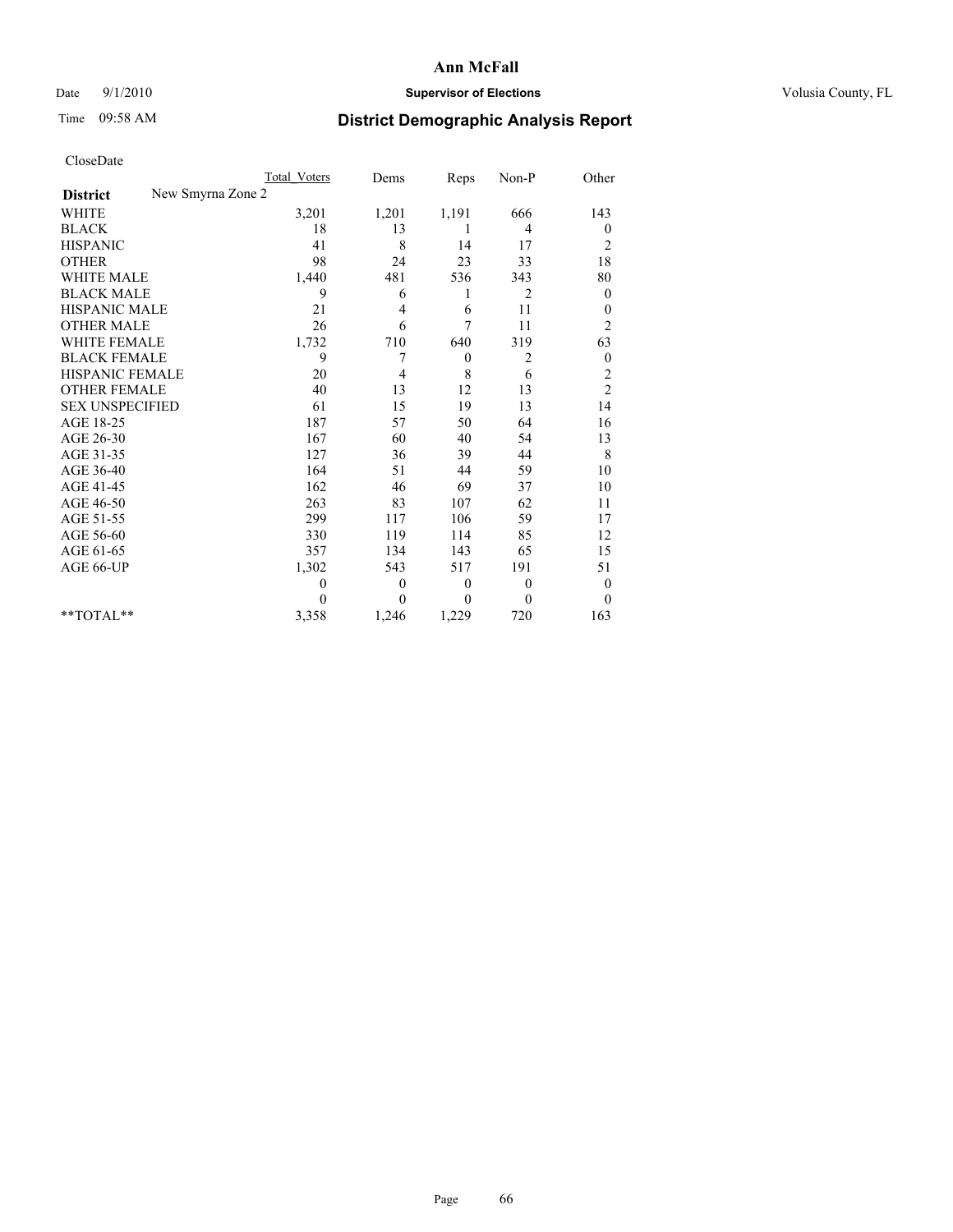## Date  $9/1/2010$  **Supervisor of Elections Supervisor of Elections** Volusia County, FL

# Time 09:58 AM **District Demographic Analysis Report**

|                                      | <b>Total Voters</b> | Dems           | Reps             | Non-P        | Other            |
|--------------------------------------|---------------------|----------------|------------------|--------------|------------------|
| New Smyrna Zone 3<br><b>District</b> |                     |                |                  |              |                  |
| <b>WHITE</b>                         | 4,047               | 1,349          | 1,632            | 896          | 170              |
| <b>BLACK</b>                         | 33                  | 23             | 2                | 7            |                  |
| <b>HISPANIC</b>                      | 38                  | 16             | 9                | 11           | $\overline{c}$   |
| <b>OTHER</b>                         | 162                 | 39             | $28\,$           | 61           | 34               |
| <b>WHITE MALE</b>                    | 1,876               | 539            | 799              | 451          | 87               |
| <b>BLACK MALE</b>                    | 19                  | 13             | 1                | 4            | 1                |
| HISPANIC MALE                        | 16                  | 7              | $\overline{c}$   | 5            | $\overline{c}$   |
| <b>OTHER MALE</b>                    | 50                  | 18             | 10               | 21           |                  |
| <b>WHITE FEMALE</b>                  | 2,149               | 801            | 826              | 439          | 83               |
| <b>BLACK FEMALE</b>                  | 14                  | 10             | 1                | 3            | $\boldsymbol{0}$ |
| <b>HISPANIC FEMALE</b>               | 22                  | 9              | 7                | 6            | 0                |
| <b>OTHER FEMALE</b>                  | 47                  | 15             | 12               | 14           | 6                |
| <b>SEX UNSPECIFIED</b>               | 87                  | 15             | 13               | 32           | 27               |
| AGE 18-25                            | 274                 | 76             | 58               | 108          | 32               |
| AGE 26-30                            | 234                 | 67             | 82               | 70           | 15               |
| AGE 31-35                            | 219                 | 78             | 48               | 80           | 13               |
| AGE 36-40                            | 229                 | 73             | 66               | 79           | 11               |
| AGE 41-45                            | 235                 | 78             | 77               | 72           | 8                |
| AGE 46-50                            | 335                 | 110            | 132              | 79           | 14               |
| AGE 51-55                            | 399                 | 159            | 142              | 82           | 16               |
| AGE 56-60                            | 398                 | 159            | 146              | 74           | 19               |
| AGE 61-65                            | 431                 | 155            | 170              | 91           | 15               |
| AGE 66-UP                            | 1,526               | 472            | 750              | 240          | 64               |
|                                      | $\boldsymbol{0}$    | $\overline{0}$ | $\boldsymbol{0}$ | $\mathbf{0}$ | $\boldsymbol{0}$ |
|                                      | 0                   | $\theta$       | $\overline{0}$   | $\theta$     | $\theta$         |
| $*$ $TOTAI.**$                       | 4,280               | 1,427          | 1,671            | 975          | 207              |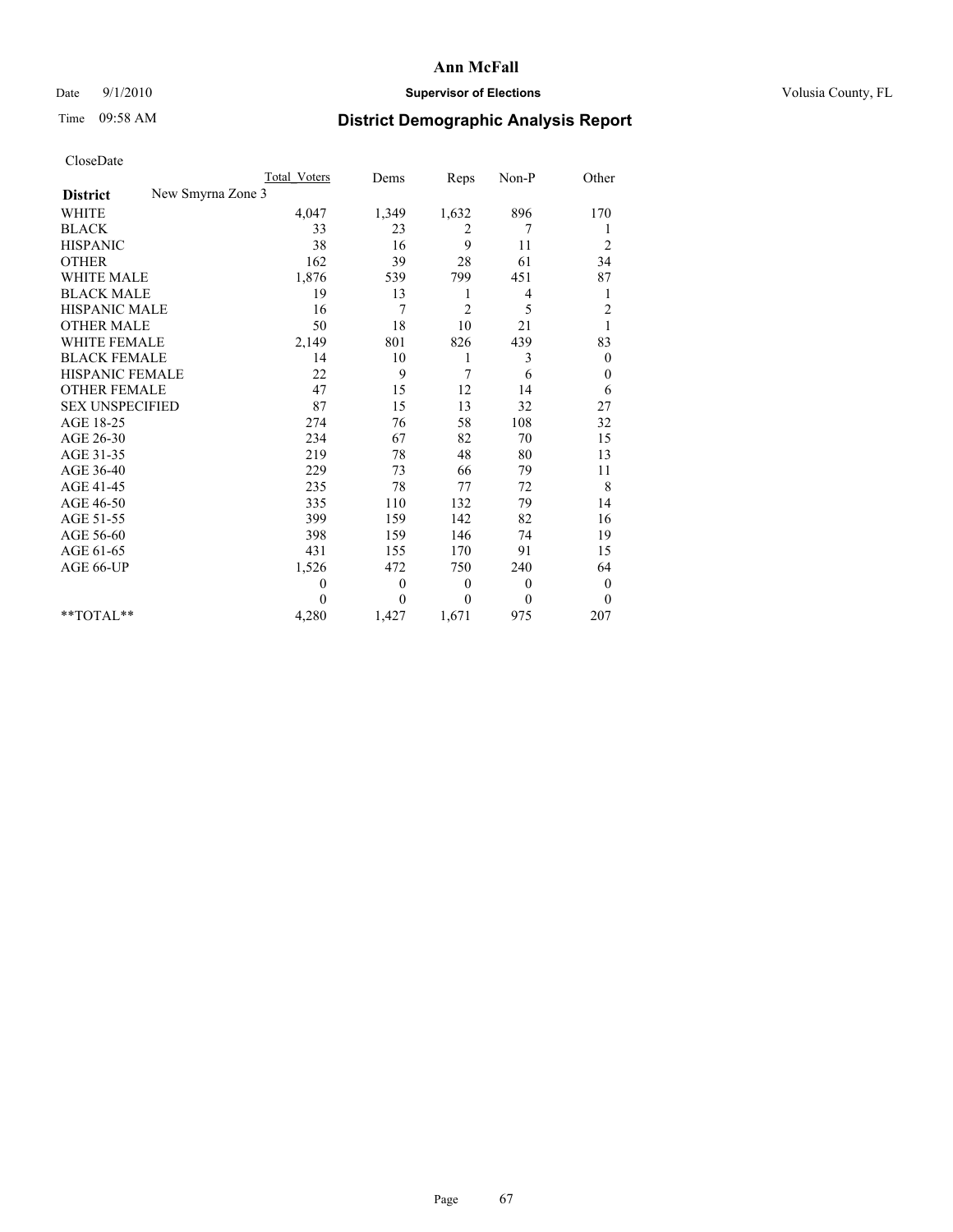### Date 9/1/2010 **Supervisor of Elections Supervisor of Elections** Volusia County, FL

## Time 09:58 AM **District Demographic Analysis Report**

|                                      | Total Voters | Dems           | Reps         | Non-P        | Other            |
|--------------------------------------|--------------|----------------|--------------|--------------|------------------|
| New Smyrna Zone 4<br><b>District</b> |              |                |              |              |                  |
| <b>WHITE</b>                         | 4,105        | 1,449          | 1,590        | 883          | 183              |
| <b>BLACK</b>                         | 692          | 593            | 19           | 66           | 14               |
| <b>HISPANIC</b>                      | 68           | 31             | 14           | 19           | 4                |
| <b>OTHER</b>                         | 197          | 56             | 29           | 72           | 40               |
| <b>WHITE MALE</b>                    | 1,823        | 582            | 727          | 424          | 90               |
| <b>BLACK MALE</b>                    | 284          | 226            | 8            | 40           | 10               |
| <b>HISPANIC MALE</b>                 | 38           | 13             | 11           | 10           | 4                |
| <b>OTHER MALE</b>                    | 53           | 15             | 11           | 23           | 4                |
| <b>WHITE FEMALE</b>                  | 2,261        | 858            | 859          | 451          | 93               |
| <b>BLACK FEMALE</b>                  | 403          | 362            | 11           | 26           | 4                |
| HISPANIC FEMALE                      | 30           | 18             | 3            | 9            | $\boldsymbol{0}$ |
| <b>OTHER FEMALE</b>                  | 82           | 32             | 15           | 30           | 5                |
| <b>SEX UNSPECIFIED</b>               | 88           | 23             | 7            | 27           | 31               |
| AGE 18-25                            | 429          | 187            | 73           | 136          | 33               |
| AGE 26-30                            | 266          | 108            | 64           | 76           | 18               |
| AGE 31-35                            | 302          | 97             | 92           | 94           | 19               |
| AGE 36-40                            | 321          | 138            | 102          | 54           | 27               |
| AGE 41-45                            | 287          | 109            | 97           | 68           | 13               |
| AGE 46-50                            | 360          | 147            | 119          | 77           | 17               |
| AGE 51-55                            | 422          | 185            | 138          | 84           | 15               |
| AGE 56-60                            | 468          | 195            | 148          | 106          | 19               |
| AGE 61-65                            | 456          | 196            | 142          | 99           | 19               |
| AGE 66-UP                            | 1,751        | 767            | 677          | 246          | 61               |
|                                      | $\mathbf{0}$ | $\overline{0}$ | $\theta$     | $\theta$     | $\boldsymbol{0}$ |
|                                      | $\theta$     | $\theta$       | $\mathbf{0}$ | $\mathbf{0}$ | $\overline{0}$   |
| $*$ TOTAL $*$                        | 5,062        | 2,129          | 1,652        | 1,040        | 241              |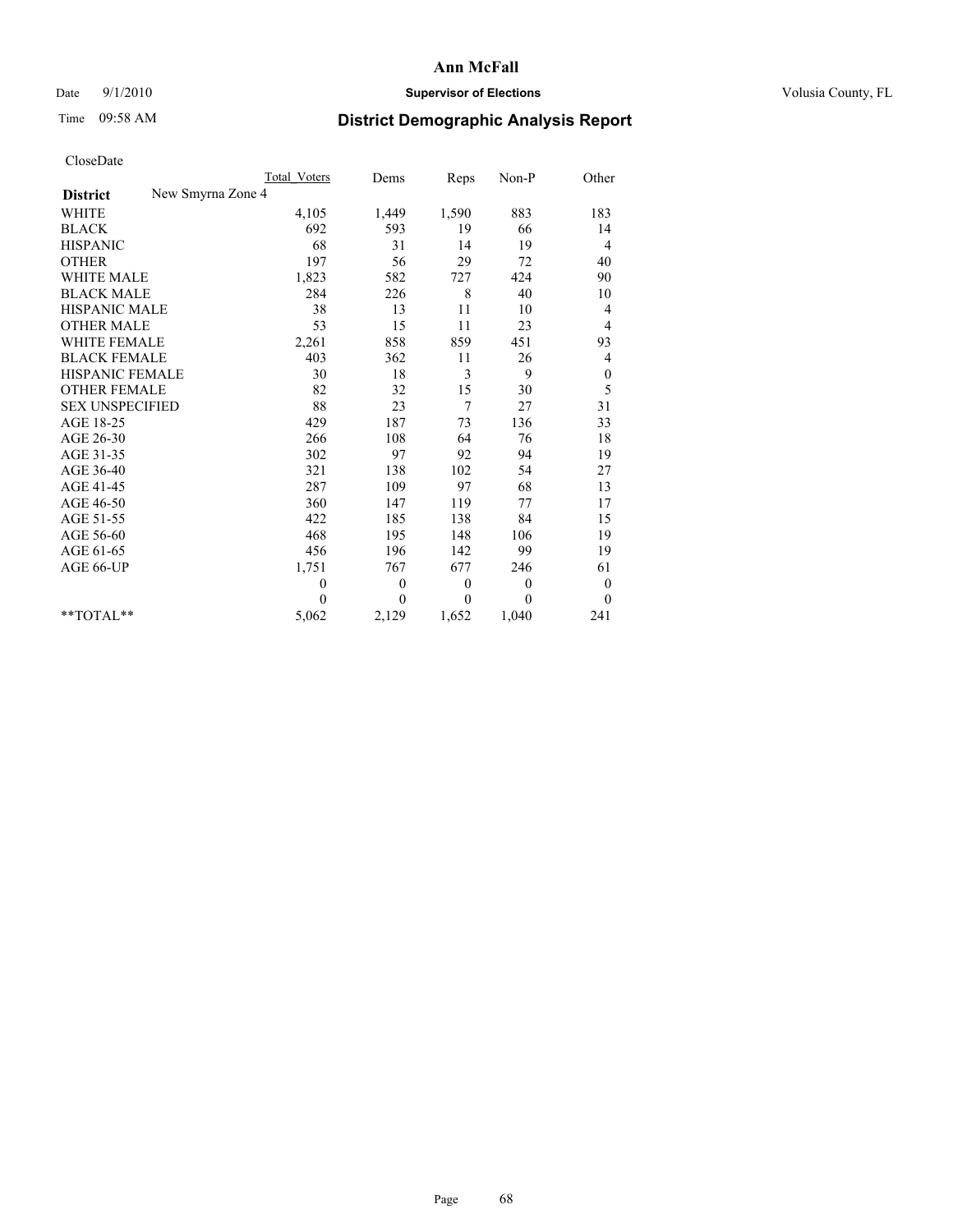## Date  $9/1/2010$  **Supervisor of Elections Supervisor of Elections** Volusia County, FL

## Time 09:58 AM **District Demographic Analysis Report**

|                                       | <b>Total Voters</b> | Dems     | Reps           | $Non-P$        | Other            |  |
|---------------------------------------|---------------------|----------|----------------|----------------|------------------|--|
| Orange City Zone 1<br><b>District</b> |                     |          |                |                |                  |  |
| <b>WHITE</b>                          | 574                 | 214      | 224            | 110            | 26               |  |
| <b>BLACK</b>                          | 90                  | 74       | $\overline{2}$ | 11             | 3                |  |
| <b>HISPANIC</b>                       | 260                 | 117      | 39             | 93             | 11               |  |
| <b>OTHER</b>                          | 47                  | 18       | 14             | 11             | 4                |  |
| <b>WHITE MALE</b>                     | 231                 | 84       | 88             | 47             | 12               |  |
| <b>BLACK MALE</b>                     | 28                  | 22       | $\mathbf{0}$   | 3              | 3                |  |
| HISPANIC MALE                         | 100                 | 45       | 15             | 36             | 4                |  |
| <b>OTHER MALE</b>                     | 18                  | 9        | 6              | 3              | $\mathbf{0}$     |  |
| <b>WHITE FEMALE</b>                   | 341                 | 130      | 134            | 63             | 14               |  |
| <b>BLACK FEMALE</b>                   | 62                  | 52       | $\overline{c}$ | 8              | $\boldsymbol{0}$ |  |
| HISPANIC FEMALE                       | 159                 | 72       | 23             | 57             | 7                |  |
| <b>OTHER FEMALE</b>                   | 19                  | 6        | 5              | 6              | $\overline{c}$   |  |
| <b>SEX UNSPECIFIED</b>                | 13                  | 3        | 6              | $\overline{c}$ | $\overline{c}$   |  |
| AGE 18-25                             | 124                 | 46       | 30             | 42             | 6                |  |
| AGE 26-30                             | 104                 | 36       | 26             | 35             | 7                |  |
| AGE 31-35                             | 95                  | 33       | 32             | 25             | 5                |  |
| AGE 36-40                             | 76                  | 36       | 20             | 18             | $\overline{c}$   |  |
| AGE 41-45                             | 72                  | 31       | 17             | 22             | $\overline{c}$   |  |
| AGE 46-50                             | 58                  | 26       | 13             | 18             | $\mathbf{1}$     |  |
| AGE 51-55                             | 53                  | 24       | 13             | 11             | 5                |  |
| AGE 56-60                             | 67                  | 34       | 11             | 19             | 3                |  |
| AGE 61-65                             | 57                  | 25       | 23             | 6              | 3                |  |
| AGE 66-UP                             | 265                 | 132      | 94             | 29             | 10               |  |
|                                       | $\theta$            | $\theta$ | $\mathbf{0}$   | $\mathbf{0}$   | $\boldsymbol{0}$ |  |
|                                       | $\mathbf{0}$        | $\theta$ | $\mathbf{0}$   | $\mathbf{0}$   | $\mathbf{0}$     |  |
| $**TOTAL**$                           | 971                 | 423      | 279            | 225            | 44               |  |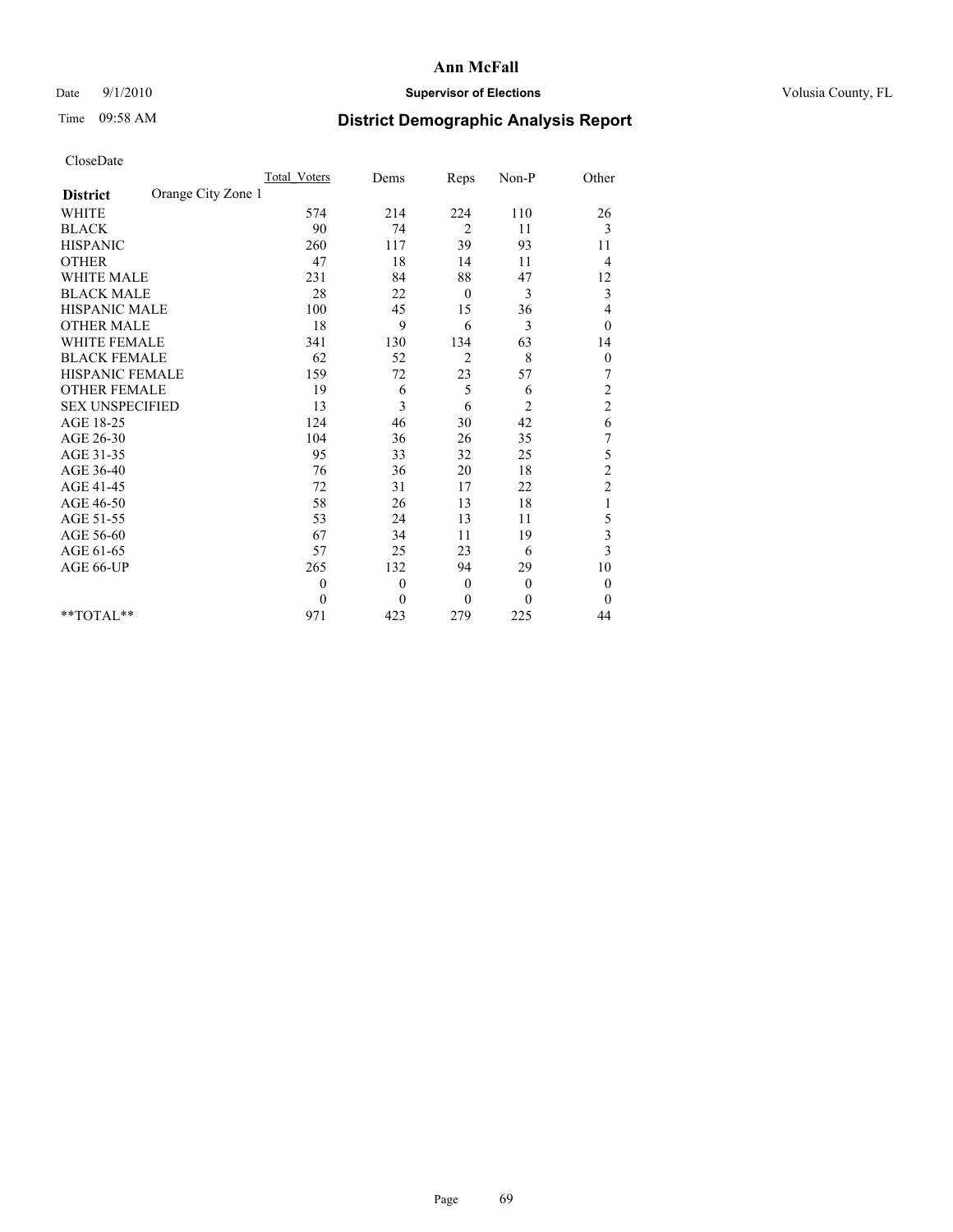### Date 9/1/2010 **Supervisor of Elections Supervisor of Elections** Volusia County, FL

## Time 09:58 AM **District Demographic Analysis Report**

|                                       | <b>Total Voters</b> | Dems     | Reps           | Non-P          | Other            |  |
|---------------------------------------|---------------------|----------|----------------|----------------|------------------|--|
| Orange City Zone 2<br><b>District</b> |                     |          |                |                |                  |  |
| <b>WHITE</b>                          | 724                 | 250      | 291            | 143            | 40               |  |
| <b>BLACK</b>                          | 38                  | 30       | 3              | 5              | 0                |  |
| <b>HISPANIC</b>                       | 108                 | 55       | 15             | 35             | 3                |  |
| <b>OTHER</b>                          | 44                  | 14       | 9              | 19             | $\overline{2}$   |  |
| <b>WHITE MALE</b>                     | 329                 | 104      | 137            | 65             | 23               |  |
| <b>BLACK MALE</b>                     | 13                  | 8        | 2              | 3              | $\theta$         |  |
| <b>HISPANIC MALE</b>                  | 51                  | 23       | 9              | 18             |                  |  |
| <b>OTHER MALE</b>                     | 14                  | 5        | $\overline{4}$ | 4              |                  |  |
| <b>WHITE FEMALE</b>                   | 393                 | 144      | 154            | 78             | 17               |  |
| <b>BLACK FEMALE</b>                   | 24                  | 21       | 1              | $\overline{2}$ | $\boldsymbol{0}$ |  |
| HISPANIC FEMALE                       | 57                  | 32       | 6              | 17             | $\overline{c}$   |  |
| <b>OTHER FEMALE</b>                   | 12                  | 5        | 1              | 5              | 1                |  |
| <b>SEX UNSPECIFIED</b>                | 21                  | 7        | 4              | 10             | $\mathbf{0}$     |  |
| AGE 18-25                             | 96                  | 34       | 23             | 33             | 6                |  |
| AGE 26-30                             | 83                  | 24       | 28             | 23             | 8                |  |
| AGE 31-35                             | 75                  | 26       | 24             | 21             | 4                |  |
| AGE 36-40                             | 75                  | 29       | 24             | 17             | 5                |  |
| AGE 41-45                             | 78                  | 34       | 26             | 16             | $\overline{c}$   |  |
| AGE 46-50                             | 91                  | 35       | 33             | 19             | 4                |  |
| AGE 51-55                             | 76                  | 25       | 35             | 15             |                  |  |
| AGE 56-60                             | 92                  | 29       | 36             | 24             | 3                |  |
| AGE 61-65                             | 65                  | 26       | 24             | 11             | 4                |  |
| AGE 66-UP                             | 183                 | 87       | 65             | 23             | 8                |  |
|                                       | $\mathbf{0}$        | $\theta$ | $\mathbf{0}$   | $\mathbf{0}$   | $\boldsymbol{0}$ |  |
|                                       | $\theta$            | $\theta$ | $\mathbf{0}$   | $\Omega$       | $\boldsymbol{0}$ |  |
| $*$ TOTAL $*$                         | 914                 | 349      | 318            | 202            | 45               |  |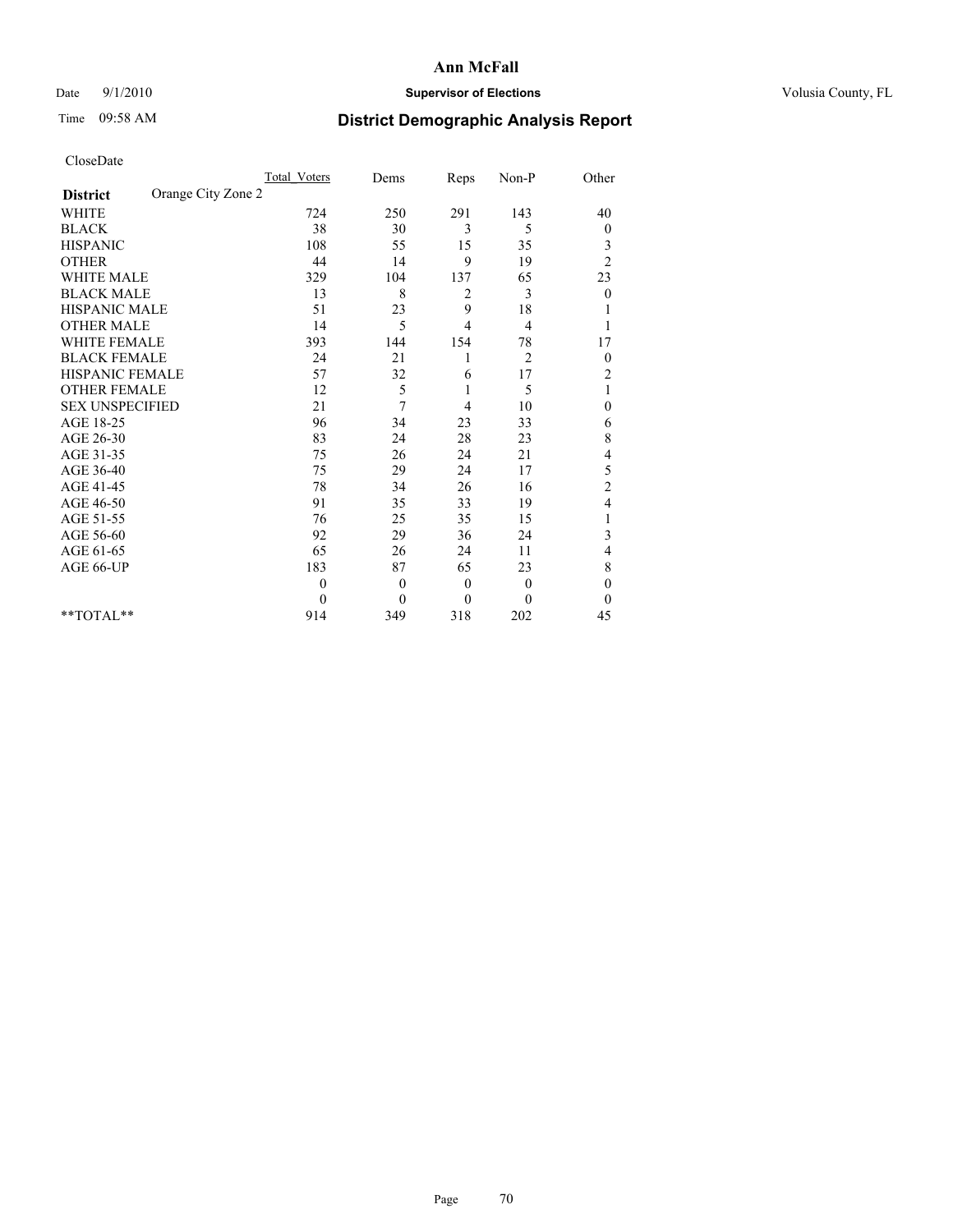## Date  $9/1/2010$  **Supervisor of Elections Supervisor of Elections** Volusia County, FL

# Time 09:58 AM **District Demographic Analysis Report**

|                                       | Total Voters | Dems     | Reps         | Non-P        | Other                   |  |
|---------------------------------------|--------------|----------|--------------|--------------|-------------------------|--|
| Orange City Zone 3<br><b>District</b> |              |          |              |              |                         |  |
| <b>WHITE</b>                          | 953          | 343      | 361          | 190          | 59                      |  |
| <b>BLACK</b>                          | 45           | 32       | 1            | 10           | $\overline{\mathbf{c}}$ |  |
| <b>HISPANIC</b>                       | 121          | 59       | 26           | 33           | 3                       |  |
| <b>OTHER</b>                          | 56           | 16       | 10           | 25           | 5                       |  |
| <b>WHITE MALE</b>                     | 419          | 131      | 178          | 77           | 33                      |  |
| <b>BLACK MALE</b>                     | 19           | 14       | $\mathbf{0}$ | 4            | 1                       |  |
| HISPANIC MALE                         | 50           | 26       | 10           | 12           | $\overline{c}$          |  |
| <b>OTHER MALE</b>                     | 23           | 5        | 5            | 12           |                         |  |
| <b>WHITE FEMALE</b>                   | 527          | 208      | 182          | 111          | 26                      |  |
| <b>BLACK FEMALE</b>                   | 26           | 18       | 1            | 6            | 1                       |  |
| HISPANIC FEMALE                       | 71           | 33       | 16           | 21           |                         |  |
| <b>OTHER FEMALE</b>                   | 19           | 7        | 3            | 8            |                         |  |
| <b>SEX UNSPECIFIED</b>                | 21           | 8        | 3            | 7            | 3                       |  |
| AGE 18-25                             | 77           | 23       | 23           | 28           | $\overline{3}$          |  |
| AGE 26-30                             | 61           | 24       | 11           | 18           | 8                       |  |
| AGE 31-35                             | 55           | 18       | 13           | 19           | 5                       |  |
| AGE 36-40                             | 61           | 15       | 23           | 17           | 6                       |  |
| AGE 41-45                             | 64           | 19       | 20           | 23           | $\overline{c}$          |  |
| AGE 46-50                             | 80           | 23       | 30           | 21           | 6                       |  |
| AGE 51-55                             | 74           | 33       | 26           | 11           | 4                       |  |
| AGE 56-60                             | 87           | 42       | 21           | 20           | 4                       |  |
| AGE 61-65                             | 118          | 45       | 46           | 20           | 7                       |  |
| AGE 66-UP                             | 498          | 208      | 185          | 81           | 24                      |  |
|                                       | $\theta$     | $\theta$ | $\mathbf{0}$ | $\theta$     | $\boldsymbol{0}$        |  |
|                                       | $\theta$     | $\theta$ | $\mathbf{0}$ | $\mathbf{0}$ | $\overline{0}$          |  |
| **TOTAL**                             | 1,175        | 450      | 398          | 258          | 69                      |  |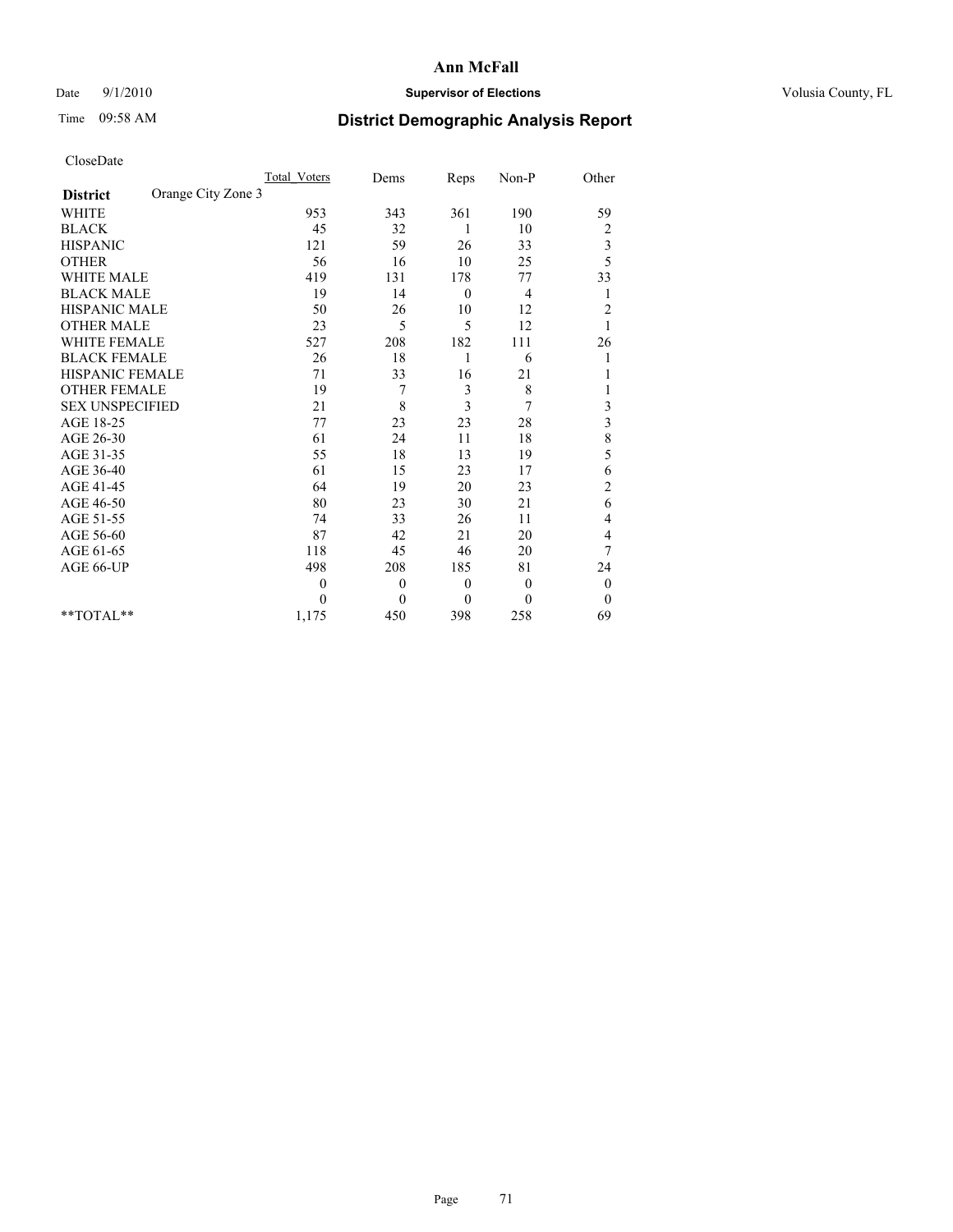## Date  $9/1/2010$  **Supervisor of Elections Supervisor of Elections** Volusia County, FL

## Time 09:58 AM **District Demographic Analysis Report**

|                                       | <b>Total Voters</b> | Dems     | Reps         | Non-P          | Other            |
|---------------------------------------|---------------------|----------|--------------|----------------|------------------|
| Orange City Zone 4<br><b>District</b> |                     |          |              |                |                  |
| <b>WHITE</b>                          | 1,321               | 463      | 526          | 269            | 63               |
| <b>BLACK</b>                          | 17                  | 8        | 2            | 5              | 2                |
| <b>HISPANIC</b>                       | 58                  | 27       | 9            | 21             | 1                |
| <b>OTHER</b>                          | 44                  | 13       | 14           | 13             | 4                |
| <b>WHITE MALE</b>                     | 588                 | 179      | 246          | 129            | 34               |
| <b>BLACK MALE</b>                     | 8                   | 3        | 2            | 3              | $\boldsymbol{0}$ |
| HISPANIC MALE                         | 31                  | 16       | 5            | 10             | $\boldsymbol{0}$ |
| <b>OTHER MALE</b>                     | 13                  | 2        | 5            | 6              | $\theta$         |
| <b>WHITE FEMALE</b>                   | 726                 | 281      | 277          | 139            | 29               |
| <b>BLACK FEMALE</b>                   | 9                   | 5        | $\theta$     | $\overline{2}$ | $\overline{c}$   |
| HISPANIC FEMALE                       | 27                  | 11       | 4            | 11             |                  |
| <b>OTHER FEMALE</b>                   | 18                  | 9        | 6            | $\overline{c}$ |                  |
| <b>SEX UNSPECIFIED</b>                | 20                  | 5        | 6            | 6              | 3                |
| AGE 18-25                             | 154                 | 42       | 49           | 47             | 16               |
| AGE 26-30                             | 109                 | 31       | 41           | 31             | 6                |
| AGE 31-35                             | 101                 | 31       | 34           | 32             | 4                |
| AGE 36-40                             | 97                  | 30       | 27           | 33             | 7                |
| AGE 41-45                             | 118                 | 37       | 38           | 35             | 8                |
| AGE 46-50                             | 137                 | 42       | 57           | 31             | 7                |
| AGE 51-55                             | 158                 | 55       | 71           | 26             | 6                |
| AGE 56-60                             | 136                 | 58       | 47           | 26             | 5                |
| AGE 61-65                             | 128                 | 51       | 50           | 22             | 5                |
| AGE 66-UP                             | 302                 | 134      | 137          | 25             | 6                |
|                                       | $\theta$            | $\theta$ | $\mathbf{0}$ | $\overline{0}$ | $\theta$         |
|                                       | $\Omega$            | $\theta$ | $\mathbf{0}$ | $\theta$       | $\theta$         |
| **TOTAL**                             | 1,440               | 511      | 551          | 308            | 70               |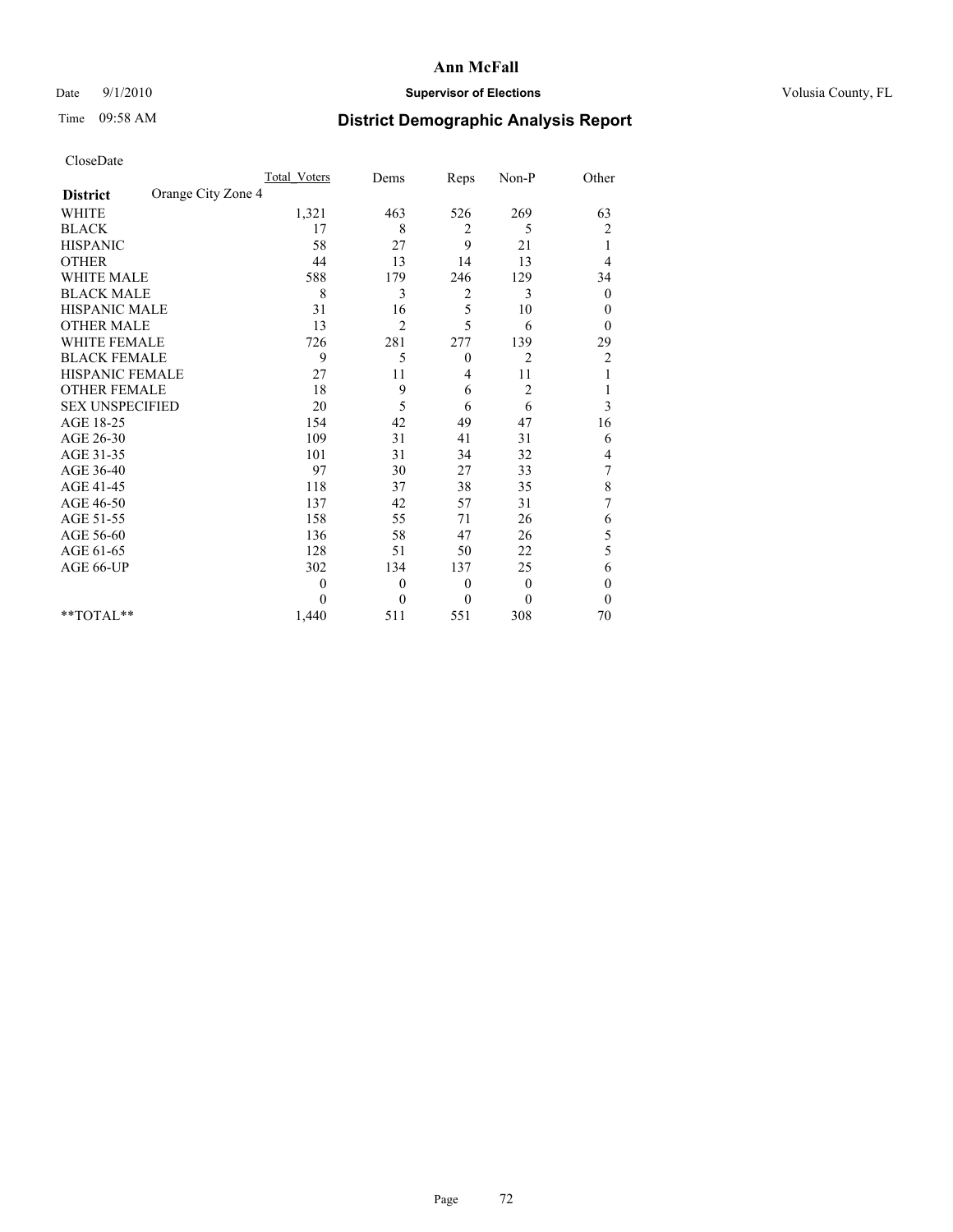# Date  $9/1/2010$  **Supervisor of Elections Supervisor of Elections** Volusia County, FL

# Time 09:58 AM **District Demographic Analysis Report**

|                                       | <b>Total Voters</b> | Dems     | Reps         | Non-P          | Other            |
|---------------------------------------|---------------------|----------|--------------|----------------|------------------|
| Orange City Zone 5<br><b>District</b> |                     |          |              |                |                  |
| <b>WHITE</b>                          | 1,317               | 439      | 610          | 215            | 53               |
| <b>BLACK</b>                          | 110                 | 93       | 2            | 14             |                  |
| <b>HISPANIC</b>                       | 75                  | 35       | 13           | 26             | 1                |
| <b>OTHER</b>                          | 73                  | 34       | 15           | 16             | 8                |
| <b>WHITE MALE</b>                     | 530                 | 162      | 244          | 98             | 26               |
| <b>BLACK MALE</b>                     | 44                  | 31       | 2            | 10             |                  |
| <b>HISPANIC MALE</b>                  | 34                  | 16       | 7            | 10             |                  |
| <b>OTHER MALE</b>                     | 20                  | 12       | 5            | $\overline{2}$ |                  |
| <b>WHITE FEMALE</b>                   | 778                 | 275      | 363          | 114            | 26               |
| <b>BLACK FEMALE</b>                   | 65                  | 61       | $\mathbf{0}$ | 4              | $\boldsymbol{0}$ |
| HISPANIC FEMALE                       | 41                  | 19       | 6            | 16             | 0                |
| <b>OTHER FEMALE</b>                   | 33                  | 16       | 8            | 7              | $\overline{c}$   |
| <b>SEX UNSPECIFIED</b>                | 30                  | 9        | 5            | 10             | 6                |
| AGE 18-25                             | 53                  | 29       | 9            | 12             | 3                |
| AGE 26-30                             | 49                  | 21       | 15           | 12             |                  |
| AGE 31-35                             | 64                  | 26       | 17           | 19             | $\overline{c}$   |
| AGE 36-40                             | 51                  | 20       | 17           | 13             |                  |
| AGE 41-45                             | 39                  | 18       | 9            | 12             | $\boldsymbol{0}$ |
| AGE 46-50                             | 65                  | 30       | 15           | 19             |                  |
| AGE 51-55                             | 79                  | 38       | 18           | 17             | 6                |
| AGE 56-60                             | 72                  | 38       | 19           | 11             | 4                |
| AGE 61-65                             | 87                  | 38       | 29           | 16             | 4                |
| AGE 66-UP                             | 1,016               | 343      | 492          | 140            | 41               |
|                                       | 0                   | $\theta$ | $\mathbf{0}$ | $\mathbf{0}$   | $\boldsymbol{0}$ |
|                                       | $\theta$            | $\theta$ | $\mathbf{0}$ | $\mathbf{0}$   | $\mathbf{0}$     |
| **TOTAL**                             | 1,575               | 601      | 640          | 271            | 63               |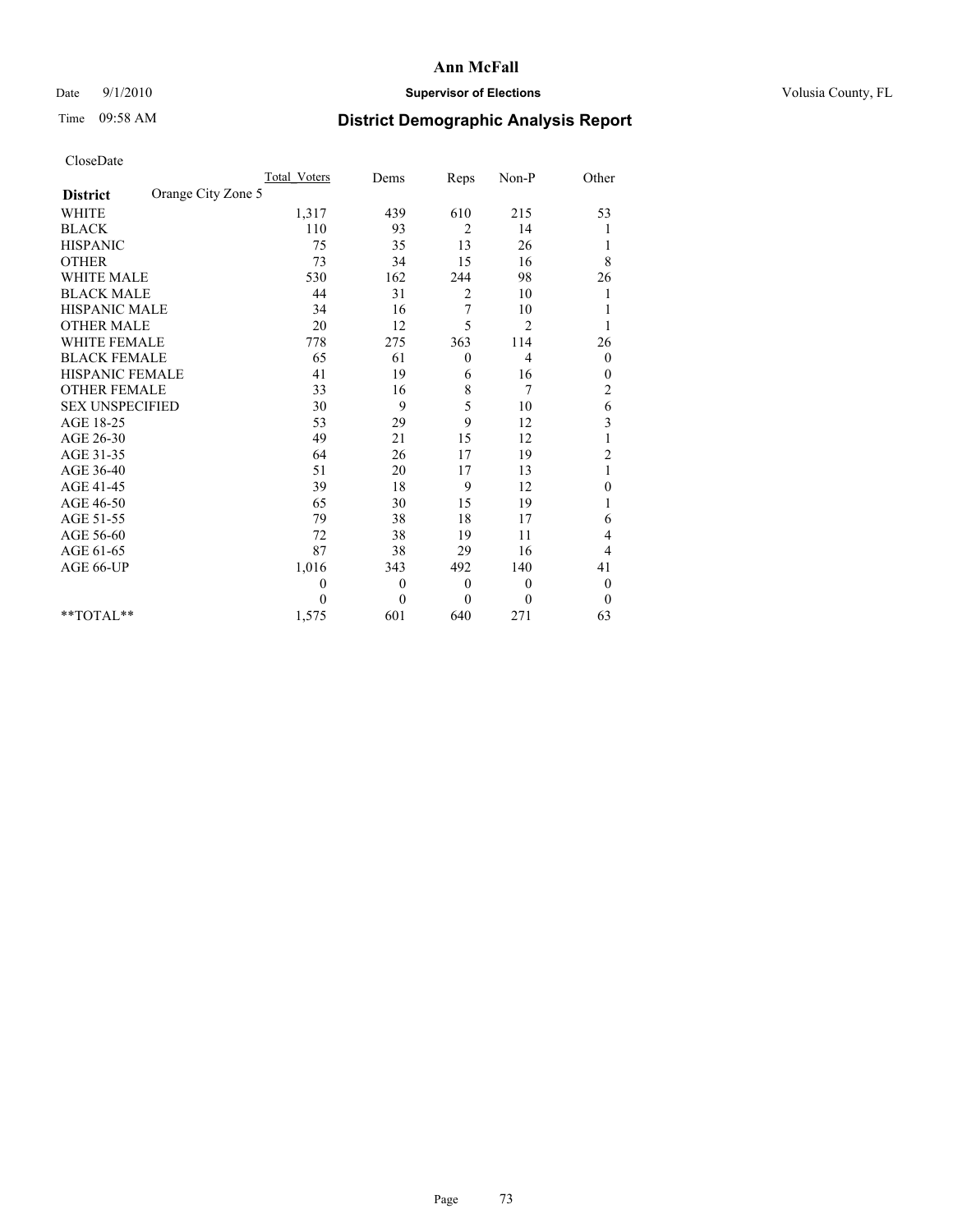# Date  $9/1/2010$  **Supervisor of Elections Supervisor of Elections** Volusia County, FL

# Time 09:58 AM **District Demographic Analysis Report**

|                                      | Total Voters | Dems         | <b>Reps</b>    | Non-P          | Other          |
|--------------------------------------|--------------|--------------|----------------|----------------|----------------|
| Ormond Bch Zone 1<br><b>District</b> |              |              |                |                |                |
| <b>WHITE</b>                         | 6,687        | 2,424        | 2,843          | 1,214          | 206            |
| <b>BLACK</b>                         | 84           | 65           | 6              | 10             | 3              |
| <b>HISPANIC</b>                      | 111          | 41           | 34             | 33             | 3              |
| <b>OTHER</b>                         | 322          | 108          | 91             | 97             | 26             |
| WHITE MALE                           | 3,077        | 1,004        | 1,368          | 591            | 114            |
| <b>BLACK MALE</b>                    | 40           | 31           | 4              | $\overline{4}$ | 1              |
| <b>HISPANIC MALE</b>                 | 49           | 12           | 19             | 17             | 1              |
| <b>OTHER MALE</b>                    | 139          | 46           | 44             | 45             | 4              |
| <b>WHITE FEMALE</b>                  | 3,584        | 1,414        | 1,466          | 613            | 91             |
| <b>BLACK FEMALE</b>                  | 43           | 34           | $\overline{c}$ | 6              | $\mathbf{1}$   |
| <b>HISPANIC FEMALE</b>               | 58           | 27           | 13             | 16             | $\overline{c}$ |
| <b>OTHER FEMALE</b>                  | 110          | 45           | 32             | 28             | 5              |
| <b>SEX UNSPECIFIED</b>               | 104          | 25           | 26             | 34             | 19             |
| AGE 18-25                            | 581          | 191          | 173            | 177            | 40             |
| AGE 26-30                            | 293          | 100          | 94             | 87             | 12             |
| AGE 31-35                            | 345          | 108          | 109            | 105            | 23             |
| AGE 36-40                            | 414          | 140          | 155            | 102            | 17             |
| AGE 41-45                            | 536          | 166          | 234            | 118            | 18             |
| AGE 46-50                            | 657          | 219          | 296            | 122            | 20             |
| AGE 51-55                            | 710          | 252          | 313            | 128            | 17             |
| AGE 56-60                            | 761          | 305          | 313            | 125            | 18             |
| AGE 61-65                            | 669          | 268          | 267            | 115            | 19             |
| AGE 66-UP                            | 2,238        | 889          | 1,020          | 275            | 54             |
|                                      | $\theta$     | $\mathbf{0}$ | $\mathbf{0}$   | $\theta$       | $\mathbf{0}$   |
|                                      | $\theta$     | $\theta$     | $\Omega$       | $\theta$       | $\mathbf{0}$   |
| $*$ $TOTAI.**$                       | 7,204        | 2,638        | 2,974          | 1,354          | 238            |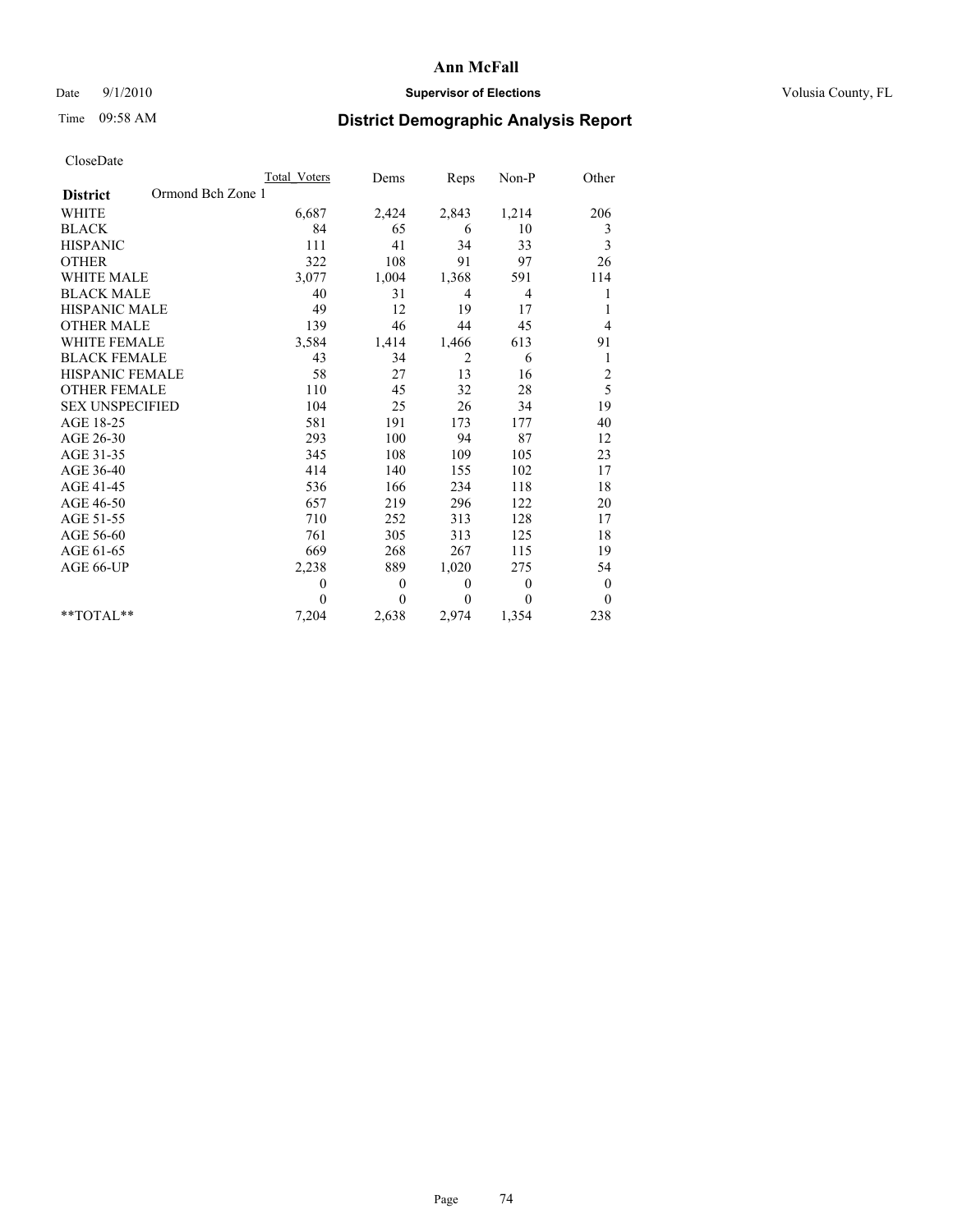# Date  $9/1/2010$  **Supervisor of Elections Supervisor of Elections** Volusia County, FL

# Time 09:58 AM **District Demographic Analysis Report**

|                                      | Total Voters | Dems     | Reps     | Non-P    | Other          |
|--------------------------------------|--------------|----------|----------|----------|----------------|
| Ormond Bch Zone 2<br><b>District</b> |              |          |          |          |                |
| <b>WHITE</b>                         | 4,499        | 1,822    | 1,621    | 888      | 168            |
| <b>BLACK</b>                         | 358          | 276      | 28       | 46       | 8              |
| <b>HISPANIC</b>                      | 100          | 46       | 24       | 27       | 3              |
| <b>OTHER</b>                         | 332          | 130      | 78       | 90       | 34             |
| <b>WHITE MALE</b>                    | 1,949        | 689      | 753      | 414      | 93             |
| <b>BLACK MALE</b>                    | 160          | 112      | 14       | 28       | 6              |
| <b>HISPANIC MALE</b>                 | 37           | 15       | 9        | 11       | $\overline{c}$ |
| <b>OTHER MALE</b>                    | 97           | 33       | 28       | 35       | $\mathbf{1}$   |
| <b>WHITE FEMALE</b>                  | 2,527        | 1,123    | 863      | 467      | 74             |
| <b>BLACK FEMALE</b>                  | 193          | 159      | 14       | 18       | $\overline{c}$ |
| HISPANIC FEMALE                      | 62           | 31       | 14       | 16       | $\mathbf{1}$   |
| <b>OTHER FEMALE</b>                  | 136          | 66       | 35       | 29       | 6              |
| <b>SEX UNSPECIFIED</b>               | 128          | 46       | 21       | 33       | 28             |
| AGE 18-25                            | 433          | 177      | 100      | 120      | 36             |
| AGE 26-30                            | 286          | 106      | 66       | 99       | 15             |
| AGE 31-35                            | 315          | 130      | 74       | 99       | 12             |
| AGE 36-40                            | 344          | 138      | 108      | 83       | 15             |
| AGE 41-45                            | 392          | 136      | 144      | 88       | 24             |
| AGE 46-50                            | 480          | 175      | 175      | 108      | 22             |
| AGE 51-55                            | 534          | 240      | 173      | 100      | 21             |
| AGE 56-60                            | 498          | 231      | 146      | 106      | 15             |
| AGE 61-65                            | 519          | 219      | 195      | 91       | 14             |
| AGE 66-UP                            | 1,488        | 722      | 570      | 157      | 39             |
|                                      | $\mathbf{0}$ | $\theta$ | $\theta$ | $\theta$ | $\bf{0}$       |
|                                      | $\theta$     | $\theta$ | $\Omega$ | $\theta$ | $\mathbf{0}$   |
| $*$ $TOTAI.**$                       | 5,289        | 2,274    | 1,751    | 1,051    | 213            |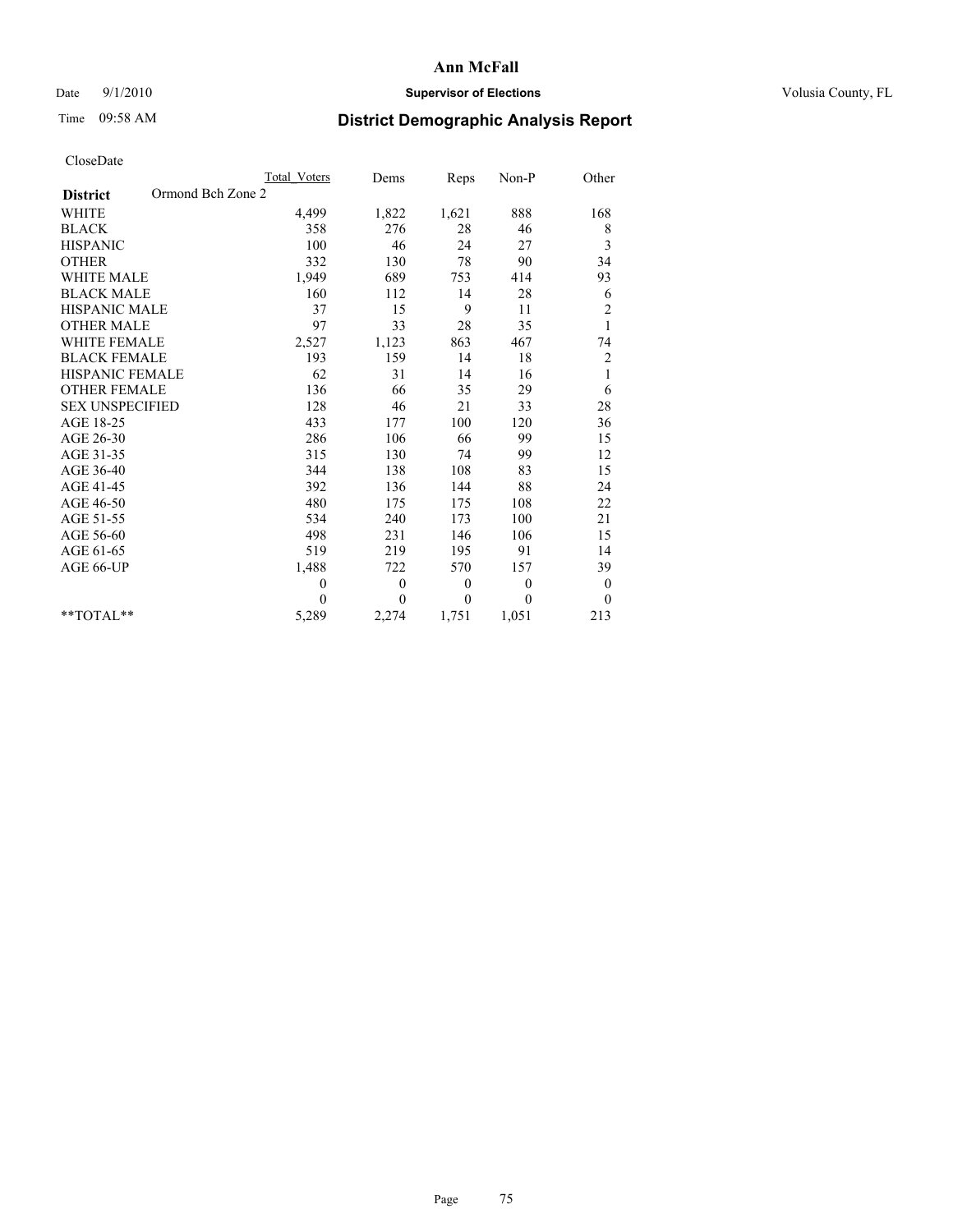# Date  $9/1/2010$  **Supervisor of Elections Supervisor of Elections** Volusia County, FL

# Time 09:58 AM **District Demographic Analysis Report**

|                                      | <b>Total Voters</b> | Dems         | Reps           | Non-P          | Other            |
|--------------------------------------|---------------------|--------------|----------------|----------------|------------------|
| Ormond Bch Zone 3<br><b>District</b> |                     |              |                |                |                  |
| <b>WHITE</b>                         | 7,846               | 2,462        | 3,777          | 1,351          | 256              |
| <b>BLACK</b>                         | 180                 | 135          | 11             | 25             | 9                |
| <b>HISPANIC</b>                      | 136                 | 48           | 47             | 37             | 4                |
| <b>OTHER</b>                         | 447                 | 139          | 126            | 143            | 39               |
| <b>WHITE MALE</b>                    | 3,641               | 1,026        | 1,828          | 664            | 123              |
| <b>BLACK MALE</b>                    | 86                  | 65           | 7              | 10             | 4                |
| <b>HISPANIC MALE</b>                 | 69                  | 18           | 28             | 20             | 3                |
| <b>OTHER MALE</b>                    | 161                 | 46           | 50             | 57             | 8                |
| WHITE FEMALE                         | 4,159               | 1,423        | 1,928          | 678            | 130              |
| <b>BLACK FEMALE</b>                  | 93                  | 69           | $\overline{4}$ | 15             | 5                |
| HISPANIC FEMALE                      | 66                  | 30           | 18             | 17             |                  |
| <b>OTHER FEMALE</b>                  | 193                 | 69           | 57             | 62             | 5                |
| <b>SEX UNSPECIFIED</b>               | 141                 | 38           | 41             | 33             | 29               |
| AGE 18-25                            | 746                 | 235          | 287            | 177            | 47               |
| AGE 26-30                            | 407                 | 120          | 152            | 122            | 13               |
| AGE 31-35                            | 390                 | 100          | 155            | 107            | 28               |
| AGE 36-40                            | 490                 | 117          | 235            | 112            | 26               |
| AGE 41-45                            | 684                 | 185          | 359            | 119            | 21               |
| AGE 46-50                            | 801                 | 210          | 410            | 160            | 21               |
| AGE 51-55                            | 914                 | 297          | 455            | 146            | 16               |
| AGE 56-60                            | 858                 | 299          | 385            | 147            | 27               |
| AGE 61-65                            | 887                 | 325          | 397            | 141            | 24               |
| AGE 66-UP                            | 2,432               | 896          | 1,126          | 325            | 85               |
|                                      | $\theta$            | $\mathbf{0}$ | $\mathbf{0}$   | $\overline{0}$ | $\boldsymbol{0}$ |
|                                      | $\Omega$            | $\mathbf{0}$ | $\mathbf{0}$   | $\theta$       | $\theta$         |
| $*$ TOTAL $*$                        | 8,609               | 2,784        | 3,961          | 1,556          | 308              |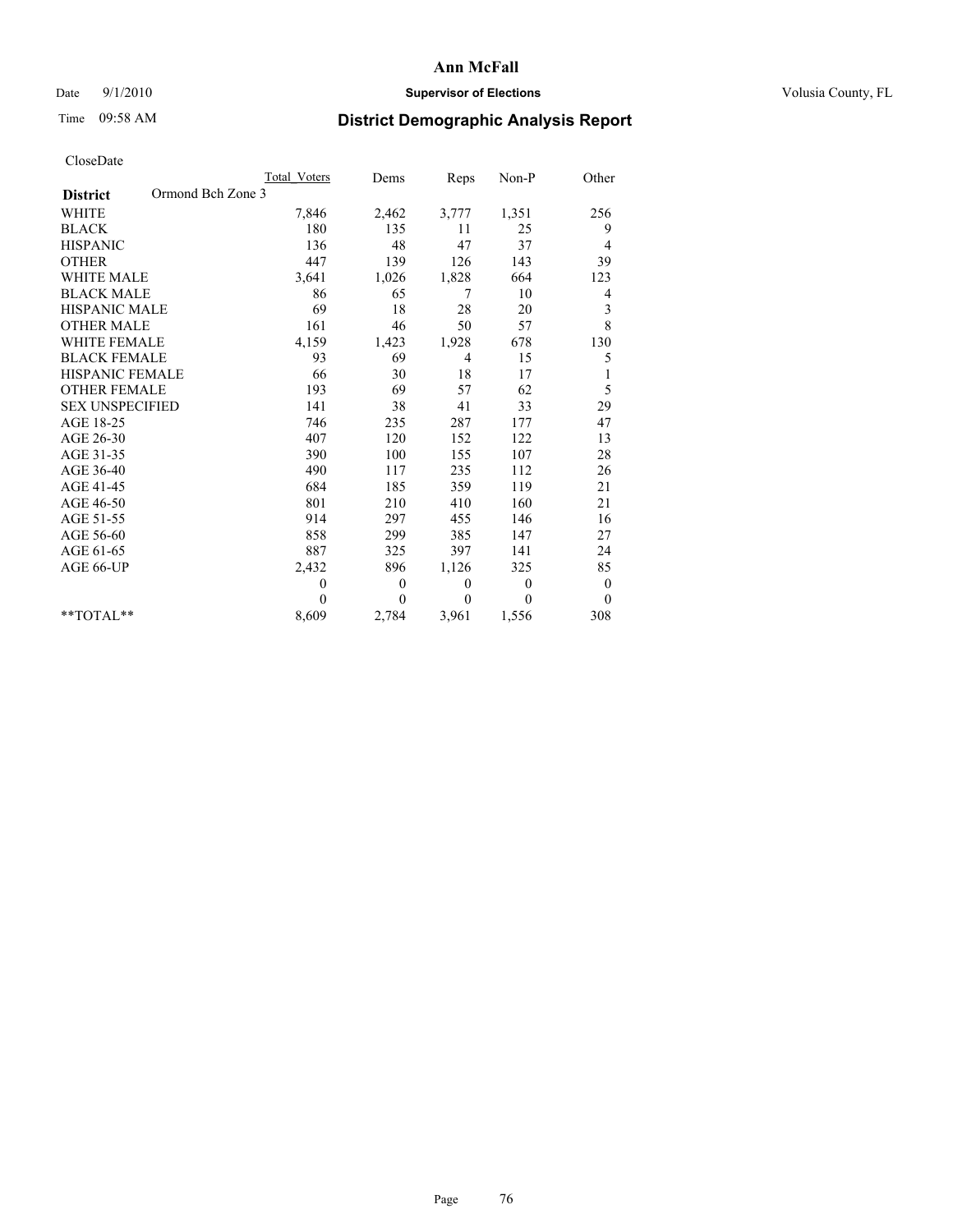# Date  $9/1/2010$  **Supervisor of Elections Supervisor of Elections** Volusia County, FL

# Time 09:58 AM **District Demographic Analysis Report**

|                                      | <b>Total Voters</b> | Dems         | Reps         | Non-P          | Other                   |
|--------------------------------------|---------------------|--------------|--------------|----------------|-------------------------|
| Ormond Bch Zone 4<br><b>District</b> |                     |              |              |                |                         |
| <b>WHITE</b>                         | 5,964               | 2,237        | 2,337        | 1,126          | 264                     |
| <b>BLACK</b>                         | 153                 | 115          | 8            | 25             | 5                       |
| <b>HISPANIC</b>                      | 90                  | 46           | 16           | 26             | $\overline{c}$          |
| <b>OTHER</b>                         | 281                 | 100          | 68           | 87             | 26                      |
| <b>WHITE MALE</b>                    | 2,580               | 872          | 1,047        | 526            | 135                     |
| <b>BLACK MALE</b>                    | 67                  | 51           | 2            | 12             | $\overline{\mathbf{c}}$ |
| <b>HISPANIC MALE</b>                 | 31                  | 16           | 6            | 7              | $\overline{c}$          |
| <b>OTHER MALE</b>                    | 103                 | 36           | 24           | 37             | 6                       |
| <b>WHITE FEMALE</b>                  | 3,349               | 1,357        | 1,281        | 585            | 126                     |
| <b>BLACK FEMALE</b>                  | 86                  | 64           | 6            | 13             | 3                       |
| HISPANIC FEMALE                      | 59                  | 30           | 10           | 19             | $\boldsymbol{0}$        |
| <b>OTHER FEMALE</b>                  | 122                 | 50           | 40           | 28             | 4                       |
| <b>SEX UNSPECIFIED</b>               | 91                  | 22           | 13           | 37             | 19                      |
| AGE 18-25                            | 449                 | 177          | 122          | 122            | 28                      |
| AGE 26-30                            | 261                 | 96           | 72           | 76             | 17                      |
| AGE 31-35                            | 246                 | 72           | 93           | 66             | 15                      |
| AGE 36-40                            | 293                 | 95           | 94           | 80             | 24                      |
| AGE 41-45                            | 349                 | 111          | 147          | 81             | 10                      |
| AGE 46-50                            | 537                 | 194          | 222          | 111            | 10                      |
| AGE 51-55                            | 547                 | 220          | 205          | 101            | 21                      |
| AGE 56-60                            | 537                 | 216          | 194          | 98             | 29                      |
| AGE 61-65                            | 601                 | 247          | 217          | 100            | 37                      |
| AGE 66-UP                            | 2,668               | 1,070        | 1,063        | 429            | 106                     |
|                                      | $\theta$            | $\mathbf{0}$ | $\mathbf{0}$ | $\overline{0}$ | 0                       |
|                                      | $\theta$            | $\theta$     | $\mathbf{0}$ | $\theta$       | $\theta$                |
| $*$ TOTAL $*$                        | 6,488               | 2,498        | 2,429        | 1,264          | 297                     |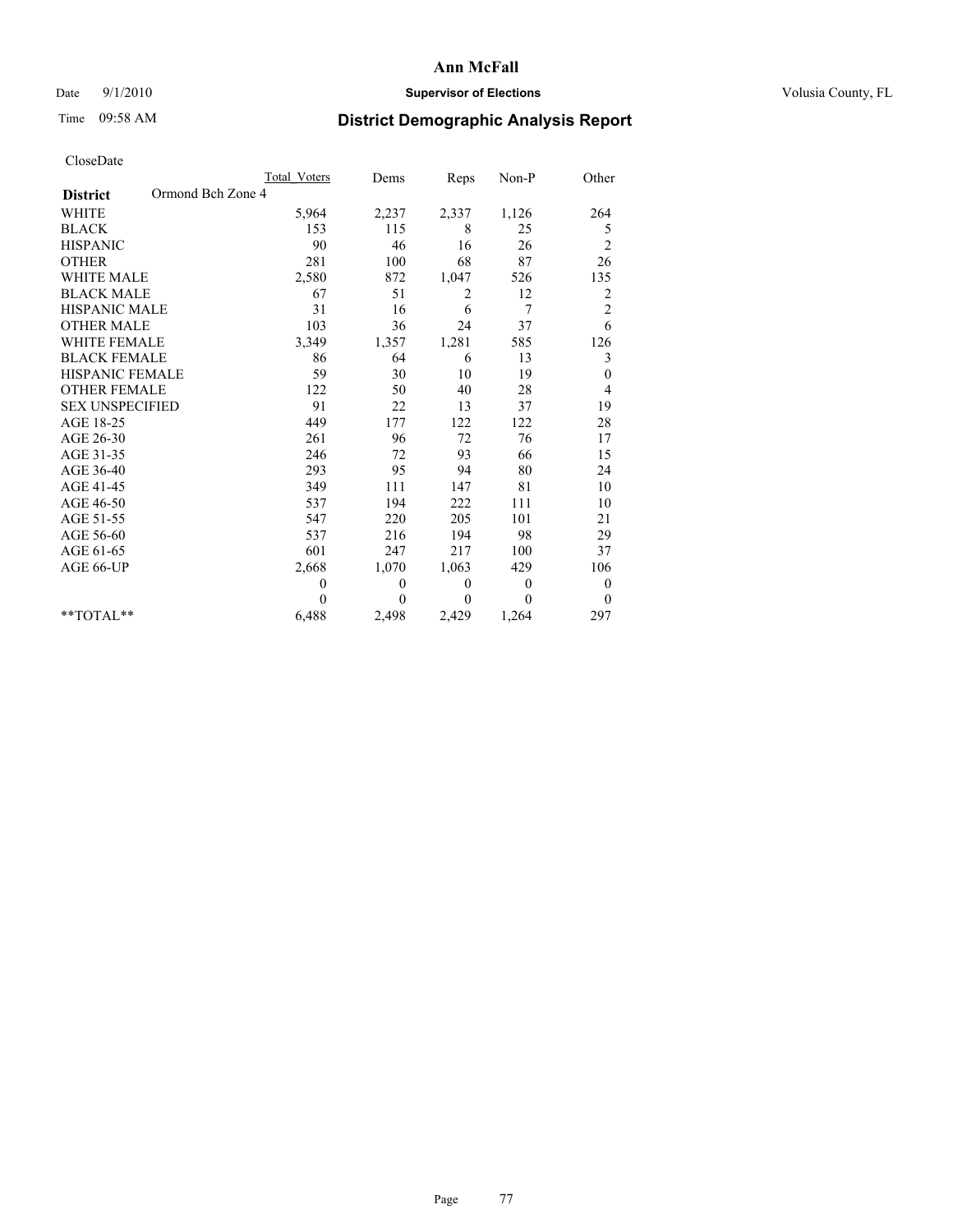# Date  $9/1/2010$  **Supervisor of Elections Supervisor of Elections** Volusia County, FL

# Time 09:58 AM **District Demographic Analysis Report**

|                                           | Total Voters | Dems         | Reps     | Non-P          | Other        |
|-------------------------------------------|--------------|--------------|----------|----------------|--------------|
| Port Orange District 1<br><b>District</b> |              |              |          |                |              |
| <b>WHITE</b>                              | 6,498        | 2,689        | 2,044    | 1,492          | 273          |
| <b>BLACK</b>                              | 89           | 73           | 4        | 9              | 3            |
| <b>HISPANIC</b>                           | 149          | 70           | 24       | 50             | 5            |
| <b>OTHER</b>                              | 280          | 97           | 53       | 102            | 28           |
| <b>WHITE MALE</b>                         | 2,895        | 1,062        | 992      | 700            | 141          |
| <b>BLACK MALE</b>                         | 36           | 25           | 3        | 7              | 1            |
| <b>HISPANIC MALE</b>                      | 58           | 26           | 10       | 18             | 4            |
| <b>OTHER MALE</b>                         | 84           | 27           | 13       | 40             | 4            |
| <b>WHITE FEMALE</b>                       | 3,549        | 1,608        | 1,035    | 779            | 127          |
| <b>BLACK FEMALE</b>                       | 52           | 47           | 1        | 2              | 2            |
| HISPANIC FEMALE                           | 88           | 44           | 13       | 30             | $\mathbf{1}$ |
| <b>OTHER FEMALE</b>                       | 105          | 44           | 24       | 30             | 7            |
| <b>SEX UNSPECIFIED</b>                    | 149          | 46           | 34       | 47             | 22           |
| AGE 18-25                                 | 531          | 218          | 88       | 191            | 34           |
| AGE 26-30                                 | 408          | 138          | 99       | 148            | 23           |
| AGE 31-35                                 | 393          | 144          | 91       | 131            | 27           |
| AGE 36-40                                 | 384          | 147          | 101      | 115            | 21           |
| AGE 41-45                                 | 444          | 155          | 138      | 123            | 28           |
| AGE 46-50                                 | 614          | 235          | 197      | 157            | 25           |
| AGE 51-55                                 | 656          | 273          | 231      | 125            | 27           |
| AGE 56-60                                 | 604          | 251          | 202      | 125            | 26           |
| AGE 61-65                                 | 710          | 297          | 237      | 150            | 26           |
| AGE 66-UP                                 | 2,272        | 1,071        | 741      | 388            | 72           |
|                                           | $\theta$     | $\theta$     | $\theta$ | $\overline{0}$ | $\mathbf{0}$ |
|                                           | $\theta$     | $\mathbf{0}$ | $\Omega$ | $\theta$       | $\mathbf{0}$ |
| $*$ $TOTAI.**$                            | 7,016        | 2,929        | 2,125    | 1,653          | 309          |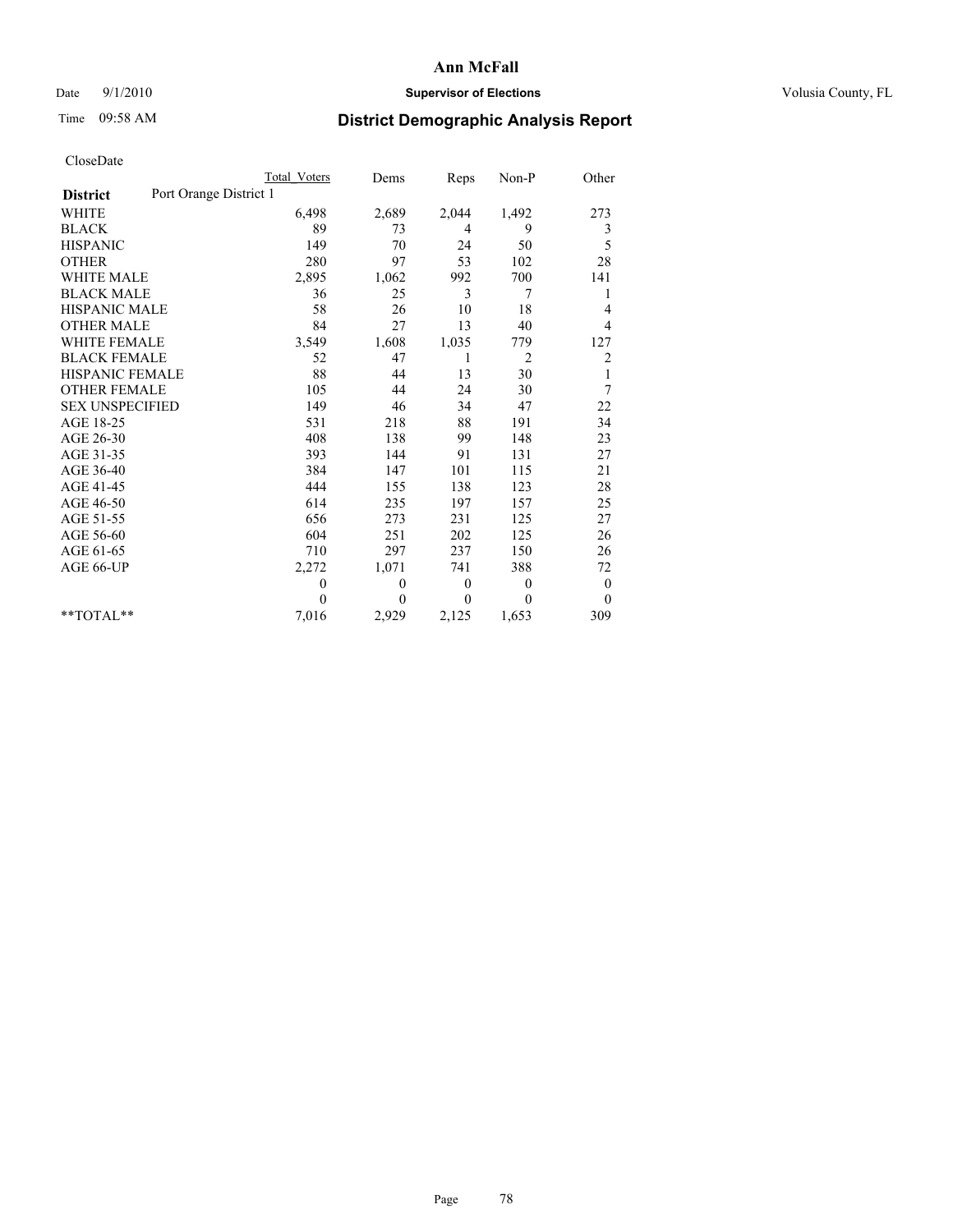# Date  $9/1/2010$  **Supervisor of Elections Supervisor of Elections** Volusia County, FL

# Time 09:58 AM **District Demographic Analysis Report**

|                                           | Total Voters | Dems     | Reps         | $Non-P$      | Other            |
|-------------------------------------------|--------------|----------|--------------|--------------|------------------|
| Port Orange District 2<br><b>District</b> |              |          |              |              |                  |
| <b>WHITE</b>                              | 7,673        | 2,877    | 2,785        | 1,660        | 351              |
| <b>BLACK</b>                              | 320          | 250      | 16           | 45           | 9                |
| <b>HISPANIC</b>                           | 212          | 99       | 39           | 71           | 3                |
| <b>OTHER</b>                              | 400          | 139      | 82           | 142          | 37               |
| WHITE MALE                                | 3,420        | 1,148    | 1,310        | 790          | 172              |
| <b>BLACK MALE</b>                         | 131          | 96       | 6            | 24           | 5                |
| <b>HISPANIC MALE</b>                      | 89           | 38       | 16           | 34           |                  |
| <b>OTHER MALE</b>                         | 144          | 47       | 33           | 57           | 7                |
| <b>WHITE FEMALE</b>                       | 4,197        | 1,710    | 1,451        | 863          | 173              |
| <b>BLACK FEMALE</b>                       | 188          | 153      | 10           | 21           | 4                |
| <b>HISPANIC FEMALE</b>                    | 122          | 61       | 23           | 36           | $\overline{c}$   |
| <b>OTHER FEMALE</b>                       | 161          | 71       | 31           | 53           | 6                |
| <b>SEX UNSPECIFIED</b>                    | 153          | 41       | 42           | 40           | 30               |
| AGE 18-25                                 | 837          | 322      | 231          | 238          | 46               |
| AGE 26-30                                 | 669          | 223      | 190          | 221          | 35               |
| AGE 31-35                                 | 479          | 179      | 133          | 146          | 21               |
| AGE 36-40                                 | 502          | 171      | 182          | 125          | 24               |
| AGE 41-45                                 | 589          | 211      | 203          | 150          | 25               |
| AGE 46-50                                 | 685          | 253      | 241          | 163          | 28               |
| AGE 51-55                                 | 716          | 263      | 271          | 151          | 31               |
| AGE 56-60                                 | 747          | 301      | 253          | 164          | 29               |
| AGE 61-65                                 | 860          | 354      | 288          | 176          | 42               |
| AGE 66-UP                                 | 2,521        | 1,088    | 930          | 384          | 119              |
|                                           | $\theta$     | 0        | $\mathbf{0}$ | $\mathbf{0}$ | $\boldsymbol{0}$ |
|                                           | $\Omega$     | $\theta$ | $\theta$     | $\Omega$     | $\overline{0}$   |
| $*$ $TOTAI.**$                            | 8,605        | 3,365    | 2,922        | 1,918        | 400              |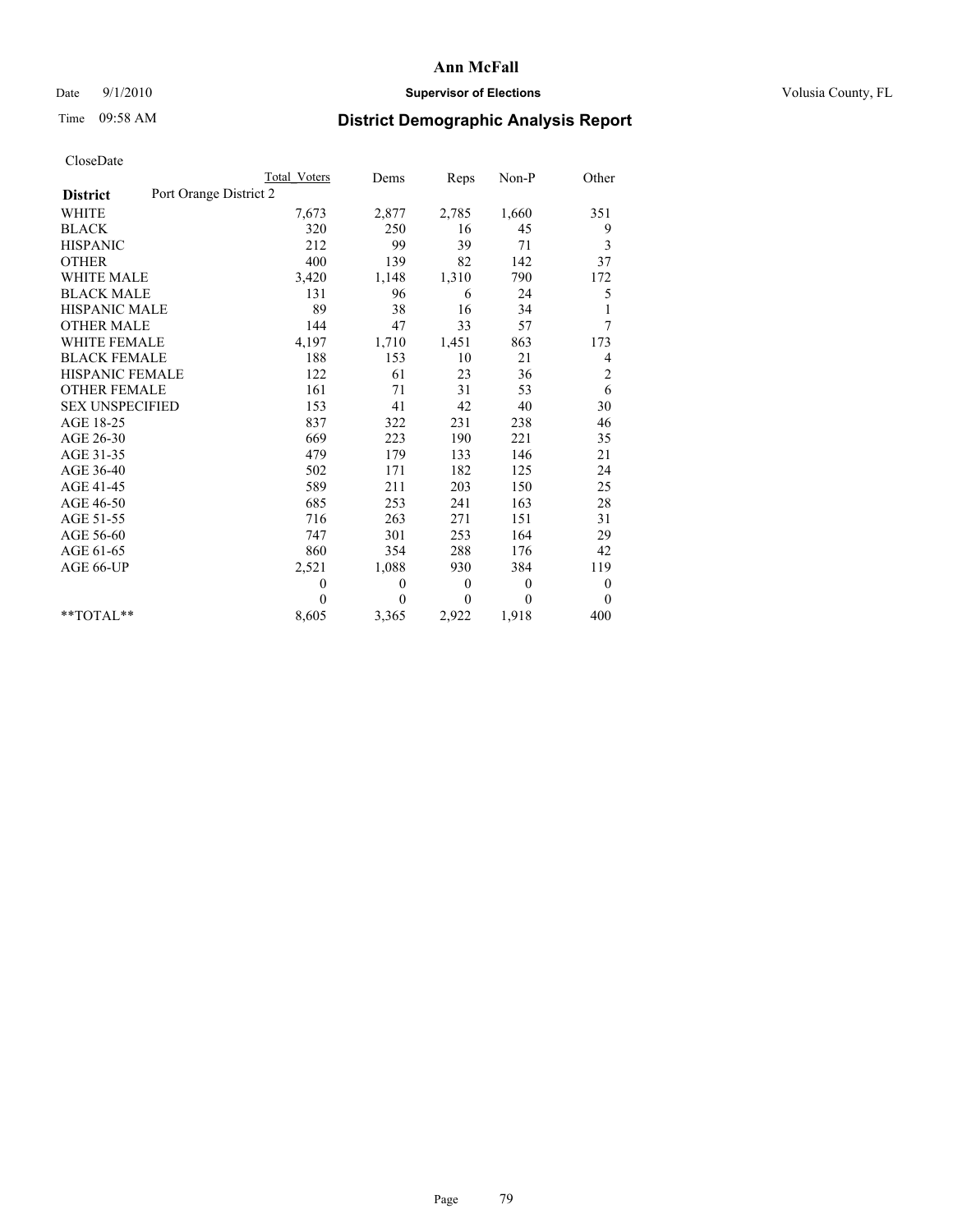## Date 9/1/2010 **Supervisor of Elections Supervisor of Elections** Volusia County, FL

# Time 09:58 AM **District Demographic Analysis Report**

|                                           | <b>Total Voters</b> | Dems             | Reps             | $Non-P$  | Other            |
|-------------------------------------------|---------------------|------------------|------------------|----------|------------------|
| Port Orange Distrcit 3<br><b>District</b> |                     |                  |                  |          |                  |
| <b>WHITE</b>                              | 9,933               | 3,344            | 3,962            | 2,205    | 422              |
| <b>BLACK</b>                              | 244                 | 208              | 7                | 24       | 5                |
| <b>HISPANIC</b>                           | 228                 | 83               | 47               | 87       | 11               |
| <b>OTHER</b>                              | 528                 | 161              | 126              | 183      | 58               |
| <b>WHITE MALE</b>                         | 4,466               | 1,300            | 1,862            | 1,083    | 221              |
| <b>BLACK MALE</b>                         | 110                 | 93               | 6                | 9        | $\overline{c}$   |
| <b>HISPANIC MALE</b>                      | 104                 | 42               | 21               | 37       | 4                |
| <b>OTHER MALE</b>                         | 180                 | 57               | 48               | 64       | 11               |
| <b>WHITE FEMALE</b>                       | 5,402               | 2,027            | 2,077            | 1,104    | 194              |
| <b>BLACK FEMALE</b>                       | 134                 | 115              | 1                | 15       | 3                |
| HISPANIC FEMALE                           | 123                 | 41               | 25               | 50       | 7                |
| <b>OTHER FEMALE</b>                       | 216                 | 75               | 48               | 76       | 17               |
| <b>SEX UNSPECIFIED</b>                    | 198                 | 46               | 54               | 61       | 37               |
| AGE 18-25                                 | 974                 | 318              | 273              | 302      | 81               |
| AGE 26-30                                 | 733                 | 249              | 223              | 227      | 34               |
| AGE 31-35                                 | 617                 | 201              | 199              | 181      | 36               |
| AGE 36-40                                 | 692                 | 214              | 256              | 200      | 22               |
| AGE 41-45                                 | 728                 | 223              | 277              | 199      | 29               |
| AGE 46-50                                 | 859                 | 274              | 369              | 191      | 25               |
| AGE 51-55                                 | 960                 | 346              | 373              | 208      | 33               |
| AGE 56-60                                 | 912                 | 354              | 338              | 188      | 32               |
| AGE 61-65                                 | 973                 | 359              | 365              | 196      | 53               |
| AGE 66-UP                                 | 3,485               | 1,258            | 1,469            | 607      | 151              |
|                                           | $\boldsymbol{0}$    | $\boldsymbol{0}$ | $\boldsymbol{0}$ | 0        | $\boldsymbol{0}$ |
|                                           | $\theta$            | $\theta$         | $\Omega$         | $\theta$ | $\theta$         |
| $**TOTAI.**$                              | 10,933              | 3,796            | 4,142            | 2,499    | 496              |